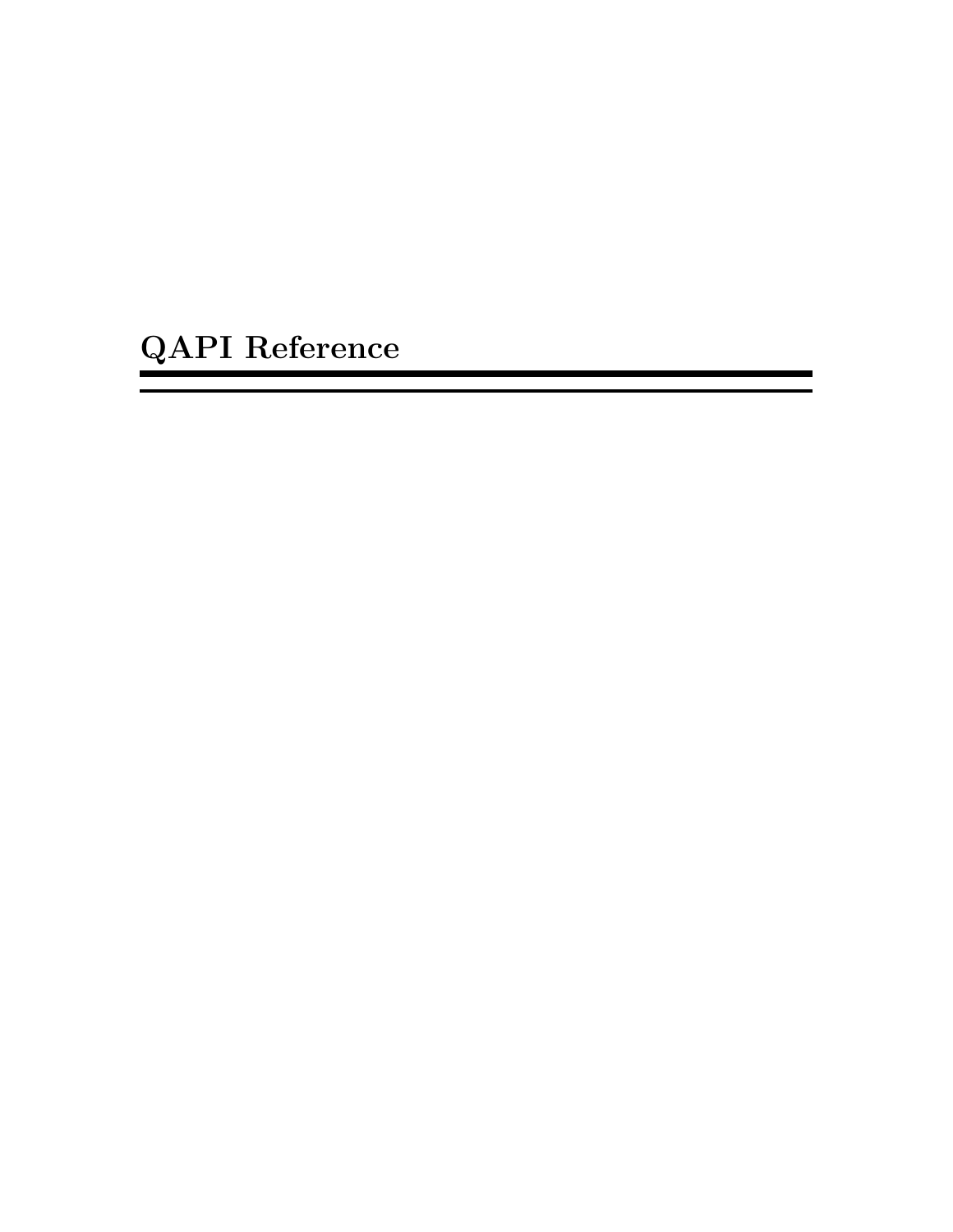# Table of Contents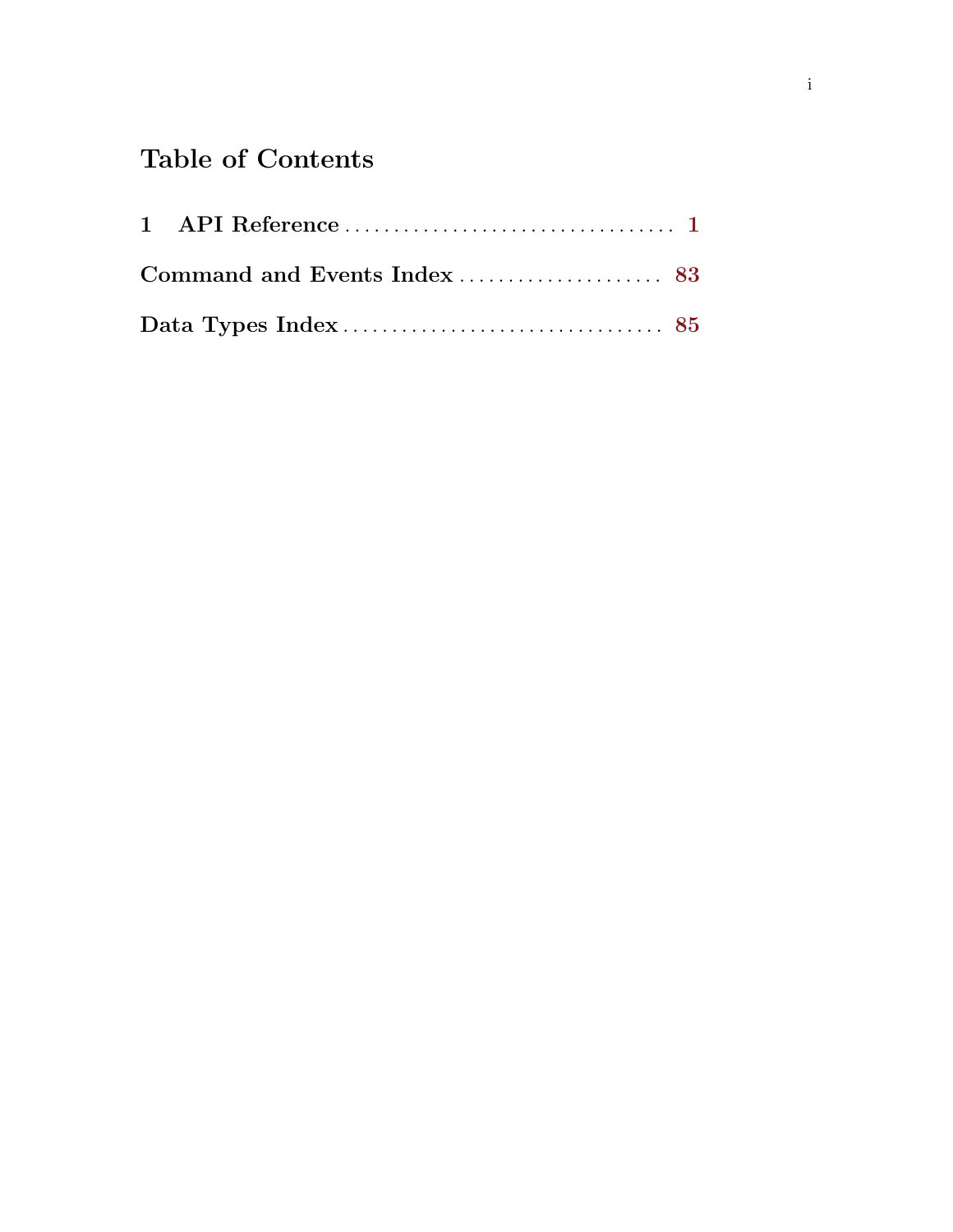# <span id="page-2-0"></span>1 API Reference

# $\texttt{ErrorClass} \tag{Enum}$

# 'GenericError'

this is used for errors that don't require a specific error class. This should be the default case for most errors

'CommandNotFound'

the requested command has not been found

'DeviceEncrypted'

the requested operation can't be fulfilled because the selected device is encrypted

'DeviceNotActive'

a device has failed to be become active

# 'DeviceNotFound'

the requested device has not been found

#### 'KVMMissingCap'

the requested operation can't be fulfilled because a required KVM capability is missing

QEMU error classes

Since: 1.2

VersionTriple  $\{ 'major': int, 'minor': int, 'micro': int } \}$  [Struct]

#### qemu.major

The major version number.

# qemu.minor

The minor version number.

qemu.micro

The micro version number.

A three-part version number.

Since: 2.4

# VersionInfo  $\{ 'qemu':$  VersionTriple, 'package': str  $\}$  [Struct]

- qemu The version of QEMU. By current convention, a micro version of 50 signifies a development branch. A micro version greater than or equal to 90 signifies a release candidate for the next minor version. A micro version of less than 50 signifies a stable release.
- package QEMU will always set this field to an empty string. Downstream versions of QEMU should set this to a non-empty string. The exact format depends on the downstream however it highly recommended that a unique name is used.

A description of QEMU's version. **Since:** 0.14.0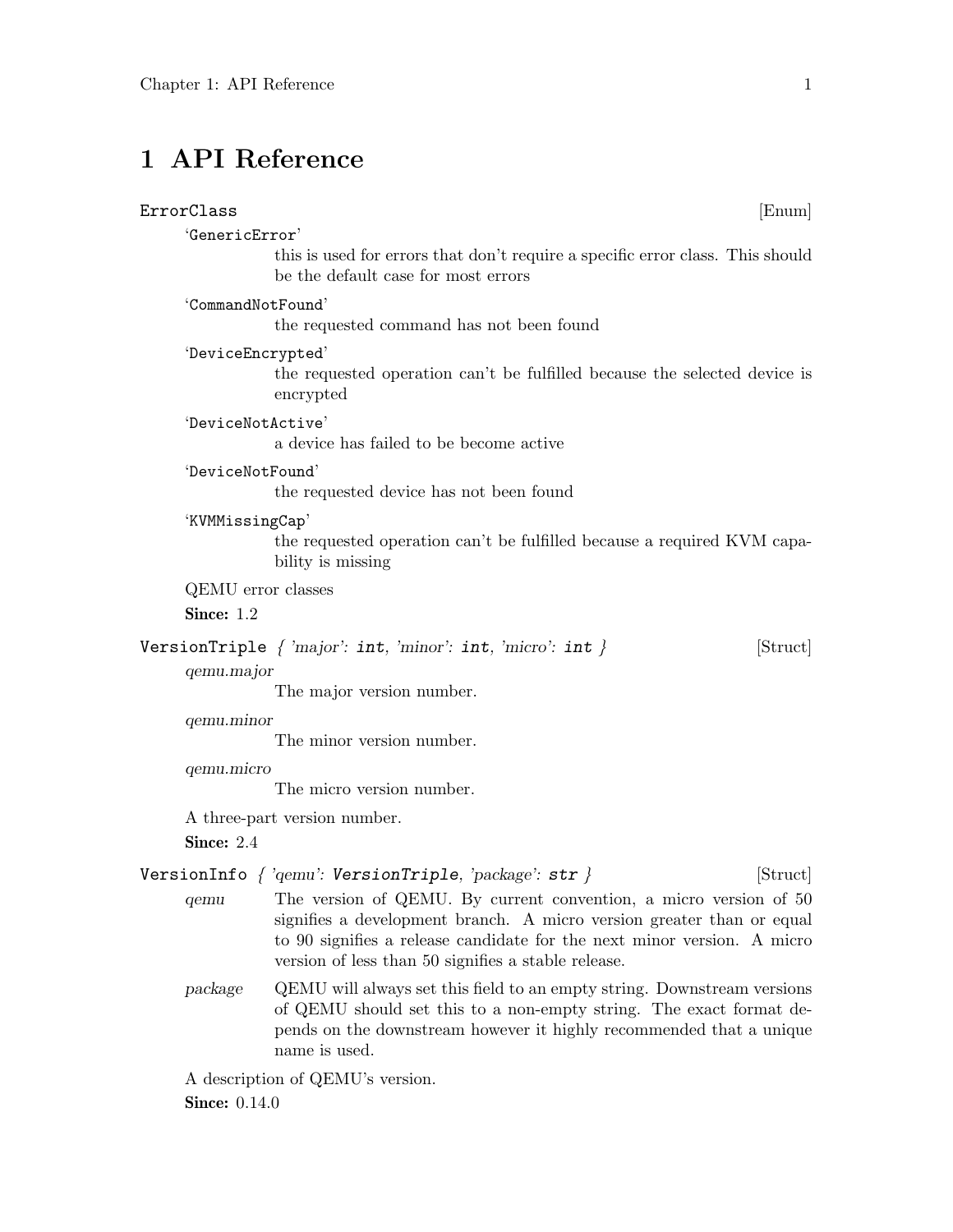|                                 | VersionInfo query-version ()                                                                                                                                | [Command] |
|---------------------------------|-------------------------------------------------------------------------------------------------------------------------------------------------------------|-----------|
|                                 | <b>Returns:</b> A VersionInfo object describing the current version of QEMU.                                                                                |           |
| <b>Since:</b> 0.14.0            |                                                                                                                                                             |           |
| CommandInfo $\{ 'name': str \}$ |                                                                                                                                                             | [Struct]  |
| name                            | The command name                                                                                                                                            |           |
|                                 | Information about a QMP command                                                                                                                             |           |
| <b>Since:</b> 0.14.0            |                                                                                                                                                             |           |
|                                 | ['CommandInfo'] query-commands ()                                                                                                                           | [Command] |
|                                 | Return a list of supported QMP commands by this server                                                                                                      |           |
|                                 | <b>Returns:</b> A list of <i>CommandInfo</i> for all supported commands                                                                                     |           |
| <b>Since:</b> 0.14.0            |                                                                                                                                                             |           |
| OnOffAuto                       |                                                                                                                                                             | [Enum]    |
| 'auto'                          | QEMU selects the value between on and off                                                                                                                   |           |
| $\infty$                        | Enabled                                                                                                                                                     |           |
| $'$ off $'$                     | Disabled                                                                                                                                                    |           |
|                                 | An enumeration of three options: on, off, and auto                                                                                                          |           |
| Since: 2.2                      |                                                                                                                                                             |           |
|                                 | SnapshotInfo $\int$ 'id': str, 'name': str, 'vm-state-size': int, 'date-sec': int,<br>'date-nsec': $int$ , 'vm-clock-sec': $int$ , 'vm-clock-nsec': $int$ } | [Struct]  |
| id                              | unique snapshot id                                                                                                                                          |           |
| name                            | user chosen name                                                                                                                                            |           |
| vm-state-size                   | size of the VM state                                                                                                                                        |           |
| $date\text{-}sec$               | UTC date of the snapshot in seconds                                                                                                                         |           |
| $date$ -nsec                    | fractional part in nano seconds to be used with date-sec                                                                                                    |           |
| vm-clock-sec                    | VM clock relative to boot in seconds                                                                                                                        |           |
| $vm\text{-}clock\text{-}nsec$   | fractional part in nano seconds to be used with vm-clock-sec                                                                                                |           |
| Since: 1.3                      |                                                                                                                                                             |           |
|                                 | $ImageInfoSpecificQCow2$ { 'compat': str, ['lazy-refcounts': bool],<br>['corrupt': bool], 'refcount-bits': $int \}$                                         | [Struct]  |
| compact                         | compatibility level                                                                                                                                         |           |
| $lazy-refcounts*$               | on or off; only valid for compat $\geq 1.1$                                                                                                                 |           |
|                                 |                                                                                                                                                             |           |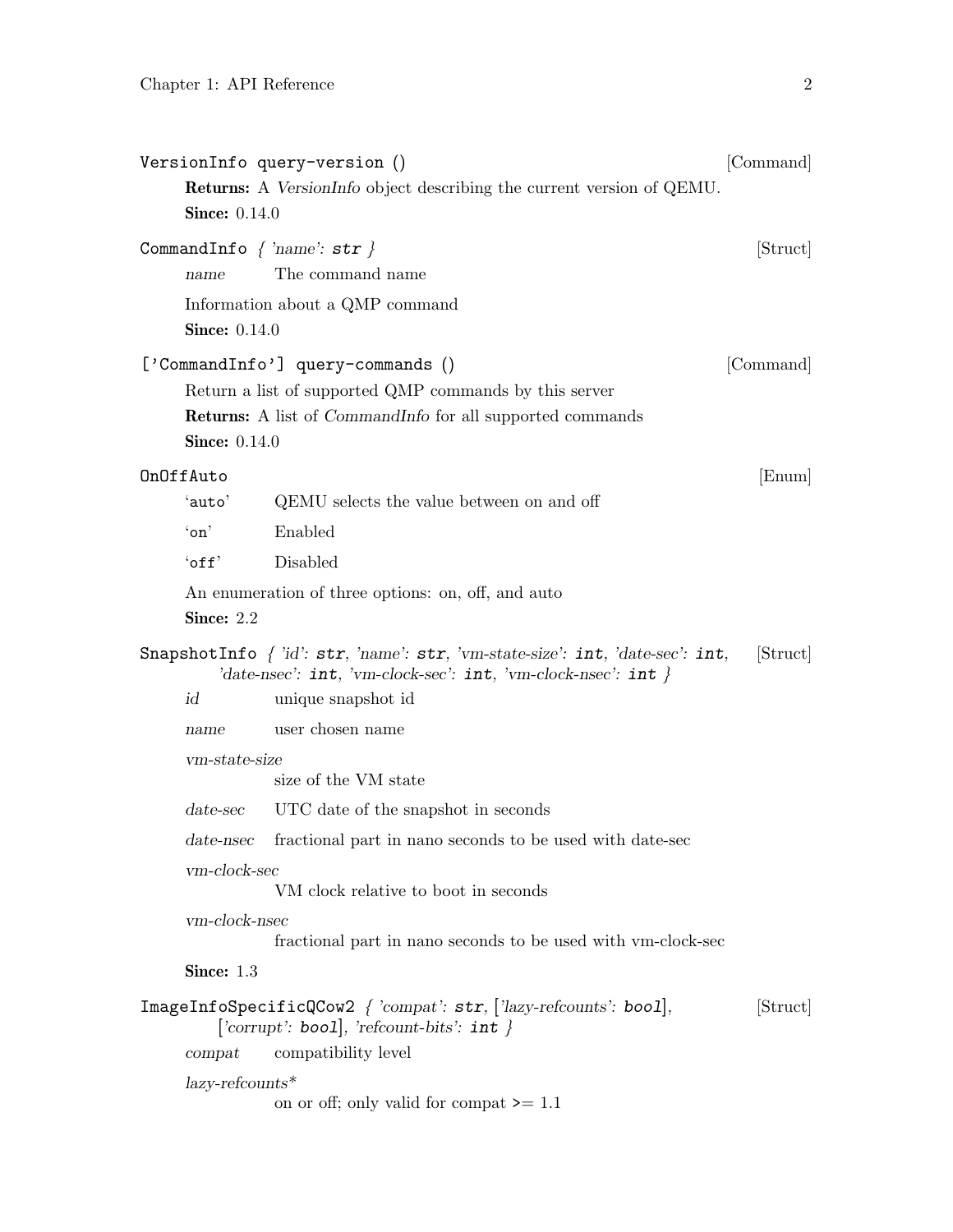corrupt<sup>\*</sup> true if the image has been marked corrupt; only valid for compat  $\geq 1.1$ (since 2.2)

refcount-bits

width of a refcount entry in bits (since 2.3)

Since: 1.7

```
ImageInfoSpecificVmdk { 'create-type': str, 'cid': int, 'parent-cid': int, [Struct]
  'extents': \lceil'ImageInfo'] }
```
create-type

The create type of VMDK image

| cid | Content id of image |  |  |
|-----|---------------------|--|--|
|     |                     |  |  |

parent-cid Parent VMDK image's cid

extents List of extent files

Since: 1.7

```
ImageInfoSpecific | 'qcow2': ImageInfoSpecificQCow2, 'vmdk': [Union]
ImageInfoSpecificVmdk ]
```
A discriminated record of image format specific information structures.

Since: 1.7

ImageInfo  $\int$ 'filename': str, 'format': str,  $\int$ 'dirty-flag': boo1, [Struct] 'actual-size':  $int.$  'virtual-size':  $int.$  ['cluster-size':  $int.$  ['encrypted': bool],  $[$ 'compressed': bool],  $[$ 'backing-filename':  $str]$ ,  $[$ 'full-backing-filename':  $str]$ ,  $[\text{'background'}: str], [\text{'snapshots'}: \text{'SnapshotInfo'}]],$ ['backing-image': ImageInfo], ['format-specific': ImageInfoSpecific] }

filename name of the image file

format format of the image file

virtual-size

maximum capacity in bytes of the image

actual-size\*

actual size on disk in bytes of the image

dirty-flag\* true if image is not cleanly closed

cluster-size\*

size of a cluster in bytes

encrypted\*

true if the image is encrypted

compressed\*

true if the image is compressed (Since 1.7)

backing-filename\*

name of the backing file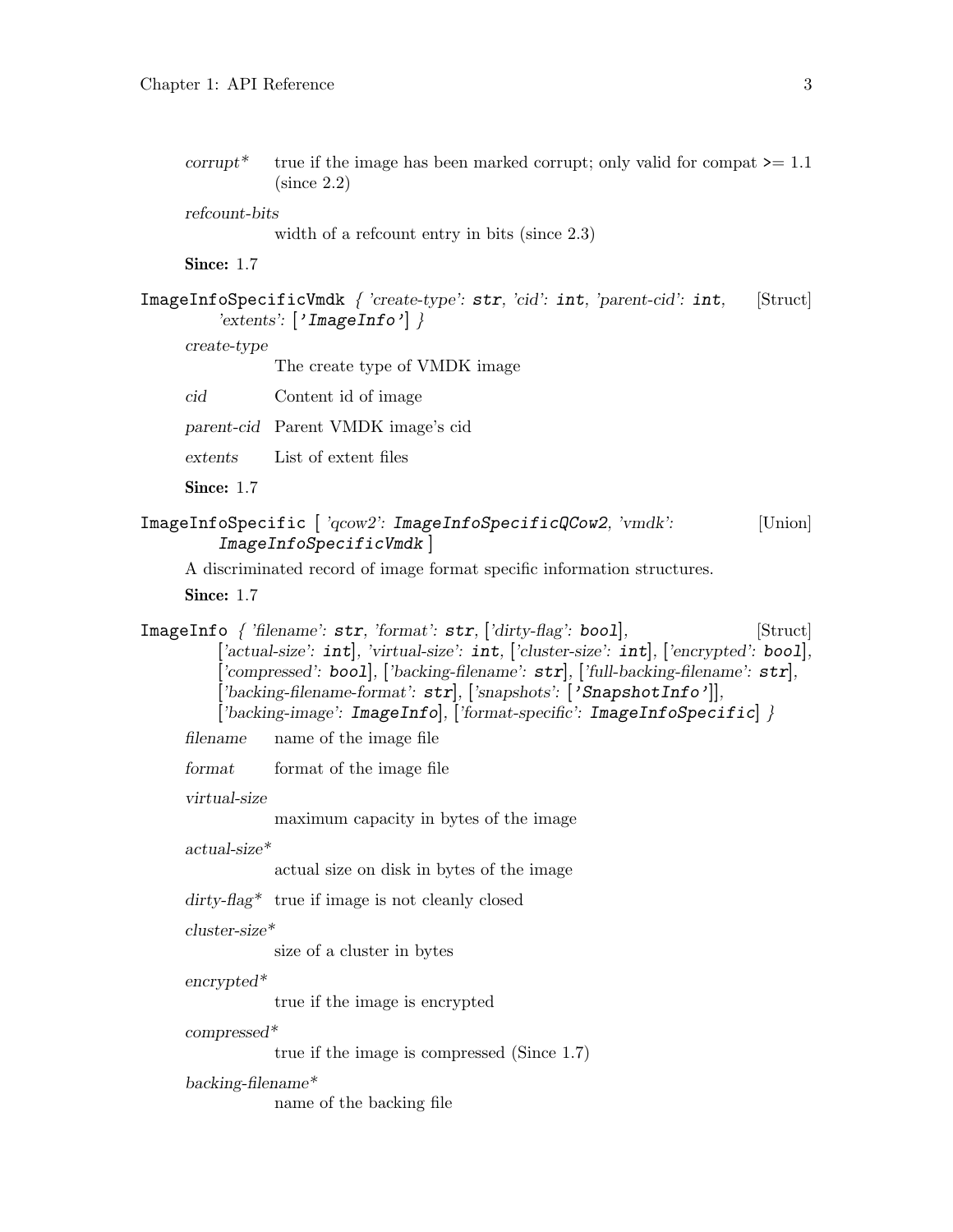| $full-backing$ -filename* | full path of the backing file                                                                                                                                                                                                                                                                                                                 |
|---------------------------|-----------------------------------------------------------------------------------------------------------------------------------------------------------------------------------------------------------------------------------------------------------------------------------------------------------------------------------------------|
|                           | $backing$ -filename-format*<br>the format of the backing file                                                                                                                                                                                                                                                                                 |
| $snapshots^*$             | list of VM snapshots                                                                                                                                                                                                                                                                                                                          |
| $background*$             | info of the backing image (since $1.6$ )                                                                                                                                                                                                                                                                                                      |
| $format-specific*$        |                                                                                                                                                                                                                                                                                                                                               |
|                           | structure supplying additional format-specific information (since 1.7)<br>Information about a QEMU image file                                                                                                                                                                                                                                 |
| Since: $1.3$              |                                                                                                                                                                                                                                                                                                                                               |
| $int$ }                   | ImageCheck { 'filename': str, 'format': str, 'check-errors': int,<br>[Struct]<br>['image-end-offset': $int$ ], ['corruptions': $int$ ], ['leaks': $int$ ],<br>['corruptions-fixed': $int$ ], ['leaks-fixed': $int$ ], ['total-clusters': $int$ ],<br>['allocated-clusters': $int$ ], ['fragmented-clusters': $int$ ], ['compressed-clusters': |
| filename                  | name of the image file checked                                                                                                                                                                                                                                                                                                                |
| format                    | format of the image file checked                                                                                                                                                                                                                                                                                                              |
| check-errors              | number of unexpected errors occurred during check                                                                                                                                                                                                                                                                                             |
| $image-end-offset*$       | offset (in bytes) where the image ends, this field is present if the driver<br>for the image format supports it                                                                                                                                                                                                                               |
| $corryptions*$            |                                                                                                                                                                                                                                                                                                                                               |
|                           | number of corruptions found during the check if any                                                                                                                                                                                                                                                                                           |
| $leaks^*$                 | number of leaks found during the check if any                                                                                                                                                                                                                                                                                                 |
| $corryptions$ -fixed*     | number of corruptions fixed during the check if any                                                                                                                                                                                                                                                                                           |
| $leaks\text{-fixed*}$     | number of leaks fixed during the check if any                                                                                                                                                                                                                                                                                                 |
| $total-clusters*$         | total number of clusters, this field is present if the driver for the image<br>format supports it                                                                                                                                                                                                                                             |
| $allocated-clusters*$     | total number of allocated clusters, this field is present if the driver for the<br>image format supports it                                                                                                                                                                                                                                   |
| $fragmented-clusters*$    | total number of fragmented clusters, this field is present if the driver for<br>the image format supports it                                                                                                                                                                                                                                  |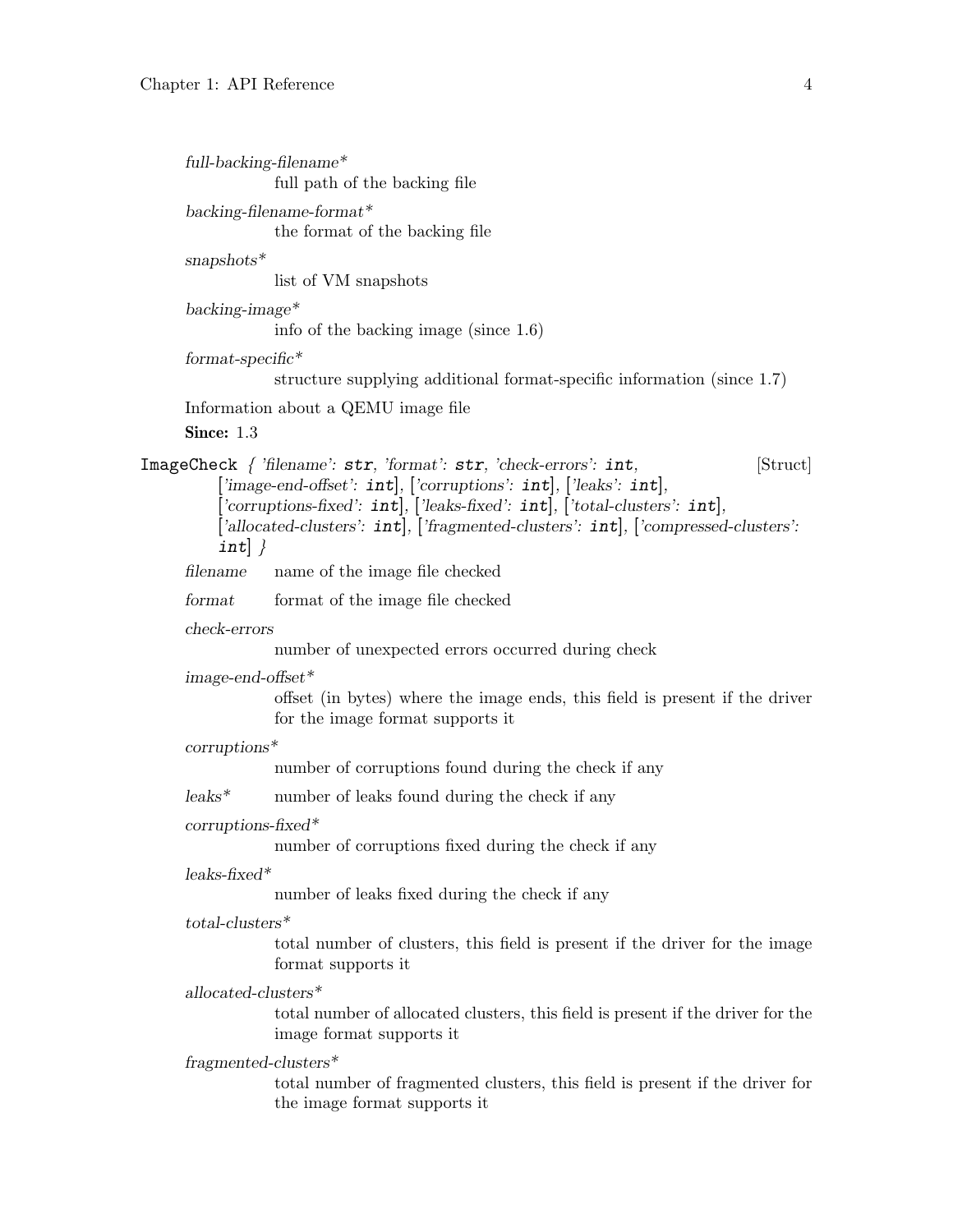compressed-clusters\*

total number of compressed clusters, this field is present if the driver for the image format supports it

Information about a QEMU image file check

Since: 1.4

BlockdevCacheInfo  $\{$  'writeback': bool, 'direct': bool, 'no-flush': bool  $\}$  [Struct] writeback true if writeback mode is enabled

direct true if the host page cache is bypassed (O\_DIRECT)

no-flush true if flush requests are ignored for the device

Cache mode information for a block device

Since: 2.3

BlockDeviceInfo  $\int$  'file': str, ['node-name': str, 'ro': bool, 'drv': str, [Struct] ['backing\_file': str], 'backing\_file\_depth': int, 'encrypted': bool, 'encryption\_key\_missing': bool, 'detect\_zeroes': BlockdevDetectZeroesOptions, 'bps': int, 'bps\_rd': int, 'bps\_wr': int, 'iops':  $int$ , 'iops\_rd':  $int$ , 'iops\_wr':  $int$ , 'image':  $ImageInfo$ , [' $bps$ \_max': int], ['bps\_rd\_max': int], ['bps\_wr\_max': int], ['iops\_max': int], ['iops\_rd\_max':  $int$ ], ['iops\_wr\_max':  $int$ ], ['iops\_size':  $int$ ], ['group':  $str$ ], 'cache': BlockdevCacheInfo, 'write\_threshold':  $int \}$ 

file the filename of the backing device

node-name\*

the name of the block driver node (Since 2.0)

ro true if the backing device was open read-only

drv the name of the block format used to open the backing device. As of 0.14.0 this can be: 'blkdebug', 'bochs', 'cloop', 'cow', 'dmg', 'file', 'file', 'ftp', 'ftps', 'host cdrom', 'host device', 'host floppy', 'http', 'https', 'nbd', 'parallels', 'qcow', 'qcow2', 'raw', 'tftp', 'vdi', 'vmdk', 'vpc', 'vvfat' 2.2: 'archipelago' added, 'cow' dropped 2.3: 'host floppy' deprecated

backing  $file^*$ 

the name of the backing file (for copy-on-write)

```
backing file depth
```
number of files in the backing file chain (since: 1.2)

encrypted true if the backing device is encrypted

encryption key missing

true if the backing device is encrypted but an valid encryption key is missing

detect zeroes

detect and optimize zero writes (Since 2.1)

bps total throughput limit in bytes per second is specified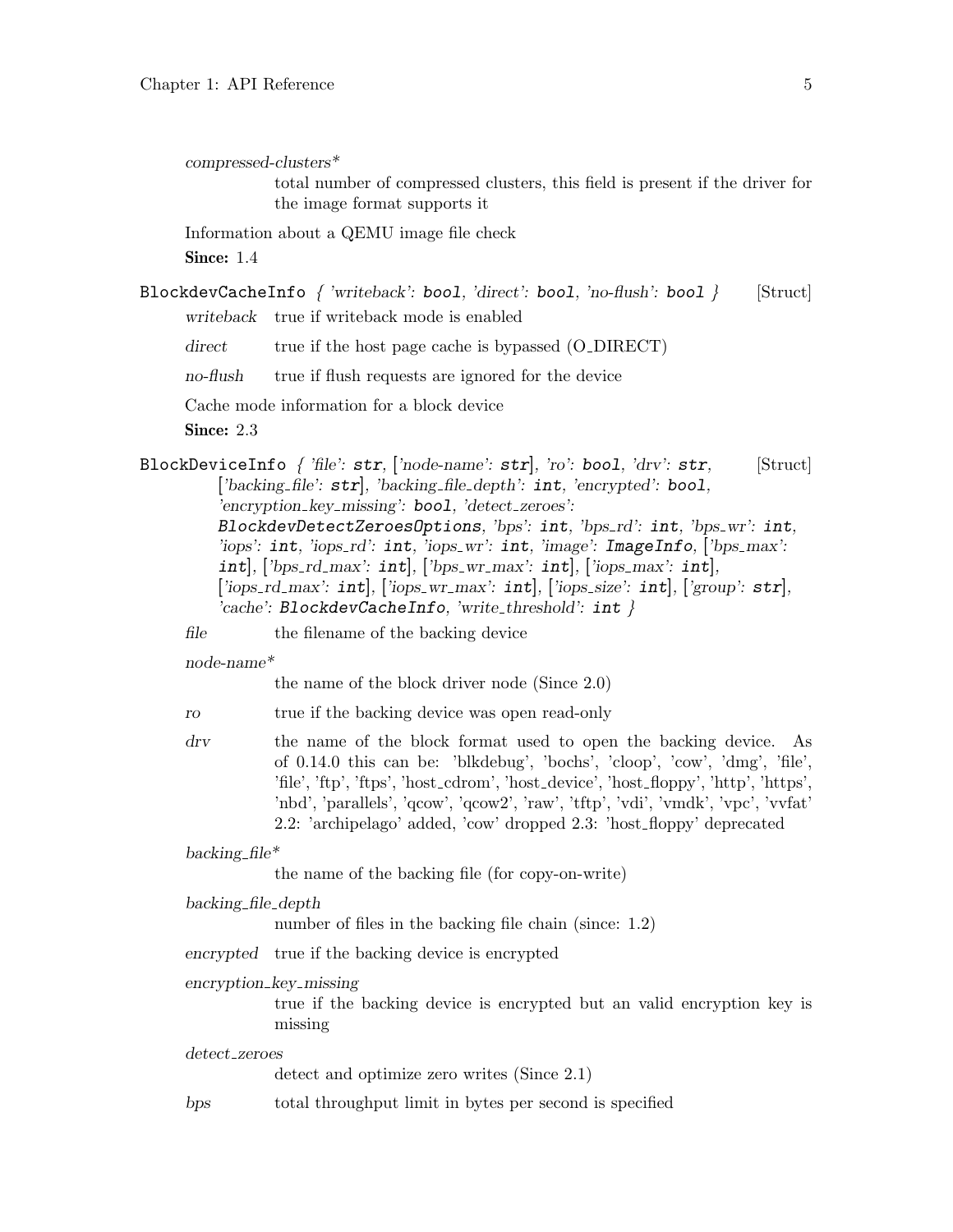| $bps\_rd$                  | read throughput limit in bytes per second is specified                                                                                                                                                                  |  |
|----------------------------|-------------------------------------------------------------------------------------------------------------------------------------------------------------------------------------------------------------------------|--|
| $bps_WT$                   | write throughput limit in bytes per second is specified                                                                                                                                                                 |  |
| iops                       | total $I/O$ operations per second is specified                                                                                                                                                                          |  |
| iops_rd                    | read $I/O$ operations per second is specified                                                                                                                                                                           |  |
| iops_wr                    | write $I/O$ operations per second is specified                                                                                                                                                                          |  |
| image                      | the info of image used (since: $1.6$ )                                                                                                                                                                                  |  |
|                            | bps_max* total max in bytes (Since 1.7)                                                                                                                                                                                 |  |
| $bps\_rd\_max*$            |                                                                                                                                                                                                                         |  |
|                            | read max in bytes (Since 1.7)                                                                                                                                                                                           |  |
| $bps\_wr\_max*$            |                                                                                                                                                                                                                         |  |
|                            | write max in bytes (Since $1.7$ )                                                                                                                                                                                       |  |
|                            | iops_max* total I/O operations max (Since 1.7)                                                                                                                                                                          |  |
| $iops\_rd\_max*$           | read I/O operations max (Since 1.7)                                                                                                                                                                                     |  |
| $i$ ops_wr_max*            |                                                                                                                                                                                                                         |  |
|                            | write $I/O$ operations max (Since 1.7)                                                                                                                                                                                  |  |
| $iops\_size*$              | an I/O size in bytes (Since 1.7)                                                                                                                                                                                        |  |
| $group^*$                  | throttle group name (Since $2.4$ )                                                                                                                                                                                      |  |
| cache                      | the cache mode used for the block device (since: 2.3)                                                                                                                                                                   |  |
| write_threshold            |                                                                                                                                                                                                                         |  |
|                            | configured write threshold for the device. $0$ if disabled. (Since 2.3)                                                                                                                                                 |  |
|                            | Information about the backing device for a block device.                                                                                                                                                                |  |
| <b>Since: 0.14.0</b>       |                                                                                                                                                                                                                         |  |
| <b>BlockDeviceIoStatus</b> | [Enum]                                                                                                                                                                                                                  |  |
| $'$ ok'                    | The last $I/O$ operation has succeeded                                                                                                                                                                                  |  |
| 'failed'                   | The last $I/O$ operation has failed                                                                                                                                                                                     |  |
|                            | 'nospace' The last I/O operation has failed due to a no-space condition                                                                                                                                                 |  |
|                            | An enumeration of block device $I/O$ status.                                                                                                                                                                            |  |
| Since: $1.0$               |                                                                                                                                                                                                                         |  |
|                            | BlockDeviceMapEntry { 'start': int, 'length': int, 'depth': int, 'zero':<br>[Struct]<br>bool, 'data': bool, $[\text{offset}']$ int                                                                                      |  |
| start                      | Offset in the image of the first byte described by this entry (in bytes)                                                                                                                                                |  |
| length                     | Length of the range described by this entry (in bytes)                                                                                                                                                                  |  |
| depth                      | Number of layers $(0 = top \text{ image}, 1 = top \text{ image's backing file}, etc.)$<br>before reaching one for which the range is allocated. The value is in the<br>range $0$ to the depth of the image chain $-1$ . |  |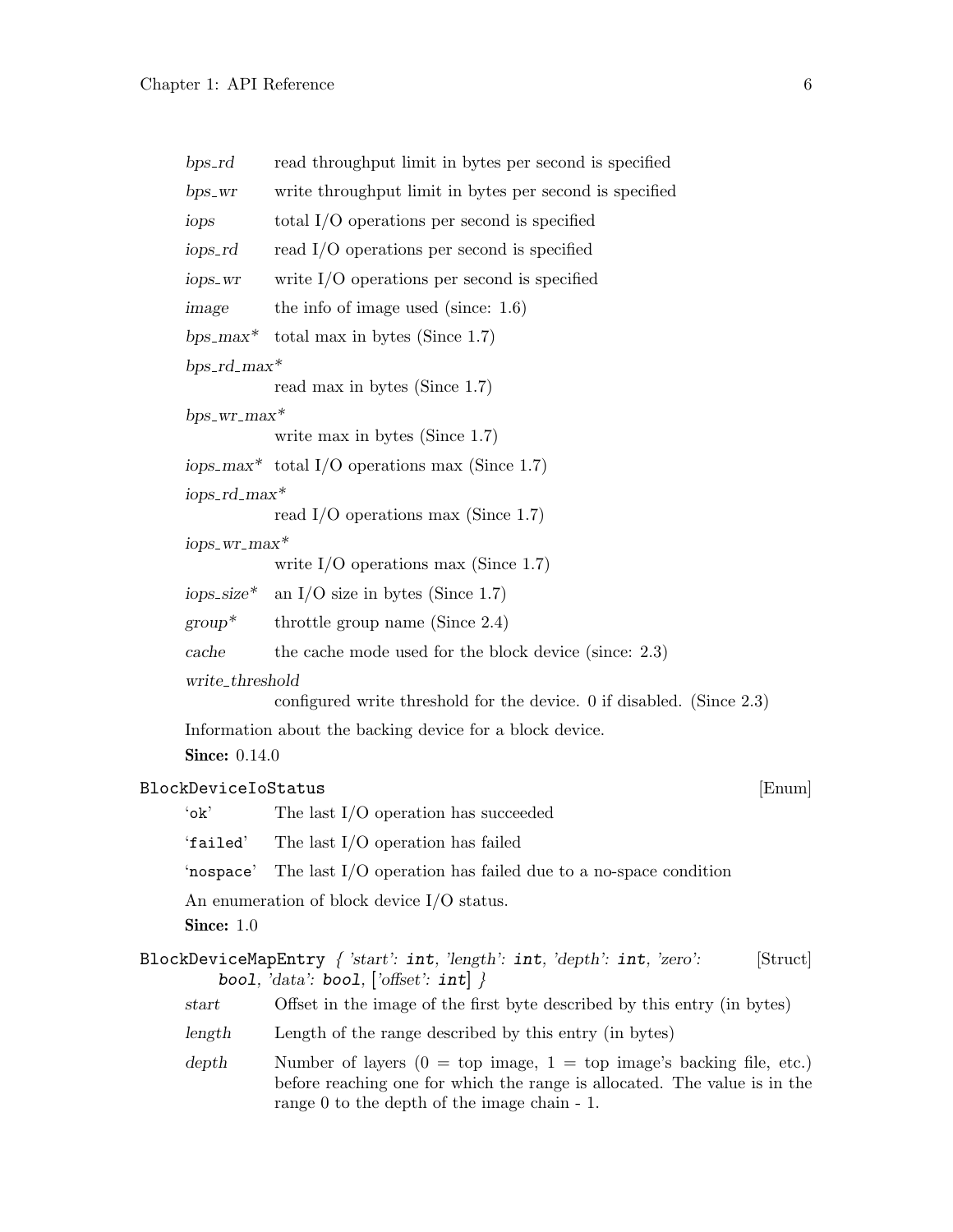| zero                    | the sectors in this range read as zeros                                                                                                                                                                                      |  |
|-------------------------|------------------------------------------------------------------------------------------------------------------------------------------------------------------------------------------------------------------------------|--|
| data                    | reading the image will actually read data from a file (in particular, if<br>offset is present this means that the sectors are not simply preallocated,<br>but contain actual data in raw format)                             |  |
| offset                  | if present, the image file stores the data for this range in raw format at<br>the given offset.                                                                                                                              |  |
|                         | Entry in the metadata map of the device (returned by "qemu-img map")                                                                                                                                                         |  |
| Since: $1.7$            |                                                                                                                                                                                                                              |  |
| DirtyBitmapStatus       | [Enum]                                                                                                                                                                                                                       |  |
| 'frozen'                | The bitmap is currently in-use by a backup operation or block job, and<br>is immutable.                                                                                                                                      |  |
| 'disabled'              | The bitmap is currently in-use by an internal operation and is read-only.<br>It can still be deleted.                                                                                                                        |  |
| 'active'                | The bitmap is actively monitoring for new writes, and can be cleared,<br>deleted, or used for backup operations.                                                                                                             |  |
| Since: 2.4              | An enumeration of possible states that a dirty bitmap can report to the user.                                                                                                                                                |  |
|                         | BlockDirtyInfo $\{$ ['name': str], 'count': int, 'granularity': uint32,<br>[Struct]<br>'status': $DirtyBitmapStatus$ }                                                                                                       |  |
| $name^*$                | the name of the dirty bitmap (Since $2.4$ )                                                                                                                                                                                  |  |
| count                   | number of dirty bytes according to the dirty bitmap                                                                                                                                                                          |  |
| granularity             |                                                                                                                                                                                                                              |  |
|                         | granularity of the dirty bitmap in bytes (since 1.4)                                                                                                                                                                         |  |
| status                  | current status of the dirty bitmap (since 2.4)                                                                                                                                                                               |  |
| Since: 1.3              | Block dirty bitmap information.                                                                                                                                                                                              |  |
|                         | BlockInfo { 'device': str, 'type': str, 'removable': bool, 'locked': bool,<br>[Struct]<br>['inserted': BlockDeviceInfo], ['tray_open': bool], ['io-status':<br>BlockDeviceIoStatus , ['dirty-bitmaps': ['BlockDirtyInfo']] } |  |
| device                  | The device name associated with the virtual device.                                                                                                                                                                          |  |
| type                    | This field is returned only for compatibility reasons, it should not be used<br>(always returns 'unknown')                                                                                                                   |  |
| removable               | True if the device supports removable media.                                                                                                                                                                                 |  |
| locked                  | True if the guest has locked this device from having its media removed                                                                                                                                                       |  |
| $tray\_\mathrm{open}^*$ |                                                                                                                                                                                                                              |  |

True if the device has a tray and it is open (only present if removable is true)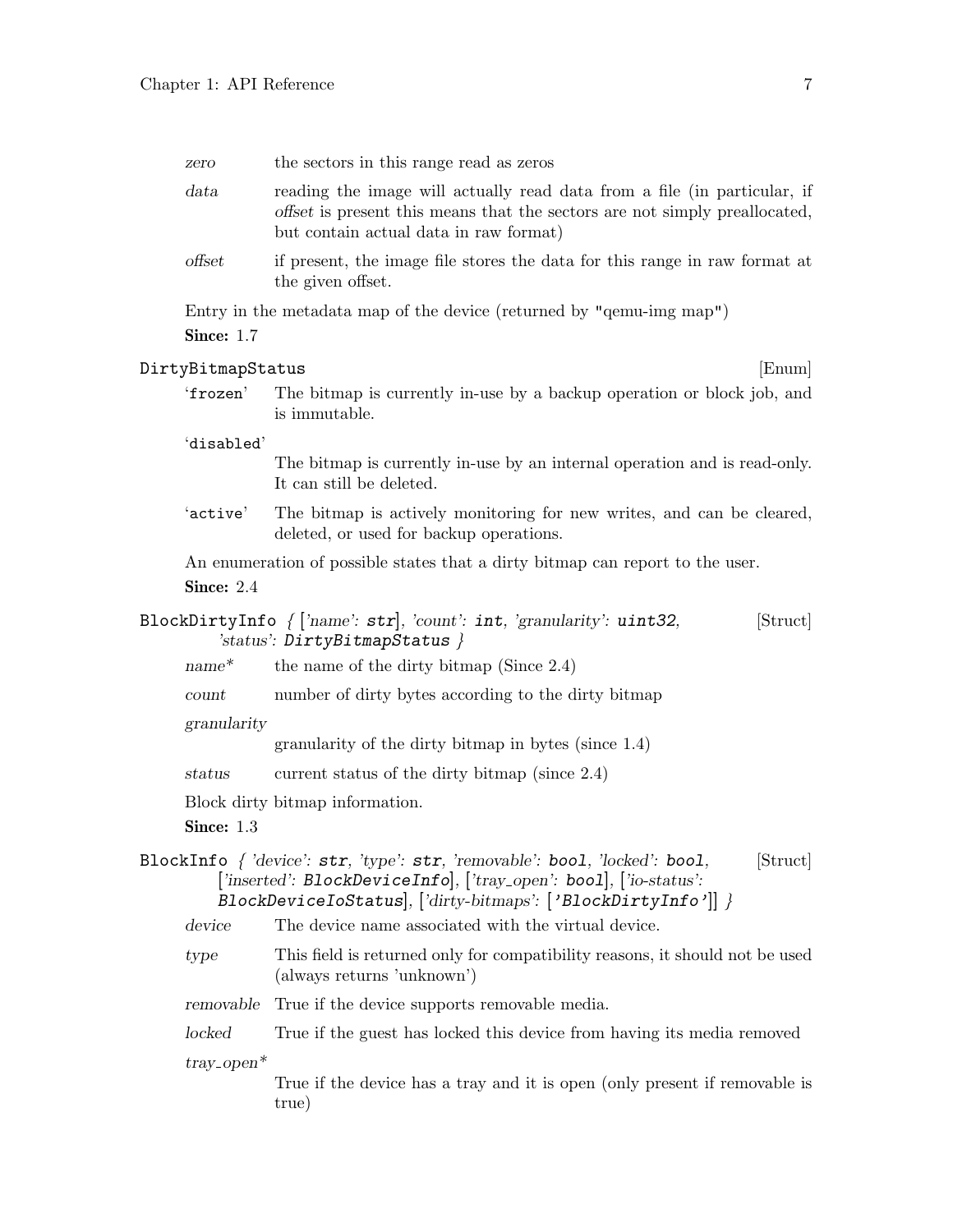| $\mathrm{d}$ ity-bitmaps <sup>*</sup> |                                                                       |  |  |  |  |  |
|---------------------------------------|-----------------------------------------------------------------------|--|--|--|--|--|
|                                       | dirty bitmaps information (only present if the driver has one or more |  |  |  |  |  |
|                                       | dirty bitmaps) (Since $2.0$ )                                         |  |  |  |  |  |

- io-status\* BlockDeviceIoStatus. Only present if the device supports it and the VM is configured to stop on errors (supported device models: virtio-blk, ide, scsi-disk)
- inserted\* BlockDeviceInfo describing the device if media is present

Block device information. This structure describes a virtual device and the backing device associated with it.

**Since: 0.14.0** 

# ['BlockInfo'] query-block () [Command]

Get a list of BlockInfo for all virtual block devices.

- Returns: a list of BlockInfo describing each virtual block device **Since:** 0.14.0
- BlockDeviceStats { 'rd bytes': int, 'wr bytes': int, 'rd operations': int, [Struct] 'wr\_operations': int, 'flush\_operations': int, 'flush\_total\_time\_ns': int, 'wr\_total\_time\_ns': int, 'rd\_total\_time\_ns': int, 'wr\_highest\_offset': int, 'rd\_merged':  $int, 'wr_m erged$ ':  $int \}$

rd bytes The number of bytes read by the device.

wr\_bytes The number of bytes written by the device.

#### rd\_operations

The number of read operations performed by the device.

wr<sub>-</sub>operations

The number of write operations performed by the device.

flush<sub>-</sub>operations

The number of cache flush operations performed by the device (since 0.15.0)

#### flush\_total\_time\_ns

Total time spend on cache flushes in nano-seconds (since 0.15.0).

# wr\_total\_time\_ns

Total time spend on writes in nano-seconds (since 0.15.0).

### rd\_total\_time\_ns

Total time spend on reads in nano-seconds (since 0.15.0).

# wr highest offset

The offset after the greatest byte written to the device. The intended use of this information is for growable sparse files (like qcow2) that are used on top of a physical device.

rd merged Number of read requests that have been merged into another request (Since 2.3).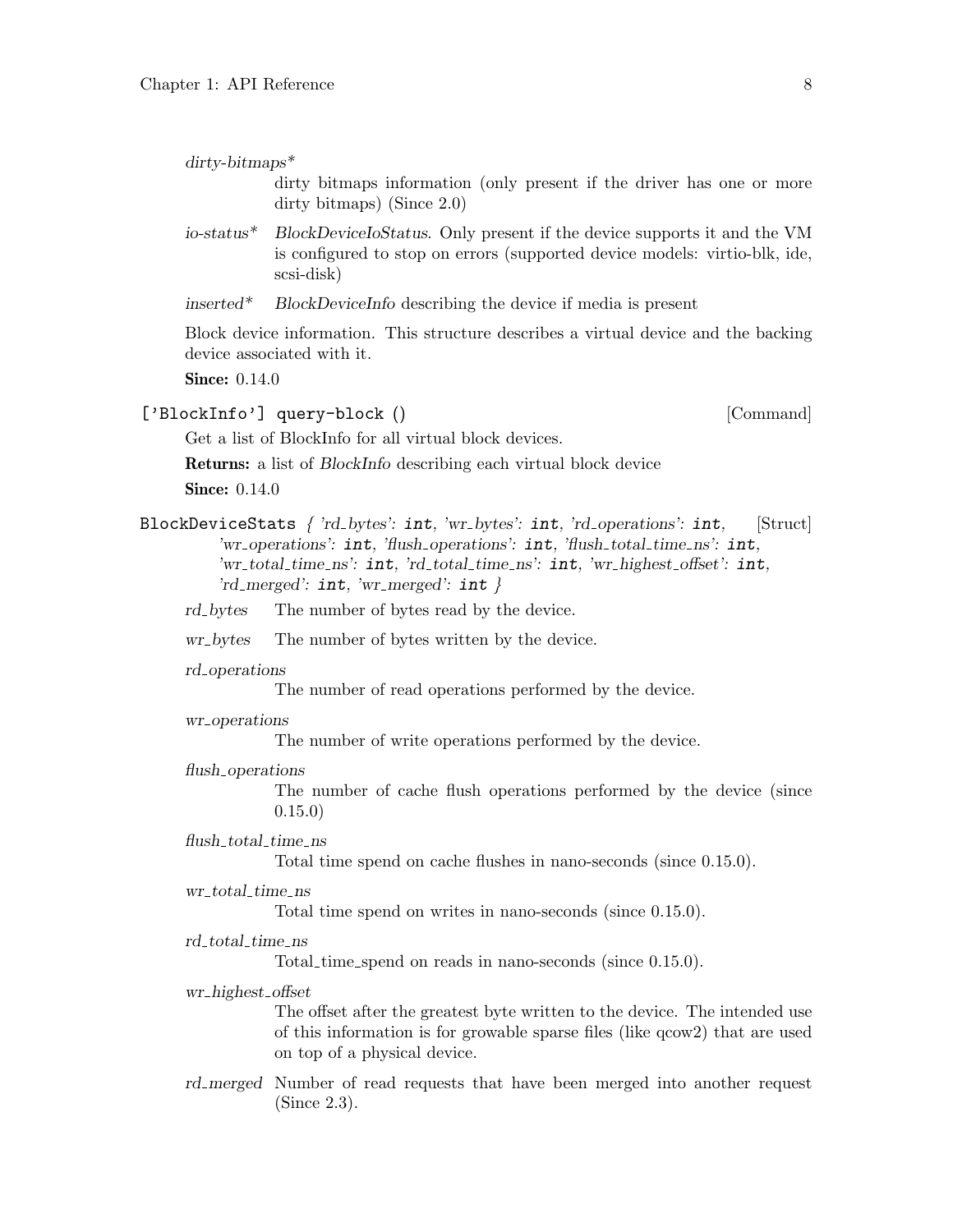wr\_merged

Number of write requests that have been merged into another request (Since 2.3).

Statistics of a virtual block device or a block backing device.

**Since: 0.14.0** 

| BlockStats $\int [\text{'device': str}]$ , $[\text{'node-name': str}]$ , 'stats': |                                                                     | [Struct] |
|-----------------------------------------------------------------------------------|---------------------------------------------------------------------|----------|
|                                                                                   | BlockDeviceStats, ['parent': BlockStats], ['backing': BlockStats] } |          |

device\* If the stats are for a virtual block device, the name corresponding to the virtual block device.

node-name\*

The node name of the device. (Since 2.3)

stats A BlockDeviceStats for the device.

 $parent^*$  This describes the file block device if it has one.

backing\* This describes the backing block device if it has one. (Since  $2.0$ )

Statistics of a virtual block device or a block backing device.

**Since:** 0.14.0

| ['BlockStats'] query-blockstats (['query-nodes': bool]) |  | [Command] |
|---------------------------------------------------------|--|-----------|
| $query-nodes^*$                                         |  |           |

If true, the command will query all the block nodes that have a node name, in a list which will include "parent" information, but not "backing". If false or omitted, the behavior is as before - query all the device backends, recursively including their "parent" and "backing". (Since 2.3)

Query the BlockStats for all virtual block devices.

Returns: A list of BlockStats for each virtual block devices.

**Since:** 0.14.0

# BlockdevOnError [Enum]

'report' for guest operations, report the error to the guest; for jobs, cancel the job 'ignore' ignore the error, only report a QMP event (BLOCK IO ERROR or BLOCK JOB ERROR)

'enospc' same as stop on ENOSPC, same as report otherwise.

'stop' for guest operations, stop the virtual machine; for jobs, pause the job

An enumeration of possible behaviors for errors on I/O operations. The exact meaning depends on whether the I/O was initiated by a guest or by a block job Since: 1.3

# MirrorSyncMode [Enum]

- 'top' copies data in the topmost image to the destination
- 'full' copies data from all images to the destination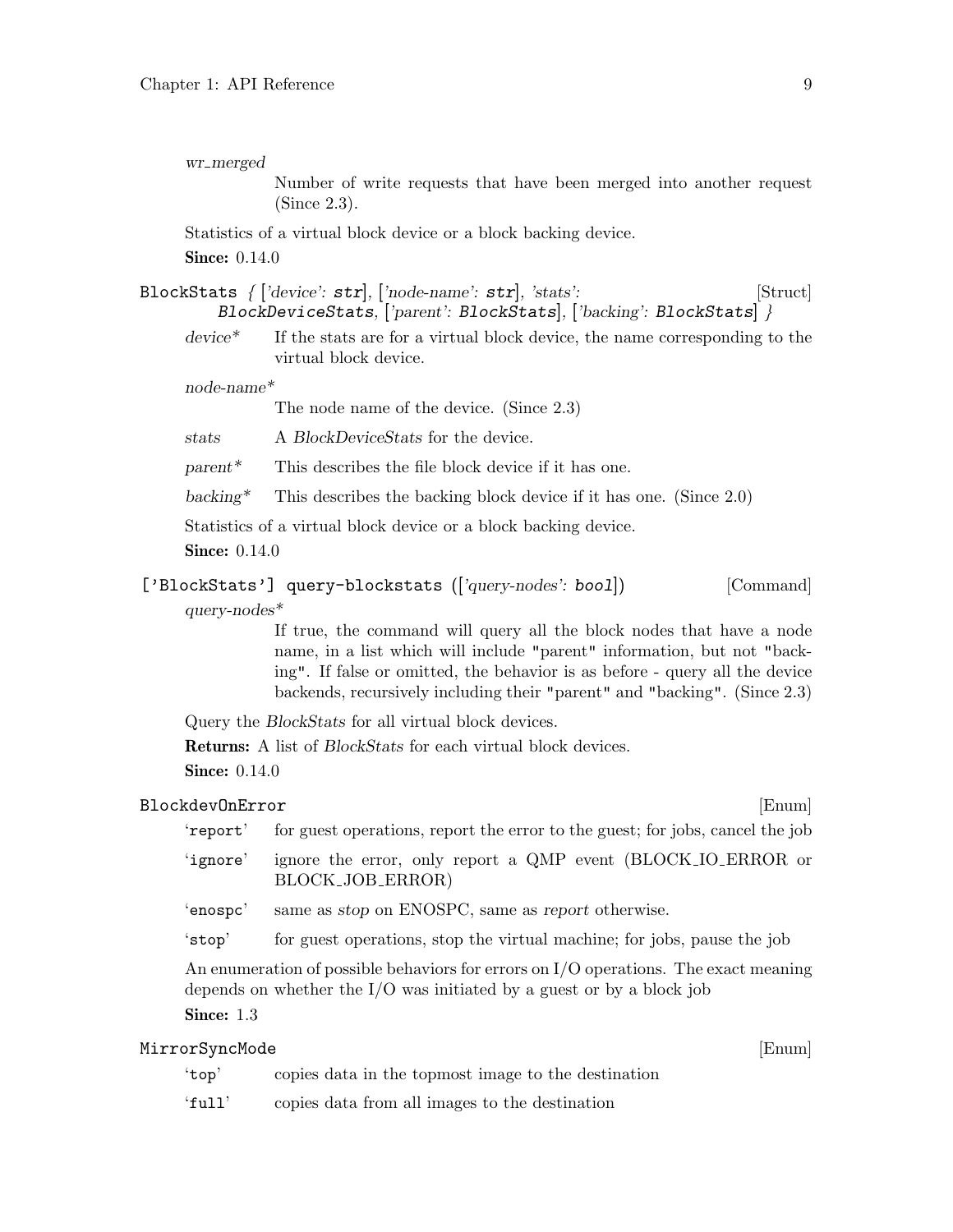'none' only copy data written from now on

'dirty-bitmap'

only copy data described by the dirty bitmap. Since: 2.4

An enumeration of possible behaviors for the initial synchronization phase of storage mirroring.

Since: 1.3

# BlockJobType [Enum]

'commit' block commit job type, see "block-commit"

'stream' block stream job type, see "block-stream"

'mirror' drive mirror job type, see "drive-mirror"

'backup' drive backup job type, see "drive-backup"

Type of a block job.

Since: 1.7

- BlockJobInfo { 'type': str, 'device': str, 'len': int, 'offset': int, 'busy': [Struct] bool, 'paused': bool, 'speed': int, 'io-status': BlockDeviceIoStatus, 'ready': **bool**  $\}$ 
	- type the job type ('stream' for image streaming)
	- device the block device name
	- len the maximum progress value
	- busy false if the job is known to be in a quiescent state, with no pending I/O. Since 1.3.
	- paused whether the job is paused or, if busy is true, will pause itself as soon as possible. Since 1.3.
	- offset the current progress value
	- speed the rate limit, bytes per second
	- io-status the status of the job (since 1.3)
	- ready true if the job may be completed (since 2.2)

Information about a long-running block device operation.

Since: 1.1

# ['BlockJobInfo'] query-block-jobs () [Command]

Return information about long-running block device operations. Returns: a list of BlockJobInfo for each active block job Since: 1.1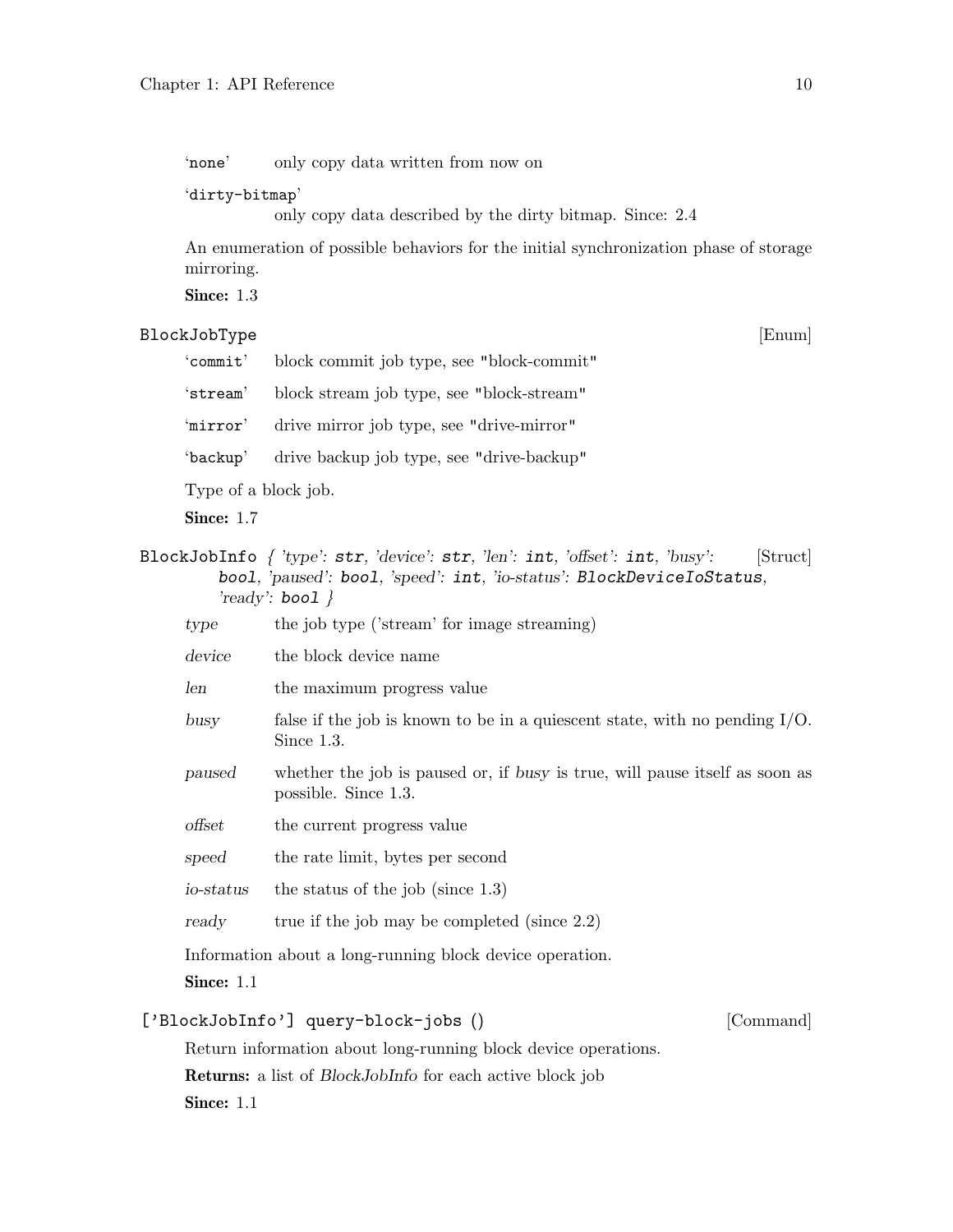block\_passwd (['device':  $str$ ], ['node-name':  $str$ ], 'password':  $str$ ] [Command] change interface. In the event that the block device is created through the initial command line, the VM will start in the stopped state regardless of whether '-S' is used. The intention is for a management tool to query the block devices to determine which ones are encrypted, set the passwords with this command, and then start the guest with the *cont* command. Either device or node-name must be set but not both.

device\* the name of the block backend device to set the password on

node-name\*

graph node name to set the password on (Since 2.0)

password the password to use for the device

This command sets the password of a block device that has not been open with a password and requires one. The two cases where this can happen are a block device is created through QEMU's initial command line or a block device is changed through the legacy

Returns: nothing on success If device is not a valid block device, DeviceNotFound If device is not encrypted, DeviceNotEncrypted

Notes: Not all block formats support encryption and some that do are not able to validate that a password is correct. Disk corruption may occur if an invalid password is specified.

Since: 0.14.0

block\_resize  $(|'device': str|, |'node-name': str|, 'size': int)$  [Command]

device\* the name of the device to get the image resized

node-name\*

graph node name to get the image resized (Since 2.0)

size new image size in bytes

Resize a block image while a guest is running. Either device or node-name must be set but not both.

Returns: nothing on success If device is not a valid block device, DeviceNotFound

**Since:** 0.14.0

# NewImageMode [Enum]

'existing'

QEMU should look for an existing image file.

'absolute-paths'

QEMU should create a new image with absolute paths for the backing file. If there is no backing file available, the new image will not be backed either.

An enumeration that tells QEMU how to set the backing file path in a new image file.

Since: 1.1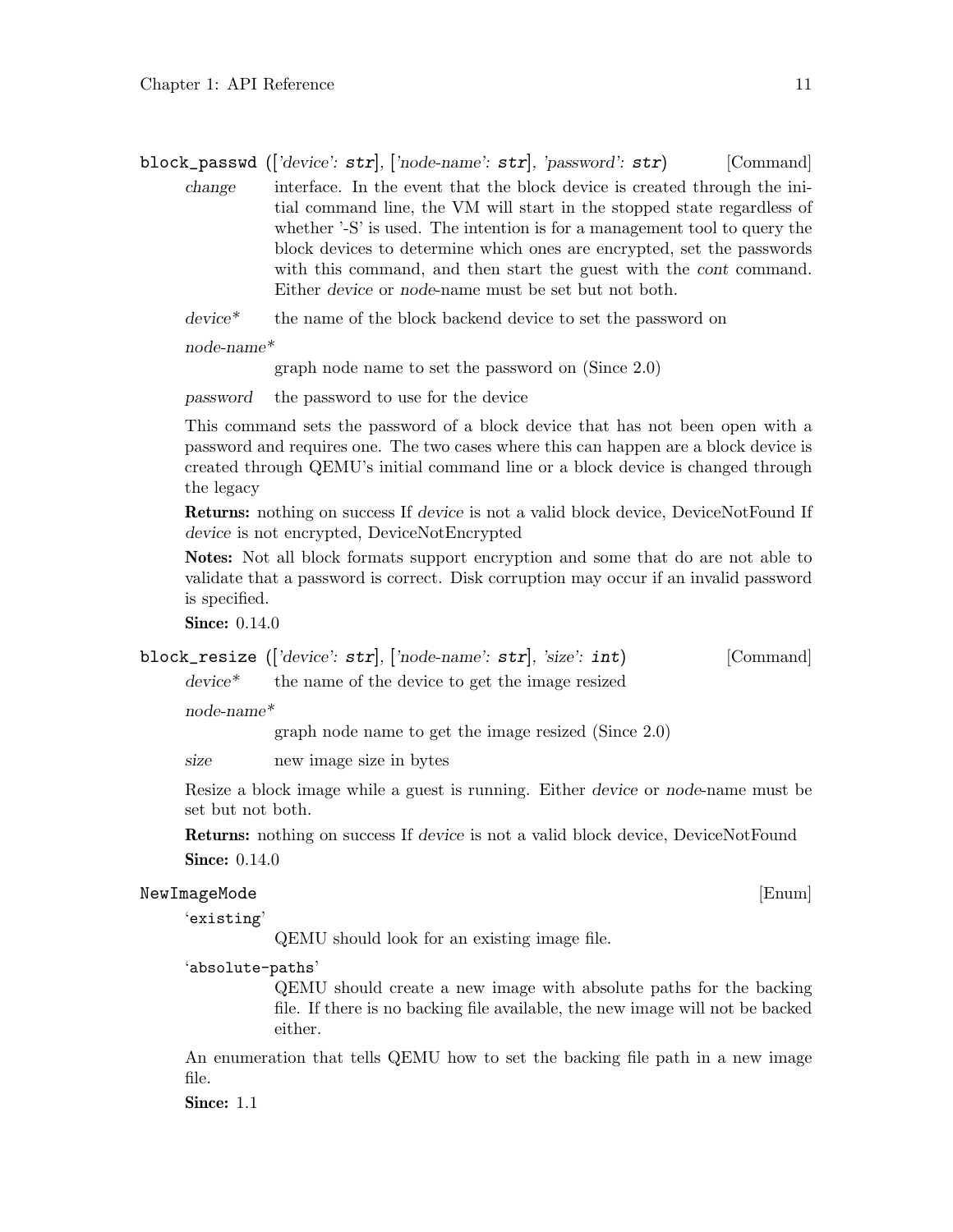BlockdevSnapshot  $\int$  ['device': str], ['node-name': str], 'snapshot-file': [Struct] str, ['snapshot-node-name':  $str$ ], ['format':  $str$ ], ['mode': NewImageMode] }

device<sup>\*</sup> the name of the device to generate the snapshot from.

node-name\*

graph node name to generate the snapshot from (Since 2.0)

snapshot-file

the target of the new image. A new file will be created.

snapshot-node-name\*

the graph node name of the new image (Since 2.0)

- format<sup>\*</sup> the format of the snapshot image, default is  $'q\text{cov}2'$ .
- $mode^*$  whether and how QEMU should create a new image, default is 'absolutepaths'.

Either device or node-name must be set but not both.

DriveBackup  $\int$  'device': str, 'target': str, ['format': str], 'sync': [Struct] MirrorSyncMode, ['mode': NewImageMode], ['speed': int], ['bitmap': str], ['on-source-error': BlockdevOnError], ['on-target-error': BlockdevOnError] }

device the name of the device which should be copied.

- target the target of the new image. If the file exists, or if it is a device, the existing file/device will be used as the new destination. If it does not exist, a new file will be created.
- format<sup>\*</sup> the format of the new destination, default is to probe if mode is 'existing', else the format of the source
- sync what parts of the disk image should be copied to the destination (all the disk, only the sectors allocated in the topmost image, from a dirty bitmap, or only new  $I/O$ ).
- mode<sup>\*</sup> whether and how QEMU should create a new image, default is 'absolutepaths'.
- $speed^*$  the maximum speed, in bytes per second
- $bitmap$ <sup>\*</sup> the name of dirty bitmap if sync is "dirty-bitmap". Must be present if sync is "dirty-bitmap", must NOT be present otherwise. (Since 2.4)

on-source-error\*

the action to take on an error on the source, default 'report'. 'stop' and 'enospc' can only be used if the block device supports io-status (see BlockInfo).

on-target-error\*

the action to take on an error on the target, default 'report' (no limitations, since this applies to a different block device than device). Note that on-source-error and on-target-error only affect background I/O. If an error occurs during a guest write request, the device's rerror/werror actions will be used.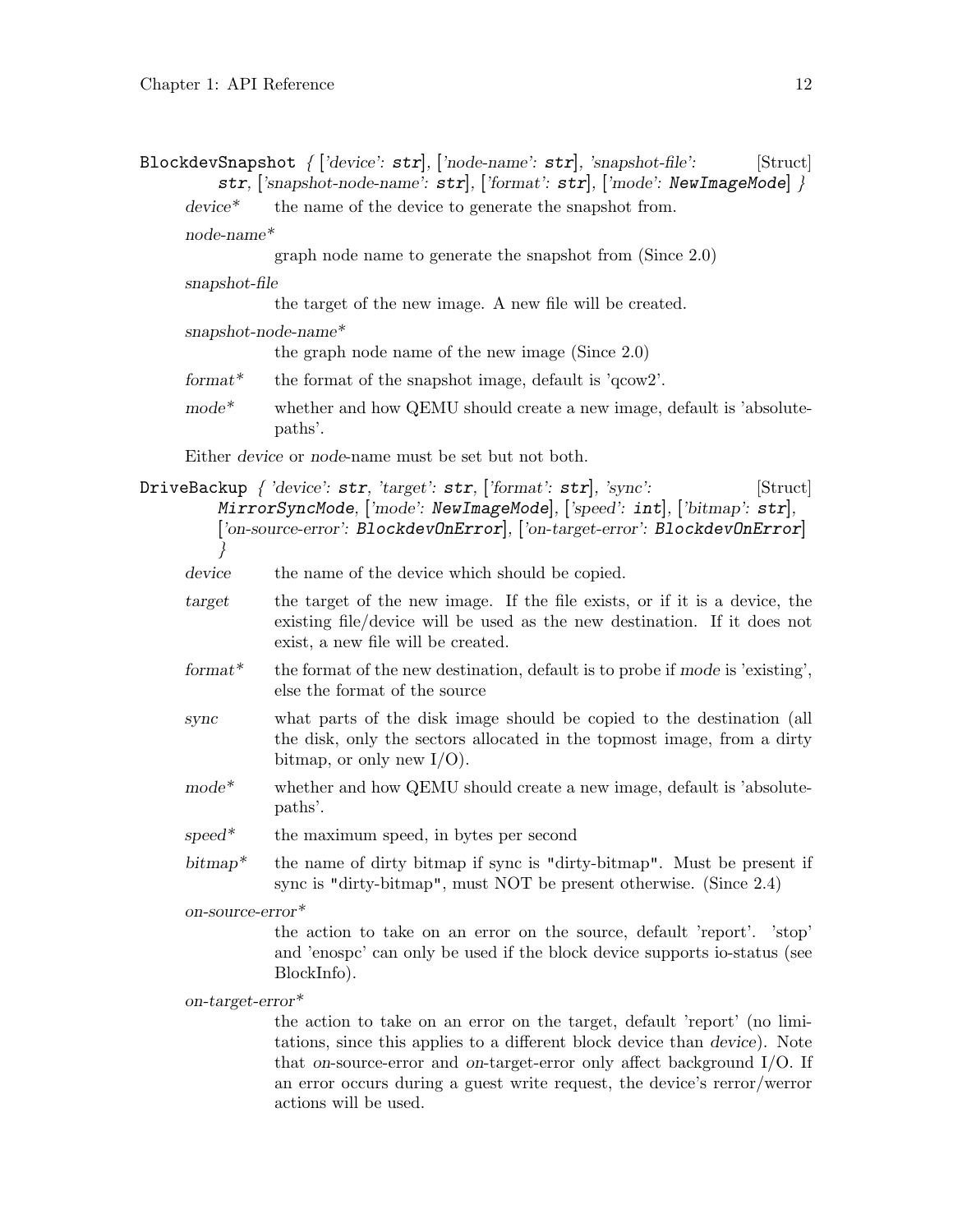# Since: 1.6

- BlockdevBackup { 'device': str, 'target': str, 'sync': MirrorSyncMode, [Struct] ['speed': int], ['on-source-error': BlockdevOnError], ['on-target-error': BlockdevOnError] }
	- device the name of the device which should be copied.
	- target the name of the backup target device.
	- sync what parts of the disk image should be copied to the destination (all the disk, only the sectors allocated in the topmost image, or only new I/O).
	- speed\* the maximum speed, in bytes per second. The default is  $0$ , for unlimited.

#### on-source-error\*

the action to take on an error on the source, default 'report'. 'stop' and 'enospc' can only be used if the block device supports io-status (see BlockInfo).

#### on-target-error\*

the action to take on an error on the target, default 'report' (no limitations, since this applies to a different block device than device). Note that on-source-error and on-target-error only affect background I/O. If an error occurs during a guest write request, the device's rerror/werror actions will be used.

#### Since: 2.3

# blockdev-snapshot-sync (BlockdevSnapshot) [Command]

Generates a synchronous snapshot of a block device. For the arguments, see the documentation of BlockdevSnapshot.

Returns: nothing on success If device is not a valid block device, DeviceNotFound **Since:** 0.14.0

```
change-backing-file ('device': str, 'image-node-name': str, [Command]
'backing-file': str)
```
### image-node-name

The name of the block driver state node of the image to modify.

device The name of the device that owns image-node-name.

#### backing-file

The string to write as the backing file. This string is not validated, so care should be taken when specifying the string or the image chain may not be able to be reopened again.

Change the backing file in the image file metadata. This does not cause QEMU to reopen the image file to reparse the backing filename (it may, however, perform a reopen to change permissions from  $r/\sigma \rightarrow r/w \rightarrow r/\sigma$ , if needed). The new backing file string is written into the image file metadata, and the QEMU internal strings are updated.

Since: 2.1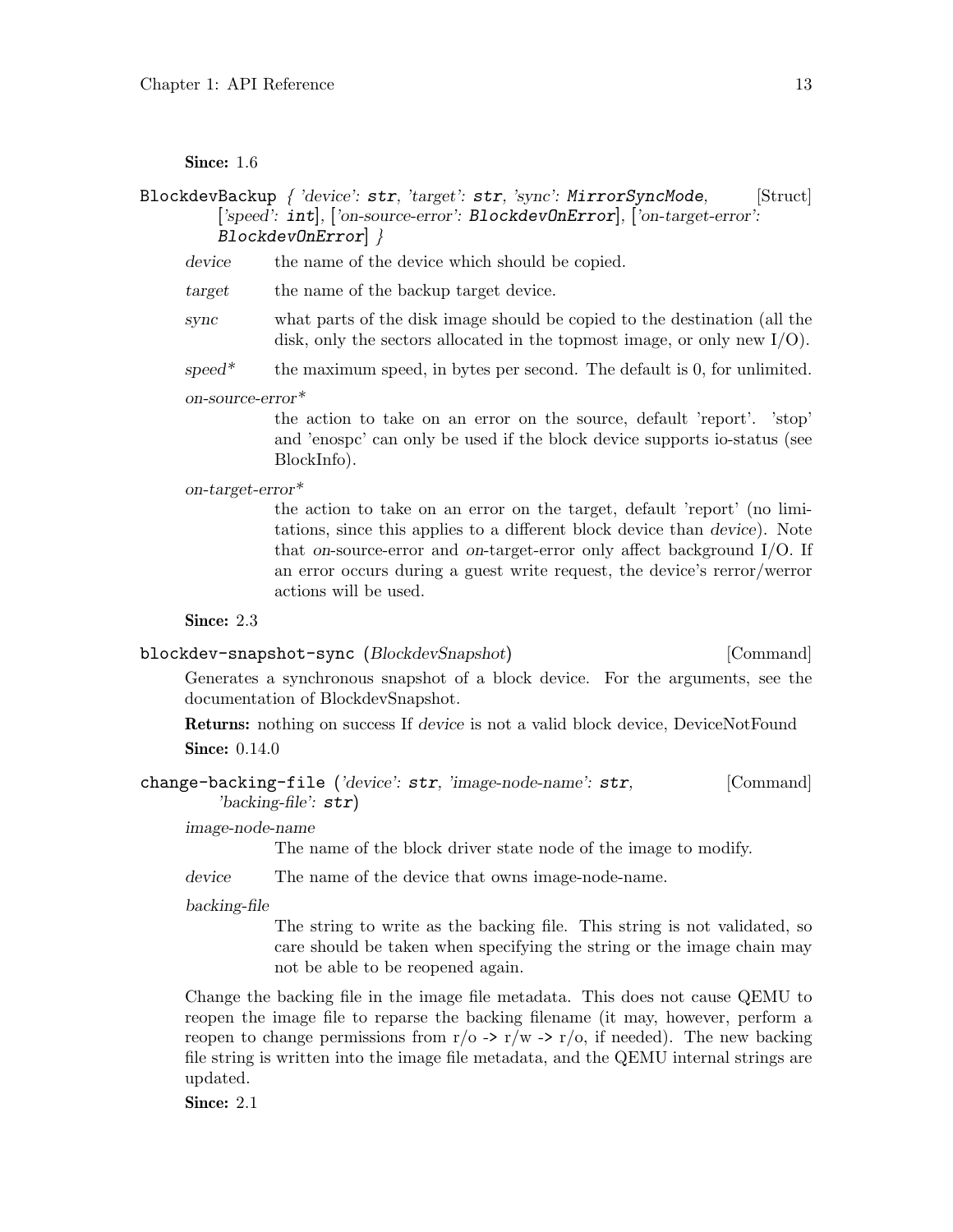block-commit ('device':  $str$ , ['base':  $str$ ], ['top':  $str$ ], ['backing-file': [Command]  $str], ['speed': int]$ 

device the name of the device

base\* The file name of the backing image to write data into. If not specified, this is the deepest backing image

 $top^*$  The file name of the backing image within the image chain, which contains the topmost data to be committed down. If not specified, this is the active layer.

backing-file\*

The backing file string to write into the overlay image of 'top'. If 'top' is the active layer, specifying a backing file string is an error. This filename is not validated. If a pathname string is such that it cannot be resolved by QEMU, that means that subsequent QMP or HMP commands must use node-names for the image in question, as filename lookup methods will fail. If not specified, QEMU will automatically determine the backing file string to use, or error out if there is no obvious choice. Care should be taken when specifying the string, to specify a valid filename or protocol. (Since 2.1) If top  $==$  base, that is an error. If top  $==$  active, the job will not be completed by itself, user needs to complete the job with the block-job-complete command after getting the ready event. (Since 2.0) If the base image is smaller than top, then the base image will be resized to be the same size as top. If top is smaller than the base image, the base will not be truncated. If you want the base image size to match the size of the smaller top, you can safely truncate it yourself once the commit operation successfully completes.

 $speed^*$  the maximum speed, in bytes per second

Live commit of data from overlay image nodes into backing nodes - i.e., writes data between 'top' and 'base' into 'base'.

Returns: Nothing on success If commit or stream is already active on this device, DeviceInUse If device does not exist, DeviceNotFound If image commit is not supported by this device, NotSupported If base or top is invalid, a generic error is returned If speed is invalid, InvalidParameter

Since: 1.3

drive-backup (DriveBackup) and the settlement of the settlement of  $[{\rm Command}]$ 

Start a point-in-time copy of a block device to a new destination. The status of ongoing drive-backup operations can be checked with query-block-jobs where the BlockJobInfo.type field has the value 'backup'. The operation can be stopped before it has completed using the block-job-cancel command. For the arguments, see the documentation of DriveBackup.

Returns: nothing on success If device is not a valid block device, DeviceNotFound Since: 1.6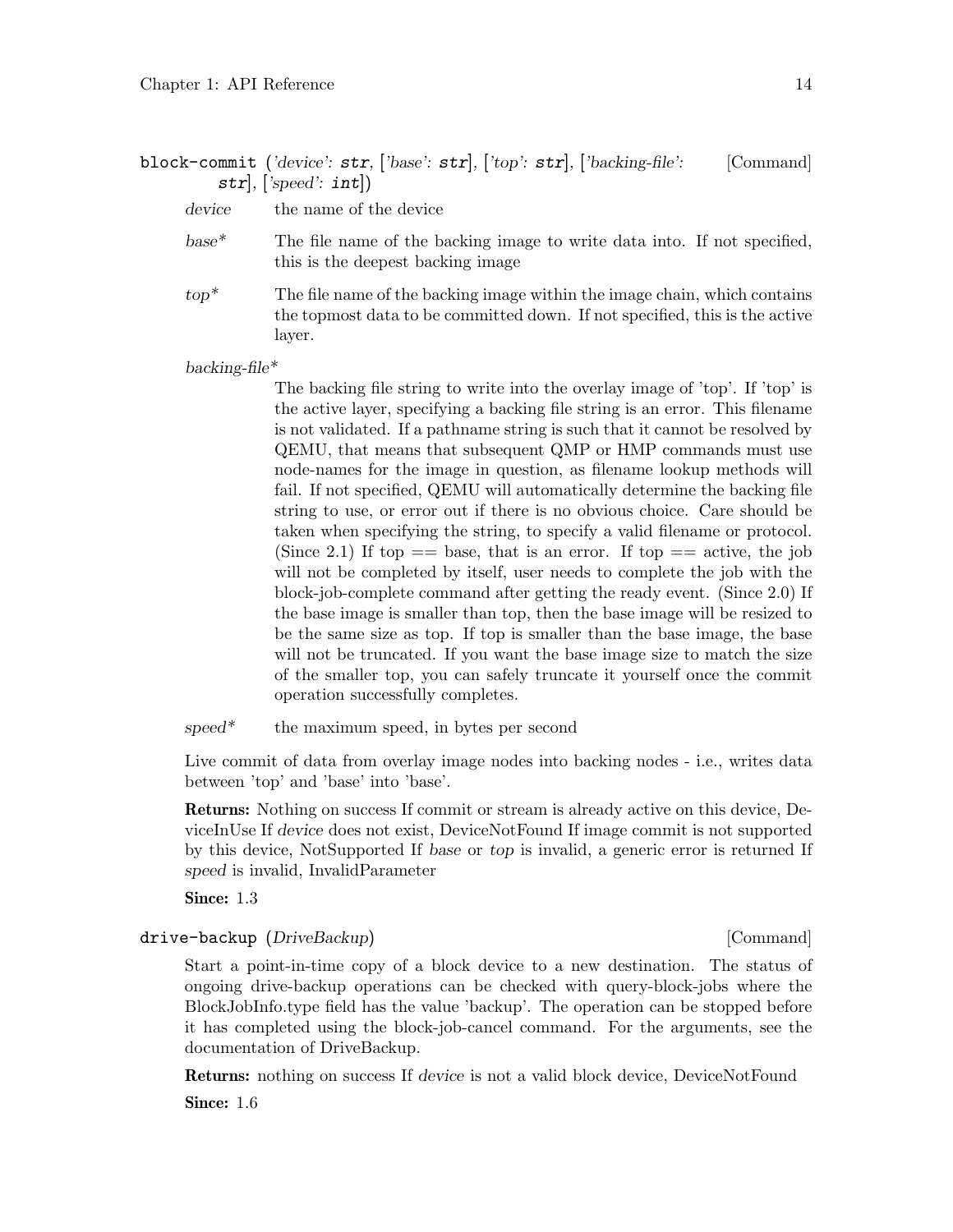|                 | it has completed using the block-job-cancel command. For the arguments, see the<br>documentation of BlockdevBackup.                                                                                                                                                                                                                              |
|-----------------|--------------------------------------------------------------------------------------------------------------------------------------------------------------------------------------------------------------------------------------------------------------------------------------------------------------------------------------------------|
| Since: 2.3      |                                                                                                                                                                                                                                                                                                                                                  |
|                 | ['BlockDeviceInfo'] query-named-block-nodes ()<br>[Command]                                                                                                                                                                                                                                                                                      |
|                 | Get the named block driver list                                                                                                                                                                                                                                                                                                                  |
|                 | <b>Returns:</b> the list of BlockDeviceInfo                                                                                                                                                                                                                                                                                                      |
| Since: 2.0      |                                                                                                                                                                                                                                                                                                                                                  |
|                 | drive-mirror ('device': $str, 'target': str, 'format': str],$<br>[Command]<br>['node-name': str], ['replaces': str], 'sync': MirrorSyncMode, ['mode':<br>New ImageMode, $[\text{'speed': int}]$ , $[\text{'granularity': unit32}]$ , $[\text{'buf-size': int}]$ ,<br>['on-source-error': BlockdevOnError], ['on-target-error': BlockdevOnError]) |
| device          | the name of the device whose writes should be mirrored.                                                                                                                                                                                                                                                                                          |
| target          | the target of the new image. If the file exists, or if it is a device, the<br>existing file/device will be used as the new destination. If it does not<br>exist, a new file will be created.                                                                                                                                                     |
| $format*$       | the format of the new destination, default is to probe if mode is 'existing',<br>else the format of the source                                                                                                                                                                                                                                   |
| $node$ -name*   |                                                                                                                                                                                                                                                                                                                                                  |
|                 | the new block driver state node name in the graph $(Since 2.1)$                                                                                                                                                                                                                                                                                  |
| $replaces^*$    | with sync=full graph node name to be replaced by the new image when<br>a whole image copy is done. This can be used to repair broken Quorum<br>files. (Since $2.1$ )                                                                                                                                                                             |
| $mode*$         | whether and how QEMU should create a new image, default is 'absolute-<br>paths'.                                                                                                                                                                                                                                                                 |
| $speed*$        | the maximum speed, in bytes per second                                                                                                                                                                                                                                                                                                           |
| sync            | what parts of the disk image should be copied to the destination (all the<br>disk, only the sectors allocated in the topmost image, or only new $I/O$ .                                                                                                                                                                                          |
| $granularity^*$ |                                                                                                                                                                                                                                                                                                                                                  |
|                 | granularity of the dirty bitmap, default is 64K if the image format doesn't<br>have clusters, 4K if the clusters are smaller than that, else the cluster size.<br>Must be a power of 2 between 512 and 64M (since 1.4).                                                                                                                          |
| $but-size*$     | maximum amount of data in flight from source to target (since 1.4).                                                                                                                                                                                                                                                                              |
|                 | on-source- $error^*$                                                                                                                                                                                                                                                                                                                             |
|                 | the action to take on an error on the source, default 'report'. 'stop'<br>and 'enospc' can only be used if the block device supports io-status (see<br>BlockInfo).                                                                                                                                                                               |

Start a point-in-time copy of a block device to a new destination. The status of ongoing blockdev-backup operations can be checked with query-block-jobs where the BlockJobInfo.type field has the value 'backup'. The operation can be stopped before

blockdev-backup (BlockdevBackup) [Command]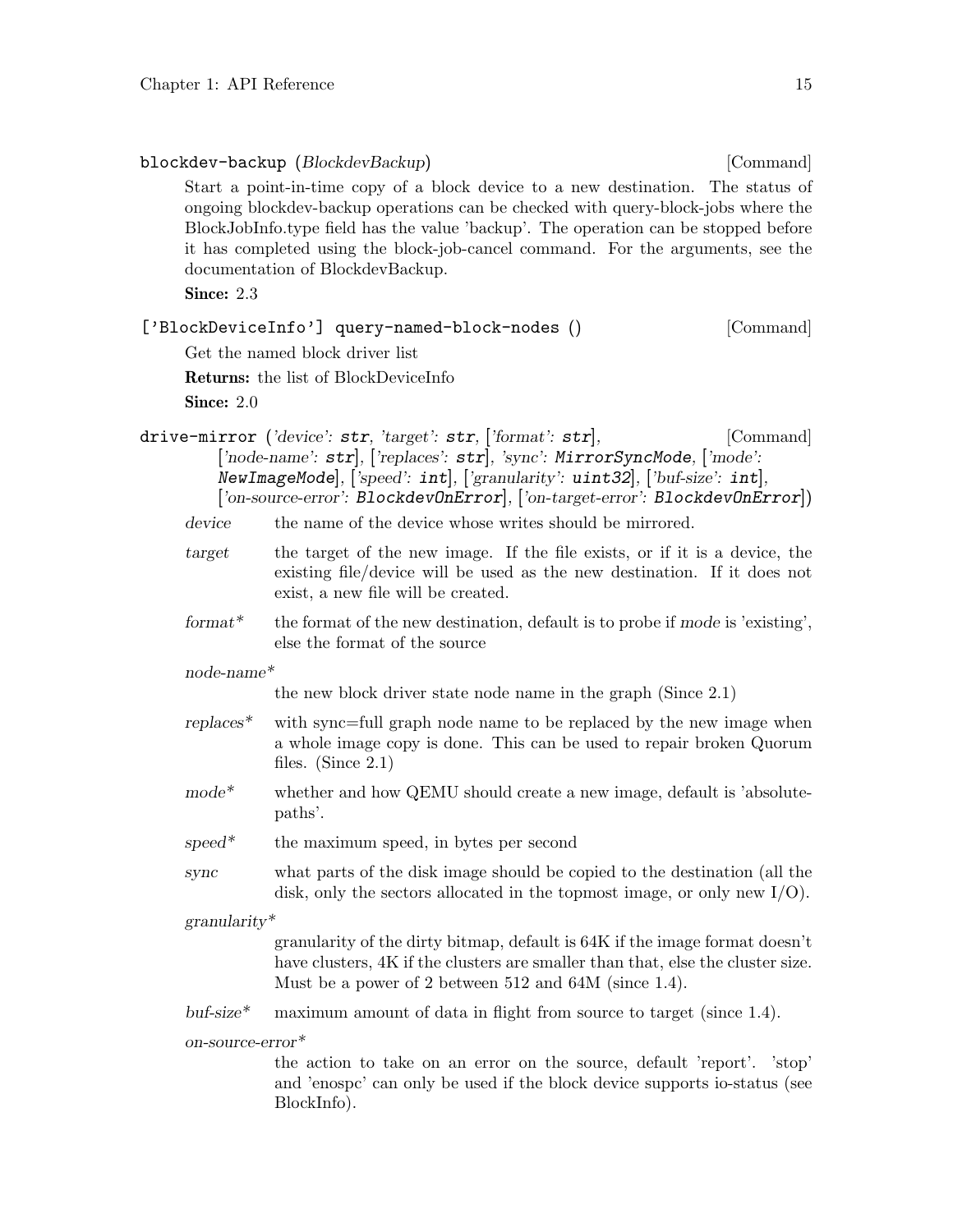| $on-target-error*$ |                                                                                                                                                                                                        |           |
|--------------------|--------------------------------------------------------------------------------------------------------------------------------------------------------------------------------------------------------|-----------|
|                    | the action to take on an error on the target, default 'report' (no limita-<br>tions, since this applies to a different block device than device).                                                      |           |
|                    | Start mirroring a block device's writes to a new destination.                                                                                                                                          |           |
|                    | <b>Returns:</b> nothing on success If device is not a valid block device, DeviceNotFound                                                                                                               |           |
| Since: 1.3         |                                                                                                                                                                                                        |           |
|                    | BlockDirtyBitmap $\{ 'node': str, 'name': str \}$                                                                                                                                                      | [Struct]  |
| node               | name of device/node which the bitmap is tracking                                                                                                                                                       |           |
| name               | name of the dirty bitmap                                                                                                                                                                               |           |
| Since: 2.4         |                                                                                                                                                                                                        |           |
|                    | BlockDirtyBitmapAdd $\{ 'node': str, 'name': str, [ 'granularity': unit32 ] \}$                                                                                                                        | [Struct]  |
| node               | name of device/node which the bitmap is tracking                                                                                                                                                       |           |
| name               | name of the dirty bitmap                                                                                                                                                                               |           |
| $granularity^*$    |                                                                                                                                                                                                        |           |
|                    | the bitmap granularity, default is 64k for block-dirty-bitmap-add                                                                                                                                      |           |
| Since: 2.4         |                                                                                                                                                                                                        |           |
|                    | block-dirty-bitmap-add (BlockDirtyBitmapAdd)                                                                                                                                                           | [Command] |
|                    | Create a dirty bitmap with a name on the node                                                                                                                                                          |           |
| Since: 2.4         | <b>Returns:</b> nothing on success If node is not a valid block device or node, DeviceNot-<br>Found If name is already taken, GenericError with an explanation                                         |           |
|                    | block-dirty-bitmap-remove (BlockDirtyBitmap)                                                                                                                                                           | [Command] |
|                    | Remove a dirty bitmap on the node                                                                                                                                                                      |           |
| Since: $2.4$       | Returns: nothing on success If node is not a valid block device or node, DeviceNot-<br>Found If name is not found, GenericError with an explanation if name is frozen by<br>an operation, GenericError |           |
|                    | block-dirty-bitmap-clear (BlockDirtyBitmap)                                                                                                                                                            | [Command] |
|                    | Clear (reset) a dirty bitmap on the device                                                                                                                                                             |           |
| Since: 2.4         | <b>Returns:</b> nothing on success If node is not a valid block device, DeviceNotFound If<br>name is not found, Generic Error with an explanation                                                      |           |
|                    | block_set_io_throttle ('device': str, 'bps': int, 'bps_rd': int,<br>'bps_wr': $int$ , 'iops': $int$ , 'iops_rd': $int$ , 'iops_wr': $int$ , ['bps_max': $int$ ],                                       | [Command] |
|                    | ['bps_rd_max': $int$ ], ['bps_wr_max': $int$ ], ['iops_max': $int$ ], ['iops_rd_max':<br>int], ['iops_wr_max': int], ['iops_size': int], ['group': $str$ ])                                            |           |

device The name of the device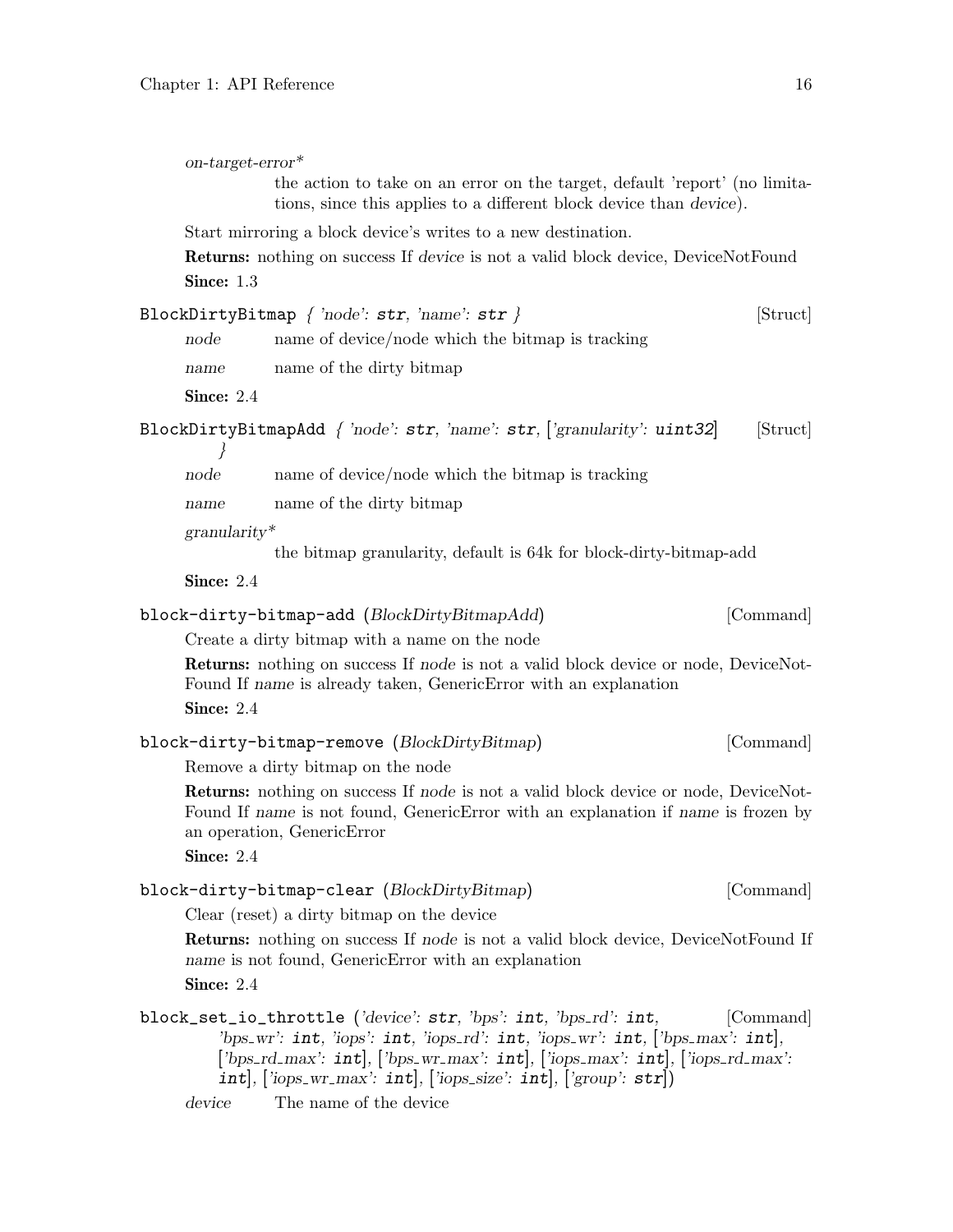| bps              | total throughput limit in bytes per second                                                      |
|------------------|-------------------------------------------------------------------------------------------------|
| $bps_r$          | read throughput limit in bytes per second                                                       |
| $bps_wr$         | write throughput limit in bytes per second                                                      |
| iops             | total $I/O$ operations per second                                                               |
| $ops\_rd$        | read $I/O$ operations per second                                                                |
| iops_wr          | write $I/O$ operations per second                                                               |
|                  | bps_max* total max in bytes (Since 1.7)                                                         |
| $bps\_rd\_max*$  |                                                                                                 |
|                  | read max in bytes (Since 1.7)                                                                   |
| $bps\_wr\_max*$  |                                                                                                 |
|                  | write max in bytes (Since $1.7$ )                                                               |
|                  | iops_max* total I/O operations max (Since 1.7)                                                  |
| $iops\_rd\_max*$ |                                                                                                 |
|                  | read I/O operations max (Since 1.7)                                                             |
| $i$ ops_wr_max*  |                                                                                                 |
|                  | write $I/O$ operations max (Since 1.7)                                                          |
| $iops\_size*$    | an I/O size in bytes (Since 1.7)                                                                |
|                  | $group^*$ throttle group name (Since 2.4)                                                       |
|                  | Change $I/O$ throttle limits for a block drive.                                                 |
|                  | <b>Returns:</b> Nothing on success If <i>device</i> is not a valid block device, DeviceNotFound |
| Since: $1.1$     |                                                                                                 |
|                  |                                                                                                 |

```
block-stream ('device': str, ['base': str], ['backing-file': str], ['speed': [Command]
  int], ['on-error': BlockdevOnError])
```
device the device name

base\* the common backing file name

backing-file\*

The backing file string to write into the active layer. This filename is not validated. If a pathname string is such that it cannot be resolved by QEMU, that means that subsequent QMP or HMP commands must use node-names for the image in question, as filename lookup methods will fail. If not specified, QEMU will automatically determine the backing file string to use, or error out if there is no obvious choice. Care should be taken when specifying the string, to specify a valid filename or protocol. (Since 2.1)

- $speed^*$  the maximum speed, in bytes per second
- on-error\* the action to take on an error (default report). 'stop' and 'enospc' can only be used if the block device supports io-status (see BlockInfo). Since 1.3.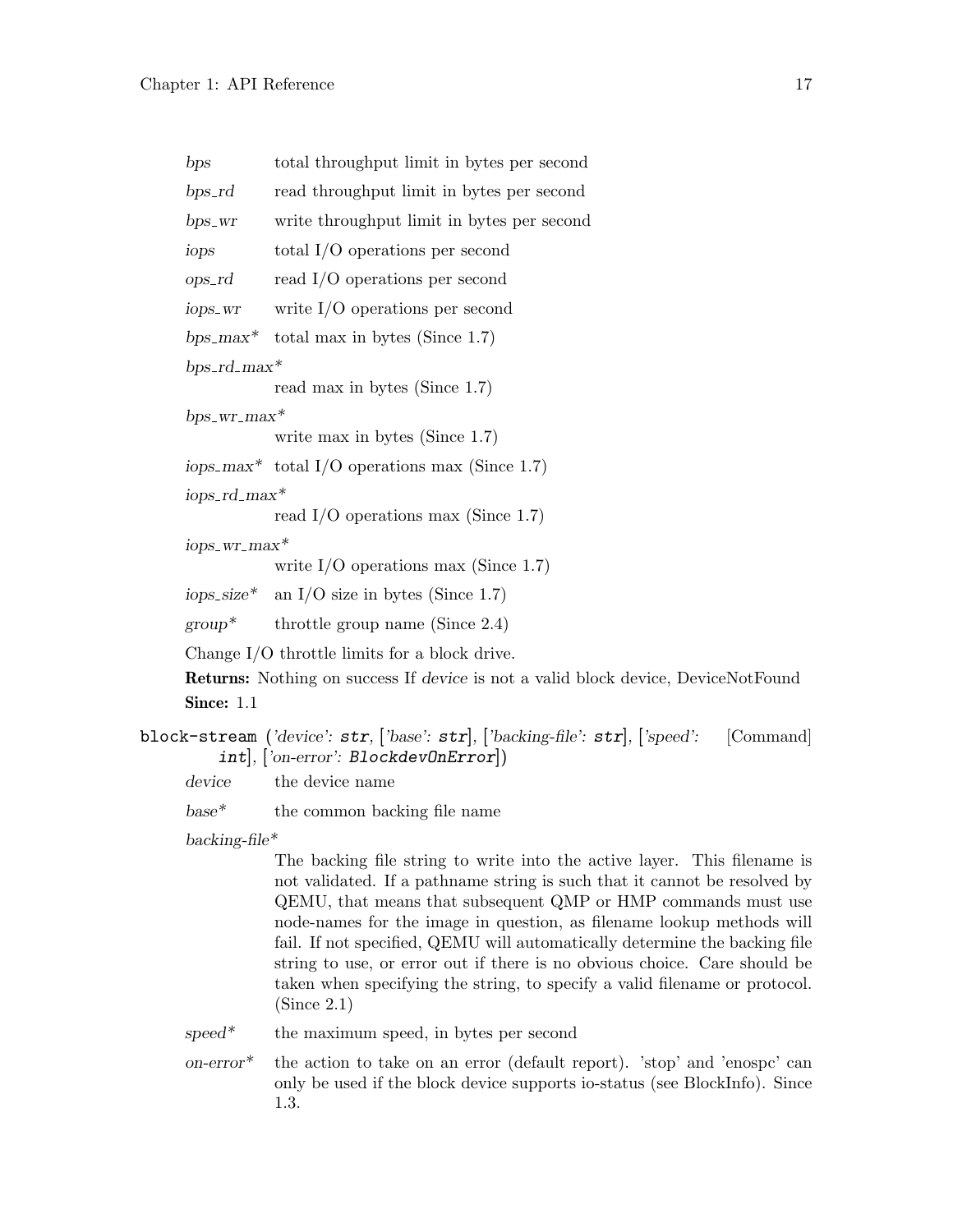Copy data from a backing file into a block device. The block streaming operation is performed in the background until the entire backing file has been copied. This command returns immediately once streaming has started. The status of ongoing block streaming operations can be checked with query-block-jobs. The operation can be stopped before it has completed using the block-job-cancel command. If a base file is specified then sectors are not copied from that base file and its backing chain. When streaming completes the image file will have the base file as its backing file. This can be used to stream a subset of the backing file chain instead of flattening the entire image. On successful completion the image file is updated to drop the backing file and the BLOCK JOB COMPLETED event is emitted.

Returns: Nothing on success If device does not exist, DeviceNotFound Since: 1.1

```
block-job-set-speed ('device': str, 'speed': int) [Command]
```
device the device name

speed the maximum speed, in bytes per second, or 0 for unlimited. Defaults to 0.

Set maximum speed for a background block operation. This command can only be issued when there is an active block job. Throttling can be disabled by setting the speed to 0.

Returns: Nothing on success If no background operation is active on this device, DeviceNotActive

Since: 1.1

block-job-cancel ('device': str, ['force': bool]) [Command] device the device name

force\* whether to allow cancellation of a paused job (default false). Since 1.3.

Stop an active background block operation. This command returns immediately after marking the active background block operation for cancellation. It is an error to call this command if no operation is in progress. The operation will cancel as soon as possible and then emit the BLOCK JOB CANCELLED event. Before that happens the job is still visible when enumerated using query-block-jobs. For streaming, the image file retains its backing file unless the streaming operation happens to complete just as it is being cancelled. A new streaming operation can be started at a later time to finish copying all data from the backing file.

Returns: Nothing on success If no background operation is active on this device, DeviceNotActive

Since: 1.1

# block-job-pause ('device': str) [Command]

device the device name

Pause an active background block operation. This command returns immediately after marking the active background block operation for pausing. It is an error to call this command if no operation is in progress. Pausing an already paused job has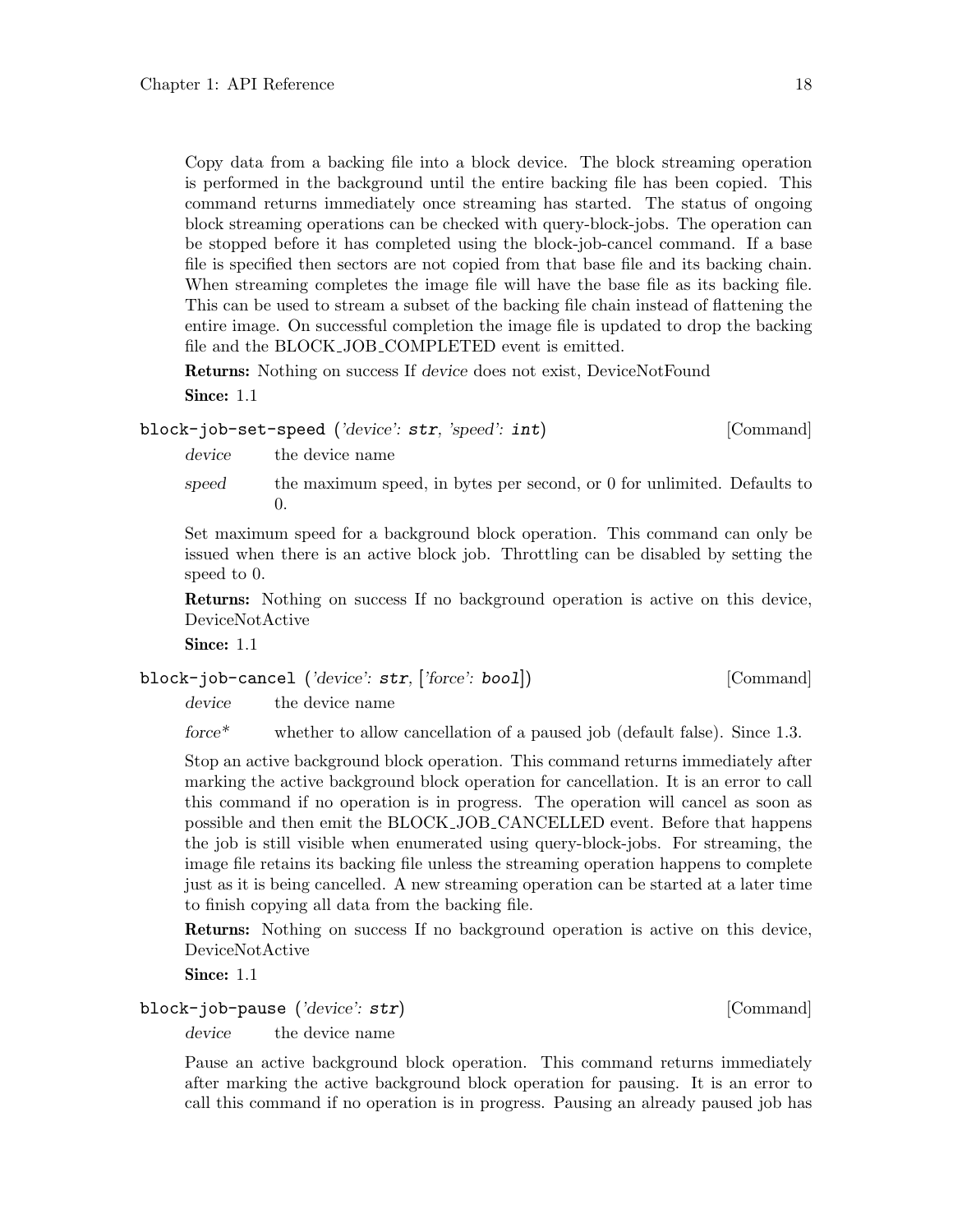no cumulative effect; a single block-job-resume command will resume the job. The operation will pause as soon as possible. No event is emitted when the operation is actually paused. Cancelling a paused job automatically resumes it.

Returns: Nothing on success If no background operation is active on this device, DeviceNotActive

Since: 1.3

block-job-resume ('device': str) [Command]

device the device name

Resume an active background block operation. This command returns immediately after resuming a paused background block operation. It is an error to call this command if no operation is in progress. Resuming an already running job is not an error. This command also clears the error status of the job.

Returns: Nothing on success If no background operation is active on this device, DeviceNotActive

Since: 1.3

block-job-complete ('device': str) [Command]

device the device name

Manually trigger completion of an active background block operation. This is supported for drive mirroring, where it also switches the device to write to the target path only. The ability to complete is signaled with a BLOCK JOB READY event. This command completes an active background block operation synchronously. The ordering of this command's return with the BLOCK JOB COMPLETED event is not defined. Note that if an  $I/O$  error occurs during the processing of this command: 1) the command itself will fail; 2) the error will be processed according to the rerror/werror arguments that were specified when starting the operation. A cancelled or paused job cannot be completed.

Returns: Nothing on success If no background operation is active on this device, DeviceNotActive

Since: 1.3

# BlockdevDiscardOptions [Enum]

'ignore' Ignore the request

'unmap' Forward as an unmap request

Determines how to handle discard requests.

Since: 1.7

#### BlockdevDetectZeroesOptions [Enum]

- 'off' Disabled (default)
- 'on' Enabled
- 'unmap' Enabled and even try to unmap blocks if possible. This requires also that BlockdevDiscardOptions is set to unmap for this device.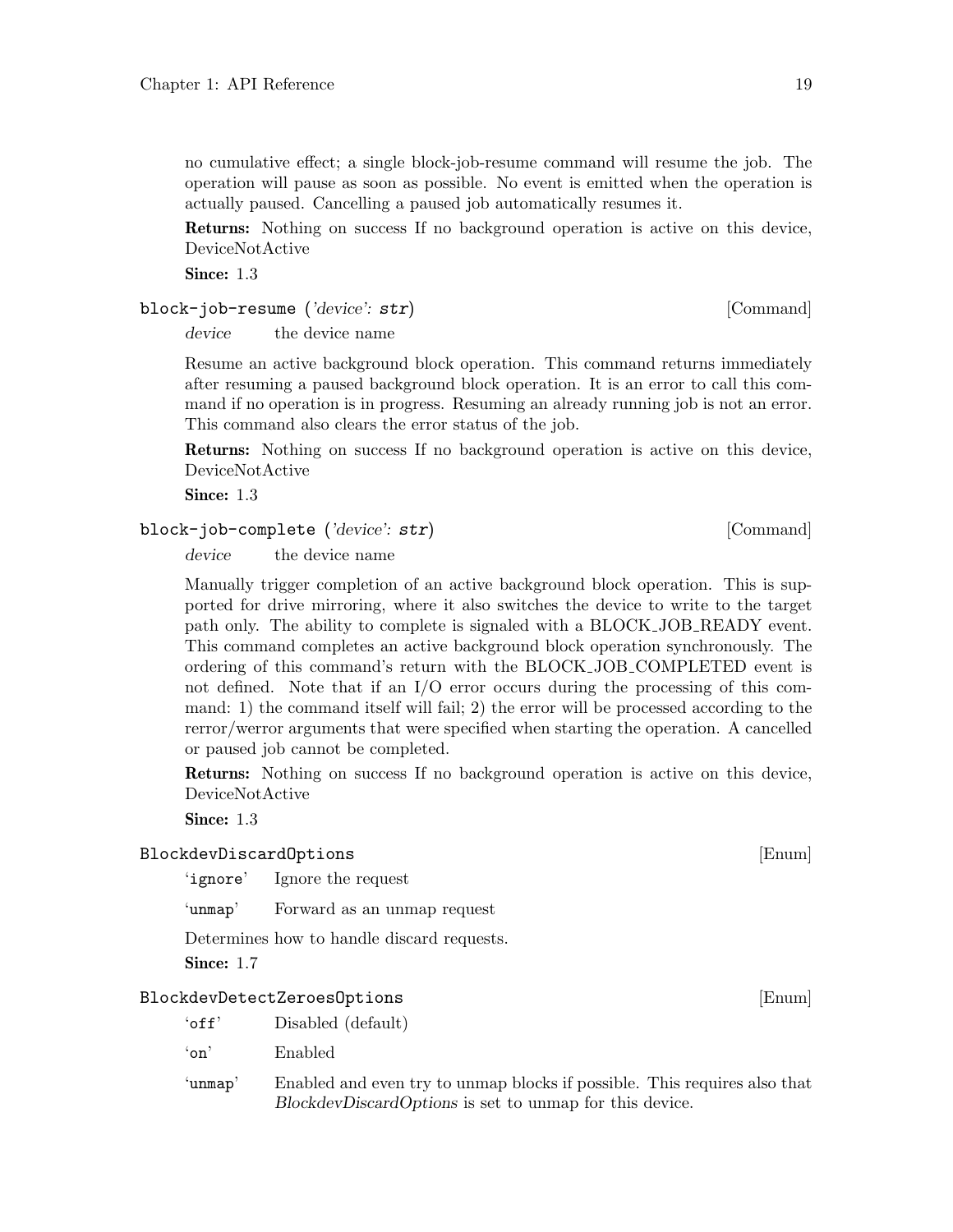Describes the operation mode for the automatic conversion of plain zero writes by the OS to driver specific optimized zero write commands.

Since: 2.1

# BlockdevAioOptions [Enum]

'threads' Use qemu's thread pool

'native' Use native AIO backend (only Linux and Windows)

Selects the AIO backend to handle I/O requests

Since: 1.7

BlockdevCacheOptions  $\{$  ['writeback': bool], ['direct': bool], ['no-flush': [Struct] bool $\}$  }

writeback\*

enables writeback mode for any caches (default: true)

 $direct^*$  enables use of O\_DIRECT (bypass the host page cache; default: false)

 $no-flush*$  ignore any flush requests for the device (default: false)

Includes cache-related options for block devices

Since: 1.7

# BlockdevDriver [Enum]

```
'host_device,'
```
host\_cdrom, host\_floppy: Since 2.1

'host\_floppy'

deprecated since 2.3

Drivers that are supported in block device operations.

Since: 2.0

```
BlockdevOptionsBase \{ 'diver': BlockdevDriver, ['id': str], [Struct]
 ['node-name': str], ['discard': BlockdevDiscardOptions], ['cache':
 BlockdevCacheOptions], ['aio': BlockdevAioOptions], ['rerror':
 BlockdevOnError], ['werror': BlockdevOnError], ['read-only': bool],
 ['detect-zeroes': BlockdevDetectZeroesOptions] }
```
driver block driver name

 $id^*$  id by which the new block device can be referred to. This is a required option on the top level of blockdev-add, and currently not allowed on any other level.

node-name\*

the name of a block driver state node (Since 2.0)

- discard\* discard-related options (default: ignore)
- cache\* cache-related options
- aio\* AIO backend (default: threads)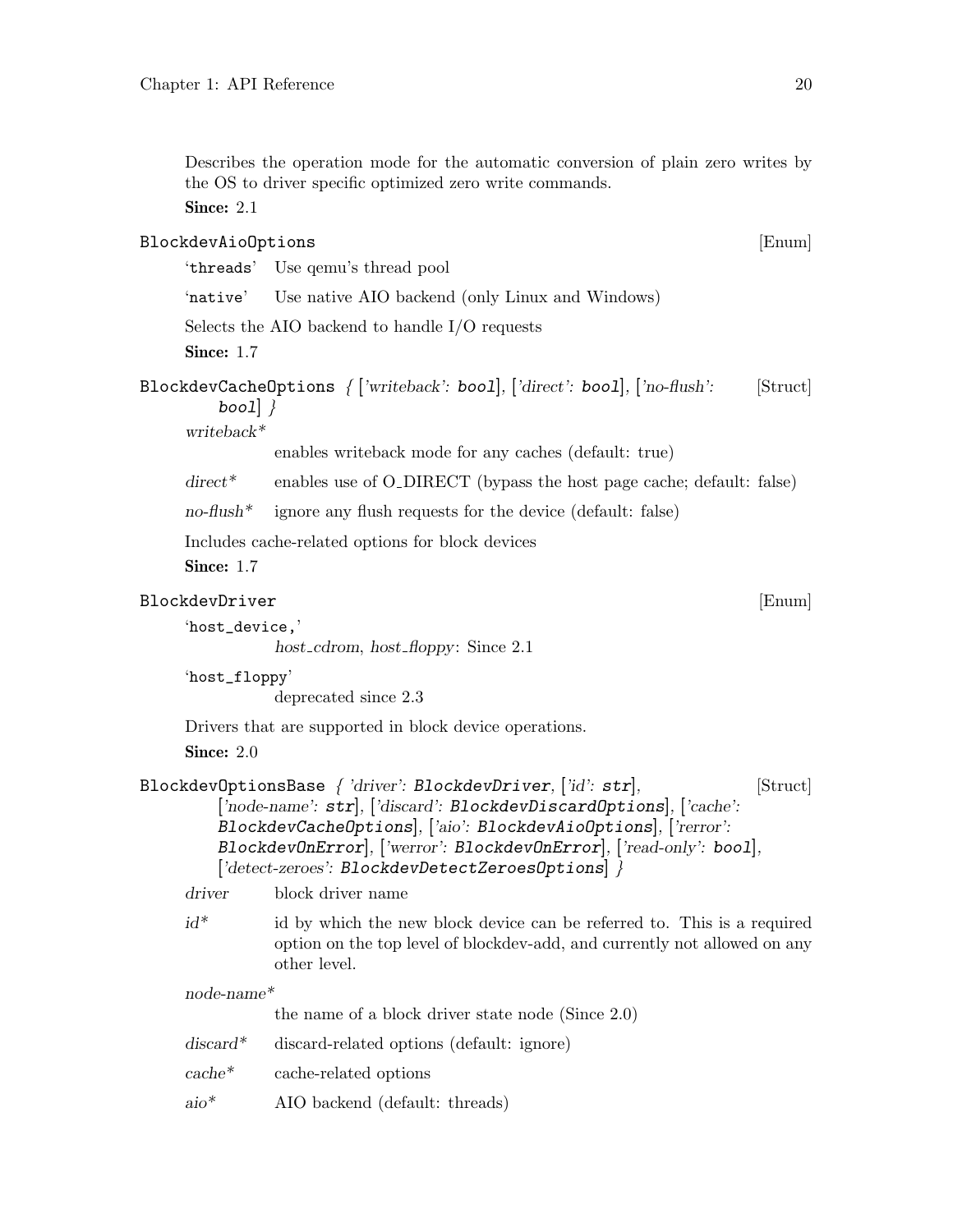| $rerror*$         | how to handle read errors on the device (default: report)                                                                                                                                              |
|-------------------|--------------------------------------------------------------------------------------------------------------------------------------------------------------------------------------------------------|
| $\text{werror}^*$ | how to handle write errors on the device (default: enospc)                                                                                                                                             |
| $read-only*$      |                                                                                                                                                                                                        |
|                   | whether the block device should be read-only (default: false)                                                                                                                                          |
| $detect$ -zeroes* |                                                                                                                                                                                                        |
|                   | detect and optimize zero writes (Since $2.1$ ) (default: off)                                                                                                                                          |
| Since: $1.7$      | Options that are available for all block devices, independent of the block driver.                                                                                                                     |
|                   | BlockdevOptionsFile $\{$ 'filename': $\texttt{str} \ \}$<br>[Struct]                                                                                                                                   |
| filename          | path to the image file                                                                                                                                                                                 |
| <b>Since: 1.7</b> | Driver specific block device options for the file backend and similar protocols.                                                                                                                       |
| $size^*$          | BlockdevOptionsNull $\{$ ['size': int], ['latency-ns': uint64] $\}$<br>[Struct]<br>size of the device in bytes.                                                                                        |
| $latency-ns*$     |                                                                                                                                                                                                        |
|                   | emulated latency (in nanoseconds) in processing requests. Default to zero<br>which completes requests immediately. (Since $2.4$ )                                                                      |
| Since: 2.2        | Driver specific block device options for the null backend.                                                                                                                                             |
|                   | BlockdevOptionsVVFAT $\{ 'dir'\colon \texttt{str}, [\text{'fat-type'}: \texttt{int}], [\text{'floppy'}: \texttt{bool}],$<br>[Struct]<br>['label': $str$ ], ['rw': bool] }                              |
| dir               | directory to be exported as FAT image                                                                                                                                                                  |
| $fat-type^*$      | FAT type: 12, 16 or 32                                                                                                                                                                                 |
| $f\$ {doppy*}     | whether to export a floppy image (true) or partitioned hard disk (false;<br>default)                                                                                                                   |
| $label**$         | set the volume label, limited to 11 bytes. FAT16 and FAT32 traditionally<br>have some restrictions on labels, which are ignored by most operating<br>systems. Defaults to "QEMU VVFAT". (since $2.4$ ) |
| $rw^*$            | whether to allow write operations (default: false)                                                                                                                                                     |
| Since: 1.7        | Driver specific block device options for the vertal protocol.                                                                                                                                          |
|                   | $\texttt{BlockdevOptionsGenerator}$ ormat $\texttt{\{ 'file': BlockdevRef \ }}$<br>[Struct]                                                                                                            |
| file              | reference to or definition of the data source block device                                                                                                                                             |
| data source.      | Driver specific block device options for image format that have no option besides their                                                                                                                |

**Since: 1.7**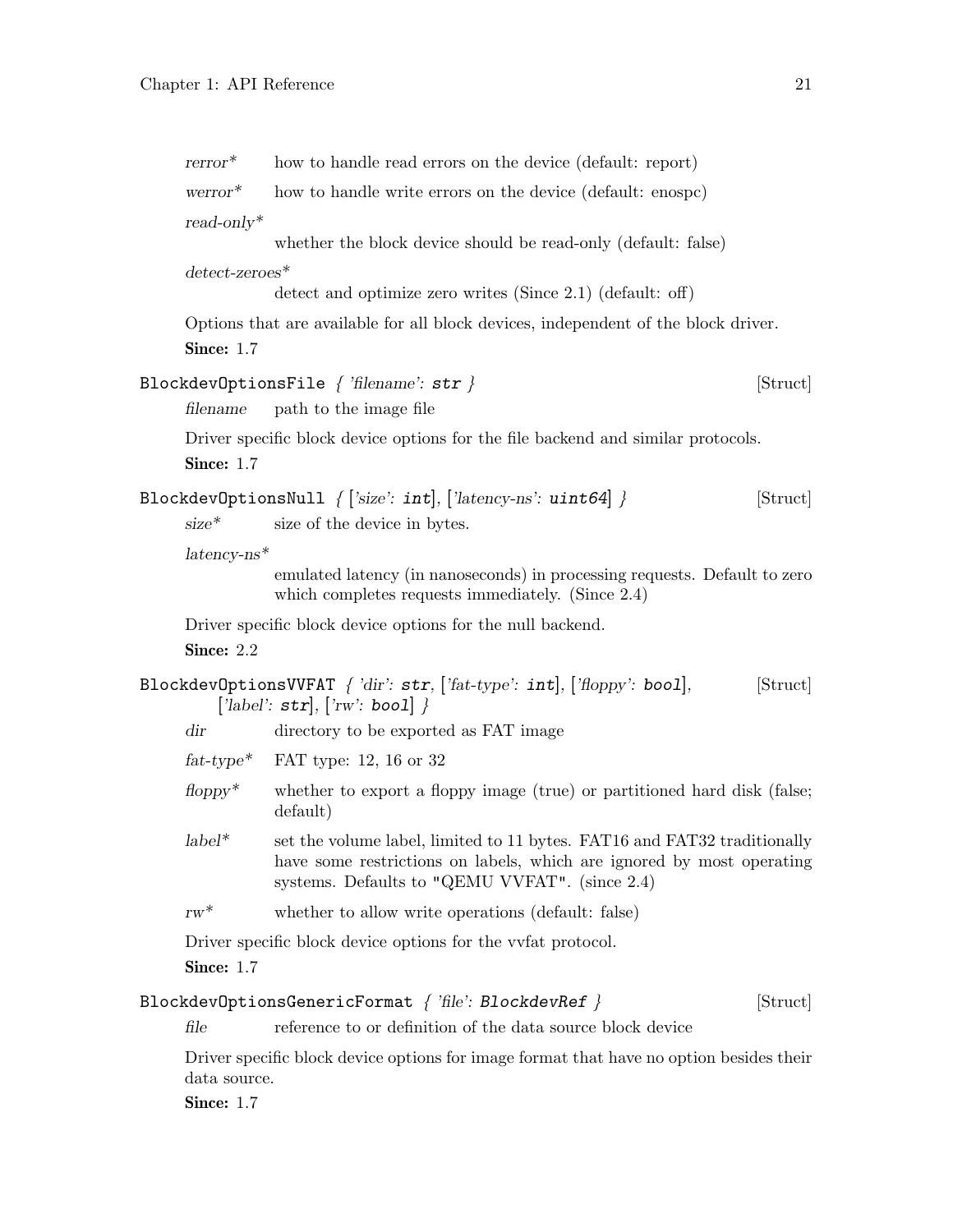Driver specific block device options for image format that have no option besides their data source and an optional backing file.

Since: 1.7

# Qcow2OverlapCheckMode [Enum]

'none' Do not perform any checks

'constant'

Perform only checks which can be done in constant time and without reading anything from disk

- 'cached' Perform only checks which can be done without reading anything from disk
- 'all' Perform all available overlap checks

General overlap check modes.

Since: 2.2

```
Qcow2OverlapCheckFlags { ['template': Qcow2OverlapCheckMode], [Struct]
  ['main-header': bool], ['active-l1': bool], ['active-l2': bool], ['refcount-table':
  bool], ['refcount-block': bool], ['snapshot-table': bool], ['inactive-l1': bool],
  \lceil \text{`inactive-}12 \rceil bool \rceil
```
template Specifies a template mode which can be adjusted using the other flags, defaults to 'cached'

Structure of flags for each metadata structure. Setting a field to 'true' makes qemu guard that structure against unintended overwriting. The default value is chosen according to the template given.

Since: 2.2

```
Qcow2OverlapChecks [ 'flags': Qcow2OverlapCheckFlags, 'mode': [Alternate]
Qcow2OverlapCheckMode ]
```
flags set of flags for separate specification of each metadata structure type

mode named mode which chooses a specific set of flags

Specifies which metadata structures should be guarded against unintended overwriting.

Since: 2.2

# BlockdevOptionsQcow2 { ['lazy-refcounts': bool], ['pass-discard-request': [Struct] bool], ['pass-discard-snapshot': bool], ['pass-discard-other': bool],

['overlap-check': Qcow2OverlapChecks], ['cache-size': int], ['l2-cache-size':

 $int$ ], ['refcount-cache-size':  $int$ ] }

lazy-refcounts\*

whether to enable the lazy refcounts feature (default is taken from the image file)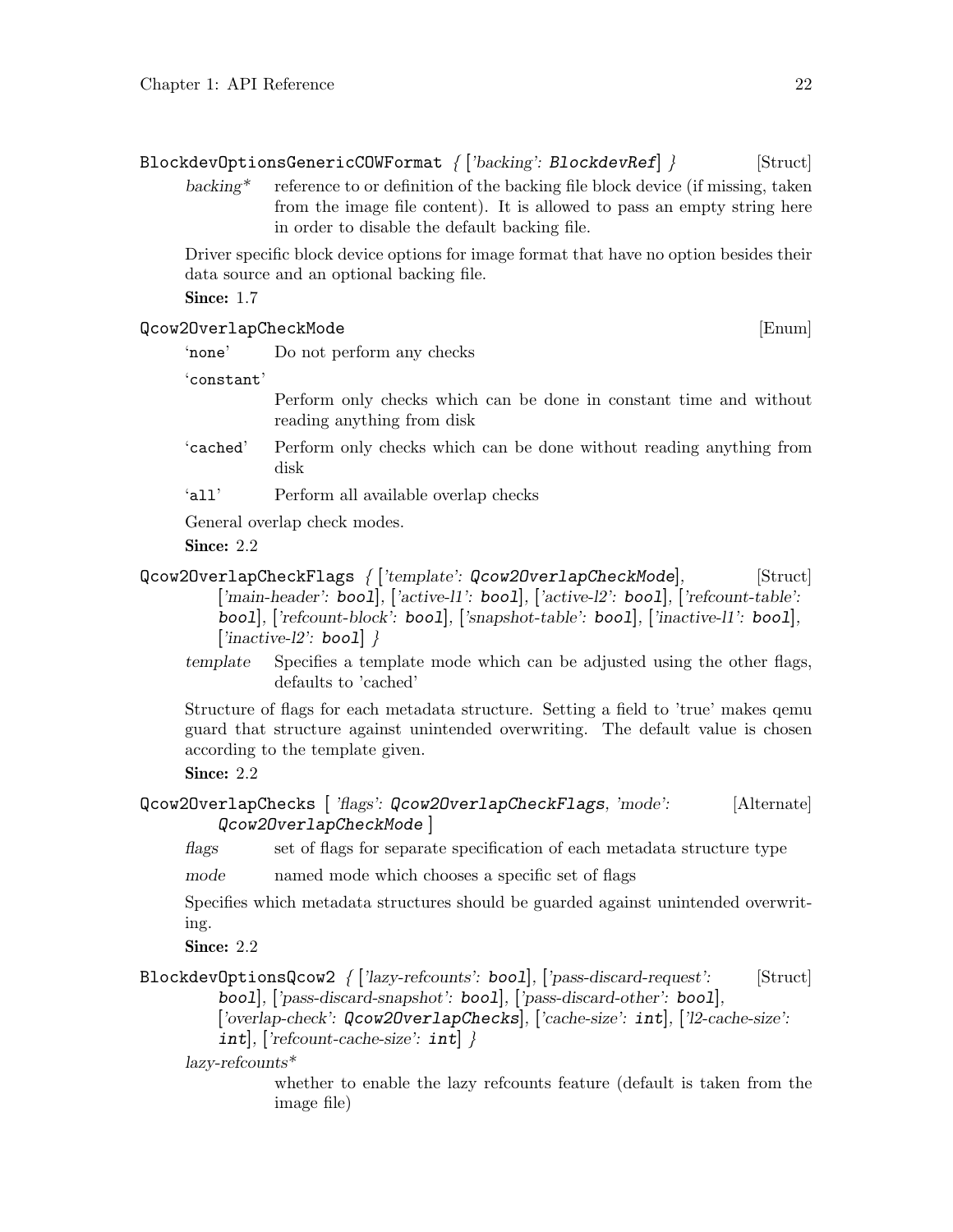pass-discard-request\*

whether discard requests to the gcow2 device should be forwarded to the data source

# pass-discard-snapshot\*

whether discard requests for the data source should be issued when a snapshot operation (e.g. deleting a snapshot) frees clusters in the  $q_{\text{c}}$ file

pass-discard-other\*

whether discard requests for the data source should be issued on other occasions where a cluster gets freed

# overlap-check\*

which overlap checks to perform for writes to the image, defaults to 'cached' (since 2.2)

#### cache-size\*

the maximum total size of the L2 table and refcount block caches in bytes (since 2.2)

#### l2-cache-size\*

the maximum size of the L2 table cache in bytes (since 2.2)

# refcount-cache-size\*

the maximum size of the refcount block cache in bytes (since 2.2)

Driver specific block device options for  $q_{\text{c}}$  gcow.

## Since: 1.7

| BlockdevOptionsArchipelago { 'volume': $str$ , ['mport': $int$ ], ['vport': |  |  | [Struct] |
|-----------------------------------------------------------------------------|--|--|----------|
| int, $[$ 'segment': $str$ }                                                 |  |  |          |

- volume Name of the Archipelago volume image
- mport\* The port number on which mapperd is listening. This is optional and if not specified, QEMU will make Archipelago use the default port (1001).
- vport\* The port number on which vlmcd is listening. This is optional and if not specified, QEMU will make Archipelago use the default port (501).
- segment\* The name of the shared memory segment Archipelago stack is using. This is optional and if not specified, QEMU will make Archipelago use the default value, 'archipelago'.

Driver specific block device options for Archipelago.

Since: 2.2

#### BlkdebugEvent [Enum]

Trigger events supported by blkdebug.

BlkdebugInjectErrorOptions  $\{$  'event': BlkdebugEvent,  $[$ 'state': int,  $[$ Struct] ['errno':  $int$ ], ['sector':  $int$ ], ['once': boo1], ['immediately': boo1] }

event trigger event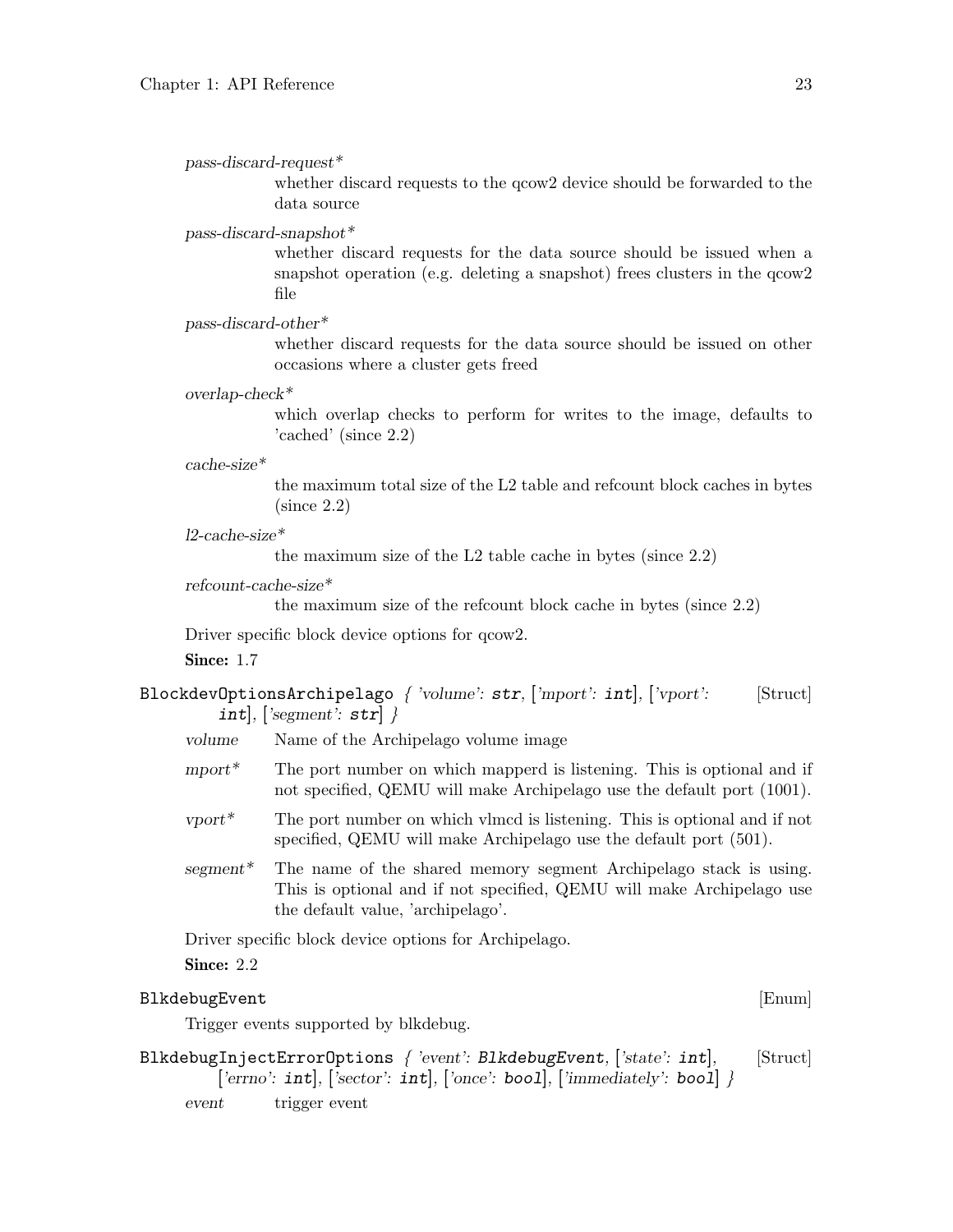| $state*$          | the state identifier blkdebug needs to be in to actually trigger the event;<br>defaults to "any"                                                                                                                         |  |
|-------------------|--------------------------------------------------------------------------------------------------------------------------------------------------------------------------------------------------------------------------|--|
| $\text{errno}^*$  | error identifier (errno) to be returned; defaults to EIO                                                                                                                                                                 |  |
| $sector^*$        | specifies the sector index which has to be affected in order to actually<br>trigger the event; defaults to "any sector"                                                                                                  |  |
| $once*$           | disables further events after this one has been triggered; defaults to false                                                                                                                                             |  |
| $immediately*$    |                                                                                                                                                                                                                          |  |
|                   | fail immediately; defaults to false                                                                                                                                                                                      |  |
|                   | Describes a single error injection for blkdebug.                                                                                                                                                                         |  |
| Since: $2.0$      |                                                                                                                                                                                                                          |  |
|                   | BlkdebugSetStateOptions $\{$ 'event': BlkdebugEvent, $[\text{'state'}: \text{int}],$<br>[Struct]<br>'new_state': $\texttt{int}$ }                                                                                        |  |
| event             | trigger event                                                                                                                                                                                                            |  |
| $state*$          | the current state identifier blkdebug needs to be in; defaults to "any"                                                                                                                                                  |  |
| new_state         | the state identifier blkdebug is supposed to assume if this event is trig-<br>gered                                                                                                                                      |  |
| <b>Since: 2.0</b> | Describes a single state-change event for blkdebug.                                                                                                                                                                      |  |
|                   | BlockdevOptionsBlkdebug $\{ \text{ 'image' : BlockdevRef, } [\text{'config' : str}],$<br>[Struct]<br>['align': int], ['inject-error': ['BlkdebugInjectError0ptions']],<br>$[Set-state$ : $['B1kdebugSetStateOptions']$ } |  |
| image             | underlying raw block device (or image file)                                                                                                                                                                              |  |
| $\text{config}^*$ | filename of the configuration file                                                                                                                                                                                       |  |
| $align^*$         | required alignment for requests in bytes                                                                                                                                                                                 |  |
| $inject-error*$   |                                                                                                                                                                                                                          |  |
|                   | array of error injection descriptions                                                                                                                                                                                    |  |
| $set-state*$      | array of state-change descriptions                                                                                                                                                                                       |  |
|                   | Driver specific block device options for blkdebug.                                                                                                                                                                       |  |
| Since: 2.0        |                                                                                                                                                                                                                          |  |
|                   | BlockdevOptionsBlkverify { 'test': BlockdevRef, 'raw': BlockdevRef<br>[Struct]                                                                                                                                           |  |
| test              | block device to be tested                                                                                                                                                                                                |  |
| raw               | raw image used for verification                                                                                                                                                                                          |  |
| Since: $2.0$      | Driver specific block device options for blkverify.                                                                                                                                                                      |  |
|                   |                                                                                                                                                                                                                          |  |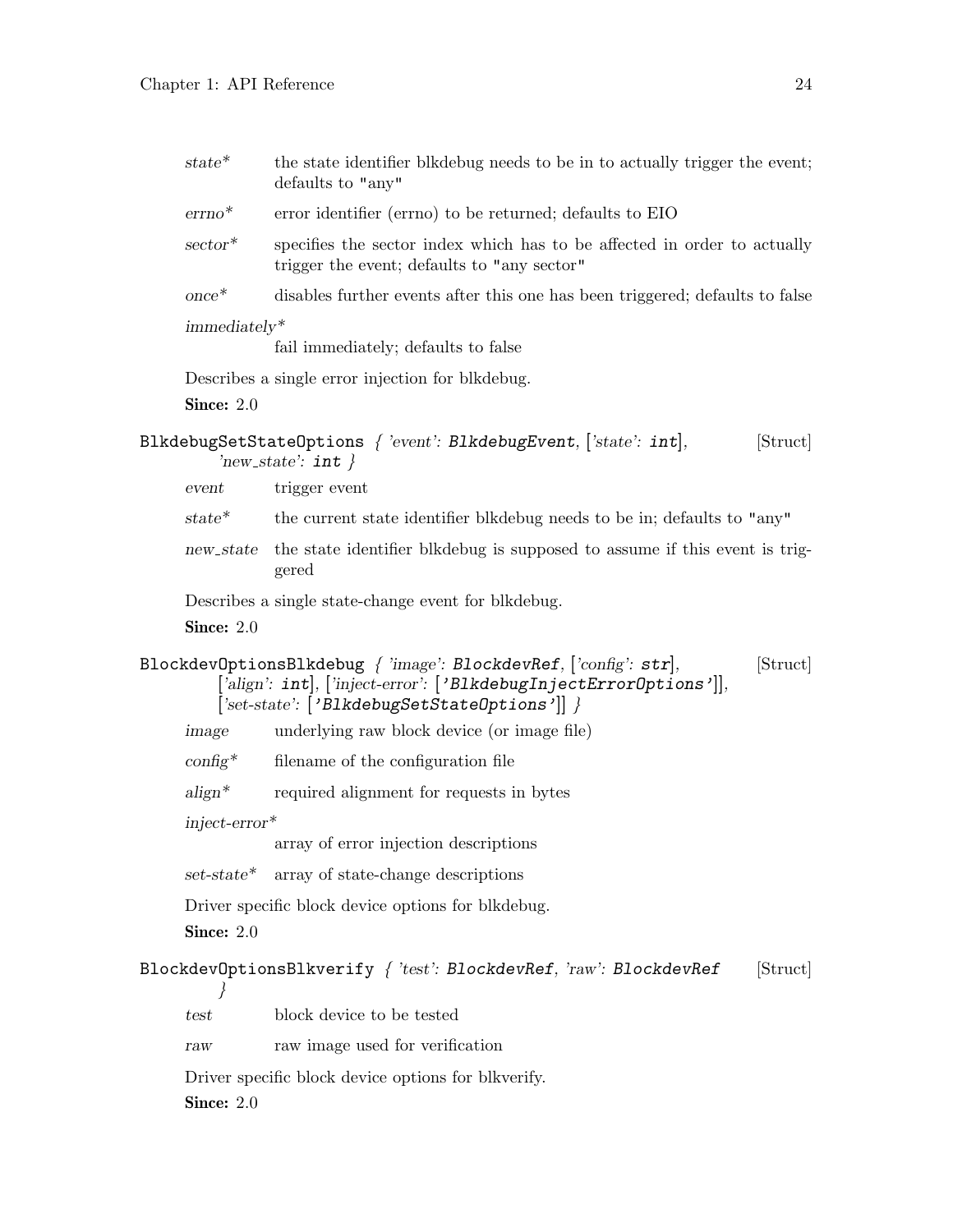| QuorumReadPattern<br>[Enum]                                                                                                                                                                                                                                                                                                                                                                                                                                                                                                                                                                                                                                                                                                                                                                                                                                                                                                                                                                                                                                                                                                                                                                     |  |  |  |
|-------------------------------------------------------------------------------------------------------------------------------------------------------------------------------------------------------------------------------------------------------------------------------------------------------------------------------------------------------------------------------------------------------------------------------------------------------------------------------------------------------------------------------------------------------------------------------------------------------------------------------------------------------------------------------------------------------------------------------------------------------------------------------------------------------------------------------------------------------------------------------------------------------------------------------------------------------------------------------------------------------------------------------------------------------------------------------------------------------------------------------------------------------------------------------------------------|--|--|--|
| 'quorum'<br>read all the children and do a quorum vote on reads                                                                                                                                                                                                                                                                                                                                                                                                                                                                                                                                                                                                                                                                                                                                                                                                                                                                                                                                                                                                                                                                                                                                 |  |  |  |
| $'$ fifo $'$<br>read only from the first child that has not failed                                                                                                                                                                                                                                                                                                                                                                                                                                                                                                                                                                                                                                                                                                                                                                                                                                                                                                                                                                                                                                                                                                                              |  |  |  |
| An enumeration of quorum read patterns.                                                                                                                                                                                                                                                                                                                                                                                                                                                                                                                                                                                                                                                                                                                                                                                                                                                                                                                                                                                                                                                                                                                                                         |  |  |  |
| Since: 2.2                                                                                                                                                                                                                                                                                                                                                                                                                                                                                                                                                                                                                                                                                                                                                                                                                                                                                                                                                                                                                                                                                                                                                                                      |  |  |  |
| BlockdevOptionsQuorum $\{$ ['blkverify': bool], 'children':<br>[Struct]<br>['BlockdevRef'], 'vote-threshold': int, ['rewrite-corrupted': bool],<br>$\lceil \text{read-pattern} \rceil$ : QuorumReadPattern $\rceil$ }                                                                                                                                                                                                                                                                                                                                                                                                                                                                                                                                                                                                                                                                                                                                                                                                                                                                                                                                                                           |  |  |  |
| blkverify <sup>*</sup> true if the driver must print content mismatch set to false by default                                                                                                                                                                                                                                                                                                                                                                                                                                                                                                                                                                                                                                                                                                                                                                                                                                                                                                                                                                                                                                                                                                   |  |  |  |
| the children block devices to use<br>children                                                                                                                                                                                                                                                                                                                                                                                                                                                                                                                                                                                                                                                                                                                                                                                                                                                                                                                                                                                                                                                                                                                                                   |  |  |  |
| vote-threshold                                                                                                                                                                                                                                                                                                                                                                                                                                                                                                                                                                                                                                                                                                                                                                                                                                                                                                                                                                                                                                                                                                                                                                                  |  |  |  |
| the vote limit under which a read will fail                                                                                                                                                                                                                                                                                                                                                                                                                                                                                                                                                                                                                                                                                                                                                                                                                                                                                                                                                                                                                                                                                                                                                     |  |  |  |
| $rewrite-corrupted*$<br>rewrite corrupted data when quorum is reached (Since 2.1)                                                                                                                                                                                                                                                                                                                                                                                                                                                                                                                                                                                                                                                                                                                                                                                                                                                                                                                                                                                                                                                                                                               |  |  |  |
| $read-partern*$                                                                                                                                                                                                                                                                                                                                                                                                                                                                                                                                                                                                                                                                                                                                                                                                                                                                                                                                                                                                                                                                                                                                                                                 |  |  |  |
| choose read pattern and set to quorum by default (Since 2.2)                                                                                                                                                                                                                                                                                                                                                                                                                                                                                                                                                                                                                                                                                                                                                                                                                                                                                                                                                                                                                                                                                                                                    |  |  |  |
| Driver specific block device options for Quorum                                                                                                                                                                                                                                                                                                                                                                                                                                                                                                                                                                                                                                                                                                                                                                                                                                                                                                                                                                                                                                                                                                                                                 |  |  |  |
| Since: 2.0                                                                                                                                                                                                                                                                                                                                                                                                                                                                                                                                                                                                                                                                                                                                                                                                                                                                                                                                                                                                                                                                                                                                                                                      |  |  |  |
| BlockdevOptions [ 'archipelago': BlockdevOptionsArchipelago,<br>[Union]<br>'blkdebug': BlockdevOptionsBlkdebug, 'blkverify':<br>BlockdevOptionsBlkverify, 'bochs': BlockdevOptionsGenericFormat,<br>'cloop': BlockdevOptionsGenericFormat, 'dmg':<br>BlockdevOptionsGenericFormat, 'file': BlockdevOptionsFile, 'ftp':<br>BlockdevOptionsFile, 'ftps': BlockdevOptionsFile, 'host_cdrom':<br>BlockdevOptionsFile, 'host_device': BlockdevOptionsFile,<br>'host_floppy': BlockdevOptionsFile, 'http': BlockdevOptionsFile,<br>'https': BlockdevOptionsFile, 'null-aio': BlockdevOptionsNull, 'null-co':<br>BlockdevOptionsNull, 'parallels': BlockdevOptionsGenericFormat,<br>$\lq \text{row2':}$ $\texttt{BlockdevOptionsQcov2, 'qcow':}$<br>BlockdevOptionsGenericCOWFormat, 'qed':<br>BlockdevOptionsGenericCOWFormat, 'quorum':<br>BlockdevOptionsQuorum, 'raw': BlockdevOptionsGenericFormat, 'tftp':<br>BlockdevOptionsFile, 'vdi': BlockdevOptionsGenericFormat, 'vhdx':<br>BlockdevOptionsGenericFormat, 'vmdk':<br>BlockdevOptionsGenericCOWFormat, 'vpc':<br>BlockdevOptionsGenericFormat, 'vvfat': BlockdevOptionsVVFAT]<br>Options for creating a block device.<br><b>Since: 1.7</b> |  |  |  |

BlockdevRef [ 'definition': BlockdevOptions, 'reference': str ] [Alternate] definition defines a new block device inline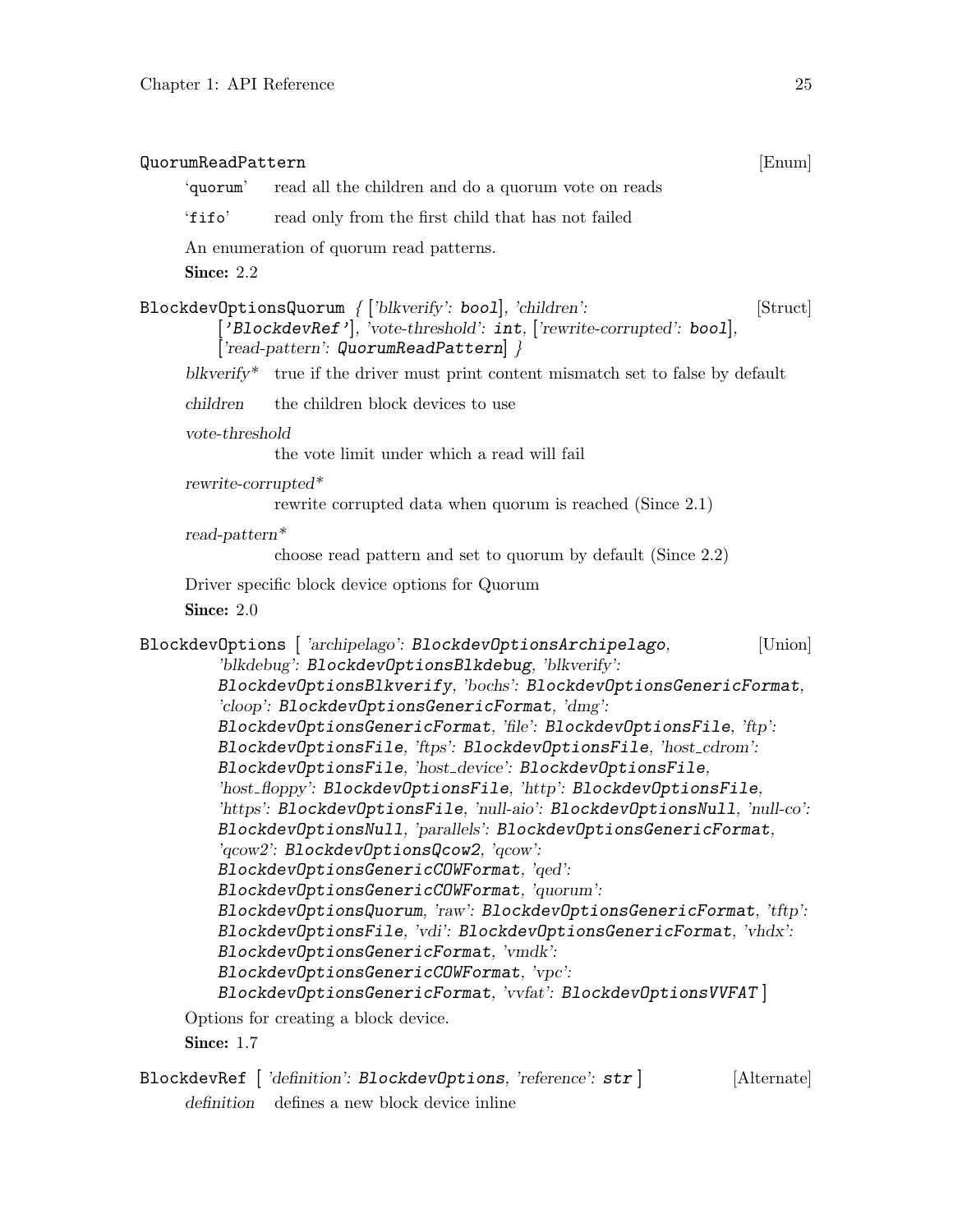reference references the ID of an existing block device. An empty string means that no block device should be referenced.

Reference to a block device.

Since: 1.7

# blockdev-add ('options': BlockdevOptions) [Command]

options block device options for the new device

Creates a new block device. This command is still a work in progress. It doesn't support all block drivers, it lacks a matching blockdev-del, and more. Stay away from it unless you want to help with its development.

Since: 1.7

# BlockErrorAction [Enum]

'ignore' error has been ignored

'report' error has been reported to the device

'stop' error caused VM to be stopped

An enumeration of action that has been taken when a DISK I/O occurs

Since: 2.1

 $BLOCK_IMAGE_CORRUPTED$  ('device':  $str$ , ['node-name':  $str$ ], 'msg':  $str$ , [Event] ['offset':  $int$ ], ['size':  $int$ ], 'fatal': bool)

device device name. This is always present for compatibility reasons, but it can be empty ("") if the image does not have a device name associated.

# node-name\*

node name (Since: 2.4)

- msg informative message for human consumption, such as the kind of corruption being detected. It should not be parsed by machine as it is not guaranteed to be stable
- $offset^*$  if the corruption resulted from an image access, this is the host's access offset into the image
- size\* if the corruption resulted from an image access, this is the access size fatal: if set, the image is marked corrupt and therefore unusable after this event and must be repaired (Since 2.2; before, every BLOCK IMAGE CORRUPTED event was fatal)

Emitted when a corruption has been detected in a disk image

Since: 1.7

BLOCK\_IO\_ERROR ('device': str, 'operation': IoOperationType, 'action': [Event] BlockErrorAction, ['nospace': bool], 'reason': str)

device device name

operation I/O operation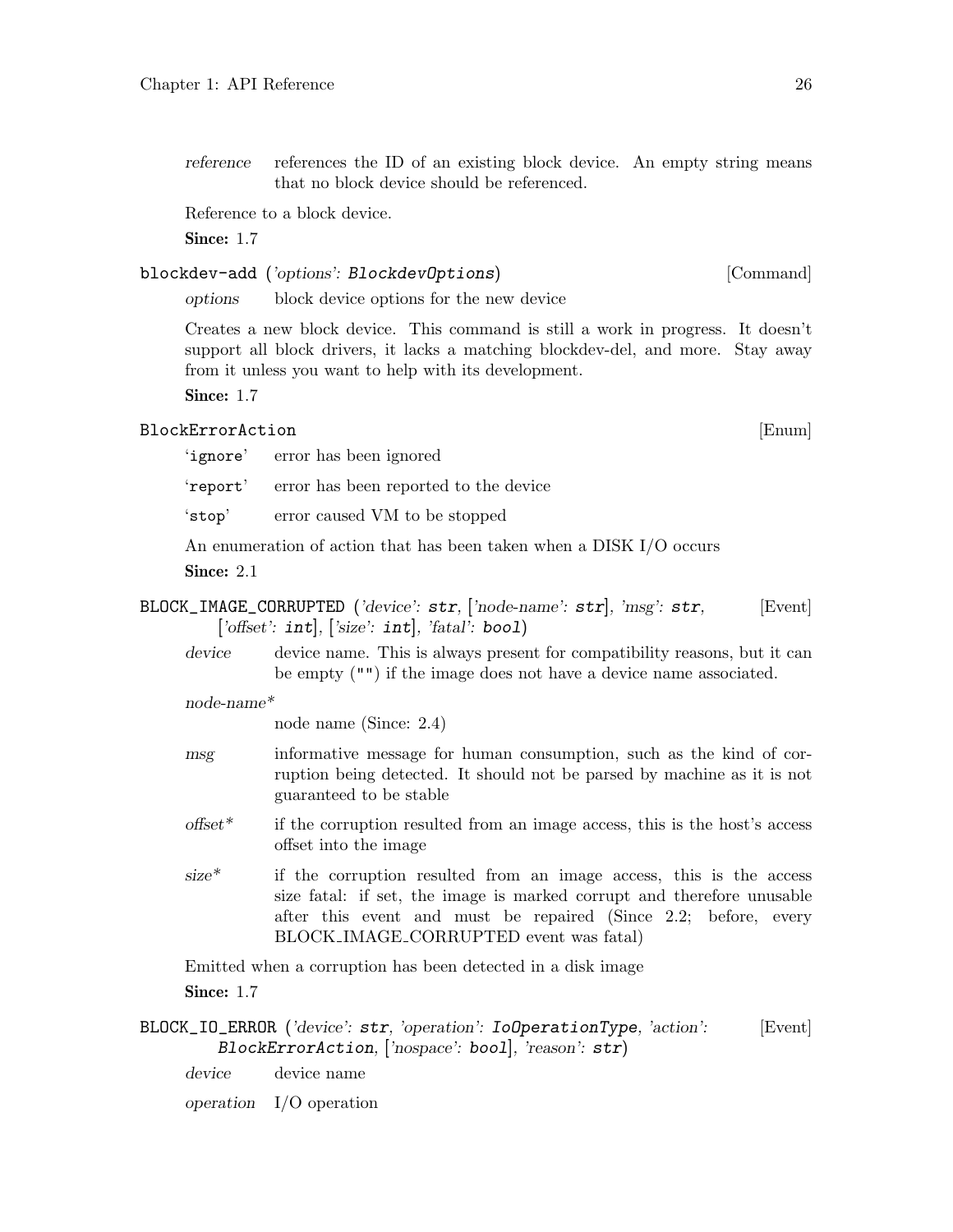| action     | action that has been taken                                                                                                                                                                                                                            |
|------------|-------------------------------------------------------------------------------------------------------------------------------------------------------------------------------------------------------------------------------------------------------|
| $nospace*$ | true if $I/O$ error was caused due to a no-space condition. This key is<br>only present if query-block's io-status is present, please see query-block<br>documentation for more information (since: 2.2)                                              |
| reason     | human readable string describing the error cause. (This field is a de-<br>bugging aid for humans, it should not be parsed by applications) (since:<br>2.2) Note: If action is "stop", a STOP event will eventually follow the<br>BLOCK_IO_ERROR event |
|            | Emitted when a disk $I/O$ error occurs                                                                                                                                                                                                                |

**Since: 0.13.0** 

BLOCK\_JOB\_COMPLETED ('type': BlockJobType, 'device': str, 'len': int, [Event] 'offset': int, 'speed': int, ['error': str])

| type           | job type                                                                                                                                                                                                                |
|----------------|-------------------------------------------------------------------------------------------------------------------------------------------------------------------------------------------------------------------------|
| device         | device name                                                                                                                                                                                                             |
| len            | maximum progress value                                                                                                                                                                                                  |
| $\,$ offse $t$ | current progress value. On success this is equal to len. On failure this is<br>less than len                                                                                                                            |
| speed          | rate limit, bytes per second                                                                                                                                                                                            |
| $error^*$      | error message. Only present on failure. This field contains a human-<br>readable error message. There are no semantics other than that streaming<br>has failed and clients should not try to interpret the error string |

Emitted when a block job has completed

Since: 1.1

BLOCK\_JOB\_CANCELLED ('type': BlockJobType, 'device': str, 'len': int, [Event] 'offset': int, 'speed': int)

| type              | job type                                                                                                |
|-------------------|---------------------------------------------------------------------------------------------------------|
| device            | device name                                                                                             |
| len               | maximum progress value                                                                                  |
| offset            | current progress value. On success this is equal to len. On failure this is<br>less than len            |
| speed             | rate limit, bytes per second                                                                            |
|                   | Emitted when a block job has been cancelled                                                             |
| <b>Since: 1.1</b> |                                                                                                         |
|                   | BLOCK_JOB_ERROR ('device': str, 'operation': IoOperationType, 'action':<br>[Event]<br>BlockErrorAction) |

device device name

operation I/O operation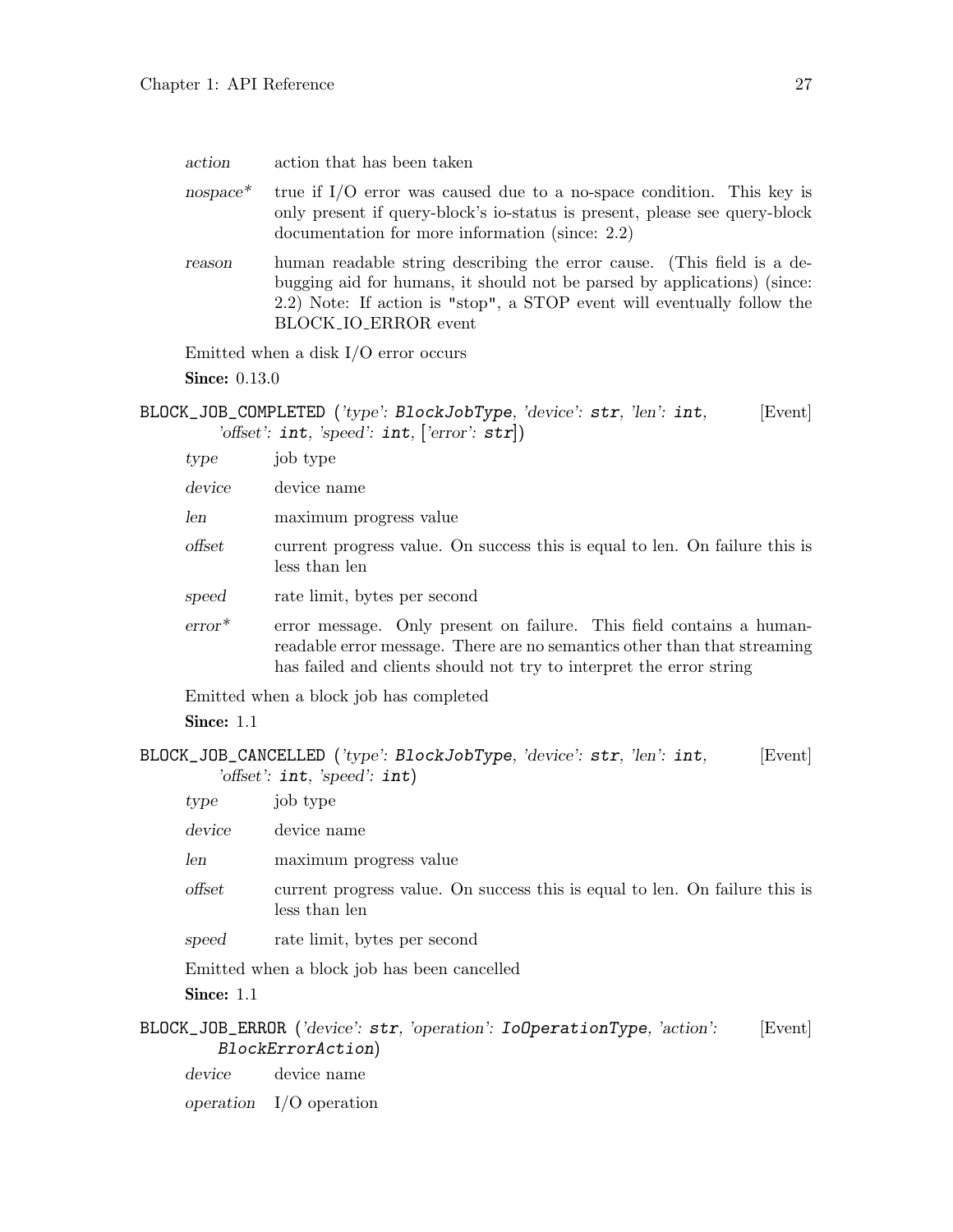action action that has been taken

Emitted when a block job encounters an error

Since: 1.3

# BLOCK\_JOB\_READY ('type': BlockJobType, 'device': str, 'len': int, 'offset': [Event] int, 'speed': int)

| type           | job type                                                                                                        |
|----------------|-----------------------------------------------------------------------------------------------------------------|
| device         | device name                                                                                                     |
| len            | maximum progress value                                                                                          |
| $\,$ offse $t$ | current progress value. On success this is equal to len. On failure this is<br>less than len                    |
| speed          | rate limit, bytes per second Note: The "ready to complete" status is<br>always reset by a BLOCK_JOB_ERROR event |

Emitted when a block job is ready to complete

Since: 1.3

# PreallocMode [Enum]

'metadata'

preallocate only for metadata

- 'falloc' like full preallocation but allocate disk space by posix fallocate() rather than writing zeros.
- 'full' preallocate all data by writing zeros to device to ensure disk space is really available. full preallocation also sets up metadata correctly.

Preallocation mode of QEMU image file

Since: 2.2

BLOCK\_WRITE\_THRESHOLD ('node-name': str, 'amount-exceeded': uint64, [Event] 'write-threshold': uint64)

node-name

graph node name on which the threshold was exceeded.

amount-exceeded

amount of data which exceeded the threshold, in bytes.

write-threshold

last configured threshold, in bytes.

Emitted when writes on block device reaches or exceeds the configured write threshold. For thin-provisioned devices, this means the device should be extended to avoid pausing for disk exhaustion. The event is one shot. Once triggered, it needs to be re-registered with another block-set-threshold command.

Since: 2.3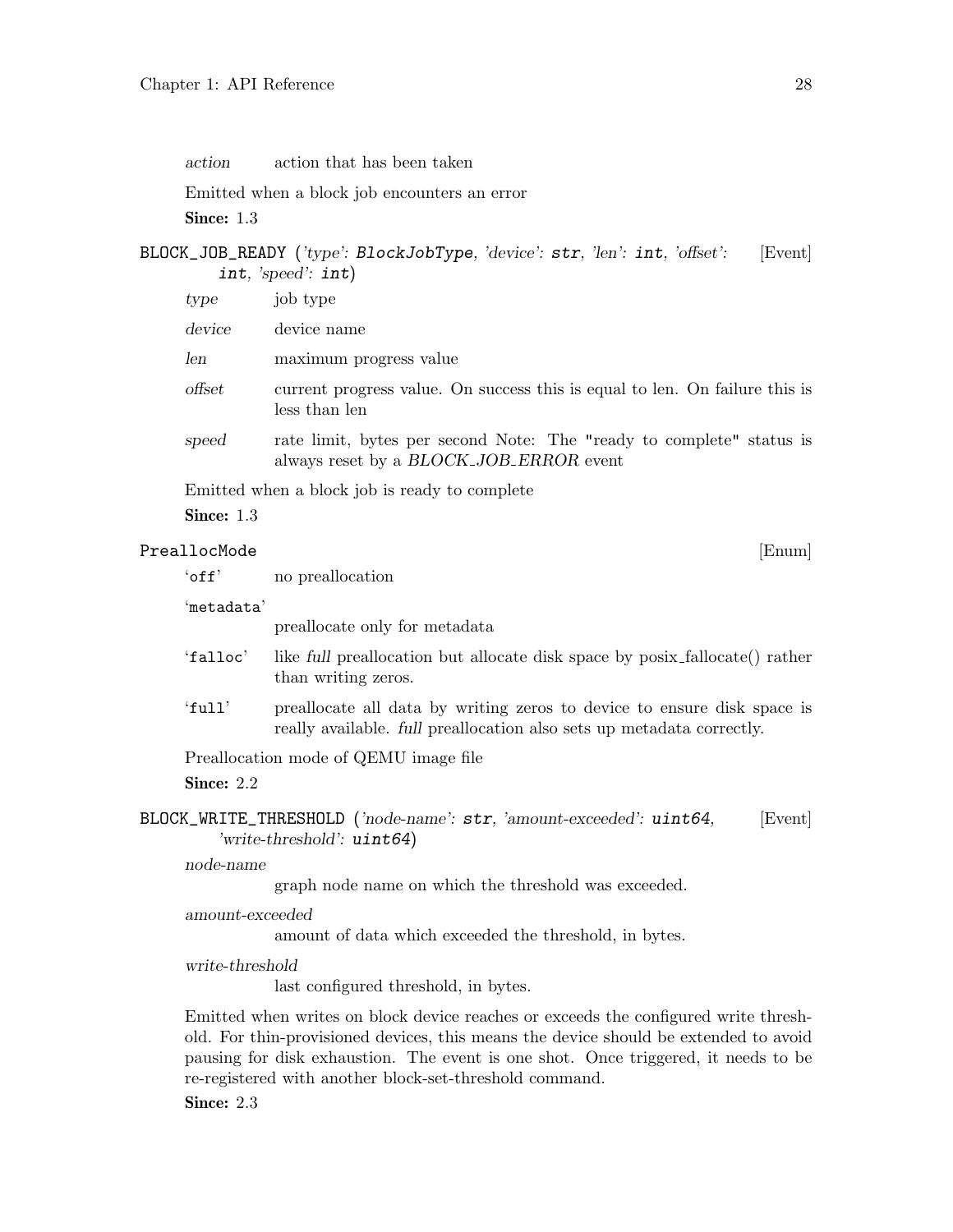# block-set-write-threshold ('node-name': str, 'write-threshold': [Command] uint64)

node-name

graph node name on which the threshold must be set.

write-threshold

configured threshold for the block device, bytes. Use 0 to disable the threshold.

Change the write threshold for a block drive. An event will be delivered if a write to this block drive crosses the configured threshold. This is useful to transparently resize thin-provisioned drives without the guest OS noticing.

Since: 2.3

 $\qquad \qquad \text{auto} \qquad \qquad \text{[Enum]}$ 

- 'none' The physical disk geometry is equal to the logical geometry.
- 'lba' Assume 63 sectors per track and one of 16, 32, 64, 128 or 255 heads (if fewer than 255 are enough to cover the whole disk with 1024 cylinders/head). The number of cylinders/head is then computed based on the number of sectors and heads.
- 'large' The number of cylinders per head is scaled down to 1024 by correspondingly scaling up the number of heads.
- 'rechs' Same as large, but first convert a 16-head geometry to 15-head, by proportionally scaling up the number of cylinders/head.

BiosAtaTranslation: Policy that BIOS should use to interpret cylinder/head/sector addresses. Note that Bochs BIOS and SeaBIOS will not actually translate logical CHS to physical; instead, they will use logical block addressing. If cylinder/heads/sizes are passed, choose between none and LBA depending on the size of the disk. If they are not passed, choose none if QEMU can guess that the disk had 16 or fewer heads, large if QEMU can guess that the disk had 131072 or fewer tracks across all heads (i.e. cylinders\*heads<131072), otherwise LBA.

Since: 2.0

# BlockdevSnapshotInternal { 'device': str, 'name': str } [Struct]

device the name of the device to generate the snapshot from

name the name of the internal snapshot to be created

Notes: In transaction, if name is empty, or any snapshot matching name exists, the operation will fail. Only some image formats support it, for example, qcow2, rbd, and sheepdog.

Since: 1.7

# blockdev-snapshot-internal-sync (BlockdevSnapshotInternal) [Command] Synchronously take an internal snapshot of a block device, when the format of the image used supports it. For the arguments, see the documentation of BlockdevSnapshotInternal.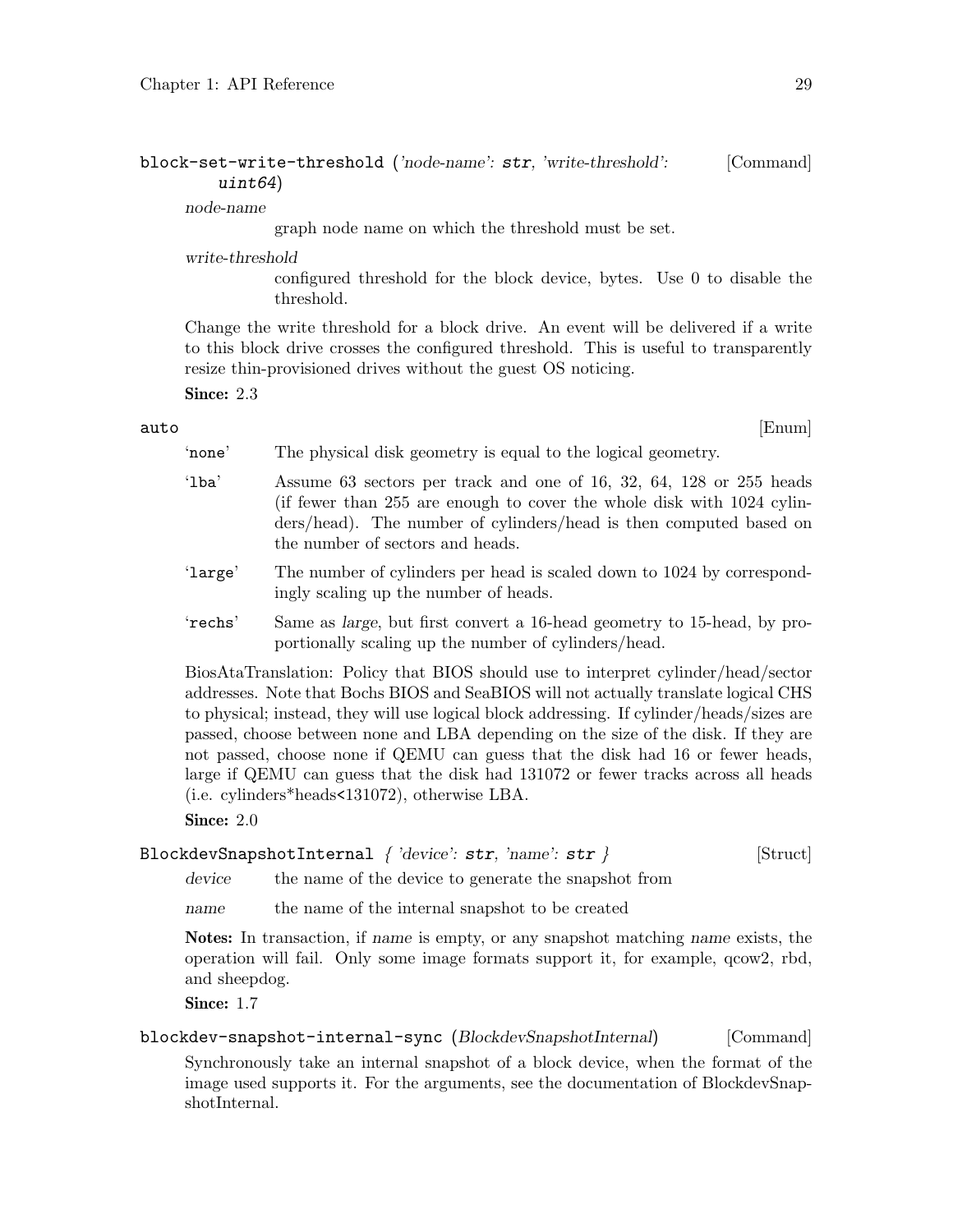Returns: nothing on success If device is not a valid block device, DeviceNotFound If any snapshot matching name exists, or name is empty, GenericError If the format of the image used does not support it, BlockFormatFeatureNotSupported Since: 1.7

| SnapshotInfo blockdev-snapshot-delete-internal-sync                | [Command] |
|--------------------------------------------------------------------|-----------|
| $(\text{'device': str}, [\text{'id': str}], [\text{'name': str}])$ |           |

device the name of the device to delete the snapshot from

id optional the snapshot's ID to be deleted

name optional the snapshot's name to be deleted

Synchronously delete an internal snapshot of a block device, when the format of the image used support it. The snapshot is identified by name or id or both. One of the name or id is required. Return SnapshotInfo for the successfully deleted snapshot.

Returns: SnapshotInfo on success If device is not a valid block device, DeviceNot-Found If snapshot not found, GenericError If the format of the image used does not support it, BlockFormatFeatureNotSupported If id and name are both not specified, GenericError

Since: 1.7

eject ('device': str, ['force': bool]) [Command]

device The name of the device

force optional If true, eject regardless of whether the drive is locked. If not specified, the default value is false.

Ejects a device from a removable drive.

Returns: Nothing on success If device is not a valid block device, DeviceNotFound Notes: Ejecting a device will no media results in success

**Since: 0.14.0** 

```
nbd-server-start ('addr': SocketAddress) [Command]
```
addr Address on which to listen.

Start an NBD server listening on the given host and port. Block devices can then be exported using nbd-server-add. The NBD server will present them as named exports; for example, another QEMU instance could refer to them as "nbd:HOST:PORT:exportname=NAME".

Returns: error if the server is already running.

**Since:** 1.3.0

nbd-server-add ('device': str, ['writable': bool]) [Command] device Block device to be exported

writable Whether clients should be able to write to the device via the NBD connection (default false). #optional

Export a device to QEMU's embedded NBD server.

Returns: error if the device is already marked for export.

**Since:** 1.3.0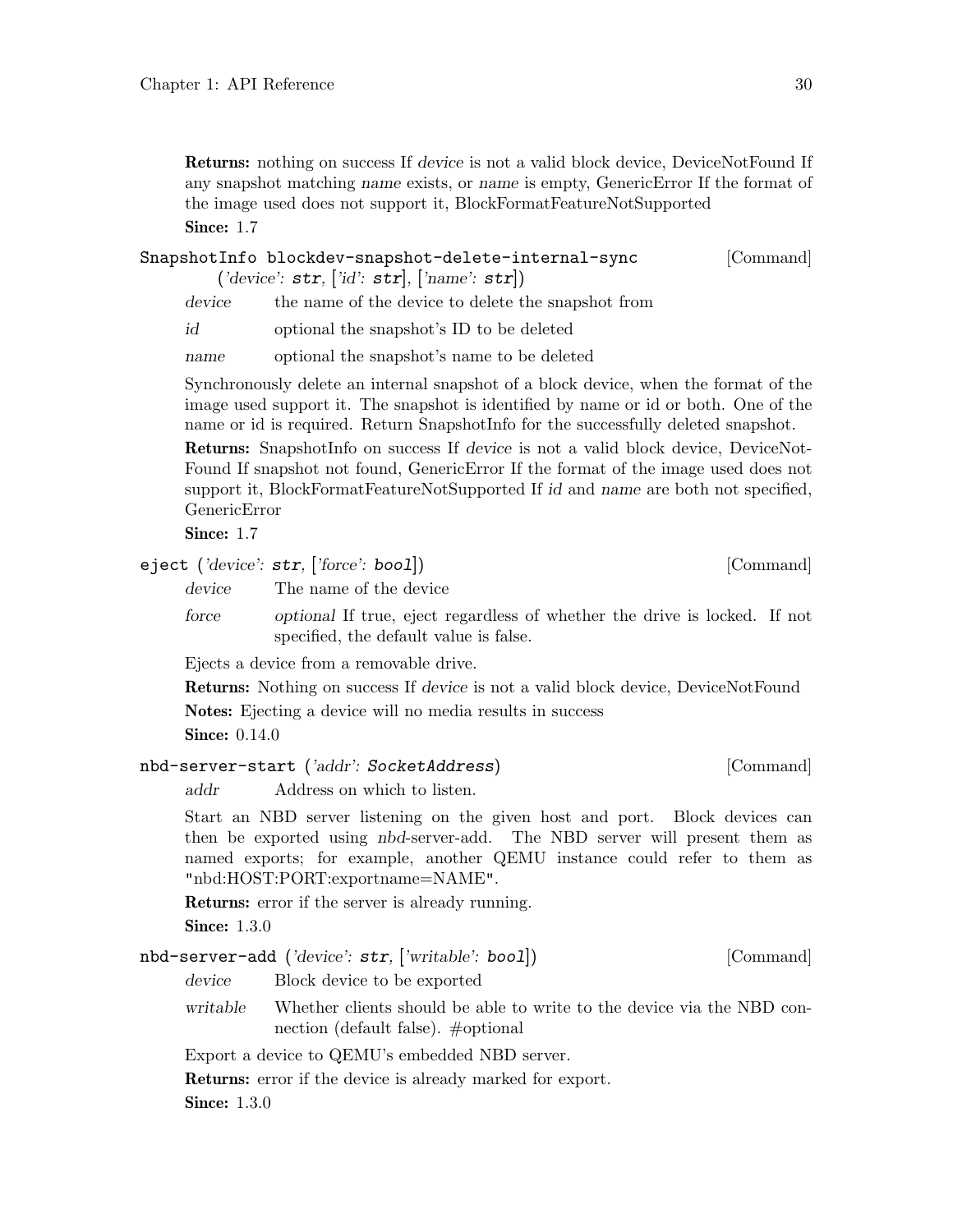nbd-server-add. **Since: 1.3.0** 

device device name

|          | tray-open true if the tray has been opened or false if it has been closed                                                                                                                                                                                               |
|----------|-------------------------------------------------------------------------------------------------------------------------------------------------------------------------------------------------------------------------------------------------------------------------|
|          | Emitted whenever the tray of a removable device is moved by the guest or by<br>$HMP/QMP$ commands                                                                                                                                                                       |
|          | <b>Since: 1.1</b>                                                                                                                                                                                                                                                       |
|          | SHUTDOWN ()<br>[Event]                                                                                                                                                                                                                                                  |
|          | Emitted when the virtual machine has shut down, indicating that gemu is about to<br>exit. Note: If the command-line option "-no-shutdown" has been specified, gemu will<br>not exit, and a STOP event will eventually follow the SHUTDOWN event<br><b>Since:</b> 0.12.0 |
|          | POWERDOWN ()<br>[Event]                                                                                                                                                                                                                                                 |
|          | Emitted when the virtual machine is powered down through the power control system,<br>such as via ACPI.                                                                                                                                                                 |
|          | <b>Since:</b> 0.12.0                                                                                                                                                                                                                                                    |
| RESET () | [Event]                                                                                                                                                                                                                                                                 |
|          | Emitted when the virtual machine is reset                                                                                                                                                                                                                               |
|          | <b>Since:</b> 0.12.0                                                                                                                                                                                                                                                    |
| STOP ()  | [Event]                                                                                                                                                                                                                                                                 |
|          | Emitted when the virtual machine is stopped                                                                                                                                                                                                                             |
|          | <b>Since:</b> 0.12.0                                                                                                                                                                                                                                                    |
|          | RESUME ()<br>[Event]                                                                                                                                                                                                                                                    |
|          | Emitted when the virtual machine resumes execution                                                                                                                                                                                                                      |
|          | <b>Since:</b> 0.12.0                                                                                                                                                                                                                                                    |
|          | SUSPEND ()<br>[Event]                                                                                                                                                                                                                                                   |
|          | Emitted when guest enters a hardware suspension state, for example, S3 state, which<br>is sometimes called standby state                                                                                                                                                |
|          | Since: 1.1                                                                                                                                                                                                                                                              |
|          | SUSPEND_DISK ()<br>[Event]                                                                                                                                                                                                                                              |
|          | Emitted when guest enters a hardware suspension state with data saved on disk,<br>for example, S4 state, which is sometimes called hibernate state Note: QEMU shuts<br>down (similar to event SHUTDOWN) when entering this state                                        |

nbd-server-stop () [Command]

DEVICE\_TRAY\_MOVED ('device': str, 'tray-open': bool) [Event]

Stop QEMU's embedded NBD server, and unregister all devices previously added via

Since: 1.2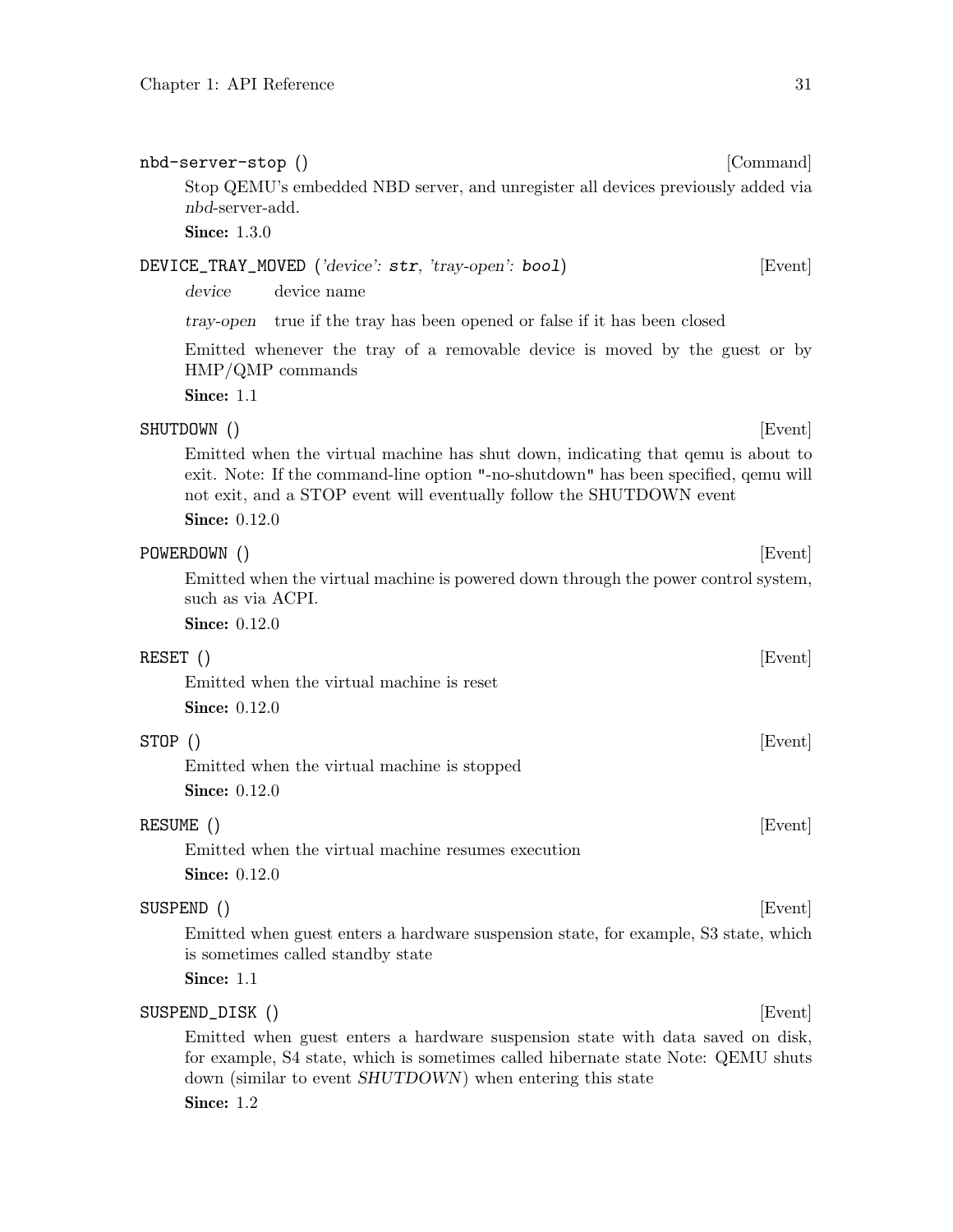| WAKEUP ()                           |                                                                                                                                                                                                                    | [Event] |
|-------------------------------------|--------------------------------------------------------------------------------------------------------------------------------------------------------------------------------------------------------------------|---------|
| Since: 1.1                          | Emitted when the guest has woken up from suspend state and is running                                                                                                                                              |         |
| RTC_CHANGE $(\text{`offset': int})$ |                                                                                                                                                                                                                    | [Event] |
| offset                              | offset between base RTC clock (as specified by -rtc base), and new RTC<br>clock value                                                                                                                              |         |
|                                     | Emitted when the guest changes the RTC time.                                                                                                                                                                       |         |
| <b>Since:</b> 0.13.0                |                                                                                                                                                                                                                    |         |
|                                     | WATCHDOG ('action': WatchdogExpirationAction)                                                                                                                                                                      | [Event] |
| action                              | action that has been taken Note: If action is "reset", "shutdown", or<br>"pause" the WATCHDOG event is followed respectively by the RESET,<br>SHUTDOWN, or STOP events                                             |         |
| <b>Since:</b> 0.13.0                | Emitted when the watchdog device's timer is expired                                                                                                                                                                |         |
|                                     | DEVICE_DELETED (['device': str], 'path': str)                                                                                                                                                                      | [Event] |
| $device^*$                          | device name                                                                                                                                                                                                        |         |
| path                                | device path                                                                                                                                                                                                        |         |
|                                     | Emitted whenever the device removal completion is acknowledged by the guest. At<br>this point, it's safe to reuse the specified device ID. Device removal can be initiated<br>by the guest or by HMP/QMP commands. |         |
| Since: 1.5                          |                                                                                                                                                                                                                    |         |
|                                     | $NIC_RX_FILTER_CHANGED$ (['name': str], 'path': str)                                                                                                                                                               | [Event] |
| $name^*$                            | net client name                                                                                                                                                                                                    |         |
| path                                | device path                                                                                                                                                                                                        |         |
| always be emitted<br>Since: 1.6     | Emitted once until the 'query-rx-filter' command is executed, the first event will                                                                                                                                 |         |
| server                              | VNC_CONNECTED ('server': VncServerInfo, 'client': VncBasicInfo)<br>server information                                                                                                                              | [Event] |
| client                              | client information Note: This event is emitted before any authentication<br>takes place, thus the authentication ID is not provided                                                                                |         |
| <b>Since:</b> 0.13.0                | Emitted when a VNC client establishes a connection                                                                                                                                                                 |         |
|                                     | VNC_INITIALIZED ('server': VncServerInfo, 'client': VncClientInfo)                                                                                                                                                 | [Event] |
| server                              | server information                                                                                                                                                                                                 |         |
| client                              | client information                                                                                                                                                                                                 |         |
|                                     | Emitted after authentication takes place (if any) and the VNC session is made active                                                                                                                               |         |
| <b>Since:</b> 0.13.0                |                                                                                                                                                                                                                    |         |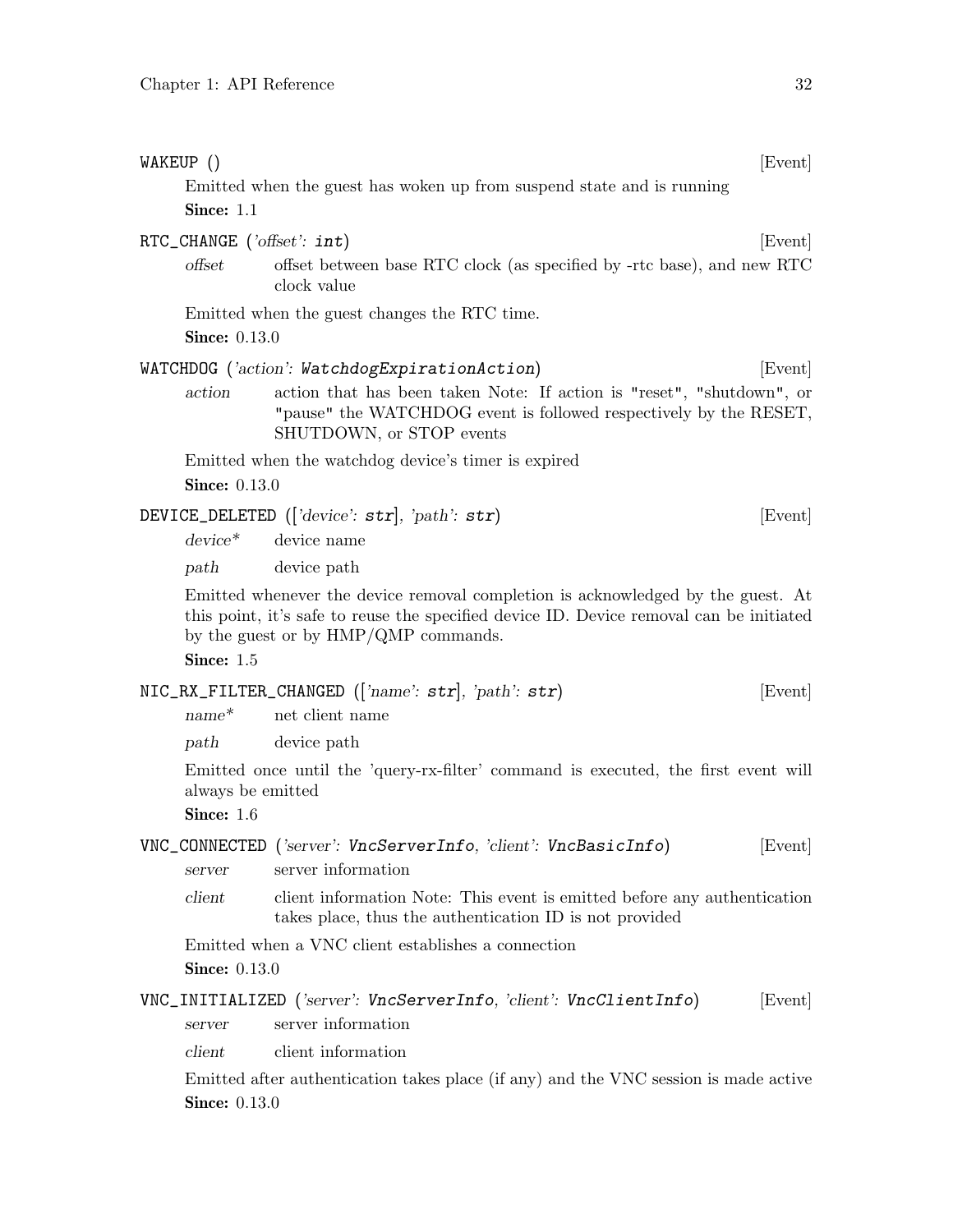|                      | VNC_DISCONNECTED ('server': VncServerInfo, 'client': VncClientInfo)                                                                            | [Event] |
|----------------------|------------------------------------------------------------------------------------------------------------------------------------------------|---------|
| server               | server information                                                                                                                             |         |
| client               | client information                                                                                                                             |         |
|                      | Emitted when the connection is closed                                                                                                          |         |
| <b>Since:</b> 0.13.0 |                                                                                                                                                |         |
| server               | SPICE_CONNECTED ('server': SpiceBasicInfo, 'client': SpiceBasicInfo)<br>server information                                                     | [Event] |
| client               | client information                                                                                                                             |         |
| <b>Since:</b> 0.14.0 | Emitted when a SPICE client establishes a connection                                                                                           |         |
| server               | SPICE_INITIALIZED ('server': SpiceServerInfo, 'client': SpiceChannel)<br>server information                                                    | [Event] |
| client               | client information                                                                                                                             |         |
|                      | Emitted after initial handshake and authentication takes place (if any) and the SPICE<br>channel is up and running                             |         |
| <b>Since:</b> 0.14.0 |                                                                                                                                                |         |
|                      | SPICE_DISCONNECTED ('server': SpiceBasicInfo, 'client':<br>SpiceBasicInfo)                                                                     | [Event] |
| server               | server information                                                                                                                             |         |
| client               | client information                                                                                                                             |         |
|                      | Emitted when the SPICE connection is closed                                                                                                    |         |
| <b>Since:</b> 0.14.0 |                                                                                                                                                |         |
|                      | SPICE_MIGRATE_COMPLETED ()<br>Emitted when SPICE migration has completed                                                                       | [Event] |
| Since: $1.3$         |                                                                                                                                                |         |
|                      | ACPI_DEVICE_OST ('info': ACPIOSTInfo)                                                                                                          | [Event] |
| info                 | ACPIOSTInfo type as described in qapi-schema.json                                                                                              |         |
|                      | Emitted when guest executes ACPI _OST method.                                                                                                  |         |
| Since: 2.1           |                                                                                                                                                |         |
| actual               | BALLOON_CHANGE $(\text{'actual': int})$<br>actual level of the guest memory balloon in bytes                                                   | [Event] |
| Since: 1.2           | Emitted when the guest changes the actual BALLOON level. This value is equivalent<br>to the actual field return by the 'query-balloon' command |         |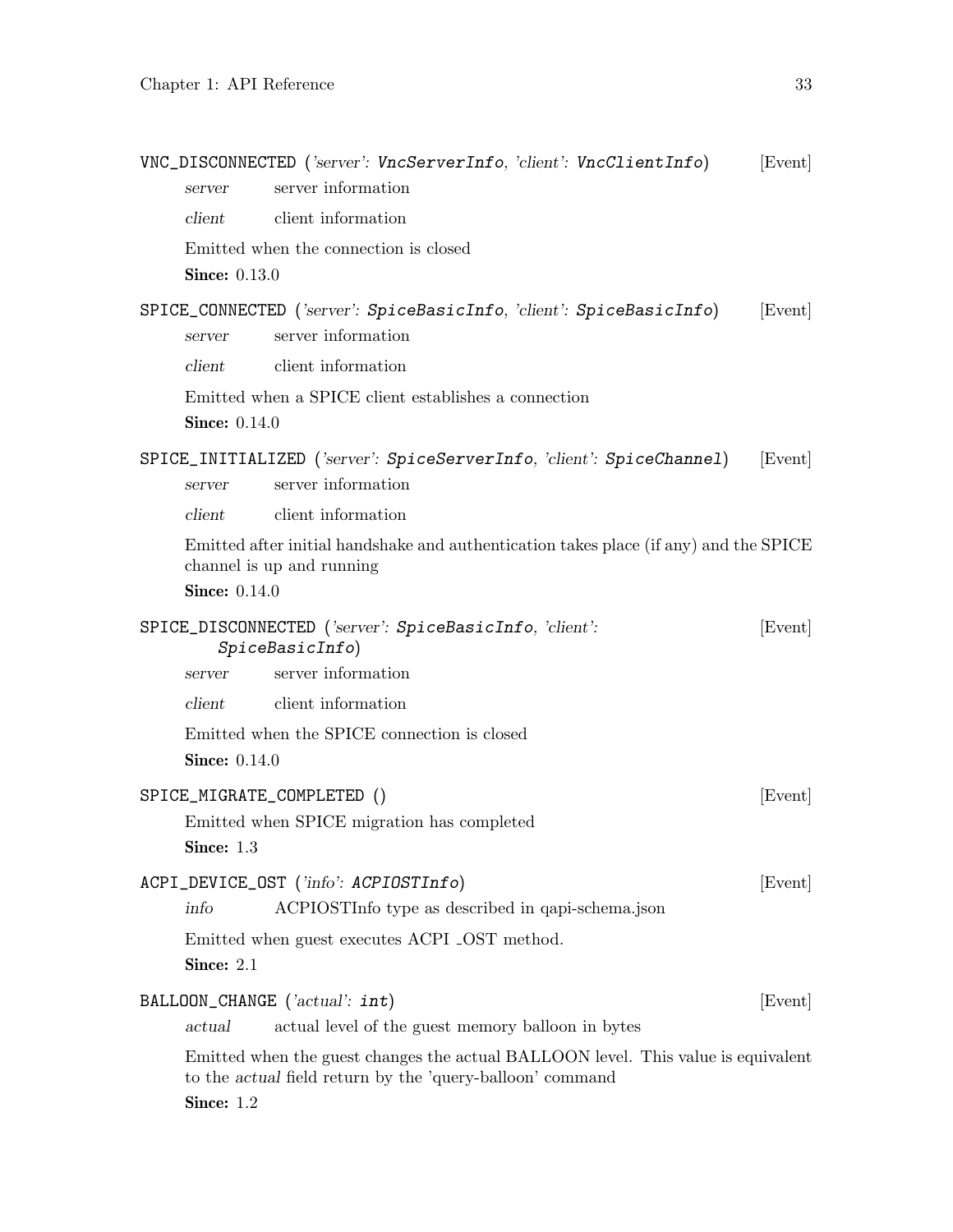|               | GUEST_PANICKED ('action': GuestPanicAction)                                                                                                                                                                                              | [Event] |
|---------------|------------------------------------------------------------------------------------------------------------------------------------------------------------------------------------------------------------------------------------------|---------|
| action        | action that has been taken, currently always "pause"                                                                                                                                                                                     |         |
|               | Emitted when guest OS panic is detected                                                                                                                                                                                                  |         |
| Since: 1.5    |                                                                                                                                                                                                                                          |         |
|               | QUORUM_FAILURE ('reference': str, 'sector-num': int, 'sectors-count': int)                                                                                                                                                               | [Event] |
| reference     | device name if defined else node name                                                                                                                                                                                                    |         |
| sector-num    |                                                                                                                                                                                                                                          |         |
|               | number of the first sector of the failed read operation                                                                                                                                                                                  |         |
| sectors-count | failed read operation sector count                                                                                                                                                                                                       |         |
|               | Emitted by the Quorum block driver if it fails to establish a quorum                                                                                                                                                                     |         |
| Since: 2.0    |                                                                                                                                                                                                                                          |         |
|               | QUORUM_REPORT_BAD (['error': $str$ ], 'node-name': $str$ , 'sector-num': int,<br>'sectors-count': $int$ )                                                                                                                                | [Event] |
| $error^*$     | error message. Only present on failure. This field contains a human-<br>readable error message. There are no semantics other than that the block<br>layer reported an error and clients should not try to interpret the error<br>string. |         |
| node-name     |                                                                                                                                                                                                                                          |         |
|               | the graph node name of the block driver state                                                                                                                                                                                            |         |
| sector-num    |                                                                                                                                                                                                                                          |         |
|               | number of the first sector of the failed read operation                                                                                                                                                                                  |         |
| sectors-count |                                                                                                                                                                                                                                          |         |
|               | failed read operation sector count                                                                                                                                                                                                       |         |
|               | Emitted to report a corruption of a Quorum file                                                                                                                                                                                          |         |
| Since: 2.0    |                                                                                                                                                                                                                                          |         |
|               | VSERPORT_CHANGE ('id': str, 'open': bool)                                                                                                                                                                                                | [Event] |
| id            | device identifier of the virtio-serial port                                                                                                                                                                                              |         |
| open          | true if the guest has opened the virtio-serial port                                                                                                                                                                                      |         |
|               | Emitted when the guest opens or closes a virtio-serial port.                                                                                                                                                                             |         |
| Since: 2.1    |                                                                                                                                                                                                                                          |         |
|               | MEM_UNPLUG_ERROR $(\text{'device': str, 'msg': str})$                                                                                                                                                                                    | [Event] |
| device        | device name                                                                                                                                                                                                                              |         |
| msg           | Informative message                                                                                                                                                                                                                      |         |
|               | Emitted when memory hot unplug error occurs.                                                                                                                                                                                             |         |
| Since: 2.4    |                                                                                                                                                                                                                                          |         |
|               |                                                                                                                                                                                                                                          |         |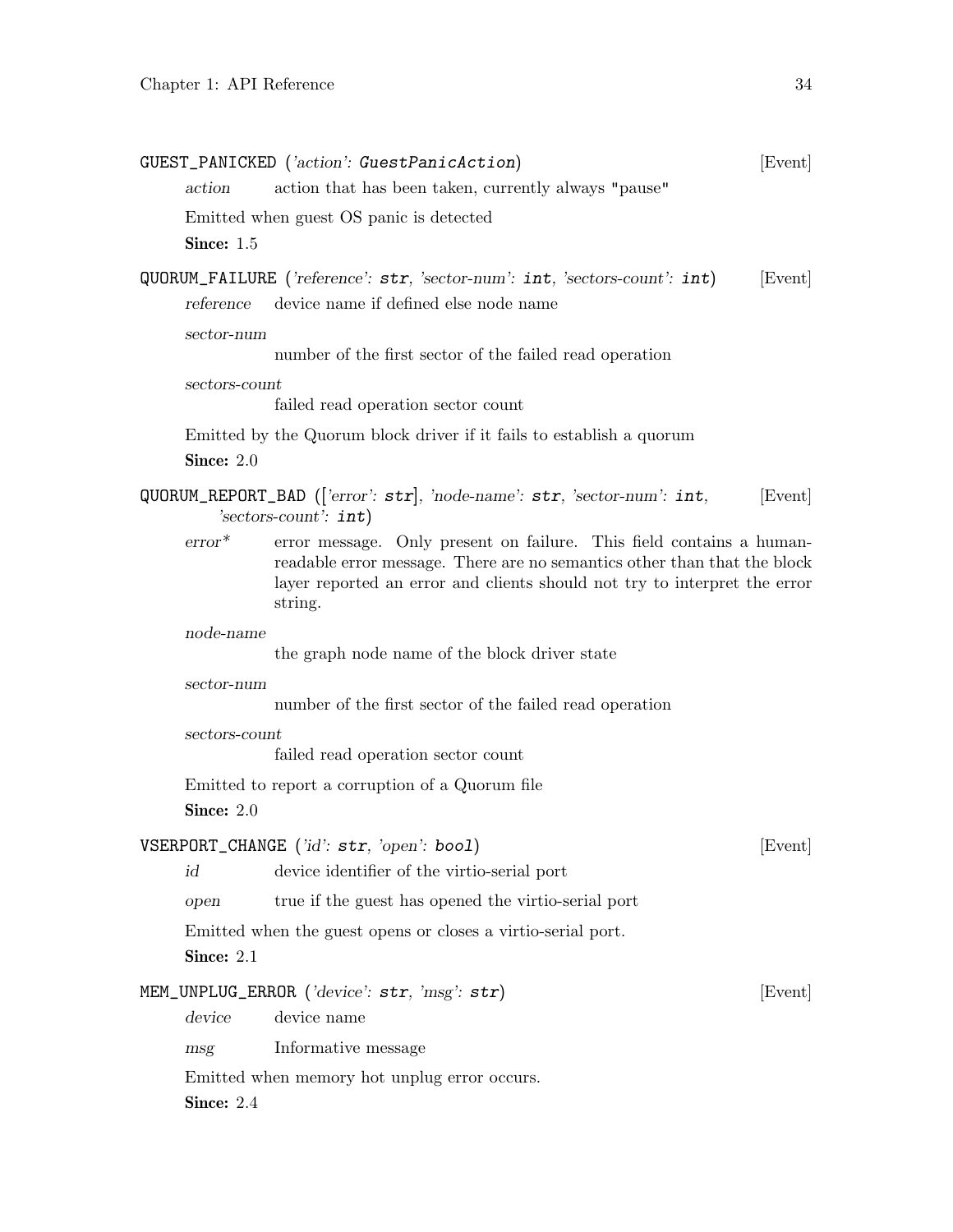| TraceEventState |                     |                                                                                                                                         | [Enum]    |
|-----------------|---------------------|-----------------------------------------------------------------------------------------------------------------------------------------|-----------|
|                 | 'unavailable'       |                                                                                                                                         |           |
|                 |                     | The event is statically disabled.                                                                                                       |           |
|                 | 'disabled'          |                                                                                                                                         |           |
|                 |                     | The event is dynamically disabled.                                                                                                      |           |
|                 | 'enabled'           | The event is dynamically enabled.                                                                                                       |           |
|                 |                     | State of a tracing event.                                                                                                               |           |
|                 | Since: 2.2          |                                                                                                                                         |           |
|                 |                     | TraceEventInfo $\{ 'name': str, 'state': TraceEventState \}$                                                                            | [Struct]  |
| name            |                     | Event name.                                                                                                                             |           |
| state           |                     | Tracing state.                                                                                                                          |           |
|                 |                     | Information of a tracing event.                                                                                                         |           |
|                 | Since: 2.2          |                                                                                                                                         |           |
|                 |                     | ['TraceEventInfo'] trace-event-get-state ('name': str)                                                                                  | [Command] |
| name            |                     | Event name pattern (case-sensitive glob).                                                                                               |           |
|                 |                     | Query the state of events.                                                                                                              |           |
|                 |                     | <b>Returns:</b> a list of <i>TraceEventInfo</i> for the matching events                                                                 |           |
|                 | Since: 2.2          |                                                                                                                                         |           |
|                 |                     | trace-event-set-state ('name': str, 'enable': bool,<br>['ignore-unavailable': boo1])                                                    | [Command] |
| name            |                     | Event name pattern (case-sensitive glob).                                                                                               |           |
| enable          |                     | Whether to enable tracing.                                                                                                              |           |
|                 | ignore-unavailable* |                                                                                                                                         |           |
|                 |                     | Do not match unavailable events with name.                                                                                              |           |
|                 |                     | Set the dynamic tracing state of events.                                                                                                |           |
|                 | Since: 2.2          |                                                                                                                                         |           |
| discard         |                     |                                                                                                                                         | [Enum]    |
| 'delay'         |                     | continue to deliver ticks at the normal rate. Guest time will be delayed<br>due to the late tick                                        |           |
| 'merge'         |                     | merge the missed tick(s) into one tick and inject. Guest time may be<br>delayed, depending on how the OS reacts to the merging of ticks |           |
| 'slew'          |                     | deliver ticks at a higher rate to catch up with the missed tick. The guest<br>time should not be delayed once catchup is complete.      |           |

LostTickPolicy: Policy for handling lost ticks in timer devices. throw away the missed tick(s) and continue with future injection normally. Guest time may be delayed, unless the OS has explicit handling of lost ticks **Since: 2.0**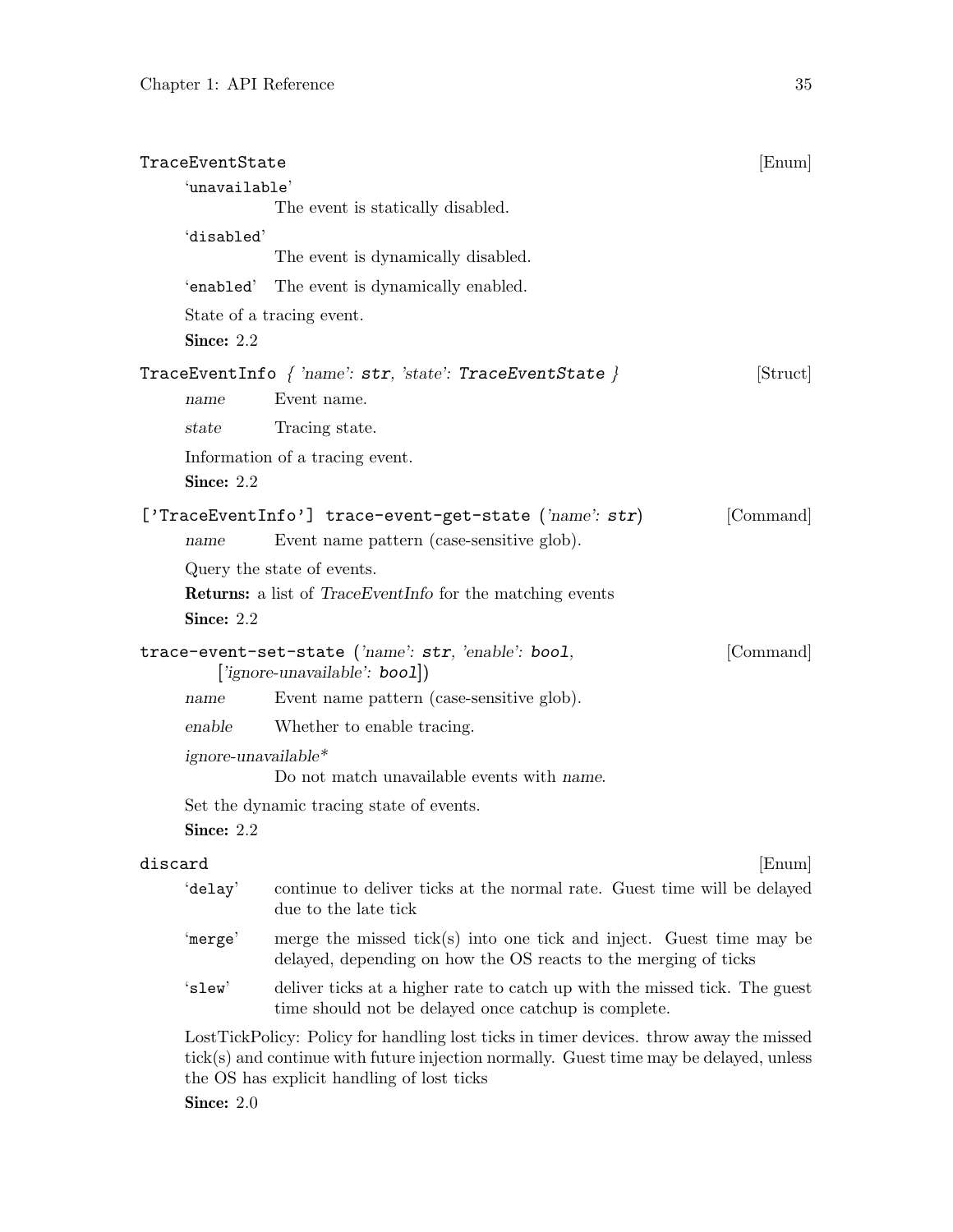| bool()                                                           | add_client ('protocol': str, 'fdname': str, ['skipauth': bool], ['tls':                                                                                                                                                                                                                | [Command] |
|------------------------------------------------------------------|----------------------------------------------------------------------------------------------------------------------------------------------------------------------------------------------------------------------------------------------------------------------------------------|-----------|
| protocol                                                         | protocol name. Valid names are "vnc", "spice" or the name of a character<br>device (eg. from -chardev $id = XXXX$ )                                                                                                                                                                    |           |
| fdname                                                           | file descriptor name previously passed via 'getfd' command                                                                                                                                                                                                                             |           |
| $skipauth^*$                                                     | whether to skip authentication. Only applies to "vnc" and "spice" pro-<br>tocols                                                                                                                                                                                                       |           |
| $tls^*$                                                          | whether to perform TLS. Only applies to the "spice" protocol                                                                                                                                                                                                                           |           |
|                                                                  | Allow client connections for VNC, Spice and socket based character devices to be<br>passed in to QEMU via SCM_RIGHTS.                                                                                                                                                                  |           |
|                                                                  | <b>Returns:</b> nothing on success.                                                                                                                                                                                                                                                    |           |
| <b>Since:</b> 0.14.0                                             |                                                                                                                                                                                                                                                                                        |           |
|                                                                  | NameInfo $\{ \; \vert \; \text{'name'}: \, \texttt{str} \vert \; \}$<br>$name^*$ The name of the guest                                                                                                                                                                                 | [Struct]  |
| <b>Since:</b> 0.14.0                                             | Guest name information.                                                                                                                                                                                                                                                                |           |
| NameInfo query-name ()<br><b>Since:</b> 0.14.0                   | Return the name information of a guest.<br><b>Returns:</b> Namelnfo of the guest                                                                                                                                                                                                       | [Command] |
| enabled                                                          | KvmInfo $\{$ 'enabled': bool, 'present': bool $\}$<br>true if KVM acceleration is active                                                                                                                                                                                               | [Struct]  |
| present                                                          | true if KVM acceleration is built into this executable                                                                                                                                                                                                                                 |           |
| <b>Since:</b> 0.14.0                                             | Information about support for KVM acceleration                                                                                                                                                                                                                                         |           |
| KvmInfo query-kvm ()<br>Returns: KvmInfo<br><b>Since:</b> 0.14.0 |                                                                                                                                                                                                                                                                                        | [Command] |
| RunState                                                         |                                                                                                                                                                                                                                                                                        | [Enum]    |
| 'debug'                                                          | QEMU is running on a debugger                                                                                                                                                                                                                                                          |           |
| 'finish-migrate'                                                 | guest is paused to finish the migration process                                                                                                                                                                                                                                        |           |
| 'inmigrate'                                                      | guest is paused waiting for an incoming migration. Note that this state<br>does not tell whether the machine will start at the end of the migration.<br>This depends on the command-line -S option and any invocation of 'stop'<br>or 'cont' that has happened since QEMU was started. |           |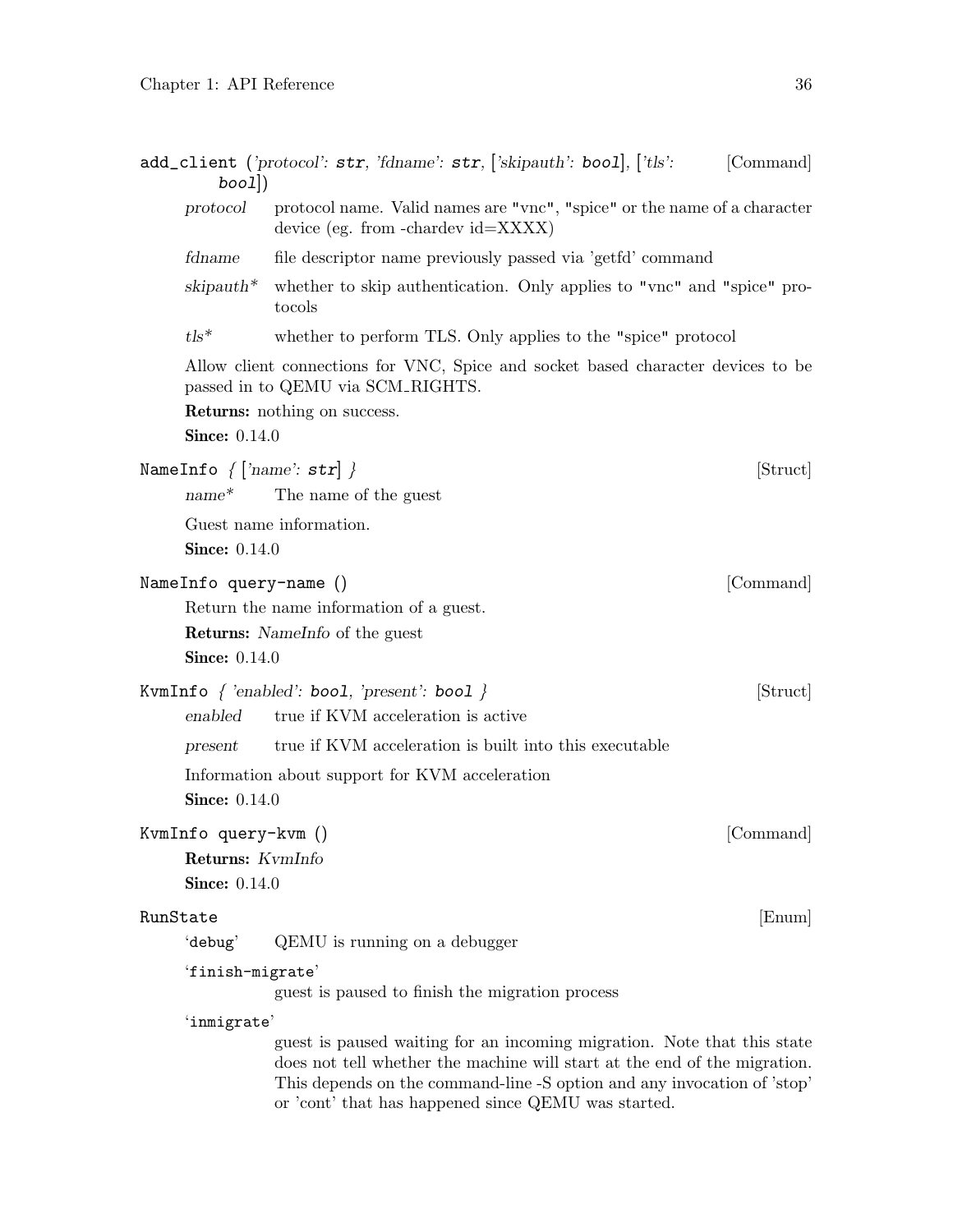| 'internal-error'                          |                                                                                                                                       |           |
|-------------------------------------------|---------------------------------------------------------------------------------------------------------------------------------------|-----------|
|                                           | An internal error that prevents further guest execution has occurred                                                                  |           |
| 'io-error'                                |                                                                                                                                       |           |
|                                           | the last IOP has failed and the device is configured to pause on $I/O$ errors                                                         |           |
| 'paused'                                  | guest has been paused via the 'stop' command                                                                                          |           |
| 'postmigrate'                             |                                                                                                                                       |           |
|                                           | guest is paused following a successful 'migrate'                                                                                      |           |
| 'prelaunch'                               | QEMU was started with -S and guest has not started                                                                                    |           |
| 'restore-vm'                              |                                                                                                                                       |           |
|                                           | guest is paused to restore VM state                                                                                                   |           |
|                                           | 'running' guest is actively running                                                                                                   |           |
|                                           | 'save-vm' guest is paused to save the VM state                                                                                        |           |
| 'shutdown'                                |                                                                                                                                       |           |
|                                           | guest is shut down (and -no-shutdown is in use)                                                                                       |           |
| 'suspended'                               |                                                                                                                                       |           |
|                                           | guest is suspended (ACPI S3)                                                                                                          |           |
| 'watchdog'                                |                                                                                                                                       |           |
|                                           | the watchdog action is configured to pause and has been triggered                                                                     |           |
| 'guest-panicked'                          |                                                                                                                                       |           |
|                                           | guest has been panicked as a result of guest OS panic                                                                                 |           |
|                                           | An enumeration of VM run states.                                                                                                      |           |
| running                                   | StatusInfo $\{$ 'running': bool, 'singlestep': bool, 'status': RunState $\}$<br>true if all VCPUs are runnable, false if not runnable | [Struct]  |
| singlestep                                | true if VCPUs are in single-step mode                                                                                                 |           |
| status                                    | the virtual machine RunState                                                                                                          |           |
|                                           | Information about VCPU run state                                                                                                      |           |
|                                           | Notes: singlestep is enabled through the GDB stub                                                                                     |           |
| <b>Since: 0.14.0</b>                      |                                                                                                                                       |           |
|                                           | StatusInfo query-status ()                                                                                                            | [Command] |
|                                           | Query the run status of all VCPUs                                                                                                     |           |
|                                           | Returns: StatusInfo reflecting all VCPUs                                                                                              |           |
| <b>Since: 0.14.0</b>                      |                                                                                                                                       |           |
| UuidInfo $\{$ 'UUID': $\texttt{str} \ \}$ |                                                                                                                                       | [Struct]  |
| <b>UUID</b>                               | the UUID of the guest                                                                                                                 |           |
|                                           | Guest UUID information.                                                                                                               |           |
|                                           | Notes: If no UUID was specified for the guest, a null UUID is returned.                                                               |           |
| <b>Since: 0.14.0</b>                      |                                                                                                                                       |           |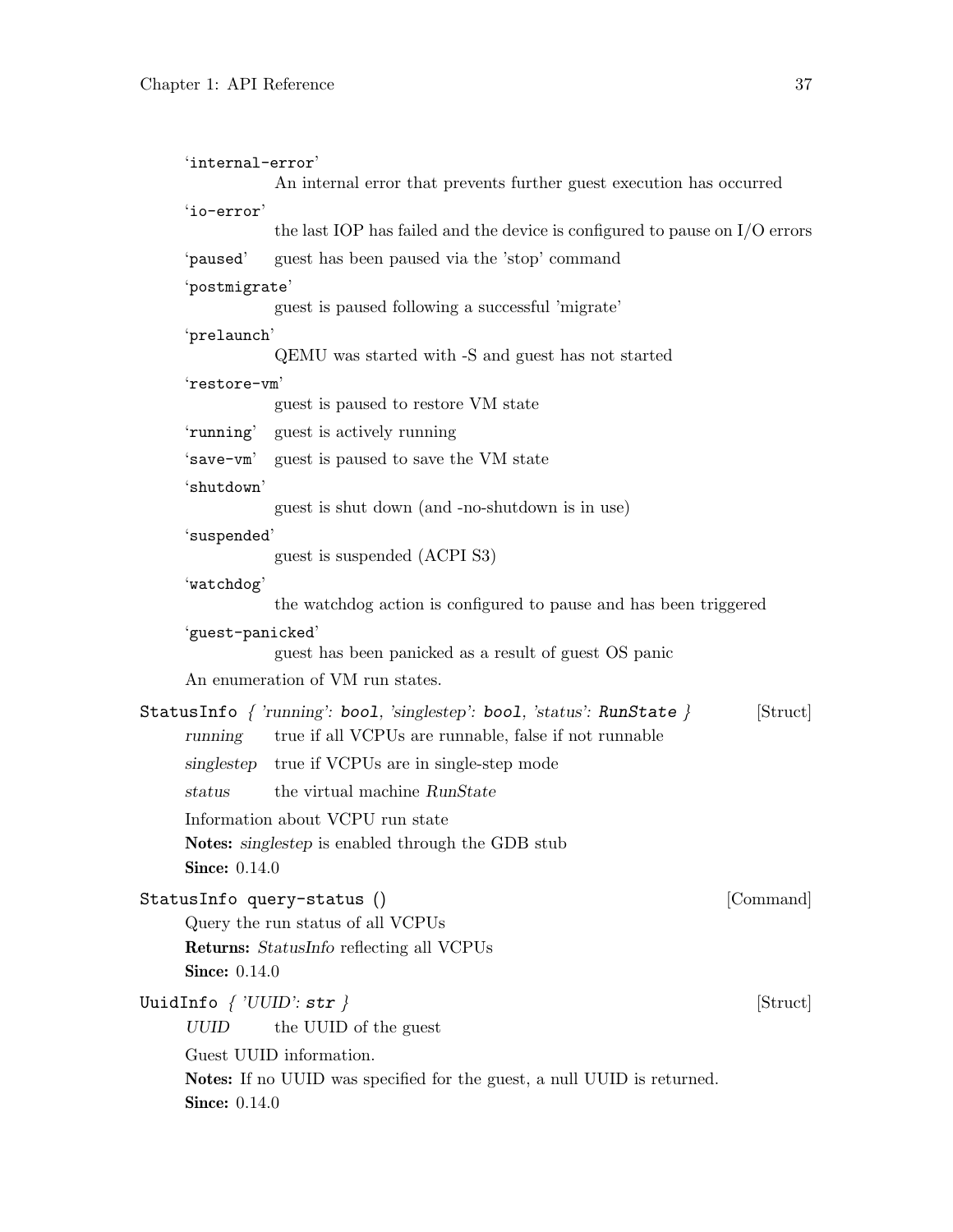| UuidInfo query-uuid ()             | Query the guest UUID information.                                                                                                                                                                                                                                                                                       | [Command] |
|------------------------------------|-------------------------------------------------------------------------------------------------------------------------------------------------------------------------------------------------------------------------------------------------------------------------------------------------------------------------|-----------|
| <b>Since:</b> 0.14.0               | Returns: The UuidInfo for the guest                                                                                                                                                                                                                                                                                     |           |
| label                              | ChardevInfo $\{$ 'label': str, 'filename': str, 'frontend-open': bool $\}$<br>the label of the character device                                                                                                                                                                                                         | [Struct]  |
| filename                           | the filename of the character device                                                                                                                                                                                                                                                                                    |           |
| frontend-open                      | shows whether the frontend device attached to this backend (eg. with the<br>chardev= option) is in open or closed state (since $2.1$ )                                                                                                                                                                                  |           |
| <b>Since: 0.14.0</b>               | Information about a character device.<br><b>Notes:</b> filename is encoded using the QEMU command line character device encoding.<br>See the QEMU man page for details.                                                                                                                                                 |           |
| <b>Since:</b> 0.14.0               | ['ChardevInfo'] query-chardev ()<br><b>Returns:</b> a list of <i>ChardevInfo</i>                                                                                                                                                                                                                                        | [Command] |
| name                               | ChardevBackendInfo $\{ 'name': str \}$<br>The backend name                                                                                                                                                                                                                                                              | [Struct]  |
| Since: $2.0$                       | Information about a character device backend                                                                                                                                                                                                                                                                            |           |
| Since: $2.0$                       | ['ChardevBackendInfo'] query-chardev-backends ()<br><b>Returns:</b> a list of <i>ChardevBackendInfo</i>                                                                                                                                                                                                                 | [Command] |
| DataFormat                         |                                                                                                                                                                                                                                                                                                                         | [Enum]    |
| 'utf8'<br>$^\circ$ base $64^\circ$ | Data is a UTF-8 string (RFC 3629)<br>Data is Base64 encoded binary (RFC 3548)                                                                                                                                                                                                                                           |           |
| Since: $1.4$                       | An enumeration of data format.                                                                                                                                                                                                                                                                                          |           |
|                                    | ringbuf-write ('device': str, 'data': str, ['format': DataFormat])                                                                                                                                                                                                                                                      | [Command] |
| device                             | the ring buffer character device name                                                                                                                                                                                                                                                                                   |           |
| data                               | data to write                                                                                                                                                                                                                                                                                                           |           |
| $format*$                          | data encoding (default 'utf8'). - base64: data must be base64 encoded<br>text. Its binary decoding gets written. Bug: invalid base64 is currently<br>not rejected. Whitespace *is* invalid. - utf8: data's UTF-8 encoding is<br>written - data itself is always Unicode regardless of format, like any other<br>string. |           |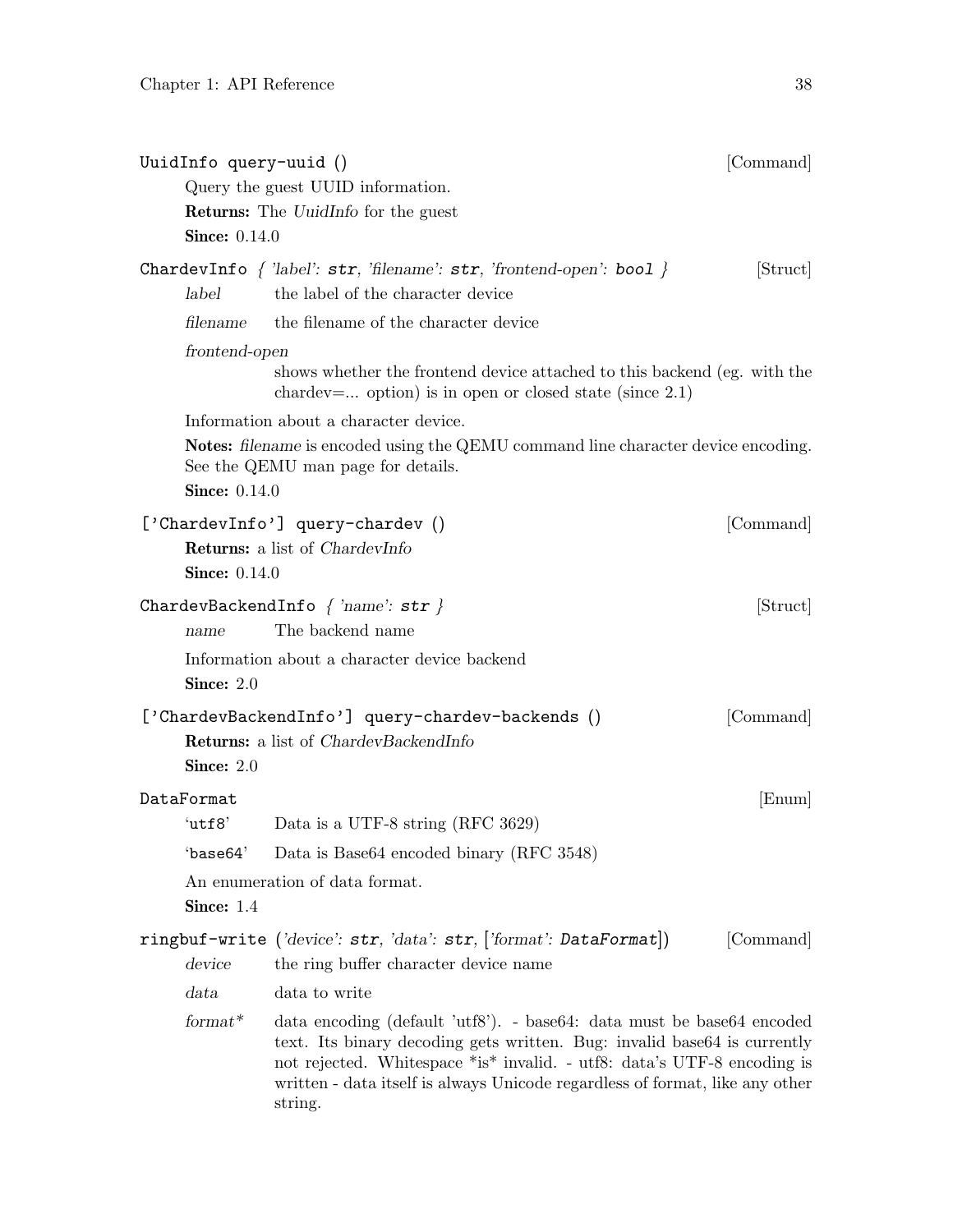Write to a ring buffer character device. Returns: Nothing on success Since: 1.4

# str ringbuf-read ('device': str, 'size': int, ['format': DataFormat]) [Command] device the ring buffer character device name

size how many bytes to read at most

format<sup>\*</sup> data encoding (default 'utf8'). - base64: the data read is returned in base64 encoding. - utf8: the data read is interpreted as UTF-8. Bug: can screw up when the buffer contains invalid UTF-8 sequences, NUL characters, after the ring buffer lost data, and when reading stops because the size limit is reached. - The return value is always Unicode regardless of format, like any other string.

Read from a ring buffer character device.

Returns: data read from the device

| EventInfo $\{ 'name': str \}$ |                                                                                                                                                                                                                                           | $[\mathrm{Struct}]$ |
|-------------------------------|-------------------------------------------------------------------------------------------------------------------------------------------------------------------------------------------------------------------------------------------|---------------------|
| name                          | The event name                                                                                                                                                                                                                            |                     |
|                               | Information about a QMP event                                                                                                                                                                                                             |                     |
| <b>Since: 1.2.0</b>           |                                                                                                                                                                                                                                           |                     |
|                               | ['EventInfo'] query-events ()                                                                                                                                                                                                             | [Command]           |
|                               | Return a list of supported QMP events by this server                                                                                                                                                                                      |                     |
|                               | <b>Returns:</b> A list of <i>EventInfo</i> for all supported events                                                                                                                                                                       |                     |
| Since: $1.2.0$                |                                                                                                                                                                                                                                           |                     |
|                               | MigrationStats $\int 'transferred': int, 'remaining': int, 'total': int,$<br>'duplicate': $int$ , 'skipped': $int$ , 'normal': $int$ , 'normal-bytes': $int$ ,<br>'dirty-pages-rate': $int$ , 'mbps': number, 'dirty-sync-count': $int$ } | [Struct]            |
| transferred                   |                                                                                                                                                                                                                                           |                     |
|                               | amount of bytes already transferred to the target VM                                                                                                                                                                                      |                     |
| remaining                     | amount of bytes remaining to be transferred to the target VM                                                                                                                                                                              |                     |
| total                         | total amount of bytes involved in the migration process                                                                                                                                                                                   |                     |
| duplicate                     | number of duplicate (zero) pages (since $1.2$ )                                                                                                                                                                                           |                     |
| skipped                       | number of skipped zero pages (since 1.5)                                                                                                                                                                                                  |                     |
| normal                        | : number of normal pages (since $1.2$ )                                                                                                                                                                                                   |                     |
| normal-bytes                  | number of normal bytes sent (since 1.2)                                                                                                                                                                                                   |                     |
| dirty-pages-rate              | number of pages dirtied by second by the guest (since 1.3)                                                                                                                                                                                |                     |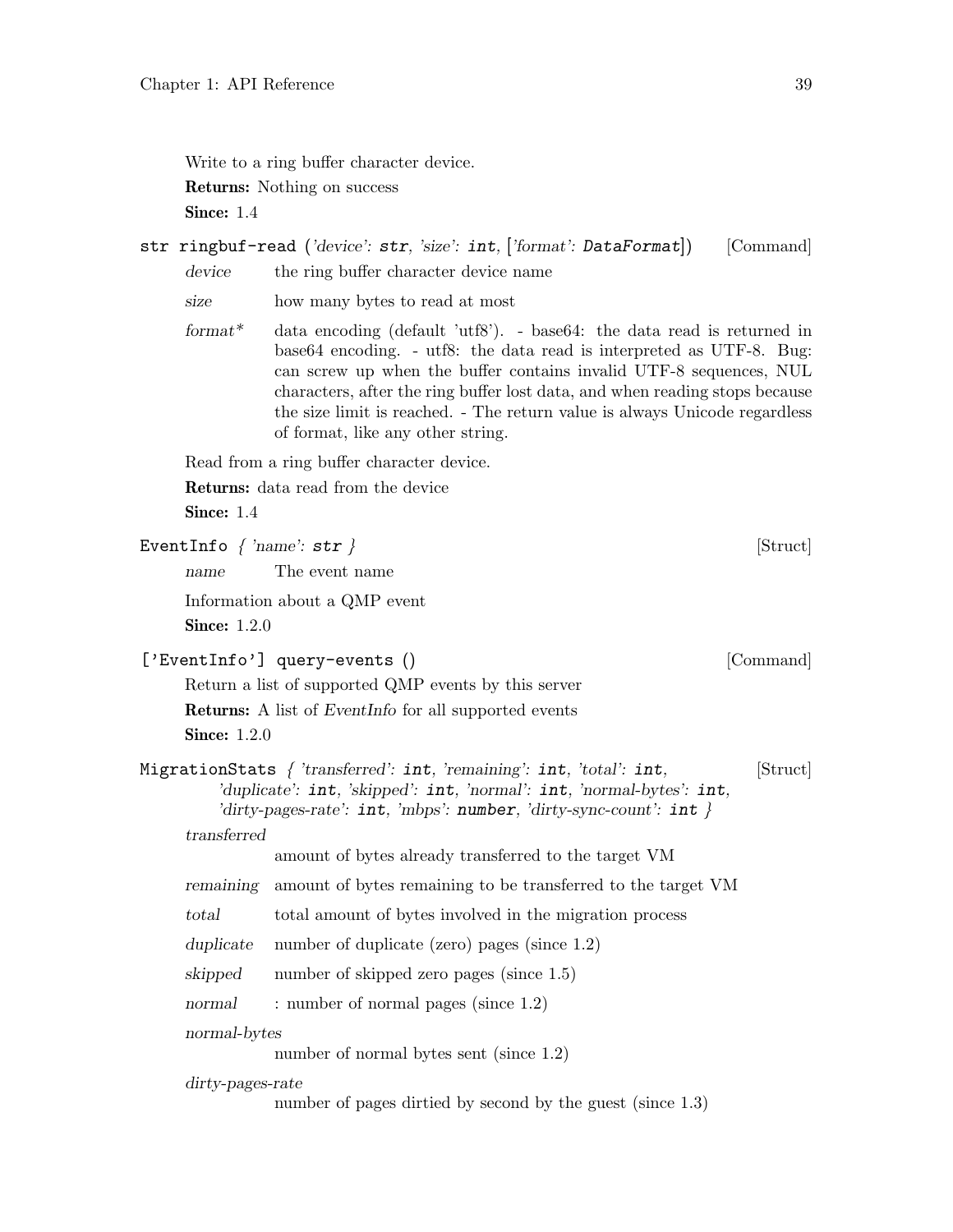| mbps                                                                                                                                                                                                                                                     | throughput in megabits/sec. (since $1.6$ )                                                                                                |          |  |
|----------------------------------------------------------------------------------------------------------------------------------------------------------------------------------------------------------------------------------------------------------|-------------------------------------------------------------------------------------------------------------------------------------------|----------|--|
| dirty-sync-count                                                                                                                                                                                                                                         |                                                                                                                                           |          |  |
|                                                                                                                                                                                                                                                          | number of times that dirty ram was synchronized (since 2.1)                                                                               |          |  |
|                                                                                                                                                                                                                                                          | Detailed migration status.                                                                                                                |          |  |
| <b>Since:</b> 0.14.0                                                                                                                                                                                                                                     |                                                                                                                                           |          |  |
|                                                                                                                                                                                                                                                          | XBZRLECacheStats { 'cache-size': int, 'bytes': int, 'pages': int,<br>'cache-miss': $int$ , 'cache-miss-rate': number, 'overflow': $int$ } | [Struct] |  |
| cache-size                                                                                                                                                                                                                                               | XBZRLE cache size                                                                                                                         |          |  |
| bytes                                                                                                                                                                                                                                                    | amount of bytes already transferred to the target VM                                                                                      |          |  |
| pages                                                                                                                                                                                                                                                    | amount of pages transferred to the target VM                                                                                              |          |  |
| cache-miss                                                                                                                                                                                                                                               |                                                                                                                                           |          |  |
|                                                                                                                                                                                                                                                          | number of cache miss                                                                                                                      |          |  |
| cache-miss-rate                                                                                                                                                                                                                                          |                                                                                                                                           |          |  |
|                                                                                                                                                                                                                                                          | rate of cache miss (since $2.1$ )                                                                                                         |          |  |
| overflow                                                                                                                                                                                                                                                 | number of overflows                                                                                                                       |          |  |
|                                                                                                                                                                                                                                                          | Detailed XBZRLE migration cache statistics                                                                                                |          |  |
| Since: 1.2                                                                                                                                                                                                                                               |                                                                                                                                           |          |  |
| MigrationStatus                                                                                                                                                                                                                                          |                                                                                                                                           | [Enum]   |  |
| 'none'                                                                                                                                                                                                                                                   | no migration has ever happened.                                                                                                           |          |  |
| 'setup'                                                                                                                                                                                                                                                  | migration process has been initiated.                                                                                                     |          |  |
| 'cancelling'                                                                                                                                                                                                                                             |                                                                                                                                           |          |  |
|                                                                                                                                                                                                                                                          | in the process of cancelling migration.                                                                                                   |          |  |
| 'cancelled'                                                                                                                                                                                                                                              |                                                                                                                                           |          |  |
|                                                                                                                                                                                                                                                          | cancelling migration is finished.                                                                                                         |          |  |
| 'active'                                                                                                                                                                                                                                                 | in the process of doing migration.                                                                                                        |          |  |
| 'completed'                                                                                                                                                                                                                                              |                                                                                                                                           |          |  |
|                                                                                                                                                                                                                                                          | migration is finished.                                                                                                                    |          |  |
| 'failed'                                                                                                                                                                                                                                                 | some error occurred during migration process.                                                                                             |          |  |
|                                                                                                                                                                                                                                                          | An enumeration of migration status.                                                                                                       |          |  |
| Since: 2.3                                                                                                                                                                                                                                               |                                                                                                                                           |          |  |
| MigrationInfo $\{$ ['status': MigrationStatus], ['ram': MigrationStats],<br>Struct<br>['disk': MigrationStats], ['xbzrle-cache': XBZRLECacheStats], ['total-time':<br>$int[,$ ['expected-downtime': $int[,$ ['downtime': $int[,$ ['setup-time': $int[$ } |                                                                                                                                           |          |  |
| $status^*$                                                                                                                                                                                                                                               | MigrationStatus describing the current migration status. If this field is<br>not returned, no migration process has been initiated        |          |  |
| $ram^*$                                                                                                                                                                                                                                                  | Migration States containing detailed migration status, only returned if sta-<br>tus is 'active' or 'completed' (since $1.2$ )             |          |  |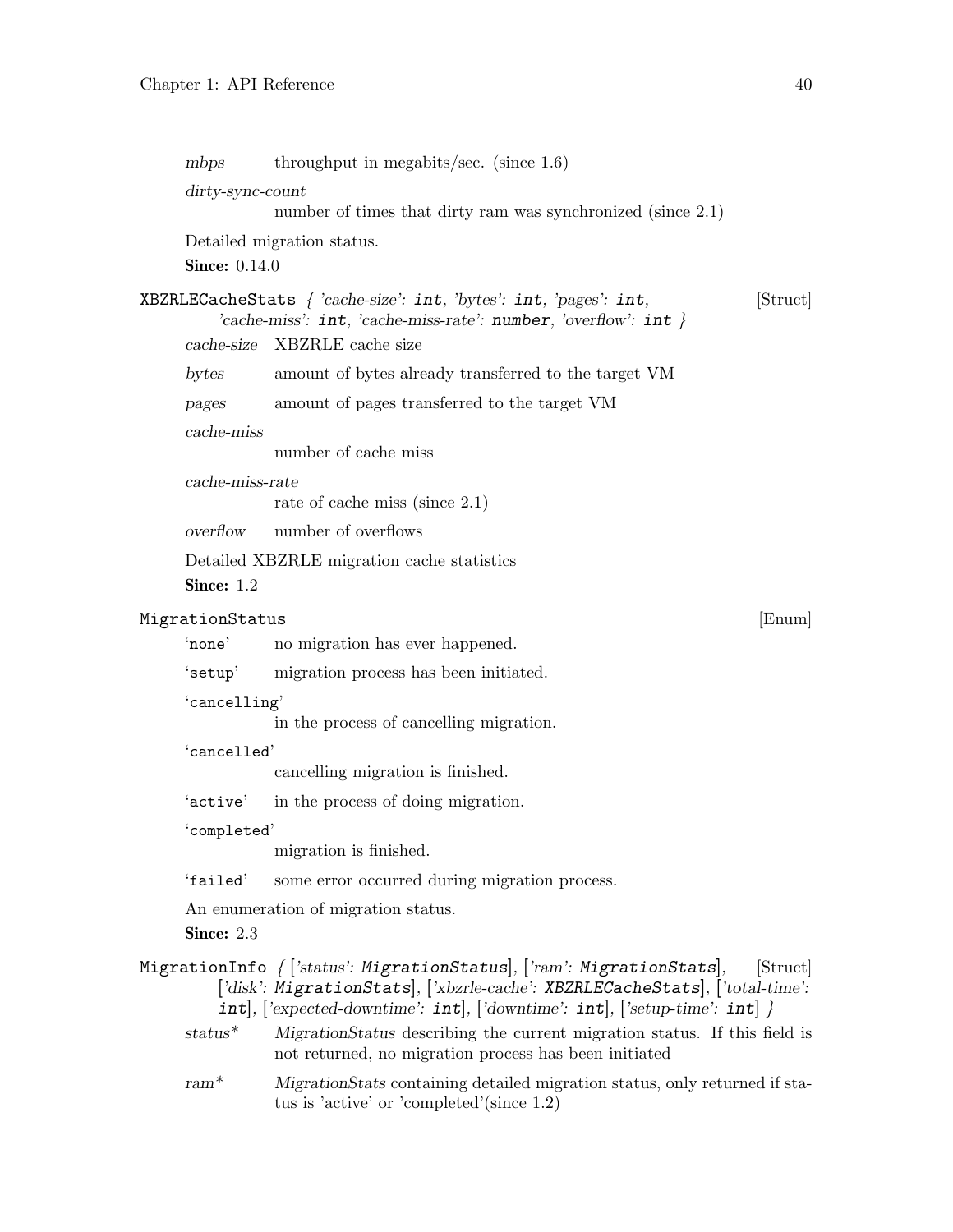disk\* MigrationStats containing detailed disk migration status, only returned if status is 'active' and it is a block migration

## xbzrle-cache\*

XBZRLECacheStats containing detailed XBZRLE migration statistics, only returned if XBZRLE feature is on and status is 'active' or 'completed' (since 1.2)

### total-time\*

total amount of milliseconds since migration started. If migration has ended, it returns the total migration time. (since 1.2)

### downtime\*

only present when migration finishes correctly total downtime in milliseconds for the guest. (since 1.3)

#### expected-downtime\*

only present while migration is active expected downtime in milliseconds for the guest in last walk of the dirty bitmap. (since 1.3)

setup-time\*

amount of setup time in milliseconds  $\Delta$ -before the iterations begin but Lafter the QMP command is issued. This is designed to provide an accounting of any activities (such as RDMA pinning) which may be expensive, but do not actually occur during the iterative migration rounds themselves. (since 1.6)

Information about current migration process.

**Since:** 0.14.0

```
MigrationInfo query-migrate () [Command]
```
Returns: MigrationInfo

**Since:** 0.14.0

# MigrationCapability [Enum]

'xbzrle' Migration supports xbzrle (Xor Based Zero Run Length Encoding). This feature allows us to minimize migration traffic for certain work loads, by sending compressed difference of the pages

# 'rdma-pin-all'

Controls whether or not the entire VM memory footprint is mlock()'d on demand or all at once. Refer to docs/rdma.txt for usage. Disabled by default. (since 2.0)

'zero-blocks'

During storage migration encode blocks of zeroes efficiently. This essentially saves 1MB of zeroes per block on the wire. Enabling requires source and target VM to support this feature. To enable it is sufficient to enable the capability on the source VM. The feature is disabled by default. (since 1.6)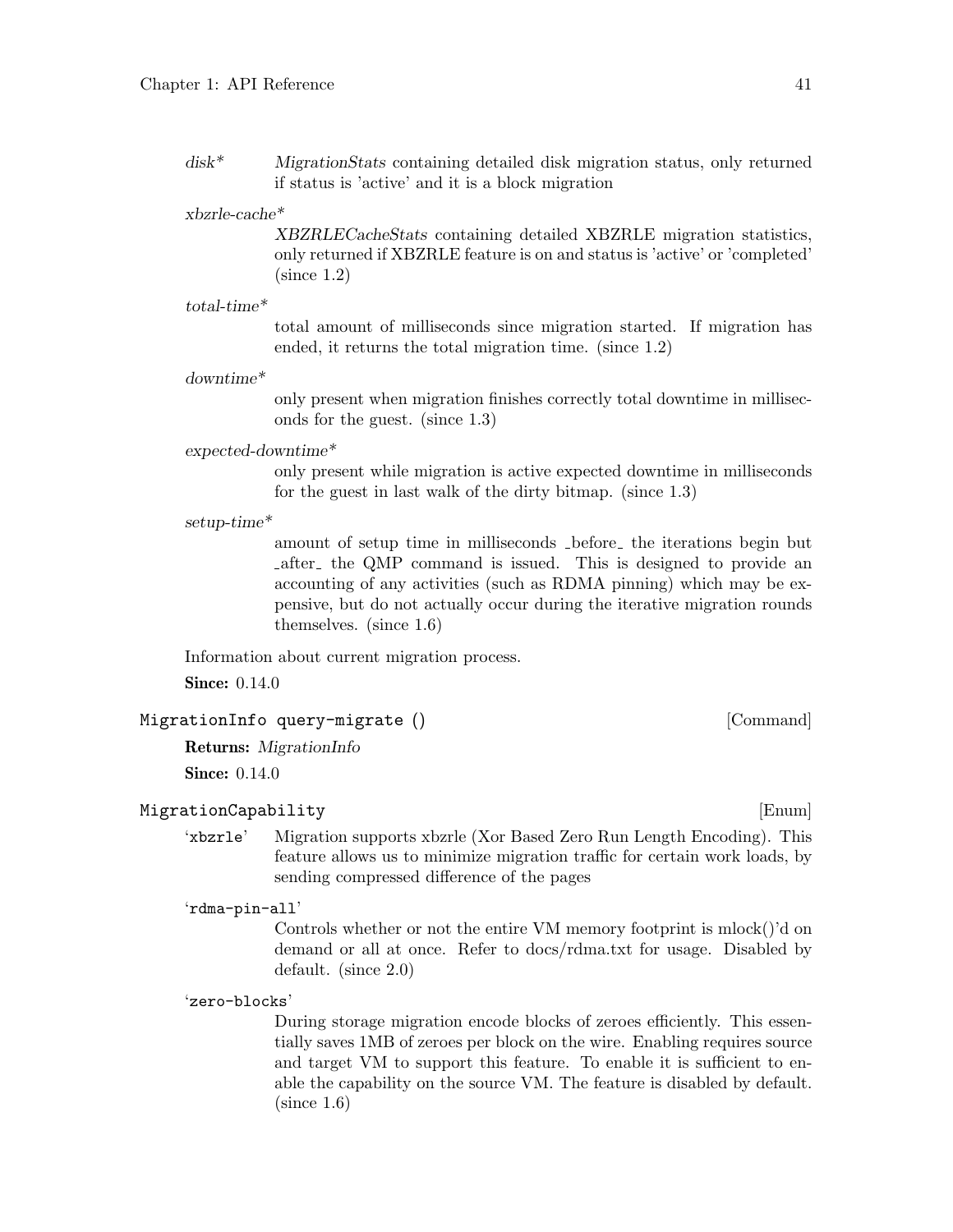'compress'

pages. Please note that if compress and xbzrle are both on, compress only takes effect in the ram bulk stage, after that, it will be disabled and only xbzrle takes effect, this can help to minimize migration traffic. The feature is disabled by default. (since 2.4 ) 'auto-converge' If enabled, QEMU will automatically throttle down the guest to speed up convergence of RAM migration. (since 1.6) Migration capabilities enumeration Since: 1.2 MigrationCapabilityStatus { 'capability': MigrationCapability, [Struct] 'state':  $bool$  } capability capability enum state capability state bool Migration capability information Since: 1.2 migrate-set-capabilities ('capabilities': [Command] ['MigrationCapabilityStatus']) capabilities json array of capability modifications to make Enable/Disable the following migration capabilities (like xbzrle) Since: 1.2

Use multiple compression threads to accelerate live migration. This feature can help to reduce the migration traffic, by sending compressed

['MigrationCapabilityStatus'] query-migrate-capabilities [Command] ()

Returns: MigrationCapabilitiesStatus

Since: 1.2

# MigrationParameter [Enum]

'compress-level'

Set the compression level to be used in live migration, the compression level is an integer between 0 and 9, where 0 means no compression, 1 means the best compression speed, and 9 means best compression ratio which will consume more CPU.

# 'compress-threads'

Set compression thread count to be used in live migration, the compression thread count is an integer between 1 and 255.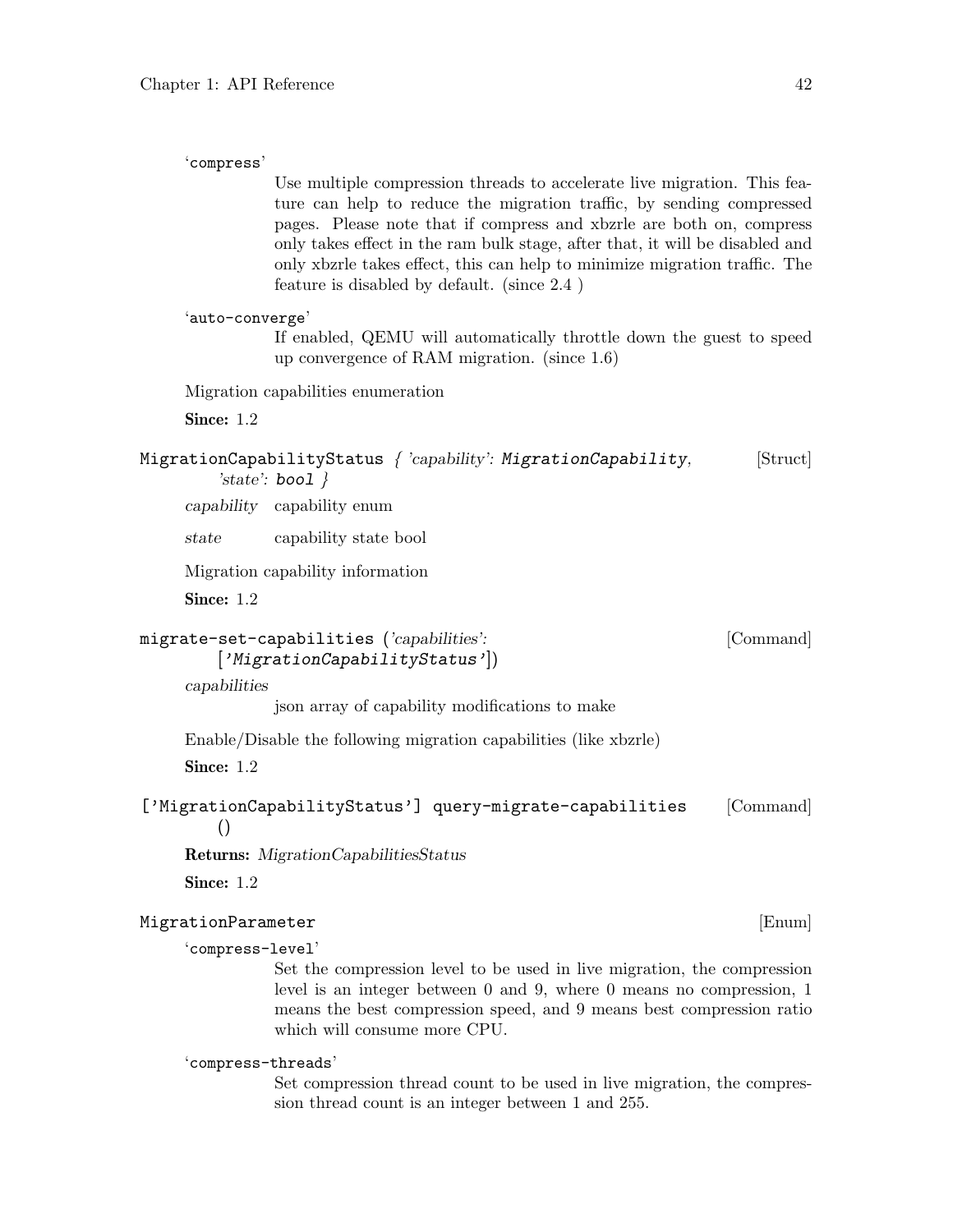'decompress-threads'

| pression thread count is an integer between 1 and 255. Usually, decom-<br>pression is at least 4 times as fast as compression, so set the decompress-<br>threads to the number about $1/4$ of compress-threads is adequate. |           |
|-----------------------------------------------------------------------------------------------------------------------------------------------------------------------------------------------------------------------------|-----------|
| Migration parameters enumeration                                                                                                                                                                                            |           |
| Since: 2.4                                                                                                                                                                                                                  |           |
| migrate-set-parameters (['compress-level': int], ['compress-threads':<br>$int[,$ ['decompress-threads': $int[$ ]                                                                                                            | [Command] |
| compress-level<br>compression level                                                                                                                                                                                         |           |
| $compress\text{-}threads$                                                                                                                                                                                                   |           |
| compression thread count                                                                                                                                                                                                    |           |
| $decompress\text{-}threads$<br>decompression thread count                                                                                                                                                                   |           |
| Set the following migration parameters                                                                                                                                                                                      |           |
| Since: 2.4                                                                                                                                                                                                                  |           |
| MigrationParameters { 'compress-level': int, 'compress-threads': int,<br>'decompress-threads': $int \}$                                                                                                                     | [Struct]  |
| compress-level                                                                                                                                                                                                              |           |
| compression level                                                                                                                                                                                                           |           |
| $compress\text{-}threads$                                                                                                                                                                                                   |           |
| compression thread count                                                                                                                                                                                                    |           |
| decompress-threads                                                                                                                                                                                                          |           |
| decompression thread count                                                                                                                                                                                                  |           |
| Since: 2.4                                                                                                                                                                                                                  |           |
| MigrationParameters query-migrate-parameters ()                                                                                                                                                                             | [Command] |
| <b>Returns:</b> MigrationParameters                                                                                                                                                                                         |           |
| Since: 2.4                                                                                                                                                                                                                  |           |
| client_migrate_info ('protocol': str, 'hostname': str, ['port': int], [Command]<br>['tls-port': $int$ ], ['cert-subject': $str$ ])                                                                                          |           |
| must be "spice" $\,$<br>protocol                                                                                                                                                                                            |           |
| hostname<br>migration target hostname                                                                                                                                                                                       |           |
| $port^*$<br>spice to port for plaintext channels                                                                                                                                                                            |           |
| $tls$ -port $^*$<br>spice tcp port for tls-secured channels                                                                                                                                                                 |           |
| $cert\text{-}subject*$                                                                                                                                                                                                      |           |

Set decompression thread count to be used in live migration, the decom-

server certificate subject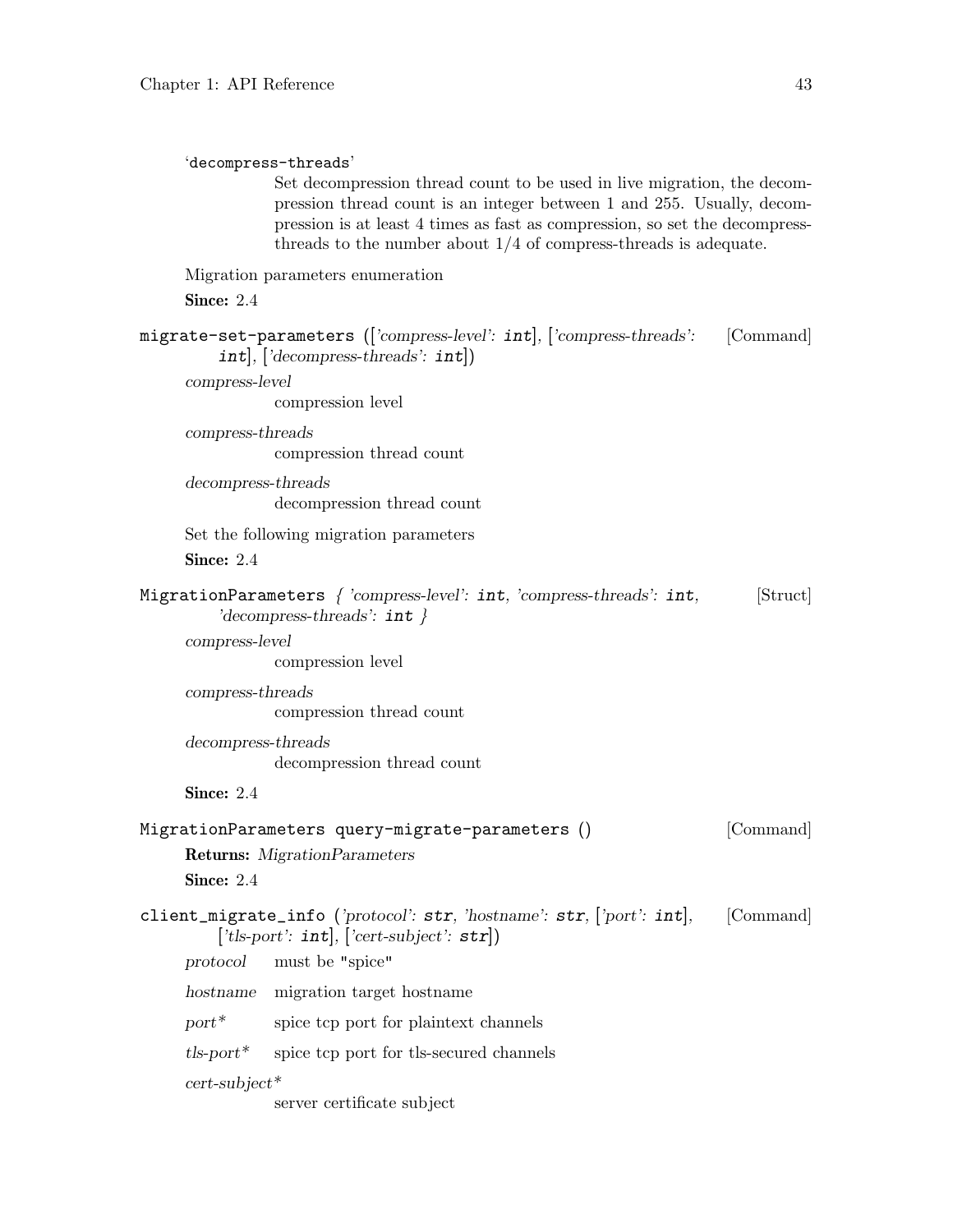Set migration information for remote display. This makes the server ask the client to automatically reconnect using the new parameters once migration finished successfully. Only implemented for SPICE.

**Since: 0.14.0** 

|                      | MouseInfo $\{ 'name': str, 'index': int, 'current': bool, 'absolute': bool } \}$<br>[Struct]                                                                                                   |
|----------------------|------------------------------------------------------------------------------------------------------------------------------------------------------------------------------------------------|
| name                 | the name of the mouse device                                                                                                                                                                   |
| index                | the index of the mouse device                                                                                                                                                                  |
| current              | true if this device is currently receiving mouse events                                                                                                                                        |
| absolute             | true if this device supports absolute coordinates as input                                                                                                                                     |
|                      | Information about a mouse device.                                                                                                                                                              |
| <b>Since:</b> 0.14.0 |                                                                                                                                                                                                |
|                      | ['MouseInfo'] query-mice ()<br>[Command]                                                                                                                                                       |
|                      | <b>Returns:</b> a list of <i>MouseInfo</i> for each device                                                                                                                                     |
| <b>Since:</b> 0.14.0 |                                                                                                                                                                                                |
|                      | CpuInfo $\{CPU': \text{int}, 'current': \text{bool}, 'halted': \text{bool}, 'qom.path': \text{str},\}$<br>[Struct]<br>['pc': int], ['nip': int], ['npc': int], ['PC': int], 'thread_id': int } |
| CPU                  | the index of the virtual CPU                                                                                                                                                                   |
| current              | this only exists for backwards compatible and should be ignored                                                                                                                                |
| halted               | true if the virtual CPU is in the halt state. Halt usually refers to a<br>processor specific low power mode.                                                                                   |
| qom_path             | path to the CPU object in the QOM tree (since 2.4)                                                                                                                                             |
| $pc^*$               | If the target is $i386$ or $x86-64$ , this is the 64-bit instruction pointer. If<br>the target is Sparc, this is the PC component of the instruction pointer.                                  |
| $nip^*$              | If the target is PPC, the instruction pointer                                                                                                                                                  |
| $npc*$               | If the target is Sparc, the NPC component of the instruction pointer                                                                                                                           |
| $PC^*$               | If the target is MIPS, the instruction pointer                                                                                                                                                 |
| thread <sub>id</sub> | ID of the underlying host thread                                                                                                                                                               |
|                      | Information about a virtual CPU                                                                                                                                                                |
|                      | <b>Notes:</b> halted is a transient state that changes frequently. By the time the data is<br>sent to the client, the guest may no longer be halted.                                           |
| <b>Since:</b> 0.14.0 |                                                                                                                                                                                                |
|                      | ['CpuInfo'] query-cpus ()<br>[Command]                                                                                                                                                         |
|                      | <b>Returns:</b> a list of <i>CpuInfo</i> for each virtual CPU                                                                                                                                  |
| <b>Since: 0.14.0</b> |                                                                                                                                                                                                |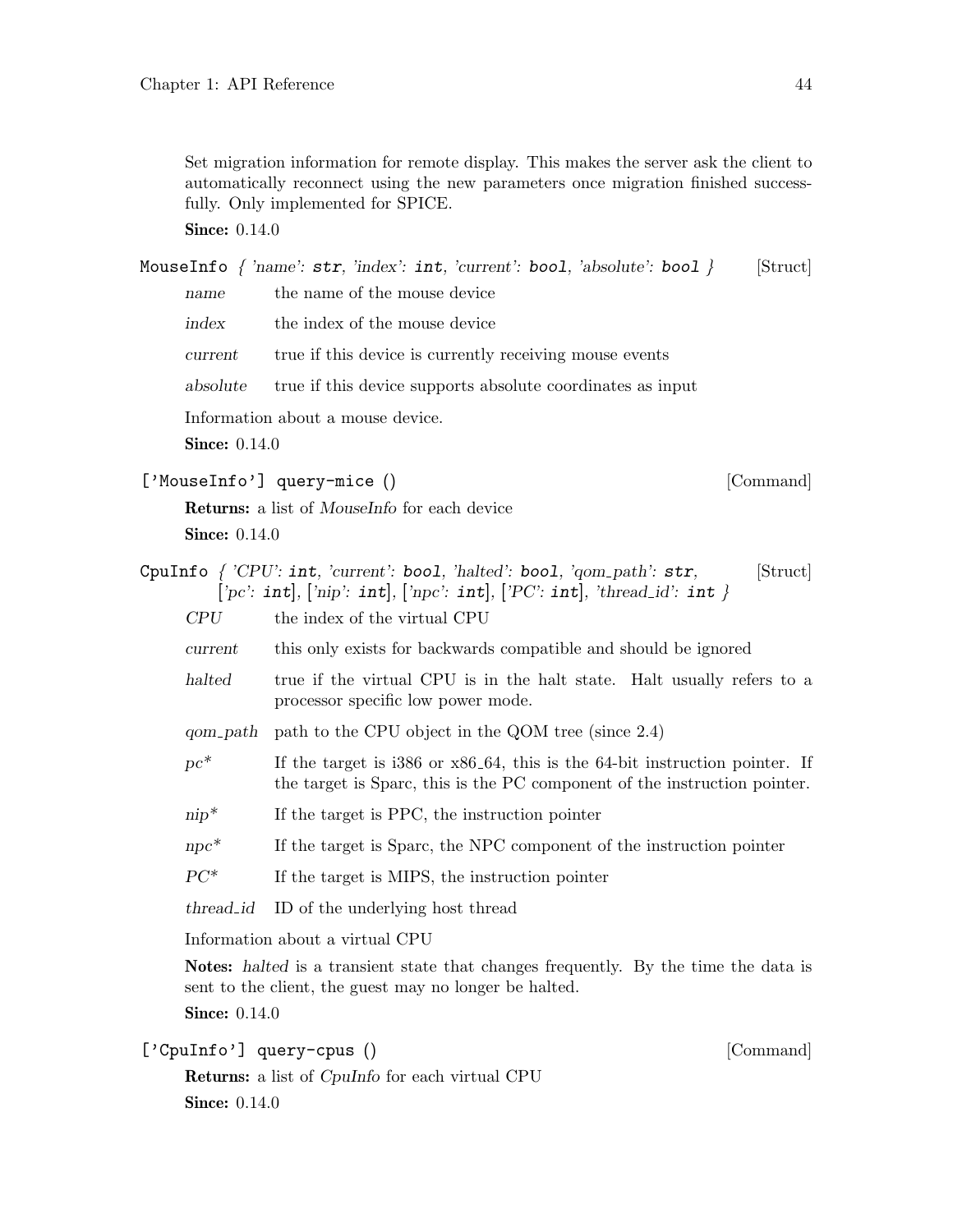| id                   | <b>IOThreadInfo</b> $\{ 'id': str, 'thread-id': int \}$<br>the identifier of the iothread                                                        | [Struct]  |
|----------------------|--------------------------------------------------------------------------------------------------------------------------------------------------|-----------|
| thread-id            | ID of the underlying host thread                                                                                                                 |           |
| Since: 2.0           | Information about an iothread                                                                                                                    |           |
| Since: $2.0$         | ['IOThreadInfo'] query-iothreads ()<br><b>Returns:</b> a list of <i>IOThreadInfo</i> for each iothread                                           | [Command] |
| NetworkAddressFamily |                                                                                                                                                  | [Enum]    |
| $'$ ipv $4'$         | IPV4 family                                                                                                                                      |           |
|                      | 'ipv6' IPV6 family                                                                                                                               |           |
|                      | 'unix' unix socket                                                                                                                               |           |
|                      | 'unknown' otherwise                                                                                                                              |           |
| Since: 2.1           | The network address family                                                                                                                       |           |
|                      | VncBasicInfo $\{$ 'host': str, 'service': str, 'family':<br>NetworkAddressFamily, 'websocket': bool }                                            | [Struct]  |
| host                 | IP address                                                                                                                                       |           |
| service              | The service name of the vnc port. This may depend on the host system's<br>service database so symbolic names should not be relied on.            |           |
| family               | address family                                                                                                                                   |           |
|                      | websocket true in case the socket is a websocket (since 2.3).                                                                                    |           |
| Since: 2.1           | The basic information for vnc network connection                                                                                                 |           |
| $auth^*$             | VncServerInfo $\{$ ['auth': str] $\}$<br>authentication method                                                                                   | [Struct]  |
| Since: 2.1           | The network connection information for server                                                                                                    |           |
| $x509_G$ dname*      | $VncClientInfo\ { [ 'x509_dname': str ], [ 'sasl_ username': str ] }$<br>If x509 authentication is in use, the Distinguished Name of the client. | [Struct]  |
| sasl_username*       | If SASL authentication is in use, the SASL username used for authenti-<br>cation.                                                                |           |
| <b>Since:</b> 0.14.0 | Information about a connected VNC client.                                                                                                        |           |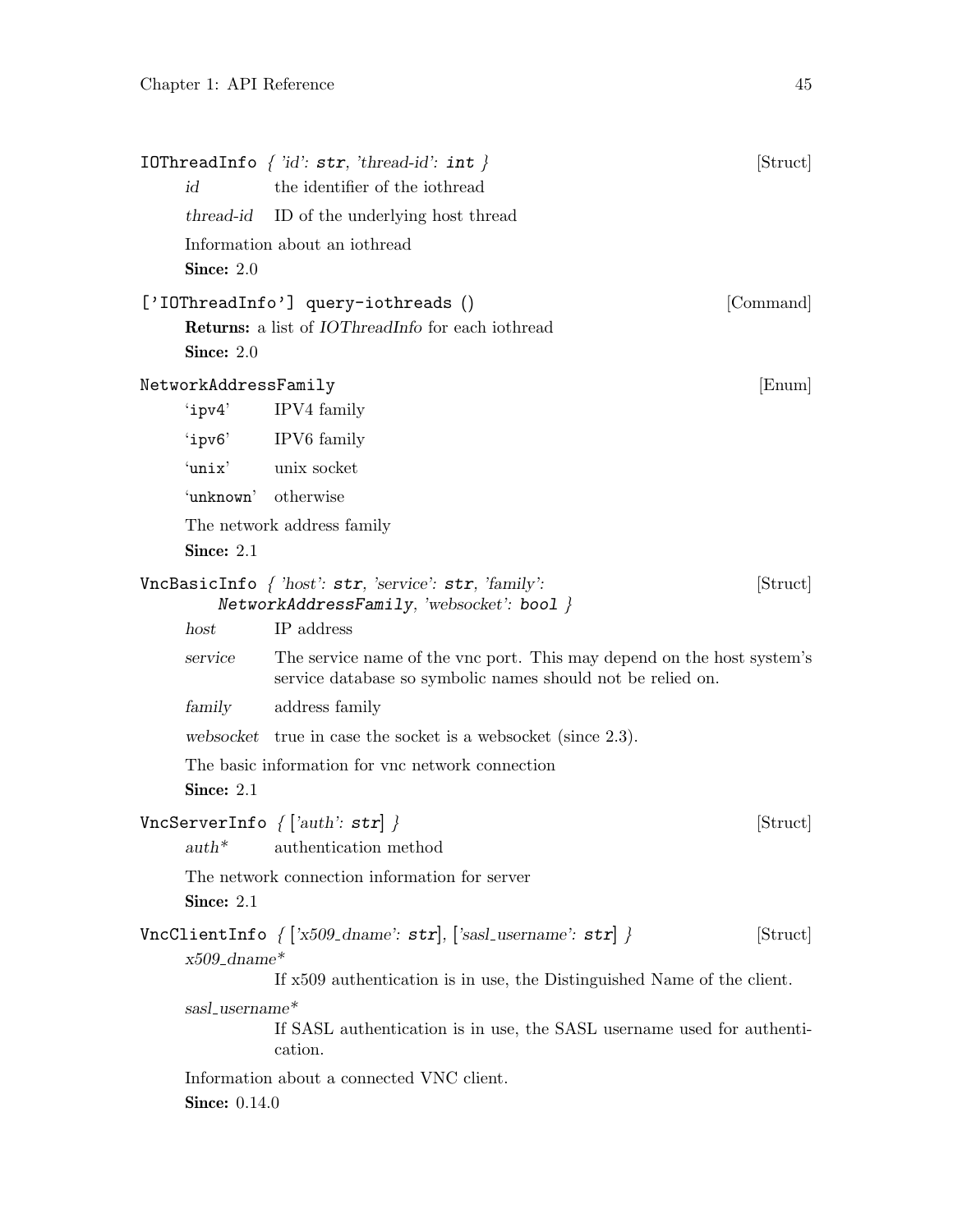$VncInfo \{ 'enabeled': bool, ['host': str], ['family':\]$ NetworkAddressFamily], ['service': str], ['auth': str], ['clients':  $['VncClientInfo']$  }

enabled true if the VNC server is enabled, false otherwise

- host<sup>\*</sup> The hostname the VNC server is bound to. This depends on the name resolution on the host and may be an IP address.
- family\* 'ipv6' if the host is listening for IPv6 connections 'ipv4' if the host is listening for IPv4 connections 'unix' if the host is listening on a unix domain socket 'unknown' otherwise
- $s$ ervice\* The service name of the server's port. This may depends on the host system's service database so symbolic names should not be relied on.
- $auth*$  the current authentication type used by the server 'none' if no authentication is being used 'vnc' if VNC authentication is being used 'vencrypt+plain' if VEncrypt is used with plain text authentication 'vencrypt+tls+none' if VEncrypt is used with TLS and no authentication 'vencrypt+tls+vnc' if VEncrypt is used with TLS and VNC authentication 'vencrypt+tls+plain' if VEncrypt is used with TLS and plain text auth 'vencrypt+x509+none' if VEncrypt is used with x509 and no auth 'vencrypt+x509+vnc' if VEncrypt is used with x509 and VNC auth 'vencrypt+x509+plain' if VEncrypt is used with x509 and plain text auth 'vencrypt+tls+sasl' if VEncrypt is used with TLS and SASL auth 'vencrypt+x509+sasl' if VEncrypt is used with x509 and SASL auth

clients a list of VncClientInfo of all currently connected clients

Information about the VNC session.

empty, for obvious reasons.

**Since:** 0.14.0

| VncPriAuth<br>Enum                                                                                                                                                                |                                                                                                                                                                                                                                      |      |
|-----------------------------------------------------------------------------------------------------------------------------------------------------------------------------------|--------------------------------------------------------------------------------------------------------------------------------------------------------------------------------------------------------------------------------------|------|
| vnc primary authentication method.                                                                                                                                                |                                                                                                                                                                                                                                      |      |
| Since: $2.3$                                                                                                                                                                      |                                                                                                                                                                                                                                      |      |
| VncVencryptSubAuth                                                                                                                                                                |                                                                                                                                                                                                                                      | Enum |
|                                                                                                                                                                                   | vnc sub authentication method with vencrypt.                                                                                                                                                                                         |      |
| Since: $2.3$                                                                                                                                                                      |                                                                                                                                                                                                                                      |      |
| VncInfo2 $\{$ 'id': str, 'server': $\{$ 'VncBasicInfo', 'clients':<br>[Struct]<br>['VncClientInfo'], 'auth': VncPrimaryAuth, ['vencrypt':<br>VncVencyptSubAuth, [ 'display': str] |                                                                                                                                                                                                                                      |      |
| id                                                                                                                                                                                | vnc server name.                                                                                                                                                                                                                     |      |
| server                                                                                                                                                                            | A list of <i>VncBasincInfo</i> describing all listening sockets. The list can be<br>empty (in case the vnc server is disabled). It also may have multiple<br>entries: normal + websocket, possibly also $ipv4 + ipv6$ in the future. |      |
| clients                                                                                                                                                                           | A list of VncClientInfo of all currently connected clients. The list can be                                                                                                                                                          |      |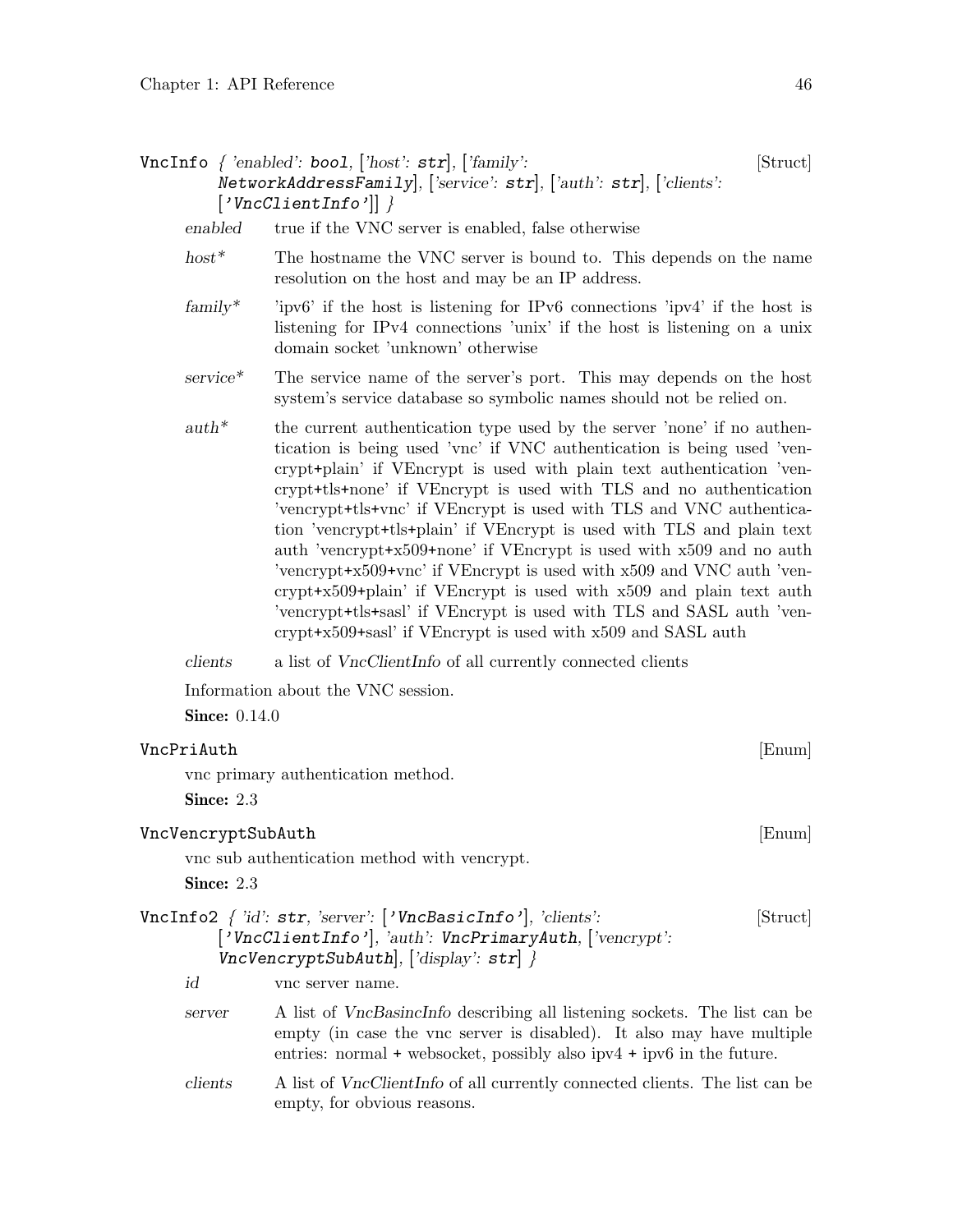| auth                 |                           | The current authentication type used by the server                                                                                                                              |           |
|----------------------|---------------------------|---------------------------------------------------------------------------------------------------------------------------------------------------------------------------------|-----------|
|                      |                           | vencrypt <sup>*</sup> The vencrypt sub authentication type used by the server, only specified<br>in case auth $==$ vencrypt.                                                    |           |
| $display^*$          |                           | The display device the vnc server is linked to.                                                                                                                                 |           |
|                      |                           | Information about a vnc server                                                                                                                                                  |           |
|                      | Since: 2.3                |                                                                                                                                                                                 |           |
| VncInfo query-vnc () |                           |                                                                                                                                                                                 | [Command] |
|                      |                           | Returns: VncInfo                                                                                                                                                                |           |
|                      | <b>Since:</b> 0.14.0      |                                                                                                                                                                                 |           |
|                      |                           | ['VncInfo2'] query-vnc-servers ()                                                                                                                                               | [Command] |
|                      |                           | Returns: a list of VncInfo2                                                                                                                                                     |           |
|                      | Since: 2.3                |                                                                                                                                                                                 |           |
|                      |                           | ${\tt SpiceBasicInfo}$ $\{$ 'host': ${\tt str},$ 'port': ${\tt str},$ 'family':<br>NetworkAddressFamily }                                                                       | [Struct]  |
| host                 |                           | IP address                                                                                                                                                                      |           |
| port                 |                           | port number                                                                                                                                                                     |           |
| family               |                           | address family                                                                                                                                                                  |           |
|                      | Since: 2.1                | The basic information for SPICE network connection                                                                                                                              |           |
|                      |                           | SpiceServerInfo $\{$ $[ 'auth': \texttt{str} ]$ $\}$                                                                                                                            | [Struct]  |
| $auth^*$             |                           | authentication method                                                                                                                                                           |           |
|                      |                           | Information about a SPICE server                                                                                                                                                |           |
|                      | Since: 2.1                |                                                                                                                                                                                 |           |
|                      | 't $\{ls: \text{bool} \}$ | SpiceChannel $\{ 'connection-id': int, 'channel-type': int, 'channel-id': int, \}$                                                                                              | Struct    |
|                      | connection-id             |                                                                                                                                                                                 |           |
|                      |                           | SPICE connection id number. All channels with the same id belong to<br>the same SPICE session.                                                                                  |           |
|                      | channel-type              |                                                                                                                                                                                 |           |
|                      |                           | SPICE channel type number. "1" is the main control channel, filter for<br>this one if you want to track spice sessions only                                                     |           |
|                      |                           | channel-id SPICE channel ID number. Usually "0", might be different when multiple<br>channels of the same type exist, such as multiple display channels in a<br>multihead setup |           |
| tls                  |                           | true if the channel is encrypted, false otherwise.                                                                                                                              |           |
|                      |                           | Information about a SPICE client channel.                                                                                                                                       |           |
|                      | <b>Since: 0.14.0</b>      |                                                                                                                                                                                 |           |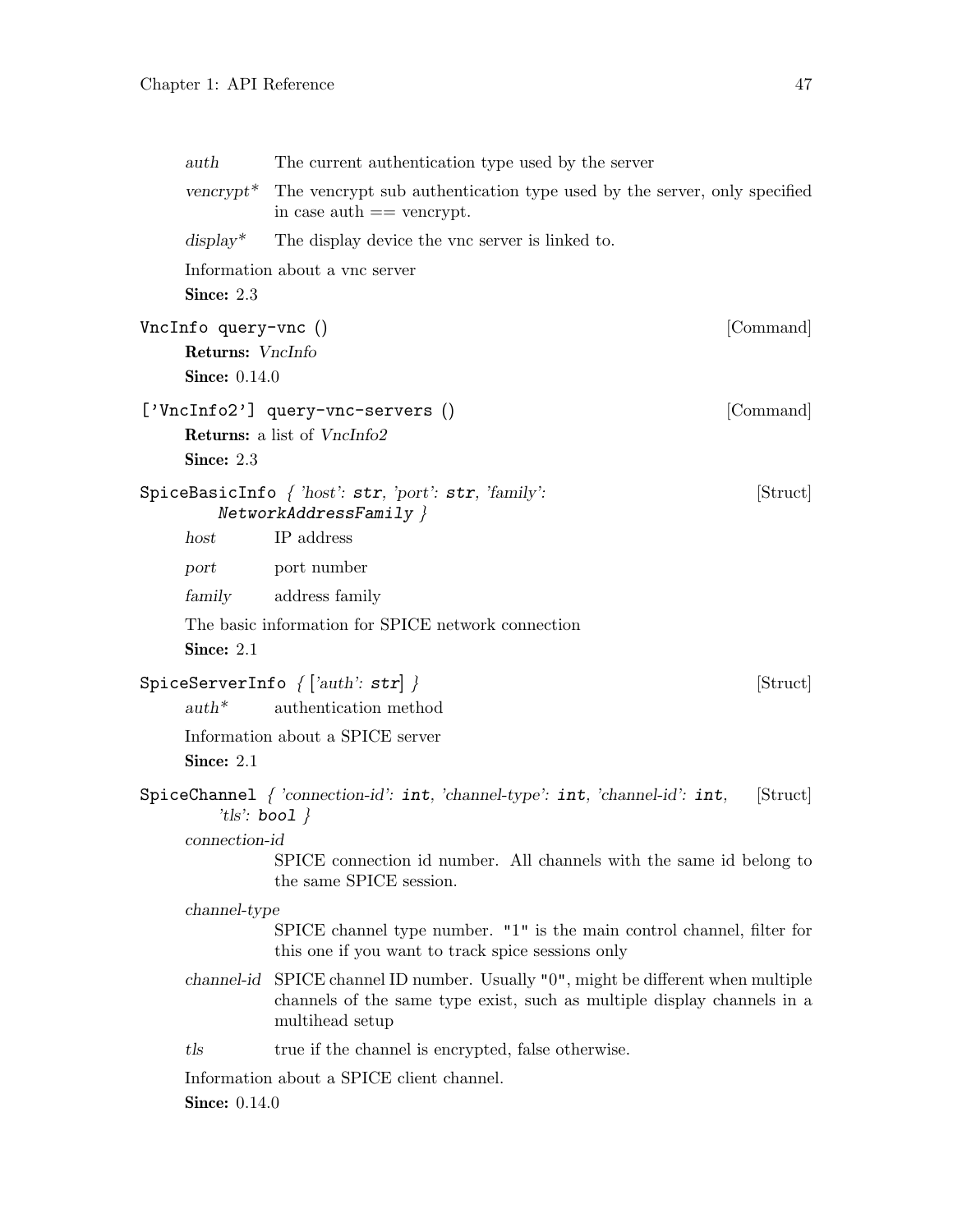# $\texttt{SpiceQueryMouseMode} \tag{Enum}$

- 'client' Mouse cursor position is determined by the client.
- 'server' Mouse cursor position is determined by the server.
- 'unknown' No information is available about mouse mode used by the spice server. Note: spice/enums.h has a SpiceMouseMode already, hence the name.

An enumeration of Spice mouse states.

Since: 1.1

- SpiceInfo  $\{$  'enabled': boo1, 'migrated': boo1,  $[\text{'host': str}]$ ,  $[\text{port': int}]$ , [Struct] ['tls-port': int], ['auth': str], ['compiled-version': str], 'mouse-mode': SpiceQueryMouseMode, ['channels': ['SpiceChannel']] }
	- enabled true if the SPICE server is enabled, false otherwise
	- migrated true if the last guest migration completed and spice migration had completed as well. false otherwise.
	- host<sup>\*</sup> The hostname the SPICE server is bound to. This depends on the name resolution on the host and may be an IP address.
	- $port^*$  The SPICE server's port number.

compiled-version\*

SPICE server version.

- tls-port\* The SPICE server's TLS port number.
- $auth*$  the current authentication type used by the server 'none' if no authentication is being used 'spice' uses SASL or direct TLS authentication, depending on command line options

#### mouse-mode

The mode in which the mouse cursor is displayed currently. Can be determined by the client or the server, or unknown if spice server doesn't provide this information.

channels a list of SpiceChannel for each active spice channel

Information about the SPICE session.

**Since:** 0.14.0

```
SpiceInfo query-spice () [Command]
```
Returns: SpiceInfo Since:  $0.14.0$ 

# BalloonInfo  $\{ 'actual': int \}$  [Struct]

actual the number of bytes the balloon currently contains

Information about the guest balloon device.

**Since: 0.14.0**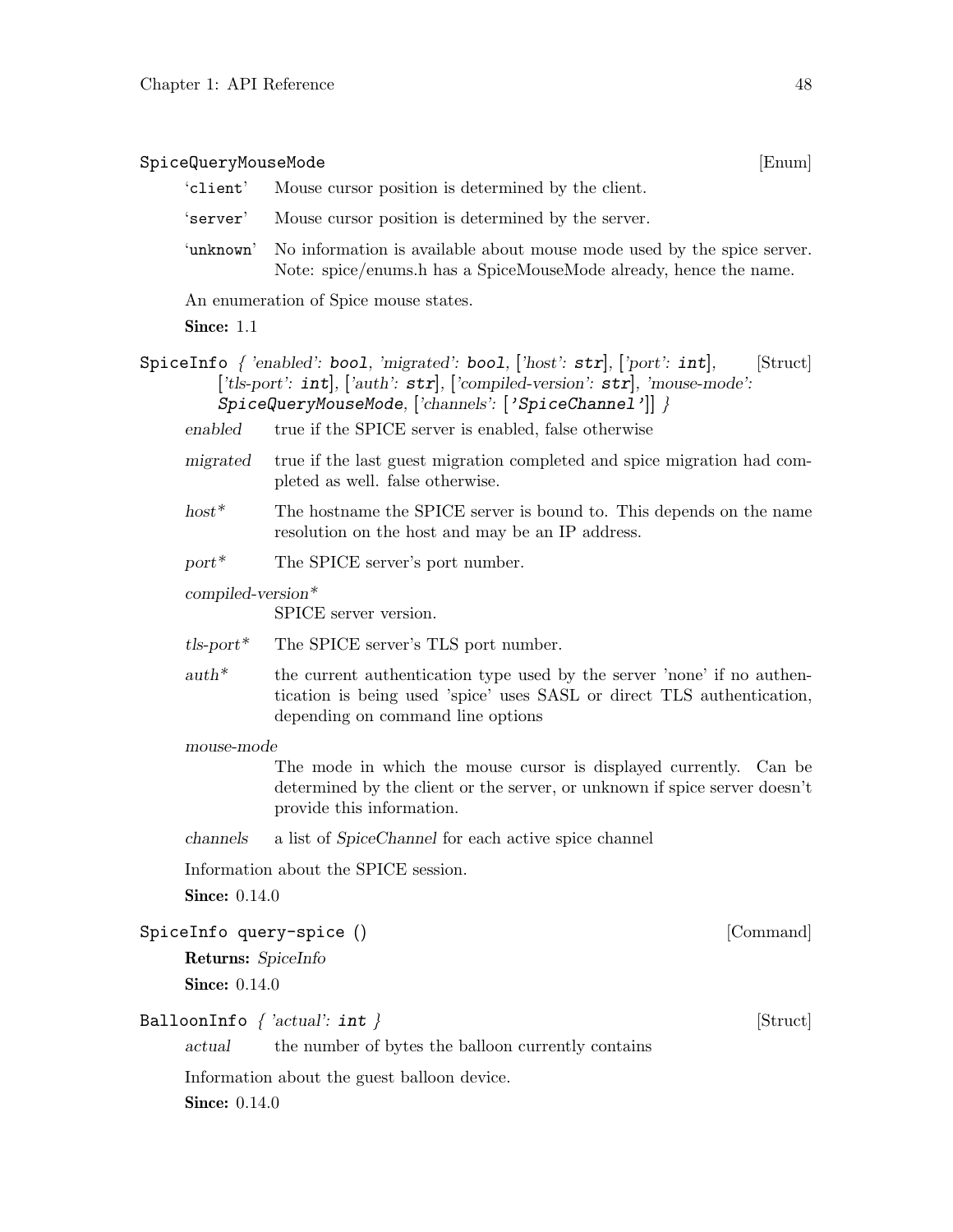|                      | Return information about the balloon device.                                                                                                                                                                     |          |
|----------------------|------------------------------------------------------------------------------------------------------------------------------------------------------------------------------------------------------------------|----------|
|                      | <b>Returns:</b> BalloonInfo on success If the balloon driver is enabled but not functional<br>because the KVM kernel module cannot support it, KymMissingCap If no balloon<br>device is present, DeviceNotActive |          |
| <b>Since:</b> 0.14.0 |                                                                                                                                                                                                                  |          |
|                      | $\texttt{PeilMemoryRange}$ { 'base': $\texttt{int},$ 'limit': $\texttt{int}$ }                                                                                                                                   | [Struct] |
| base                 | the starting address (guest physical)                                                                                                                                                                            |          |
| limit                | the ending address (guest physical)                                                                                                                                                                              |          |
|                      | A PCI device memory region                                                                                                                                                                                       |          |
| <b>Since:</b> 0.14.0 |                                                                                                                                                                                                                  |          |
|                      | PciMemoryRegion $\{ 'bar': int, 'type': str, 'address': int, 'size': int, \}$<br>['prefetch': boo1], ['mem_type_64': boo1] }                                                                                     | [Struct] |
| bar                  | the index of the Base Address Register for this region                                                                                                                                                           |          |
| type                 | 'io' if the region is a PIO region 'memory' if the region is a MMIO region                                                                                                                                       |          |
| $preftch*$           | if type is 'memory', true if the memory is prefetchable                                                                                                                                                          |          |
| mem_type_ $64*$      |                                                                                                                                                                                                                  |          |
|                      | if type is 'memory', true if the BAR is 64-bit                                                                                                                                                                   |          |
|                      | Information about a PCI device $I/O$ region.                                                                                                                                                                     |          |
| <b>Since:</b> 0.14.0 |                                                                                                                                                                                                                  |          |
|                      | PciBusInfo $\{ 'number' : int, 'secondary': int, 'subordinate': int,$<br>'io_range': PciMemoryRange, 'memory_range': PciMemoryRange,<br>'prefetchable_range': PciMemoryRange }                                   | [Struct] |
| number               | primary bus interface number. This should be the number of the bus the<br>device resides on.                                                                                                                     |          |
| secondary            | secondary bus interface number. This is the number of the main bus for<br>the bridge                                                                                                                             |          |
| subordinate          | This is the highest number bus that resides below the bridge.                                                                                                                                                    |          |
| io_range             | The PIO range for all devices on this bridge                                                                                                                                                                     |          |
| memory_range         | The MMIO range for all devices on this bridge                                                                                                                                                                    |          |
| $prefetchable_range$ | The range of prefetchable MMIO for all devices on this bridge                                                                                                                                                    |          |
| Since: 2.4           | Information about a bus of a PCI Bridge device                                                                                                                                                                   |          |

BalloonInfo query-balloon () [Command]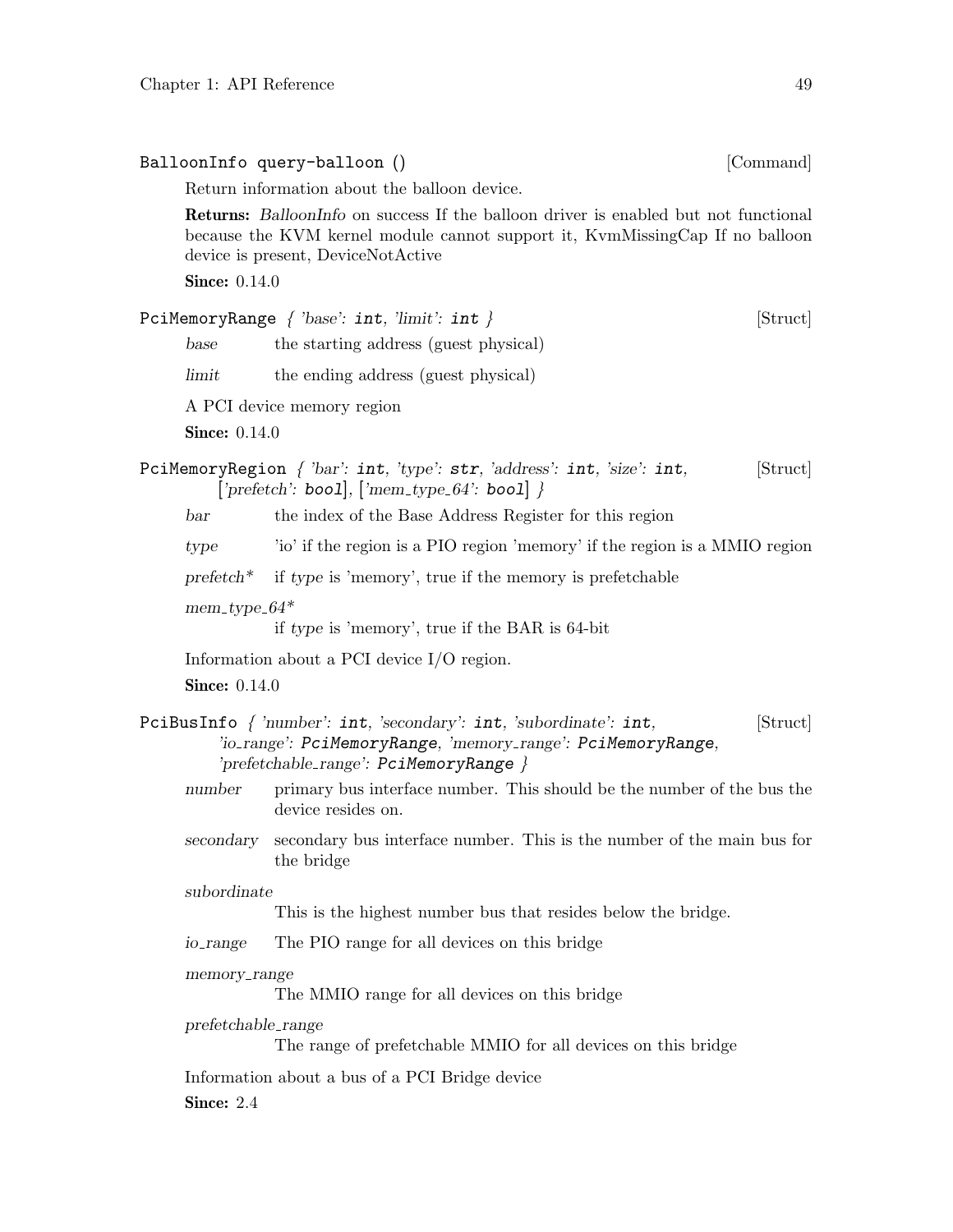| bus                                    | PciBridgeInfo { 'bus': PciBusInfo, ['devices': $['Pei\text{Device}$ Info']] }<br>information about the bus the device resides on                                                                                  | [Struct] |
|----------------------------------------|-------------------------------------------------------------------------------------------------------------------------------------------------------------------------------------------------------------------|----------|
| devices                                | a list of PciDeviceInfo for each device on this bridge                                                                                                                                                            |          |
| <b>Since:</b> 0.14.0                   | Information about a PCI Bridge device                                                                                                                                                                             |          |
|                                        | PciDeviceClass $\{['desc': str], 'class': int \}$                                                                                                                                                                 | [Struct] |
| $desc^*$                               | a string description of the device's class                                                                                                                                                                        |          |
| class                                  | the class code of the device                                                                                                                                                                                      |          |
| Since: $2.4$                           | Information about the Class of a PCI device                                                                                                                                                                       |          |
| device                                 | PciDeviceId $\{ 'device': int, 'vendor': int \}$<br>the PCI device id                                                                                                                                             | [Struct] |
| vendor                                 | the PCI vendor id                                                                                                                                                                                                 |          |
| Since: 2.4                             | Information about the Id of a PCI device                                                                                                                                                                          |          |
|                                        | PciDeviceInfo $\{$ 'bus': int, 'slot': int, 'function': int, 'class_info':<br>PciDeviceClass, 'id': PciDeviceId, ['irq': int], 'qdev_id': str,<br>['pci_bridge': PciBridgeInfo], 'regions': ['PciMemoryRegion'] } | [Struct] |
| bus                                    | the bus number of the device                                                                                                                                                                                      |          |
| slot                                   | the slot the device is located in                                                                                                                                                                                 |          |
| function                               | the function of the slot used by the device                                                                                                                                                                       |          |
| $class\_info$                          | the class of the device                                                                                                                                                                                           |          |
| id                                     | the PCI device id                                                                                                                                                                                                 |          |
| $irq^*$                                | if an IRQ is assigned to the device, the IRQ number                                                                                                                                                               |          |
| qdev <sub>-</sub> id                   | the device name of the PCI device                                                                                                                                                                                 |          |
|                                        | pci-bridge if the device is a PCI bridge, the bridge information                                                                                                                                                  |          |
| regions                                | a list of the PCI I/O regions associated with the device                                                                                                                                                          |          |
| informational.<br><b>Since: 0.14.0</b> | Information about a PCI device<br>Notes: the contents of <i>class_info.desc</i> are not stable and should only be treated as                                                                                      |          |
|                                        | PciInfo { 'bus': int, 'devices': ['PciDeviceInfo'] }                                                                                                                                                              | [Struct] |
| bus                                    | the bus index                                                                                                                                                                                                     |          |
| devices                                | a list of devices on this bus                                                                                                                                                                                     |          |
| <b>Since: 0.14.0</b>                   | Information about a PCI bus                                                                                                                                                                                       |          |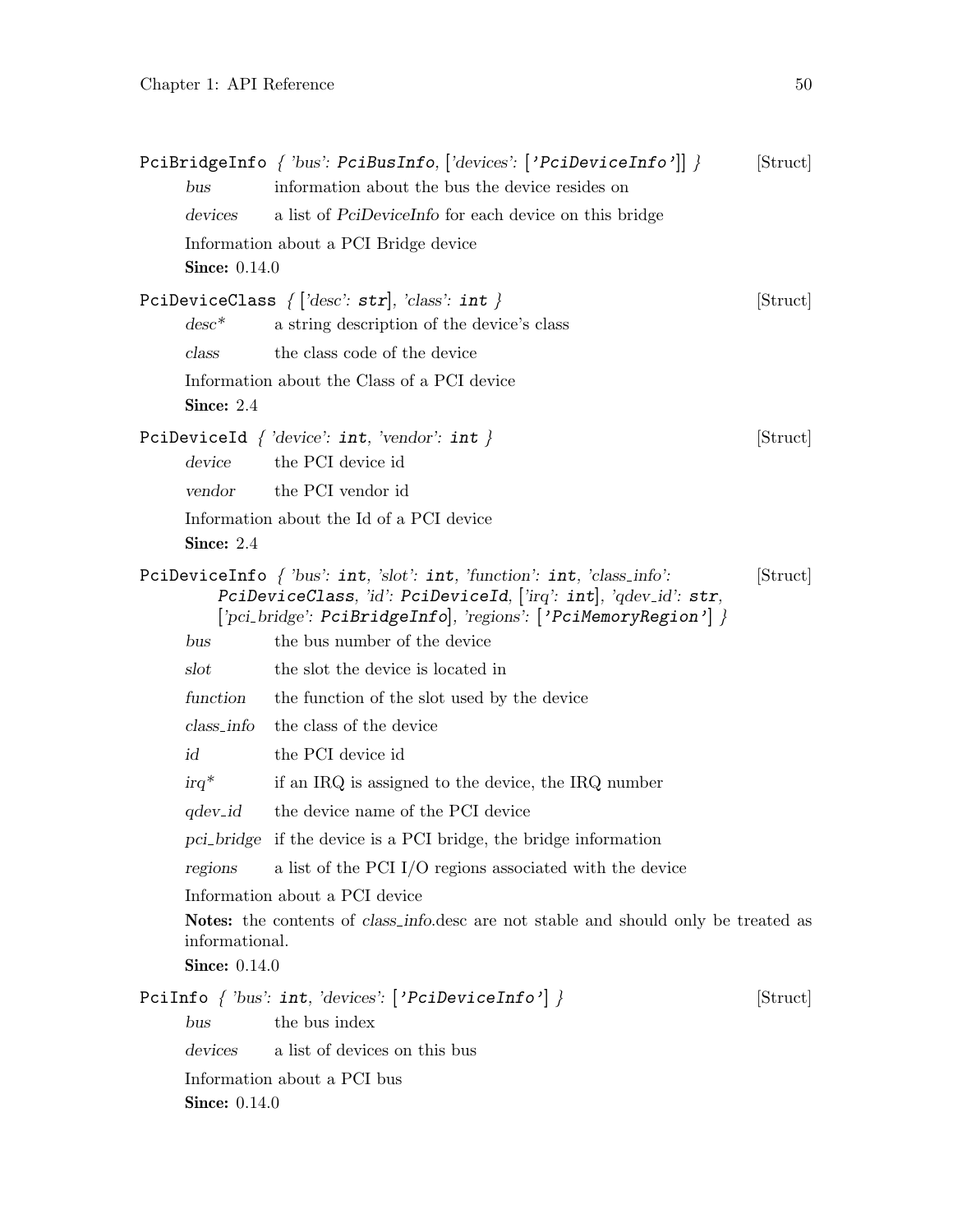# ['PciInfo'] query-pci () [Command]

Return information about the PCI bus topology of the guest.

Returns: a list of PciInfo for each PCI bus

**Since:** 0.14.0

This command will cause the QEMU process to exit gracefully. While every attempt is made to send the QMP response before terminating, this is not guaranteed. When using this interface, a premature EOF would not be unexpected.

**Since:** 0.14.0

# stop () [Command]

Stop all guest VCPU execution.

Notes: This function will succeed even if the guest is already in the stopped state. In "inmigrate" state, it will ensure that the guest remains paused once migration finishes, as if the -S option was passed on the command line.

**Since:** 0.14.0

# system\_reset () [Command]

Performs a hard reset of a guest.

**Since: 0.14.0** 

# system\_powerdown () [Command]

Requests that a guest perform a powerdown operation.

Notes: A guest may or may not respond to this command. This command returning does not indicate that a guest has accepted the request or that it has shut down. Many guests will respond to this command by prompting the user in some way.

**Since: 0.14.0** 

| cpu | ('index': int) |  |
|-----|----------------|--|
|-----|----------------|--|

This command is a nop that is only provided for the purposes of compatibility. Notes: Do not use this command.

**Since:** 0.14.0

id ID of CPU to be created, valid values [0..max\_cpus]

Adds CPU with specified ID

Returns: Nothing on success

Since: 1.5

memsave ('val': int, 'size': int, 'filename': str, ['cpu-index': int]) [Command] val the virtual address of the guest to start from

size the size of memory region to save

quit () [Command]

[Command]

[Command]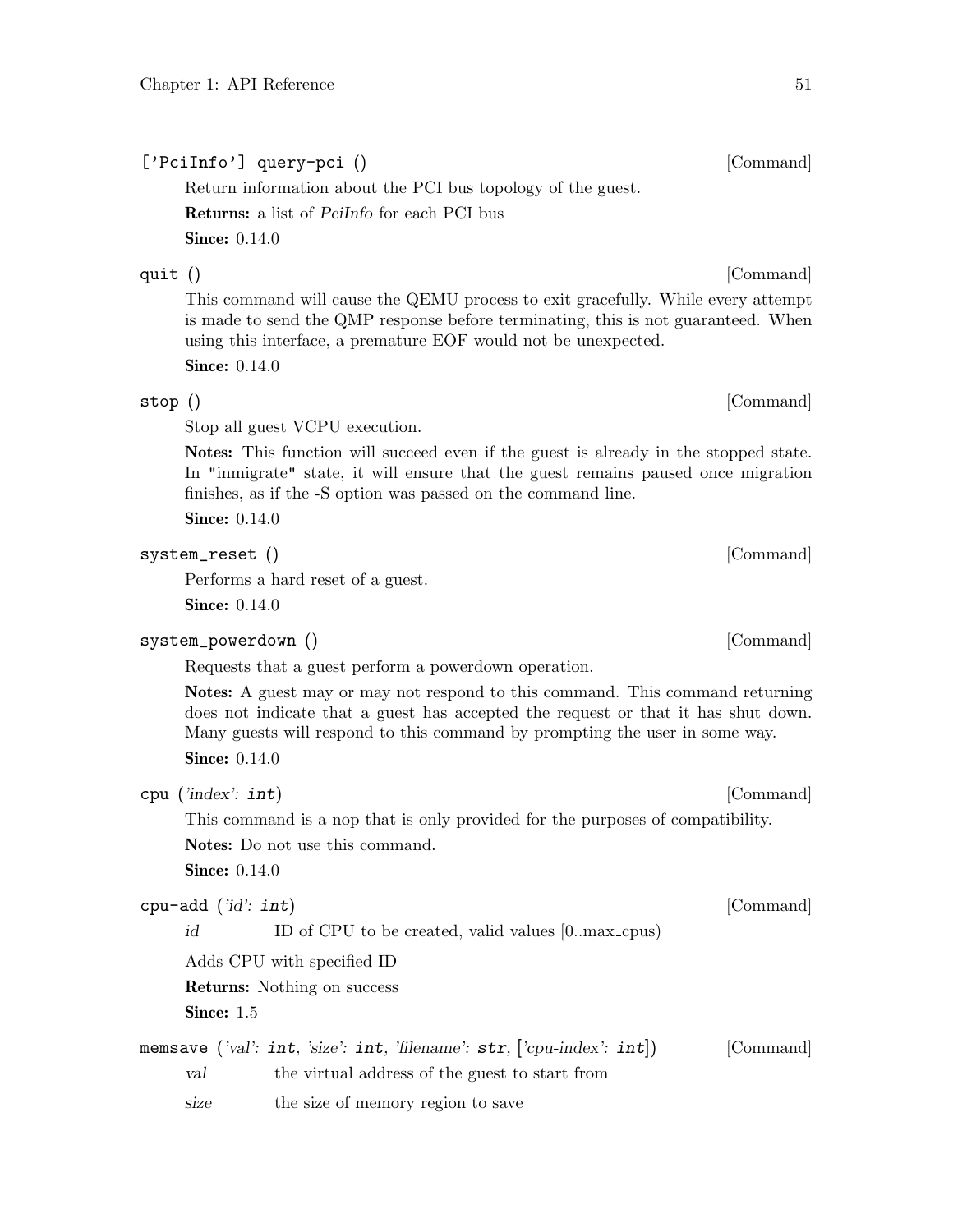filename the file to save the memory to as binary data

 $cpu$ -index<sup>\*</sup>

the index of the virtual CPU to use for translating the virtual address (defaults to CPU 0)

Save a portion of guest memory to a file.

Returns: Nothing on success

Notes: Errors were not reliably returned until 1.1

**Since:** 0.14.0

pmemsave ('val': int, 'size': int, 'filename': str) [Command]

val the physical address of the guest to start from

size the size of memory region to save

filename the file to save the memory to as binary data

Save a portion of guest physical memory to a file.

Returns: Nothing on success

Notes: Errors were not reliably returned until 1.1

**Since:** 0.14.0

# cont () [Command]

Resume guest VCPU execution.

Returns: If successful, nothing If QEMU was started with an encrypted block device and a key has not yet been set, DeviceEncrypted.

Notes: This command will succeed if the guest is currently running. It will also succeed if the guest is in the "inmigrate" state; in this case, the effect of the command is to make sure the guest starts once migration finishes, removing the effect of the -S command line option if it was passed.

**Since:** 0.14.0

# system\_wakeup () [Command]

Wakeup guest from suspend. Does nothing in case the guest isn't suspended.

Returns: nothing.

Since: 1.1

# inject-nmi () [Command]

Injects a Non-Maskable Interrupt into the default CPU (x86/s390) or all CPUs (ppc64).

# Returns: If successful, nothing

Since: 0.14.0 Note: prior to 2.1, this command was only supported for x86 and s390 VMs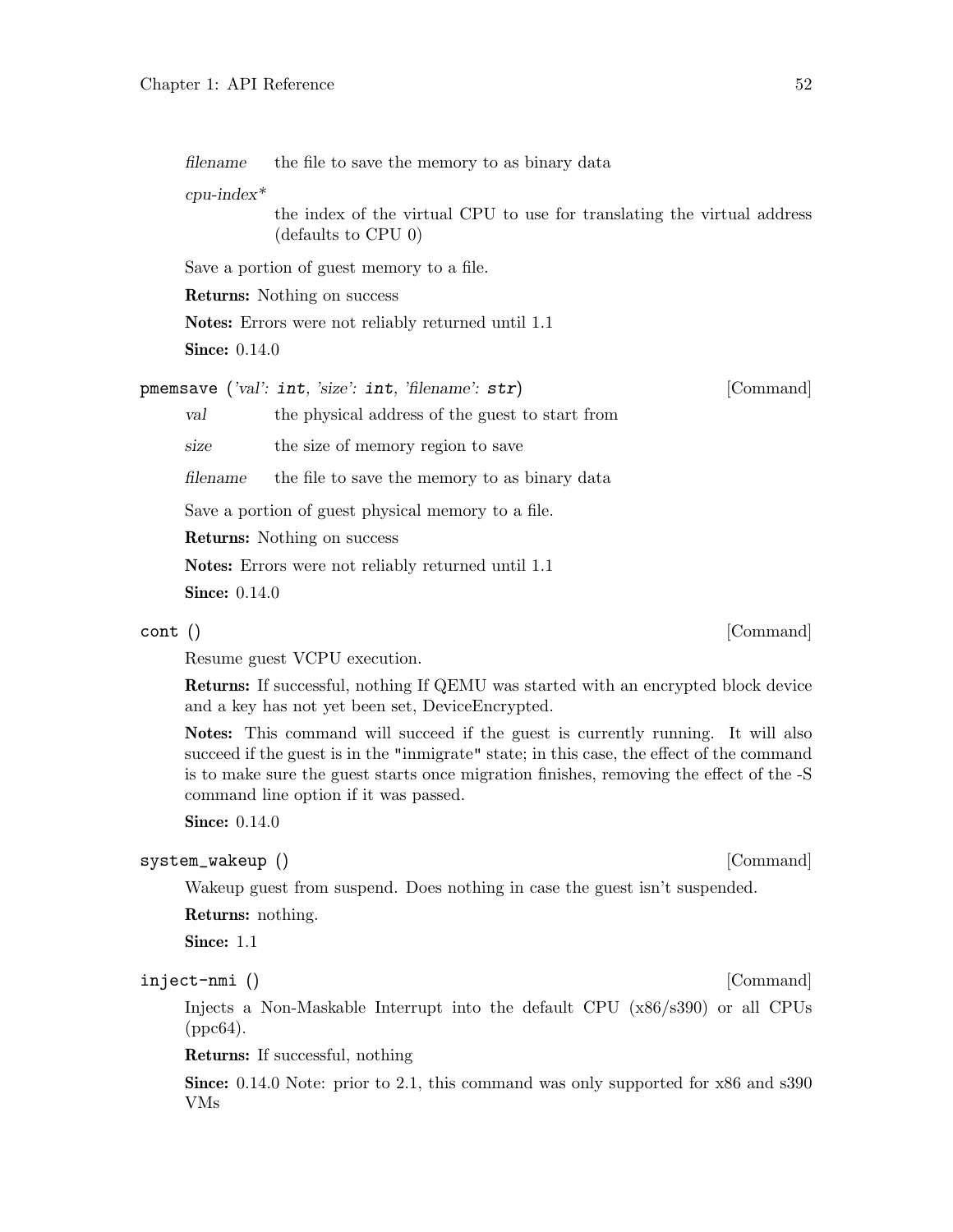set\_link ('name': str, 'up': bool) [Command]

name the device name of the virtual network adapter

up true to set the link status to be up

Sets the link status of a virtual network adapter.

Returns: Nothing on success If name is not a valid network device, DeviceNotFound Notes: Not all network adapters support setting link status. This command will succeed even if the network adapter does not support link status notification.

**Since:** 0.14.0

balloon ('value': int) [Command]

value the target size of the balloon in bytes

Request the balloon driver to change its balloon size.

Returns: Nothing on success If the balloon driver is enabled but not functional because the KVM kernel module cannot support it, KvmMissingCap If no balloon device is present, DeviceNotActive

Notes: This command just issues a request to the guest. When it returns, the balloon size may not have changed. A guest can change the balloon size independent of this command.

**Since:** 0.14.0

Abort  $\{\}$  [Struct]

This action can be used to test transaction failure.

Since: 1.6

TransactionAction [ 'blockdev-snapshot-sync': BlockdevSnapshot, [Union] 'drive-backup': DriveBackup, 'blockdev-backup': BlockdevBackup, 'abort': Abort, 'blockdev-snapshot-internal-sync': BlockdevSnapshotInternal ]

transaction.

A discriminated record of operations that can be performed with

Since: 1.1 drive-backup since 1.6 abort since 1.6 blockdev-snapshot-internal-sync since 1.7 blockdev-backup since 2.3

transaction ('actions': ['TransactionAction']) [Command]

TransactionAction

information needed for the respective operation

Executes a number of transactionable QMP commands atomically. If any operation fails, then the entire set of actions will be abandoned and the appropriate error returned. List of:

Returns: nothing on success Errors depend on the operations of the transaction Note: The transaction aborts on the first failure. Therefore, there will be information on only one failed operation returned in an error condition, and subsequent actions will not have been attempted.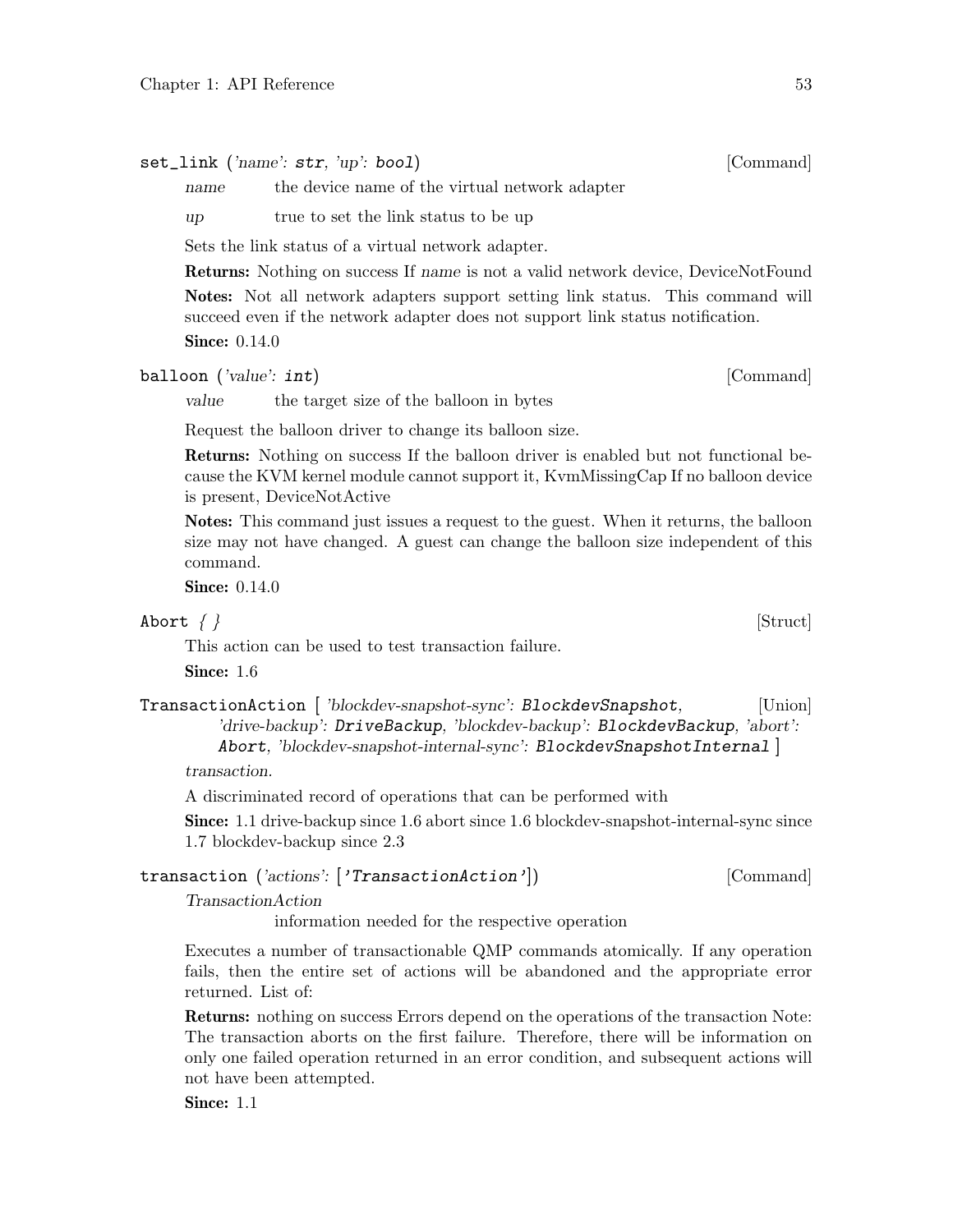| str human-monitor-command ('command-line': str, ['cpu-index': |  | [Command] |
|---------------------------------------------------------------|--|-----------|
| $int$ )                                                       |  |           |

command-line

the command to execute in the human monitor

cpu-index\*

The CPU to use for commands that require an implicit CPU

Execute a command on the human monitor and return the output.

Returns: the output of the command as a string

Notes: This command only exists as a stop-gap. Its use is highly discouraged. The semantics of this command are not guaranteed. Known limitations: o This command is stateless, this means that commands that depend on state information (such as getfd) might not work o Commands that prompt the user for data (eg. 'cont' when the block device is encrypted) don't currently work

**Since:** 0.14.0

# migrate\_cancel () [Command]

Cancel the current executing migration process.

Returns: nothing on success

Notes: This command succeeds even if there is no migration process running. **Since: 0.14.0** 

# migrate\_set\_downtime ('value': number) [Command]

value maximum downtime in seconds

Set maximum tolerated downtime for migration.

Returns: nothing on success

Since:  $0.14.0$ 

## migrate\_set\_speed ('value': int) [Command]

value maximum speed in bytes.

Set maximum speed for migration.

Returns: nothing on success

Notes: A value lesser than zero will be automatically round up to zero.

**Since:** 0.14.0

# migrate-set-cache-size ('value': int) [Command]

value cache size in bytes The size will be rounded down to the nearest power of 2. The cache size can be modified before and during ongoing migration

Set XBZRLE cache size

Returns: nothing on success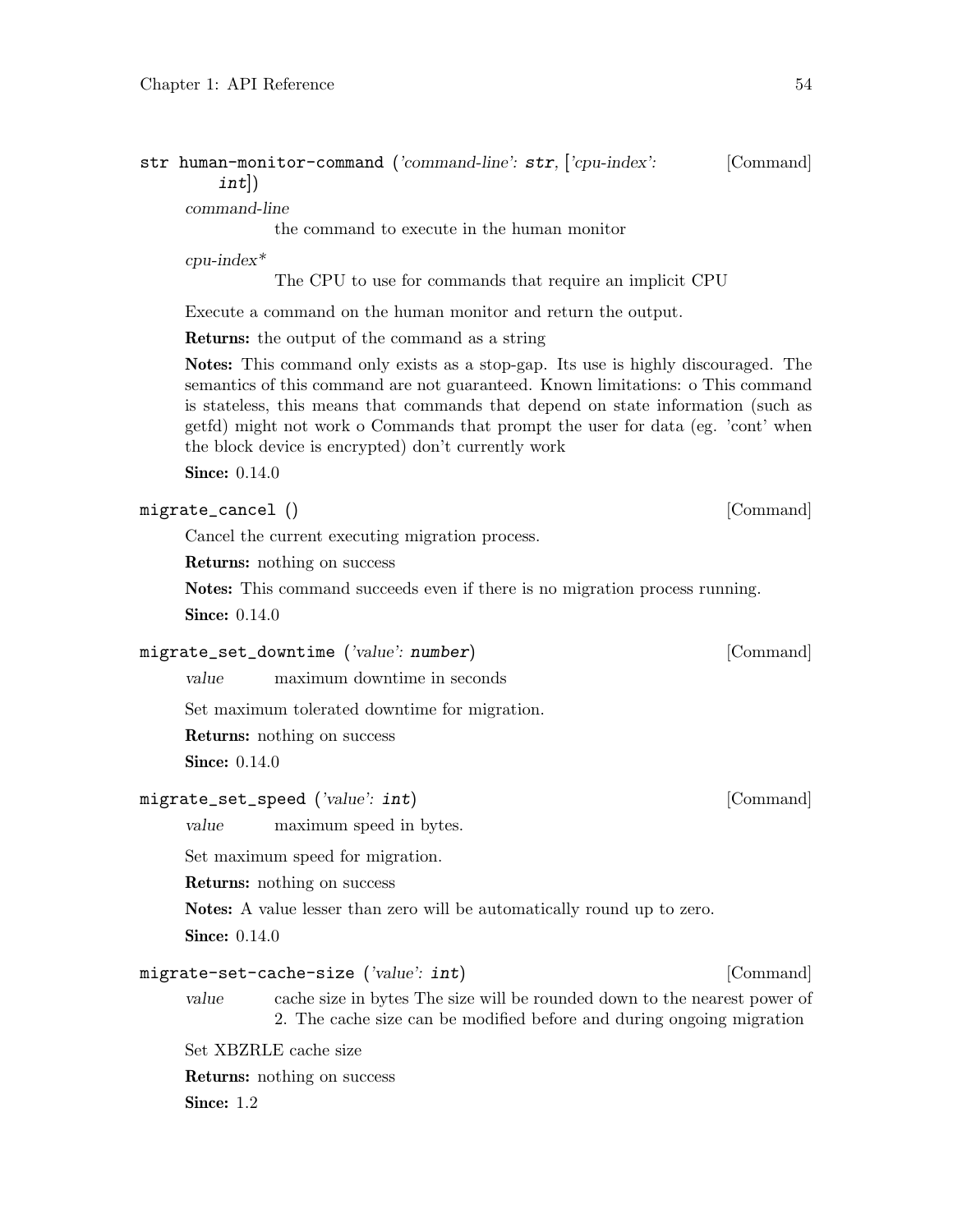int query-migrate-cache-size () [Command] query XBZRLE cache size Returns: XBZRLE cache size in bytes Since: 1.2

# ObjectPropertyInfo  $\{ 'name': str, 'type': str \}$  [Struct]

name the name of the property

type the type of the property. This will typically come in one of four forms: 1) A primitive type such as 'u8', 'u16', 'bool', 'str', or 'double'. These types are mapped to the appropriate JSON type. 2) A legacy type in the form 'legacy<subtype>' where subtype is the legacy qdev typename. These types are always treated as strings. 3) A child type in the form 'child<subtype>' where subtype is a qdev device type name. Child properties create the composition tree. 4) A link type in the form 'link  $\langle$ subtype>' where subtype is a qdev device type name. Link properties form the device model graph.

Since: 1.2

['ObjectPropertyInfo'] qom-list ('path': str) [Command]

path the path within the object model. See *qom*-get for a description of this parameter.

This command will list any properties of a object given a path in the object model. Returns: a list of ObjectPropertyInfo that describe the properties of the object. Since: 1.2

\*\* qom-get ('path': str, 'property': str) [Command]

path The path within the object model. There are two forms of supported paths–absolute and partial paths. Absolute paths are derived from the root object and can follow child <> or link<> properties. Since they can follow link<> properties, they can be arbitrarily long. Absolute paths look like absolute filenames and are prefixed with a leading slash. Partial paths look like relative filenames. They do not begin with a prefix. The matching rules for partial paths are subtle but designed to make specifying objects easy. At each level of the composition tree, the partial path is matched as an absolute path. The first match is not returned. At least two matches are searched for. A successful result is only returned if only one match is found. If more than one match is found, a flag is return to indicate that the match was ambiguous.

property The property name to read

This command will get a property from a object model path and return the value.

Returns: The property value. The type depends on the property type. legacy<> properties are returned as #str. child<> and link<> properties are returns as #str pathnames. All integer property types (u8, u16, etc) are returned as  $\#int$ . Since: 1.2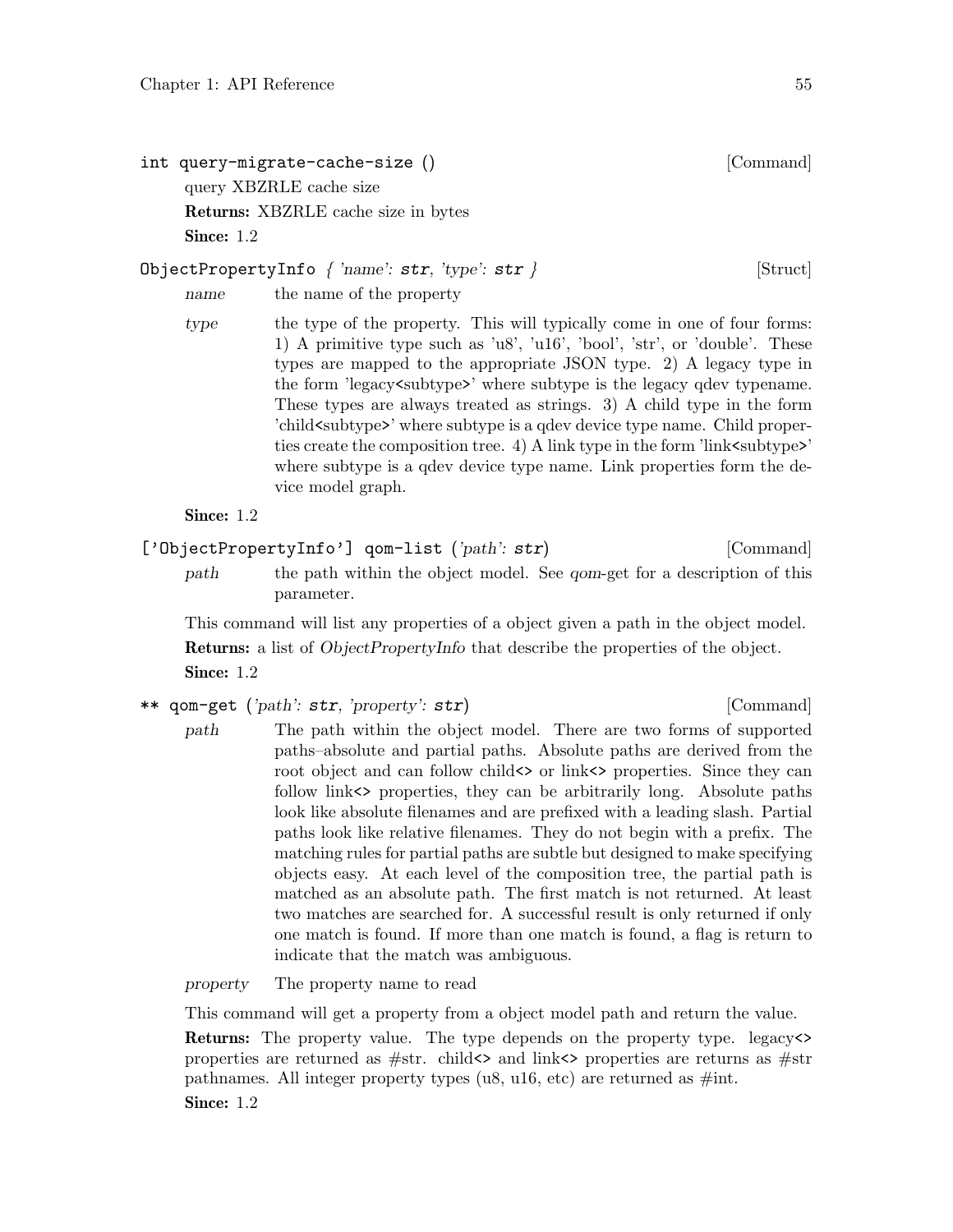|          | qom-set (' $path$ ': str, ' $property$ ': str, value)                                                              | [Command] |
|----------|--------------------------------------------------------------------------------------------------------------------|-----------|
| path     | see <i>qom</i> -get for a description of this parameter                                                            |           |
| property | the property name to set                                                                                           |           |
| value    | a value who's type is appropriate for the property type. See <i>qom</i> -get for<br>a description of type mapping. |           |

This command will set a property from a object model path.

Since: 1.2

set\_password ('protocol': str, 'password': str, ['connected': str]) [Command] protocol 'vnc' to modify the VNC server password 'spice' to modify the Spice server password

password the new password

connected\*

how to handle existing clients when changing the password. If nothing is specified, defaults to 'keep' 'fail' to fail the command if clients are connected 'disconnect' to disconnect existing clients 'keep' to maintain existing clients

Sets the password of a remote display session.

Returns: Nothing on success If Spice is not enabled, DeviceNotFound

**Since: 0.14.0** 

expire\_password ('protocol': str, 'time': str) [Command]

protocol the name of the remote display protocol 'vnc' or 'spice'

time when to expire the password. 'now' to expire the password immediately 'never' to cancel password expiration '+INT' where INT is the number of seconds from now (integer) 'INT' where INT is the absolute time in seconds

Expire the password of a remote display server.

Returns: Nothing on success If protocol is 'spice' and Spice is not active, DeviceNot-Found

Notes: Time is relative to the server and currently there is no way to coordinate server time with client time. It is not recommended to use the absolute time version of the time parameter unless you're sure you are on the same machine as the QEMU instance.

**Since:** 0.14.0

change-vnc-password ('password': str) [Command]

password the new password to use with VNC authentication

Change the VNC server password.

Notes: An empty password in this command will set the password to the empty string. Existing clients are unaffected by executing this command.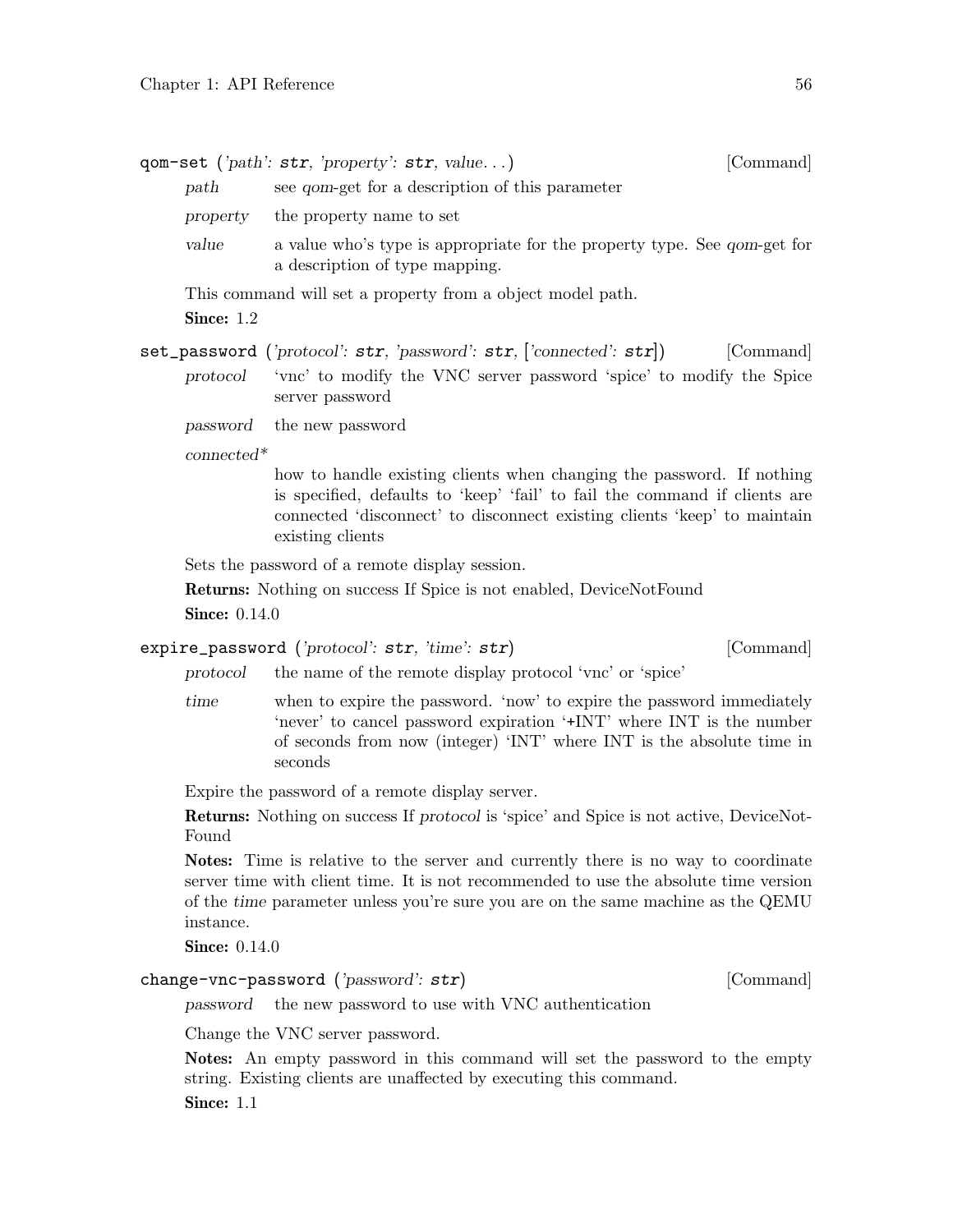change ('device': str, 'target': str, ['arg': str]) [Command]

- device This is normally the name of a block device but it may also be 'vnc'. when it's 'vnc', then sub command depends on target
- target If device is a block device, then this is the new filename. If device is 'vnc', then if the value 'password' selects the vnc change password command. Otherwise, this specifies a new server URI address to listen to for VNC connections.
- arg If device is a block device, then this is an optional format to open the device with. If device is 'vnc' and target is 'password', this is the new VNC password to set. If this argument is an empty string, then no future logins will be allowed.

This command is multiple commands multiplexed together.

Returns: Nothing on success. If device is not a valid block device, DeviceNotFound If the new block device is encrypted, DeviceEncrypted. Note that if this error is returned, the device has been opened successfully and an additional call to block passwd is required to set the device's password. The behavior of reads and writes to the block device between when these calls are executed is undefined.

Notes: It is strongly recommended that this interface is not used especially for changing block devices.

**Since:** 0.14.0

```
\DeltaDbjectTypeInfo { 'name': str } [Struct]
```
name the type name found in the search

This structure describes a search result from qom-list-types

Notes: This command is experimental and may change syntax in future releases. Since: 1.1

| ['ObjectTypeInfo'] qom-list-types (['implements': str], |  | [Command] |
|---------------------------------------------------------|--|-----------|
| $['abstract': \text{bool}]$                             |  |           |

implements

if specified, only return types that implement this type name

abstract if true, include abstract types in the results

This command will return a list of types given search parameters

**Returns:** a list of *ObjectTypeInfo* or an empty list if no results are found Since: 1.1

DevicePropertyInfo  $\int$  'name': str, 'type': str, ['description': str]  $\rangle$  [Struct]

name the name of the property

type the typename of the property

description\*

if specified, the description of the property. (since 2.2)

Information about device properties.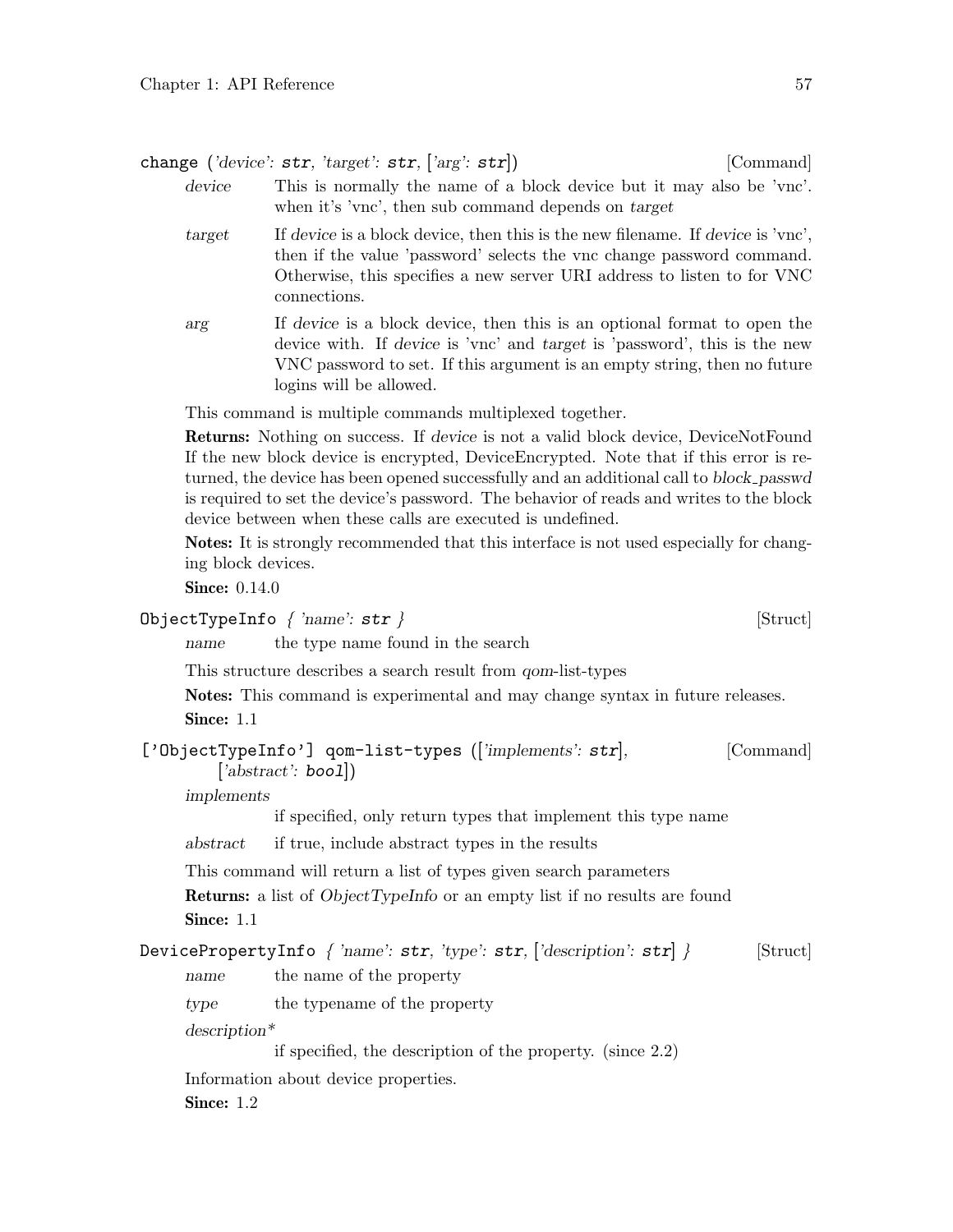str)

typename the type name of a device

| Since: 1.2              | List properties associated with a device.<br>Returns: a list of DevicePropertyInfo describing a devices properties                                                                |           |
|-------------------------|-----------------------------------------------------------------------------------------------------------------------------------------------------------------------------------|-----------|
| uri                     | migrate ('uri': $str,$ ['blk': bool], ['inc': bool], ['detach': bool])<br>the Uniform Resource Identifier of the destination VM                                                   | [Command] |
| $blk^*$                 | do block migration (full disk copy)                                                                                                                                               |           |
| $inc*$                  | incremental disk copy migration                                                                                                                                                   |           |
| detach                  | this argument exists only for compatibility reasons and is ignored by<br>QEMU                                                                                                     |           |
|                         | Migrates the current running guest to another Virtual Machine.                                                                                                                    |           |
|                         | <b>Returns:</b> nothing on success                                                                                                                                                |           |
| <b>Since: 0.14.0</b>    |                                                                                                                                                                                   |           |
|                         | migrate-incoming (' $uri$ : str)                                                                                                                                                  | [Command] |
| uri                     | The Uniform Resource Identifier identifying the source or address to listen<br>on                                                                                                 |           |
|                         | Start an incoming migration, the qemu must have been started with -incoming defer                                                                                                 |           |
|                         | <b>Returns:</b> nothing on success                                                                                                                                                |           |
|                         | <b>Since:</b> 2.3 Note: It's a bad idea to use a string for the uri, but it needs to stay<br>compatible with -incoming and the format of the uri is already exposed above libvirt |           |
|                         | xen-save-devices-state ('filename': $str)$                                                                                                                                        | [Command] |
| filename                | the file to save the state of the devices to as binary data. See xen-save-<br>devices-state.txt for a description of the binary format.                                           |           |
|                         | Save the state of all devices to file. The RAM and the block devices of the VM are<br>not saved by this command.                                                                  |           |
|                         | <b>Returns:</b> Nothing on success                                                                                                                                                |           |
| Since: 1.1              |                                                                                                                                                                                   |           |
|                         | xen-set-global-dirty-log ('enable': bool)                                                                                                                                         | [Command] |
| enable                  | true to enable, false to disable.                                                                                                                                                 |           |
|                         | Enable or disable the global dirty log mode.                                                                                                                                      |           |
| <b>Returns:</b> nothing |                                                                                                                                                                                   |           |
| Since: 1.3              |                                                                                                                                                                                   |           |
|                         |                                                                                                                                                                                   |           |
|                         |                                                                                                                                                                                   |           |

['DevicePropertyInfo'] device-list-properties ('typename': [Command]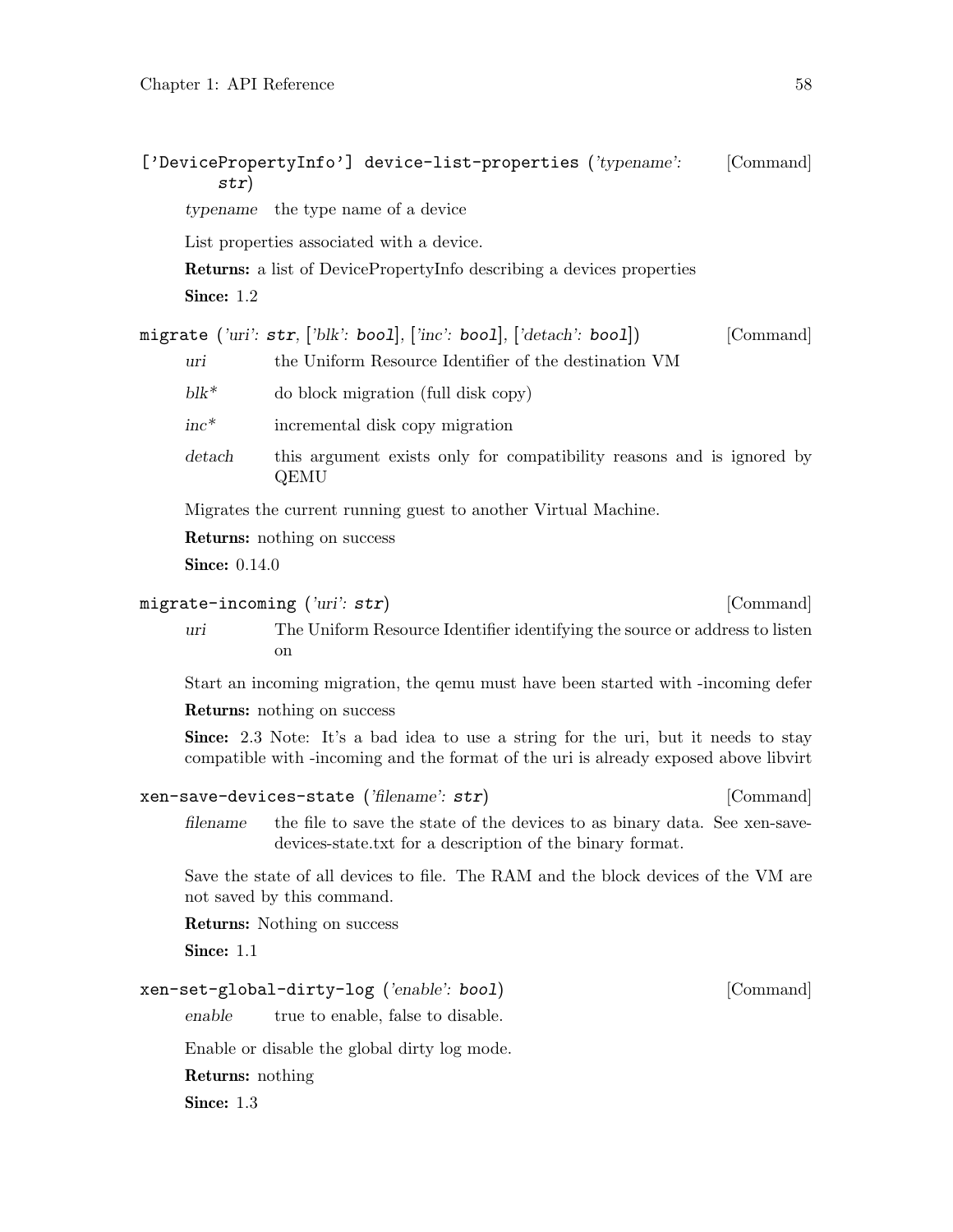device\_del ('id': str) [Command]

id the name of the device

Remove a device from a guest

Returns: Nothing on success If id is not a valid device, DeviceNotFound

Notes: When this command completes, the device may not be removed from the guest. Hot removal is an operation that requires guest cooperation. This command merely requests that the guest begin the hot removal process. Completion of the device removal process is signaled with a DEVICE DELETED event. Guest reset will automatically complete removal for all devices.

**Since: 0.14.0** 

# DumpGuestMemoryFormat [Enum]

'elf' elf format

'kdump-zlib'

kdump-compressed format with zlib-compressed

'kdump-lzo'

kdump-compressed format with lzo-compressed

'kdump-snappy'

kdump-compressed format with snappy-compressed

An enumeration of guest-memory-dump's format.

**Since: 2.0** 

# dump-guest-memory ('paging': bool, 'protocol': str, ['begin': int], [Command] ['length': int], ['format': DumpGuestMemoryFormat])

- paging if true, do paging to get guest's memory mapping. This allows using gdb to process the core file. IMPORTANT: this option can make QEMU allocate several gigabytes of RAM. This can happen for a large guest, or a malicious guest pretending to be large. Also, paging=true has the following limitations: 1. The guest may be in a catastrophic state or can have corrupted memory, which cannot be trusted 2. The guest can be in real-mode even if paging is enabled. For example, the guest uses ACPI to sleep, and ACPI sleep state goes in real-mode
- protocol the filename or file descriptor of the vmcore. The supported protocols are: 1. file: the protocol starts with "file:", and the following string is the file's path. 2. fd: the protocol starts with "fd:", and the following string is the fd's name.
- begin\* if specified, the starting physical address.
- length is not allowed to be specified with non-elf format at the same time (since 2.0)
- format\* if specified, the format of guest memory dump. But non-elf format is conflict with paging and filter, ie. paging, begin and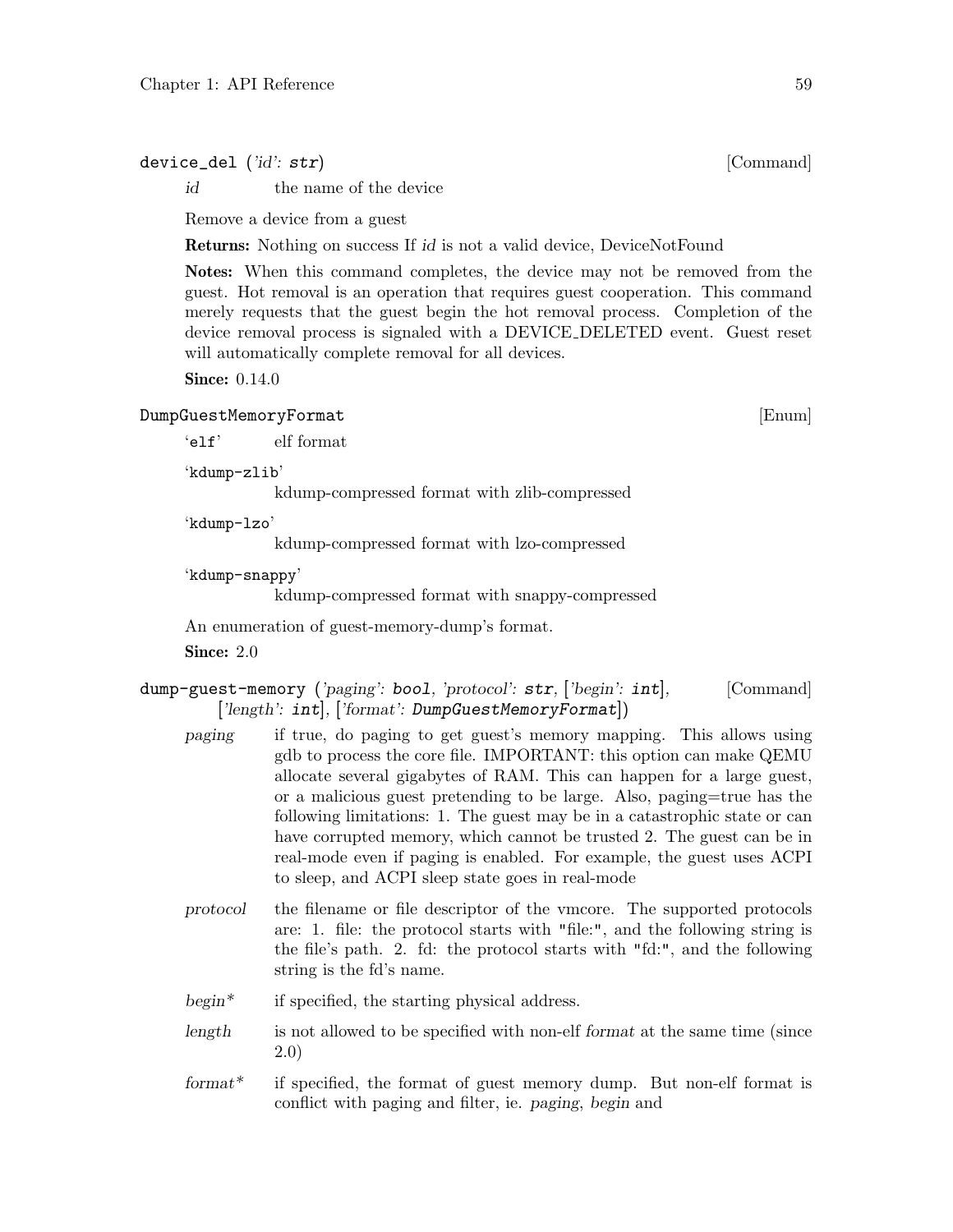Dump guest's memory to vmcore. It is a synchronous operation that can take very long depending on the amount of guest memory. This command is only supported on i386 and x86 64.

Returns: nothing on success

Since: 1.2

DumpGuestMemoryCapability { 'formats': ['DumpGuestMemoryFormat'] [Struct] }

A list of the available formats for dump-guest-memory

Since: 2.0

[Command]

query-dump-guest-memory-capability ()

Returns: A DumpGuestMemoryCapability object listing available formats for dumpguest-memory

Since: 2.0

netdev\_add ('type': str, 'id': str, \*props...) [Command] type the type of network backend. Current valid values are 'user', 'tap', 'vde', 'socket', 'dump' and 'bridge'

id the name of the new network backend

props\* a list of properties to be passed to the backend in the format 'name=value', like 'ifname=tap0,script=no'

Add a network backend.

Returns: Nothing on success If type is not a valid network backend, DeviceNotFound Notes: The semantics of props is not well defined. Future commands will be introduced that provide stronger typing for backend creation. **Since:** 0.14.0

netdev\_del ('id': str) [Command]

id the name of the network backend to remove

Remove a network backend.

Returns: Nothing on success If id is not a valid network backend, DeviceNotFound **Since: 0.14.0** 

object-add ('qom-type': str, 'id': str, \*props. . .) [Command]

qom-type the class name for the object to be created

id the name of the new object

props\* a dictionary of properties to be passed to the backend

Create a QOM object.

Returns: Nothing on success Error if qom-type is not a valid class name **Since: 2.0**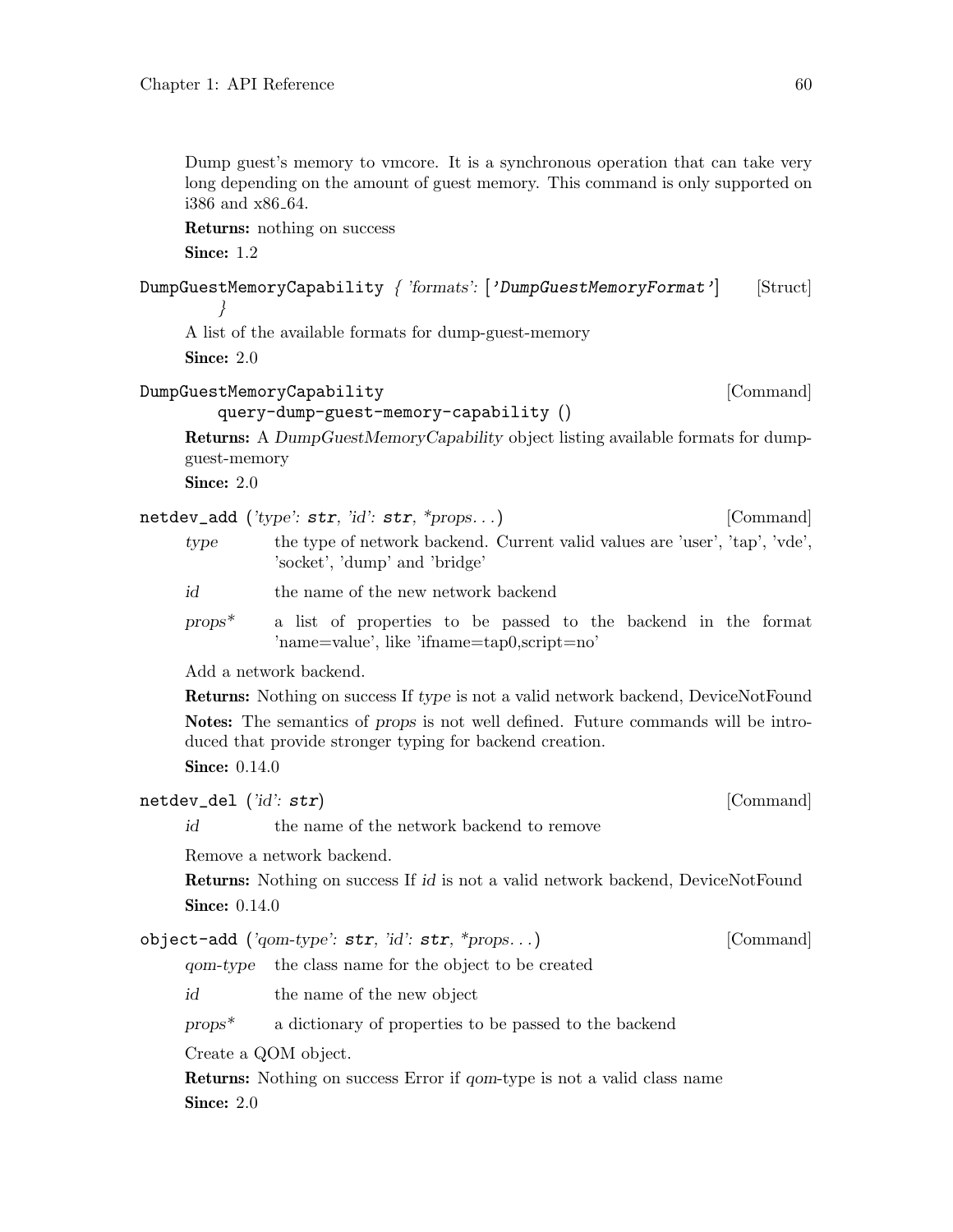| object-del $(\textit{'id': str})$ |                                                                                                                                                                                                                                                                                                                      | [Command] |
|-----------------------------------|----------------------------------------------------------------------------------------------------------------------------------------------------------------------------------------------------------------------------------------------------------------------------------------------------------------------|-----------|
| id                                | the name of the QOM object to remove                                                                                                                                                                                                                                                                                 |           |
|                                   | Remove a QOM object.                                                                                                                                                                                                                                                                                                 |           |
| Since: 2.0                        | <b>Returns:</b> Nothing on success Error if id is not a valid id for a QOM object                                                                                                                                                                                                                                    |           |
| NetdevNoneOptions $\{\}$          |                                                                                                                                                                                                                                                                                                                      | [Struct]  |
|                                   | Use it alone to have zero network devices.                                                                                                                                                                                                                                                                           |           |
| Since: $1.2$                      |                                                                                                                                                                                                                                                                                                                      |           |
|                                   | NetLegacyNicOptions { ['netdev': str], ['macaddr': str], ['model': str],<br>['addr': $\texttt{str}$ ], ['vectors': uint32] }                                                                                                                                                                                         | [Struct]  |
| $netdev^*$                        | id of -netdev to connect to                                                                                                                                                                                                                                                                                          |           |
|                                   | $macaddr^*$ MAC address                                                                                                                                                                                                                                                                                              |           |
| $model*$                          | device model (e1000, rtl8139, virtio etc.)                                                                                                                                                                                                                                                                           |           |
| $addr^*$                          | PCI device address                                                                                                                                                                                                                                                                                                   |           |
| $vectors^*$                       | number of MSI-x vectors, 0 to disable MSI-X                                                                                                                                                                                                                                                                          |           |
| Since: 1.2                        | Create a new Network Interface Card.                                                                                                                                                                                                                                                                                 |           |
| String $\{ 'str': str \}$         |                                                                                                                                                                                                                                                                                                                      | [Struct]  |
|                                   | A fat type wrapping 'str', to be embedded in lists.                                                                                                                                                                                                                                                                  |           |
| Since: 1.2                        |                                                                                                                                                                                                                                                                                                                      |           |
|                                   | NetdevUserOptions $\{$ ['hostname': str], ['restrict': bool], ['ip': str],<br>['net': $str$ ], ['host': $str$ ], ['tftp': $str$ ], ['bootfile': $str$ ], ['dhcpstart': $str$ ],<br>['dns': str], ['dnssearch': ['String']], ['smb': str], ['smbserver': str],<br>$['hostwd': ['String']], ['guestfwd': ['String']']$ | [Struct]  |
| $hostname*$                       | client hostname reported by the builtin DHCP server                                                                                                                                                                                                                                                                  |           |
| $\text{restrict*}$                | isolate the guest from the host                                                                                                                                                                                                                                                                                      |           |
| $ip^*$                            | legacy parameter, use net= instead                                                                                                                                                                                                                                                                                   |           |
| $net*$                            | IP address and optional netmask                                                                                                                                                                                                                                                                                      |           |
| $host^*$                          | guest-visible address of the host                                                                                                                                                                                                                                                                                    |           |
| $tftp*$                           | root directory of the built-in TFTP server                                                                                                                                                                                                                                                                           |           |
| $bootfile*$                       | BOOTP filename, for use with tftp=                                                                                                                                                                                                                                                                                   |           |
| $d$ hcpstart*                     |                                                                                                                                                                                                                                                                                                                      |           |
|                                   | the first of the 16 IPs the built-in DHCP server can assign                                                                                                                                                                                                                                                          |           |
| $dns*$                            | guest-visible address of the virtual nameserver                                                                                                                                                                                                                                                                      |           |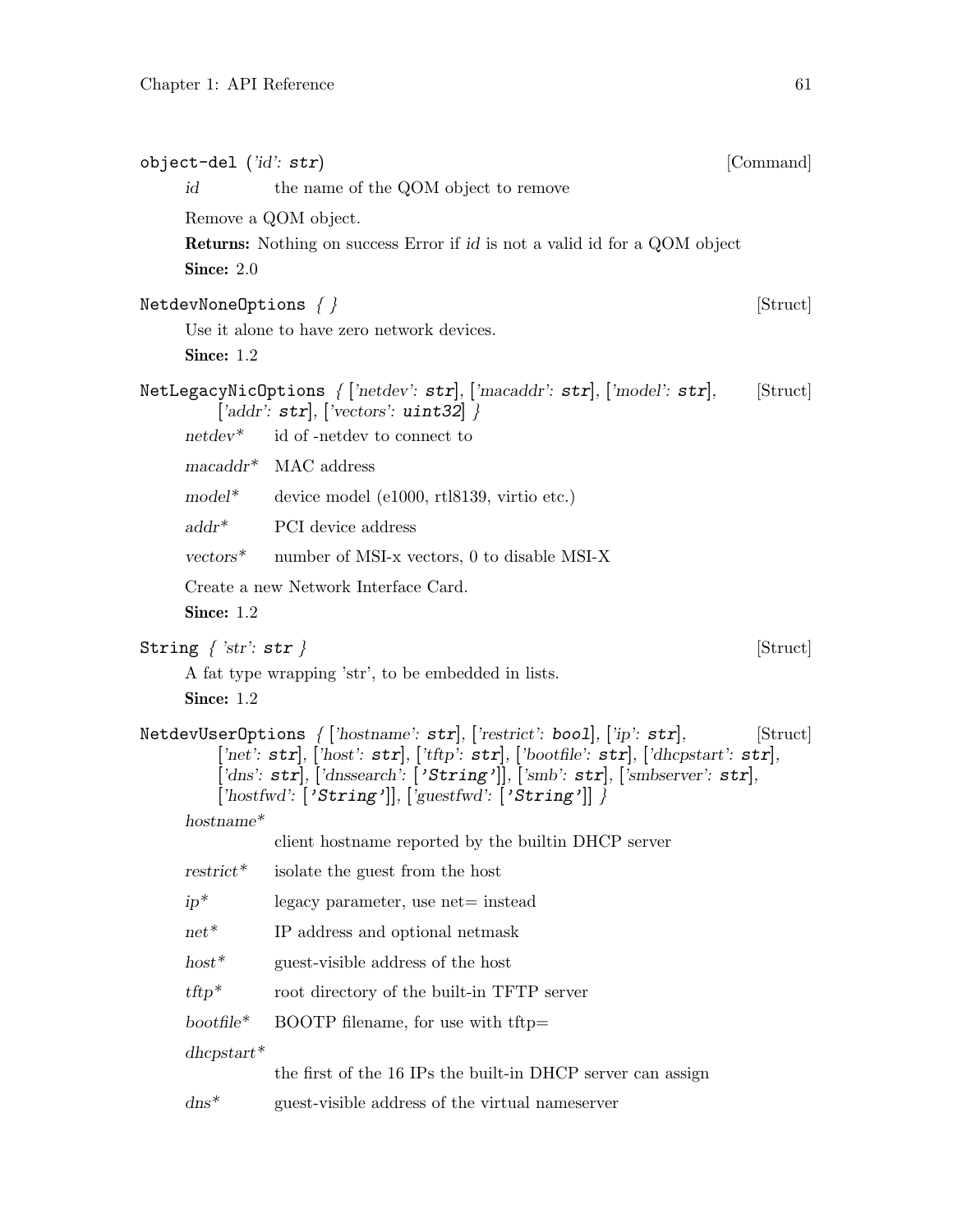$\emph{densearch*}$ 

|                                 | list of DNS suffixes to search, passed as DHCP option to the guest                                                                                                                                                                                                                                                                                                                                    |
|---------------------------------|-------------------------------------------------------------------------------------------------------------------------------------------------------------------------------------------------------------------------------------------------------------------------------------------------------------------------------------------------------------------------------------------------------|
| $smb*$                          | root directory of the built-in SMB server                                                                                                                                                                                                                                                                                                                                                             |
| $smbserver*$                    |                                                                                                                                                                                                                                                                                                                                                                                                       |
|                                 | IP address of the built-in SMB server                                                                                                                                                                                                                                                                                                                                                                 |
| $hostwd*$                       | redirect incoming TCP or UDP host connections to guest endpoints                                                                                                                                                                                                                                                                                                                                      |
|                                 | $guestfwd^*$ forward guest TCP connections                                                                                                                                                                                                                                                                                                                                                            |
|                                 | Use the user mode network stack which requires no administrator privilege to run.                                                                                                                                                                                                                                                                                                                     |
| Since: $1.2$                    |                                                                                                                                                                                                                                                                                                                                                                                                       |
|                                 | ${\tt NetdevTapOptions}$ { ['ifname': ${\tt str}],$ ['fd': ${\tt str}],$ ['fds': ${\tt str}],$ ['script': ${\tt str}],$<br>[Struct]<br>['downscript': $\texttt{str}$ ], ['helper': $\texttt{str}$ ], ['sndbuf': $\texttt{size}$ ], ['vnet_hdr': bool],<br>['vhost': bool], ['vhostfd': $\texttt{str}$ ], ['vhostfds': $\texttt{str}$ ], ['vhostforce': bool],<br>$\lceil$ 'queues': uint32 $\rceil$ } |
| $if name*$                      | interface name                                                                                                                                                                                                                                                                                                                                                                                        |
| $fd^*$                          | file descriptor of an already opened tap                                                                                                                                                                                                                                                                                                                                                              |
| $fds^*$                         | multiple file descriptors of already opened multiqueue capable tap                                                                                                                                                                                                                                                                                                                                    |
| $script*$                       | script to initialize the interface                                                                                                                                                                                                                                                                                                                                                                    |
| $downscript*$                   |                                                                                                                                                                                                                                                                                                                                                                                                       |
|                                 | script to shut down the interface                                                                                                                                                                                                                                                                                                                                                                     |
| $h$ elper <sup>*</sup>          | command to execute to configure bridge                                                                                                                                                                                                                                                                                                                                                                |
| $\text{sndbuf*}$                | send buffer limit. Understands [TGMKkb] suffixes.                                                                                                                                                                                                                                                                                                                                                     |
| $vnet\_hdr^*$                   | enable the IFF_VNET_HDR flag on the tap interface                                                                                                                                                                                                                                                                                                                                                     |
| $v$ host $*$                    | enable vhost-net network accelerator                                                                                                                                                                                                                                                                                                                                                                  |
| $v$ hostfd $*$                  | file descriptor of an already opened vhost net device                                                                                                                                                                                                                                                                                                                                                 |
| $v$ hostfds*                    | file descriptors of multiple already opened vhost net devices                                                                                                                                                                                                                                                                                                                                         |
| $vhostforce*$                   |                                                                                                                                                                                                                                                                                                                                                                                                       |
|                                 | vhost on for non-MSIX virtio guests                                                                                                                                                                                                                                                                                                                                                                   |
| $queues*$                       | number of queues to be created for multiqueue capable tap                                                                                                                                                                                                                                                                                                                                             |
|                                 | Connect the host TAP network interface name to the VLAN.                                                                                                                                                                                                                                                                                                                                              |
| <b>Since: 1.2</b>               |                                                                                                                                                                                                                                                                                                                                                                                                       |
|                                 | ${\tt NetdevSocketOptions}$ $\{ \, ['fd': \, {\tt str}], \, ['listen': \, {\tt str}], \, ['connect': \, {\tt str}],$<br>[Struct]<br>$[ 'meast': str ], [ 'localaddr': str ], [ 'udp': str ] \}$                                                                                                                                                                                                       |
| $\ensuremath{\textit{fd}}^\ast$ | file descriptor of an already opened socket                                                                                                                                                                                                                                                                                                                                                           |
| $listen*$                       | port number, and optional hostname, to listen on                                                                                                                                                                                                                                                                                                                                                      |
| $connect^*$                     | port number, and optional hostname, to connect to                                                                                                                                                                                                                                                                                                                                                     |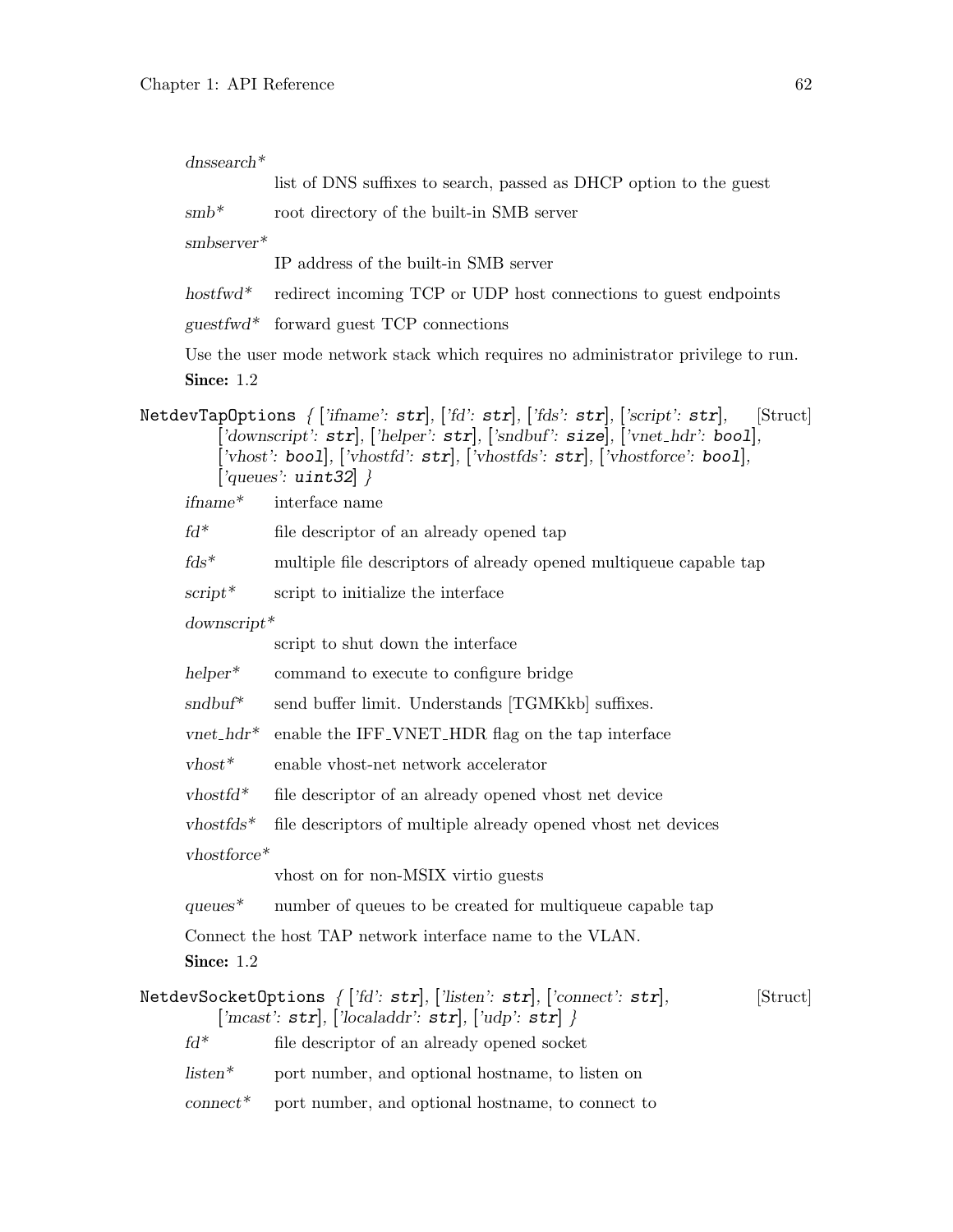| $\text{mcast}^*$     | UDP multicast address and port number                                                                                                                                                                                                                                                                                              |
|----------------------|------------------------------------------------------------------------------------------------------------------------------------------------------------------------------------------------------------------------------------------------------------------------------------------------------------------------------------|
|                      | $localaddr^*$ source address and port for multicast and udp packets                                                                                                                                                                                                                                                                |
| $udp^*$              | UDP unicast address and port number                                                                                                                                                                                                                                                                                                |
|                      | Connect the VLAN to a remote VLAN in another QEMU virtual machine using a<br>TCP socket connection.                                                                                                                                                                                                                                |
| <b>Since: 1.2</b>    |                                                                                                                                                                                                                                                                                                                                    |
|                      | NetdevL2TPv30ptions { 'src': $str,$ 'dst': $str,$ ['srcport': $str,$ ['dstport':<br>[Struct]<br>$\texttt{str}]$ , ['ipv6': boo1], ['udp': boo1], ['cookie64': boo1], ['counter': boo1],<br>['pincounter': bool], ['txcookie': uint64], ['rxcookie': uint64], 'txsession':<br>uint32, ['rxsession': uint32], ['offset': uint32] $}$ |
| src                  | source address                                                                                                                                                                                                                                                                                                                     |
| $\, \mathrm{dst}$    | destination address                                                                                                                                                                                                                                                                                                                |
| $s$ rc $port^*$      | source port - mandatory for udp, optional for ip                                                                                                                                                                                                                                                                                   |
| $dstport*$           | destination port - mandatory for udp, optional for ip                                                                                                                                                                                                                                                                              |
| $ipv6*$              | - force the use of ipv6                                                                                                                                                                                                                                                                                                            |
| $udp^*$              | - use the udp version of l2tpv3 encapsulation                                                                                                                                                                                                                                                                                      |
| $\mathrm{cookie}64*$ | - use 64 bit coookies                                                                                                                                                                                                                                                                                                              |
| $counter^*$          | have sequence counter                                                                                                                                                                                                                                                                                                              |
| $pincounter*$        |                                                                                                                                                                                                                                                                                                                                    |
|                      | pin sequence counter to zero - workaround for buggy implementations or<br>networks with packet reorder                                                                                                                                                                                                                             |
| $txcookie*$          | 32 or 64 bit transmit cookie                                                                                                                                                                                                                                                                                                       |
| rxcookie*            | 32 or 64 bit receive cookie                                                                                                                                                                                                                                                                                                        |
| txsession            | 32 bit transmit session                                                                                                                                                                                                                                                                                                            |
|                      | $rxsession*$ 32 bit receive session - if not specified set to the same value as transmit                                                                                                                                                                                                                                           |
| $offset*$            | additional offset - allows the insertion of additional application-specific<br>data before the packet payload                                                                                                                                                                                                                      |
| Since: 2.1           | Connect the VLAN to Ethernet over L2TPv3 Static tunnel                                                                                                                                                                                                                                                                             |
| uint16 $\}$          | NetdevVdeOptions $\{$ ['sock': str], ['port': uint16], ['group': str], ['mode':<br>[Struct]                                                                                                                                                                                                                                        |
| $\mathrm{sock}^*$    | socket path                                                                                                                                                                                                                                                                                                                        |
| $port^*$             | port number                                                                                                                                                                                                                                                                                                                        |
| $group^*$            | group owner of socket                                                                                                                                                                                                                                                                                                              |
| $mode*$              | permissions for socket                                                                                                                                                                                                                                                                                                             |
|                      | Connect the VLAN to a vde switch running on the host.                                                                                                                                                                                                                                                                              |
| Since: 1.2           |                                                                                                                                                                                                                                                                                                                                    |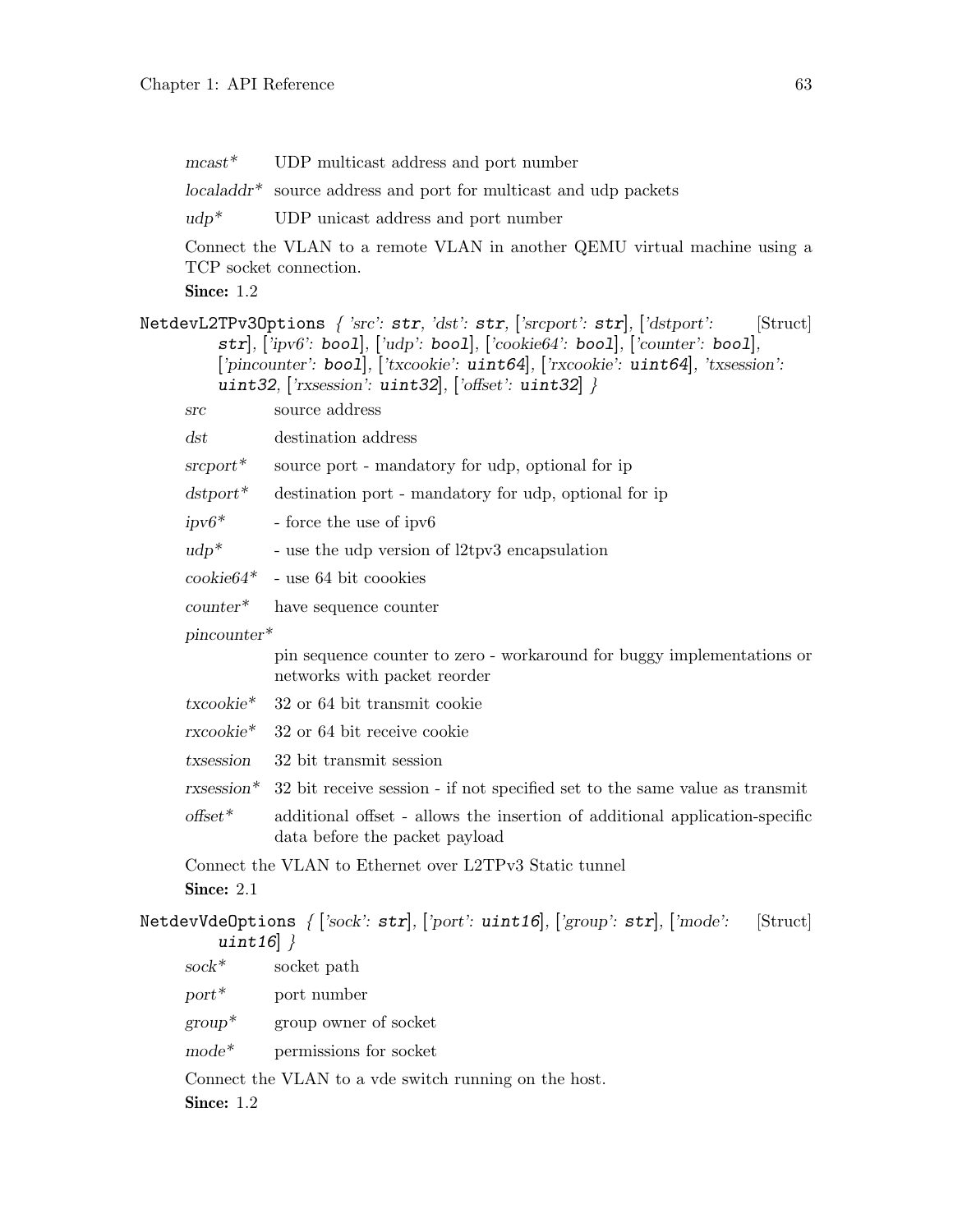|                        | NetdevDumpOptions $\{$ ['len': size], ['file': str] $\}$                                                                                                                                                                                                                                                                                                                      | [Struct] |
|------------------------|-------------------------------------------------------------------------------------------------------------------------------------------------------------------------------------------------------------------------------------------------------------------------------------------------------------------------------------------------------------------------------|----------|
| $len^*$                | per-packet size limit (64k default). Understands [TGMKkb] suffixes.                                                                                                                                                                                                                                                                                                           |          |
| $file*$                | dump file path (default is qemu-vlan0.pcap)                                                                                                                                                                                                                                                                                                                                   |          |
|                        | Dump VLAN network traffic to a file.                                                                                                                                                                                                                                                                                                                                          |          |
| Since: 1.2             |                                                                                                                                                                                                                                                                                                                                                                               |          |
|                        | NetdevBridgeOptions $\{['br': str], ['helper': str] \}$                                                                                                                                                                                                                                                                                                                       | [Struct] |
| $br^*$                 | bridge name                                                                                                                                                                                                                                                                                                                                                                   |          |
| $h$ elper <sup>*</sup> | command to execute to configure bridge                                                                                                                                                                                                                                                                                                                                        |          |
|                        | Connect a host TAP network interface to a host bridge device.                                                                                                                                                                                                                                                                                                                 |          |
| Since: $1.2$           |                                                                                                                                                                                                                                                                                                                                                                               |          |
|                        | NetdevHubPortOptions { 'hubid': int32 }                                                                                                                                                                                                                                                                                                                                       | [Struct] |
| hubid                  | hub identifier number                                                                                                                                                                                                                                                                                                                                                         |          |
|                        | Connect two or more net clients through a software hub.                                                                                                                                                                                                                                                                                                                       |          |
| Since: $1.2$           |                                                                                                                                                                                                                                                                                                                                                                               |          |
|                        | NetdevNetmapOptions { 'ifname': $str,$ ['devname': $str$ ] }                                                                                                                                                                                                                                                                                                                  | [Struct] |
| ifname                 | Either the name of an existing network interface supported by netmap,<br>or the name of a VALE port (created on the fly). A VALE port name<br>is in the form 'valeXXX:YYY', where XXX and YYY are non-negative<br>integers. XXX identifies a switch and YYY identifies a port of the switch.<br>VALE ports having the same XXX are therefore connected to the same<br>switch. |          |
|                        | devname* path of the netmap device (default: $\frac{7}{\text{dev}}$ ).                                                                                                                                                                                                                                                                                                        |          |
|                        | Connect a client to a netmap-enabled NIC or to a VALE switch port                                                                                                                                                                                                                                                                                                             |          |
| Since: $2.0$           |                                                                                                                                                                                                                                                                                                                                                                               |          |
| uint32 $\}$            | NetdevVhostUserOptions { 'chardev': str, ['vhostforce': bool], ['queues':                                                                                                                                                                                                                                                                                                     | [Struct] |
| chardev                | name of a unix socket chardev                                                                                                                                                                                                                                                                                                                                                 |          |
| $vhostforce*$          |                                                                                                                                                                                                                                                                                                                                                                               |          |
|                        | vhost on for non-MSIX virtio guests (default: false).                                                                                                                                                                                                                                                                                                                         |          |
| $queues*$              | number of queues to be created for multiqueue vhost-user (default: $1$ )<br>(Since 2.4)                                                                                                                                                                                                                                                                                       |          |
|                        | Vhost-user network backend                                                                                                                                                                                                                                                                                                                                                    |          |
| Since: 2.1             |                                                                                                                                                                                                                                                                                                                                                                               |          |
|                        |                                                                                                                                                                                                                                                                                                                                                                               |          |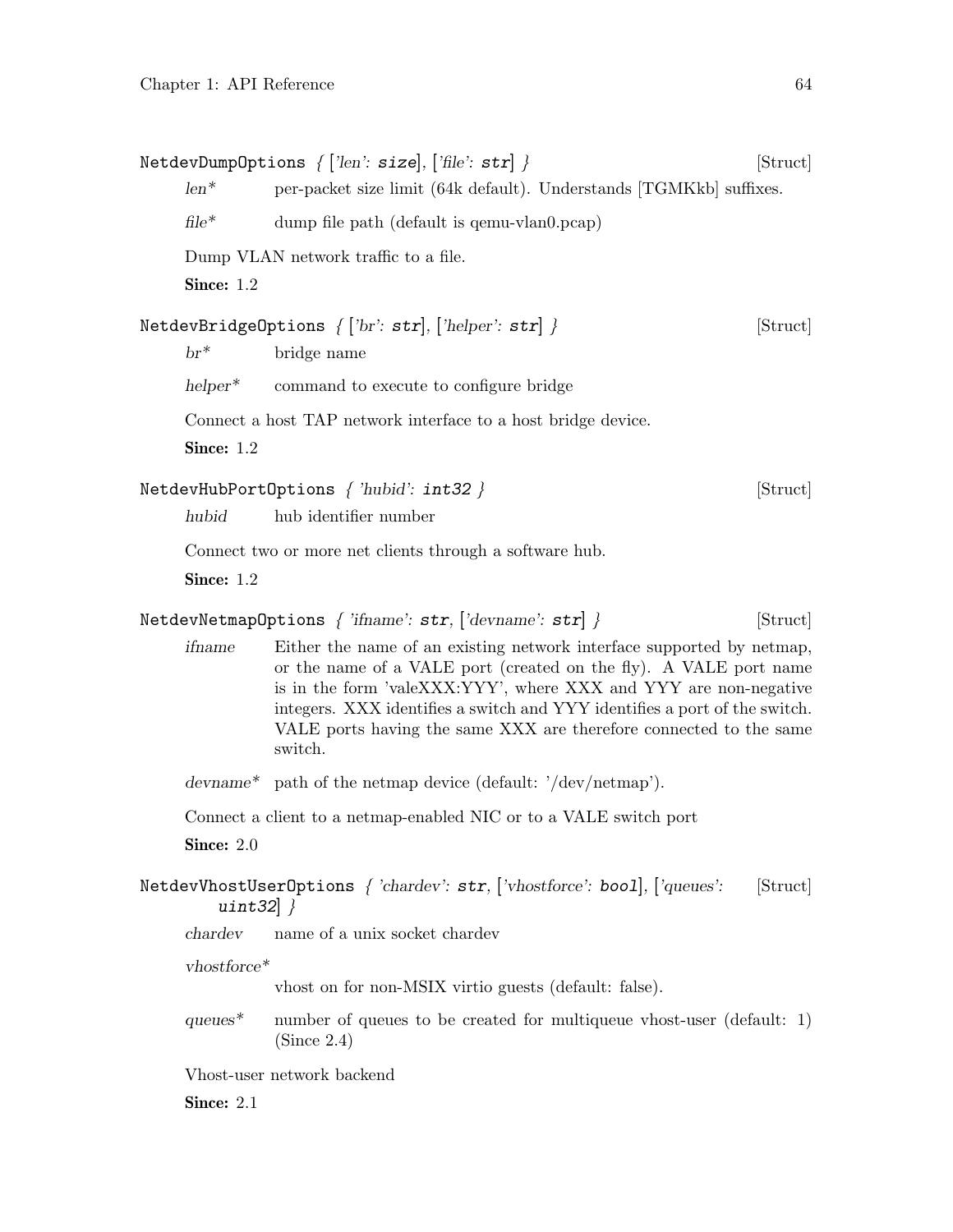|              | NetClientOptions [ 'none': NetdevNoneOptions, 'nic':<br>NetLegacyNicOptions, 'user': NetdevUserOptions, 'tap':<br>NetdevTapOptions, 'l2tpv3': NetdevL2TPv3Options, 'socket':<br>NetdevSocketOptions, 'vde': NetdevVdeOptions, 'dump':<br>NetdevDumpOptions, 'bridge': NetdevBridgeOptions, 'hubport':<br>NetdevHubPortOptions, 'netmap': NetdevNetmapOptions, 'vhost-user':<br>NetdevVhostUserOptions | [Union]  |
|--------------|-------------------------------------------------------------------------------------------------------------------------------------------------------------------------------------------------------------------------------------------------------------------------------------------------------------------------------------------------------------------------------------------------------|----------|
|              | A discriminated record of network device traits.                                                                                                                                                                                                                                                                                                                                                      |          |
|              | <b>Since:</b> $1.2$ ' $12$ tpv3' - since $2.1$                                                                                                                                                                                                                                                                                                                                                        |          |
|              | NetLegacy $\{$ ['vlan': int32], ['id': str], ['name': str], 'opts':<br>$NetClientOptions$ }                                                                                                                                                                                                                                                                                                           | [Struct] |
| $vlan^*$     | vlan number                                                                                                                                                                                                                                                                                                                                                                                           |          |
| $id^*$       | identifier for monitor commands                                                                                                                                                                                                                                                                                                                                                                       |          |
| $name^*$     | identifier for monitor commands, ignored if id is present                                                                                                                                                                                                                                                                                                                                             |          |
| opts         | device type specific properties (legacy)                                                                                                                                                                                                                                                                                                                                                              |          |
|              | Captures the configuration of a network device; legacy.                                                                                                                                                                                                                                                                                                                                               |          |
| Since: $1.2$ |                                                                                                                                                                                                                                                                                                                                                                                                       |          |
|              | Netdev $\{ 'id': str, 'opts': NetClientOptions \}$                                                                                                                                                                                                                                                                                                                                                    | [Struct] |
| id           | identifier for monitor commands.                                                                                                                                                                                                                                                                                                                                                                      |          |
| opts         | device type specific properties                                                                                                                                                                                                                                                                                                                                                                       |          |
|              | Captures the configuration of a network device.                                                                                                                                                                                                                                                                                                                                                       |          |
| Since: 1.2   |                                                                                                                                                                                                                                                                                                                                                                                                       |          |
|              | InetSocketAddress { 'host': str, 'port': str, ['to': uint16], ['ipv4':<br>bool], $[$ <i>ipv6</i> ': bool] $\}$                                                                                                                                                                                                                                                                                        | [Struct] |
| host         | host part of the address                                                                                                                                                                                                                                                                                                                                                                              |          |
| port         | port part of the address, or lowest port if to is present                                                                                                                                                                                                                                                                                                                                             |          |
| to           | highest port to try                                                                                                                                                                                                                                                                                                                                                                                   |          |
| ipv4         | whether to accept IPv4 addresses, default try both IPv4 and IPv6 $\#$ op-<br>tional                                                                                                                                                                                                                                                                                                                   |          |
| ipv6         | whether to accept IPv6 addresses, default try both IPv4 and IPv6 $\#$ op-<br>tional                                                                                                                                                                                                                                                                                                                   |          |
| Since: $1.3$ | Captures a socket address or address range in the Internet namespace.                                                                                                                                                                                                                                                                                                                                 |          |
|              | UnixSocketAddress $\{ 'path': str \}$                                                                                                                                                                                                                                                                                                                                                                 | [Struct] |
| path         | filesystem path to use                                                                                                                                                                                                                                                                                                                                                                                |          |
| Since: 1.3   | Captures a socket address in the local ("Unix socket") namespace.                                                                                                                                                                                                                                                                                                                                     |          |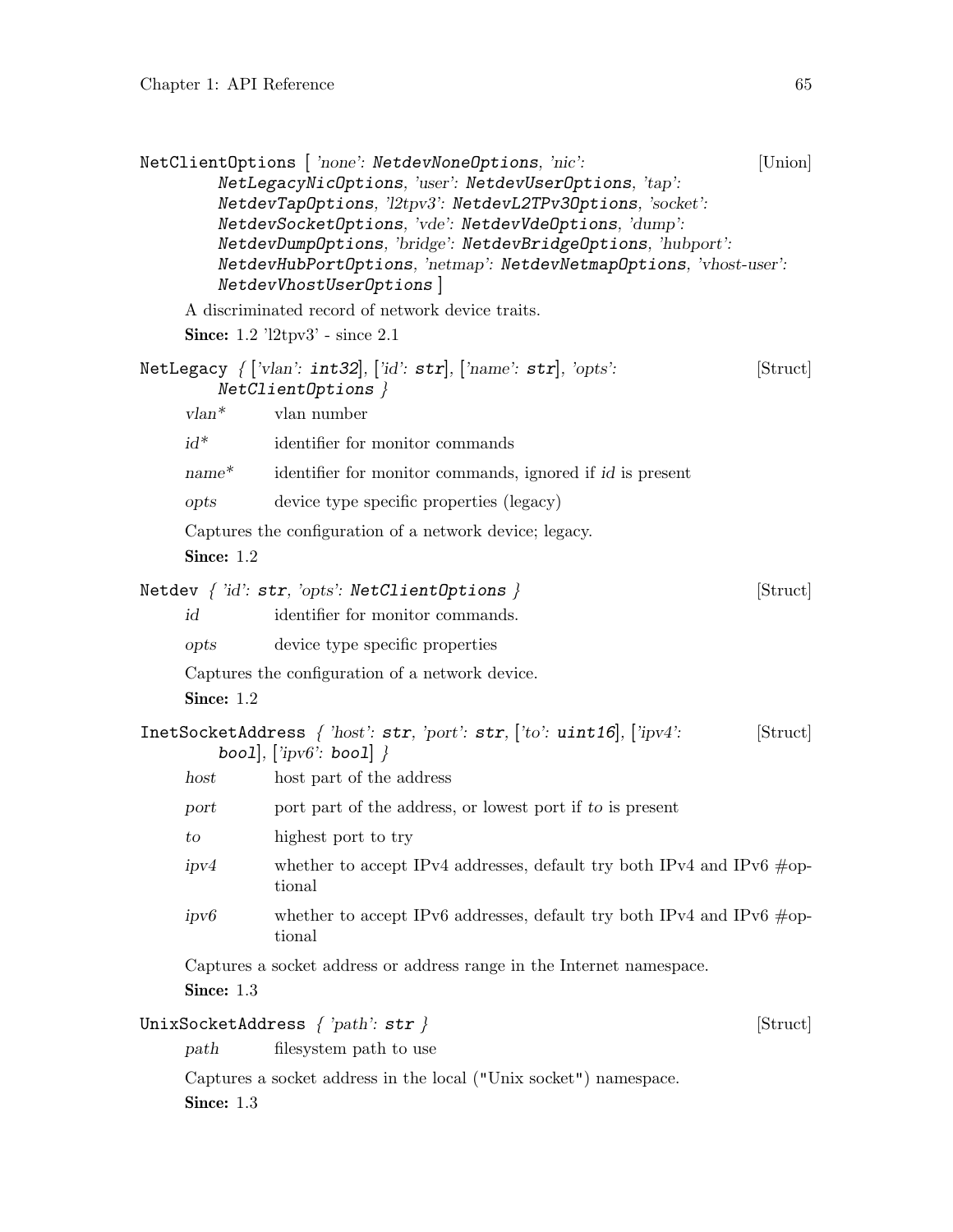| SocketAddress [ 'inet': InetSocketAddress, 'unix':<br>UnixSocketAddress, 'fd': String                                                                                                                                                                                          | [Union]   |
|--------------------------------------------------------------------------------------------------------------------------------------------------------------------------------------------------------------------------------------------------------------------------------|-----------|
| Captures the address of a socket, which could also be a named file descriptor                                                                                                                                                                                                  |           |
| Since: 1.3                                                                                                                                                                                                                                                                     |           |
| getfd ('fdname': str)                                                                                                                                                                                                                                                          | [Command] |
| file descriptor name<br>fdname                                                                                                                                                                                                                                                 |           |
| Receive a file descriptor via SCM rights and assign it a name                                                                                                                                                                                                                  |           |
| <b>Returns:</b> Nothing on success                                                                                                                                                                                                                                             |           |
| <b>Notes:</b> If fdname already exists, the file descriptor assigned to it will be closed and re-<br>placed by the received file descriptor. The 'closefd' command can be used to explicitly<br>close the file descriptor when it is no longer needed.<br><b>Since:</b> 0.14.0 |           |
|                                                                                                                                                                                                                                                                                |           |
| closefd ('fdname': str)                                                                                                                                                                                                                                                        | [Command] |
| fdname<br>file descriptor name                                                                                                                                                                                                                                                 |           |
| Close a file descriptor previously passed via SCM rights                                                                                                                                                                                                                       |           |
| <b>Returns:</b> Nothing on success<br><b>Since:</b> 0.14.0                                                                                                                                                                                                                     |           |
|                                                                                                                                                                                                                                                                                |           |
| MachineInfo { 'name': $str$ , ['alias': $str$ ], ['is-default': bool], 'cpu-max':<br>$int \}$                                                                                                                                                                                  | [Struct]  |
| the name of the machine<br>name                                                                                                                                                                                                                                                |           |
| $alias^*$<br>an alias for the machine name                                                                                                                                                                                                                                     |           |
| $default*$<br>whether the machine is default                                                                                                                                                                                                                                   |           |
| maximum number of CPUs supported by the machine type (since $1.5.0$ )<br>$cpu-max$                                                                                                                                                                                             |           |
| Information describing a machine.                                                                                                                                                                                                                                              |           |
| <b>Since: 1.2.0</b>                                                                                                                                                                                                                                                            |           |
| ['MachineInfo'] query-machines ()                                                                                                                                                                                                                                              | [Command] |
| Return a list of supported machines                                                                                                                                                                                                                                            |           |
| <b>Returns:</b> a list of MachineInfo                                                                                                                                                                                                                                          |           |
| <b>Since: 1.2.0</b>                                                                                                                                                                                                                                                            |           |
| CpuDefinitionInfo $\{ 'name': str \}$                                                                                                                                                                                                                                          | [Struct]  |
| the name of the CPU definition<br>name                                                                                                                                                                                                                                         |           |
| Virtual CPU definition.                                                                                                                                                                                                                                                        |           |
| <b>Since: 1.2.0</b>                                                                                                                                                                                                                                                            |           |
| ['CpuDefinitionInfo'] query-cpu-definitions ()                                                                                                                                                                                                                                 | [Command] |
| Return a list of supported virtual CPU definitions                                                                                                                                                                                                                             |           |
| <b>Returns:</b> a list of CpuDefInfo                                                                                                                                                                                                                                           |           |
| <b>Since:</b> 1.2.0                                                                                                                                                                                                                                                            |           |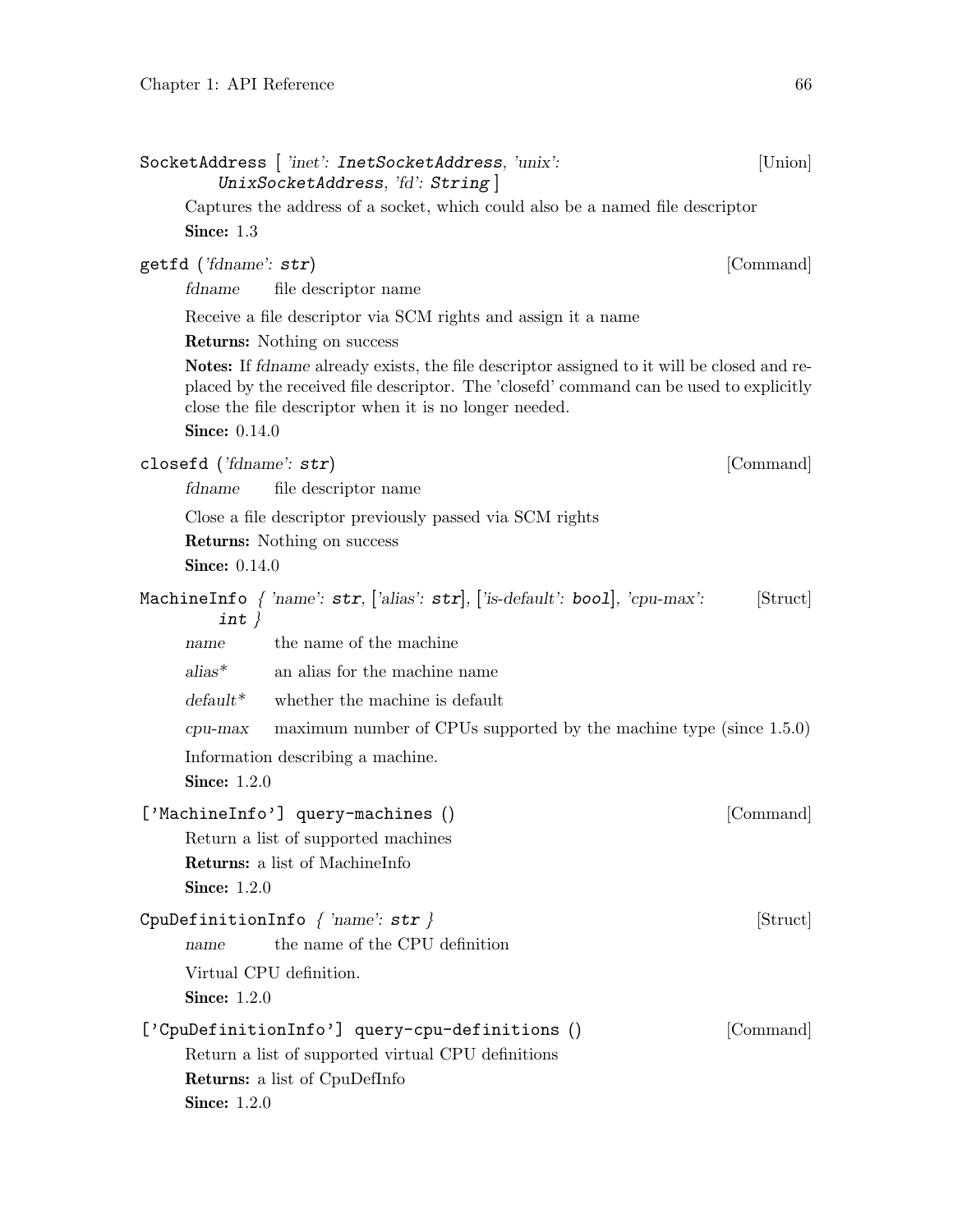|                     | AddfdInfo $\{$ 'fdset-id': int, 'fd': int $\}$                                                                                                                                                                                                | [Struct]  |
|---------------------|-----------------------------------------------------------------------------------------------------------------------------------------------------------------------------------------------------------------------------------------------|-----------|
| fdset-id            | The ID of the fd set that fd was added to.                                                                                                                                                                                                    |           |
| fd                  | The file descriptor that was received via SCM rights and added to the fd<br>set.                                                                                                                                                              |           |
| <b>Since:</b> 1.2.0 | Information about a file descriptor that was added to an fd set.                                                                                                                                                                              |           |
|                     | AddfdInfo add-fd ( $[ 'fdset-id': int]$ , $[ 'opaque': str]$ )                                                                                                                                                                                | [Command] |
| $f$ dset-id*        | The ID of the fd set to add the file descriptor to.                                                                                                                                                                                           |           |
| $opaque^*$          | A free-form string that can be used to describe the fd.                                                                                                                                                                                       |           |
|                     | Add a file descriptor, that was passed via SCM rights, to an fd set.                                                                                                                                                                          |           |
|                     | Returns: AddfdInfo on success If file descriptor was not received, FdNotSupplied If<br><i>fdset</i> -id is a negative value, InvalidParameterValue                                                                                            |           |
| <b>Since: 1.2.0</b> | <b>Notes:</b> The list of fd sets is shared by all monitor connections. If fdset-id is not<br>specified, a new fd set will be created.                                                                                                        |           |
|                     | remove-fd ('fdset-id': int, $[ 'fd': int ]$ )                                                                                                                                                                                                 | [Command] |
| $f$ dset- $id$      | The ID of the fd set that the file descriptor belongs to.                                                                                                                                                                                     |           |
| $fd^*$              | The file descriptor that is to be removed.                                                                                                                                                                                                    |           |
|                     | Remove a file descriptor from an fd set.                                                                                                                                                                                                      |           |
| <b>Since:</b> 1.2.0 | <b>Returns:</b> Nothing on success If fdset-id or fd is not found, FdNotFound<br><b>Notes:</b> The list of fd sets is shared by all monitor connections. If fd is not specified,<br>all file descriptors in <i>fdset</i> -id will be removed. |           |
| fd                  | FdsetFdInfo $\{ 'fd': int, ['opaque': str] \}$<br>The file descriptor value.                                                                                                                                                                  | [Struct]  |
| $opaque^*$          | A free-form string that can be used to describe the fd.                                                                                                                                                                                       |           |
| <b>Since: 1.2.0</b> | Information about a file descriptor that belongs to an fd set.                                                                                                                                                                                |           |
|                     | FdsetInfo { 'fdset-id': int, 'fds': ['FdsetFdInfo'] }                                                                                                                                                                                         | [Struct]  |
| $f$ dset- $id$      | The ID of the fd set.                                                                                                                                                                                                                         |           |
| fds                 | A list of file descriptors that belong to this fd set.                                                                                                                                                                                        |           |
| <b>Since:</b> 1.2.0 | Information about an fd set.                                                                                                                                                                                                                  |           |
|                     | ['FdsetInfo'] query-fdsets ()<br>Return information describing all fd sets.                                                                                                                                                                   | [Command] |
|                     | <b>Returns:</b> A list of FdsetInfo<br><b>Since:</b> 1.2.0 Note: The list of fd sets is shared by all monitor connections.                                                                                                                    |           |
|                     |                                                                                                                                                                                                                                               |           |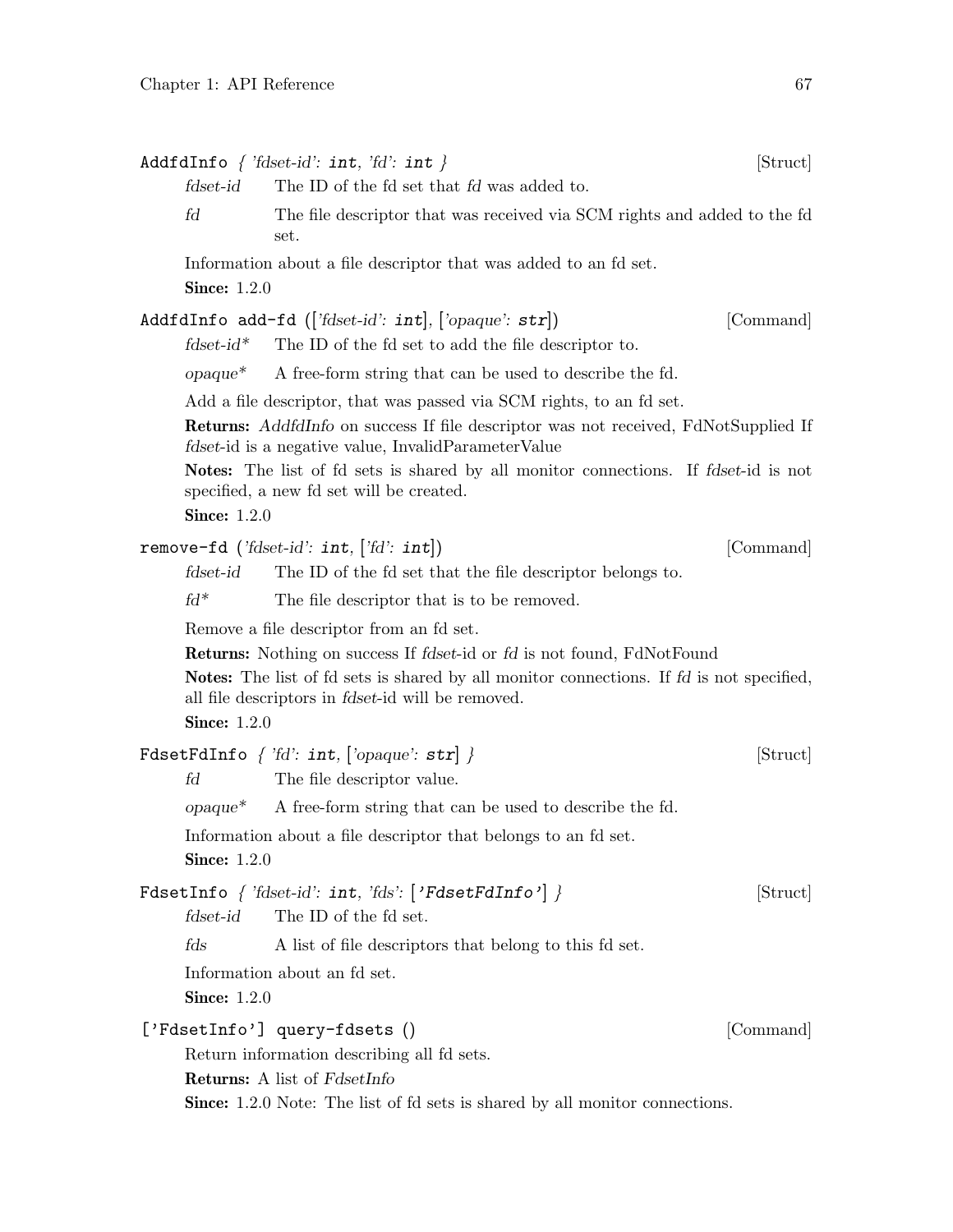|          | arch                                              | TargetInfo $\{ \; 'arch\}: \texttt{str}\; \}$<br>the target architecture (eg " $x86.64$ ", " $i386$ ", etc)                                                                                           | [Struct]  |
|----------|---------------------------------------------------|-------------------------------------------------------------------------------------------------------------------------------------------------------------------------------------------------------|-----------|
|          | <b>Since:</b> 1.2.0                               | Information describing the QEMU target.                                                                                                                                                               |           |
|          | <b>Returns:</b> TargetInfo<br><b>Since:</b> 1.2.0 | TargetInfo query-target ()<br>Return information about the target for this QEMU                                                                                                                       | [Command] |
| QKeyCode |                                                   |                                                                                                                                                                                                       | [Enum]    |
|          |                                                   | An enumeration of key name. This is used by the send-key command.<br><b>Since:</b> 1.3.0 'unmapped' and 'pause' since 2.0 'ro' and 'kp_comma' since 2.4                                               |           |
|          | <b>Since:</b> 1.3.0                               | KeyValue   'number': int, 'qcode': QKeyCode  <br>Represents a keyboard key.                                                                                                                           | [Union]   |
|          |                                                   | send-key ('keys': ['KeyValue'], ['hold-time': $int$ ])                                                                                                                                                | [Command] |
|          | keys                                              | An array of KeyValue elements. All KeyValues in this array are simul-<br>taneously sent to the guest. A KeyValue number value is sent directly to<br>the guest, while KeyValue. goode must be a valid |           |
|          | QKeyCode                                          | value                                                                                                                                                                                                 |           |
|          | $hold-time*$                                      | time to delay key up events, milliseconds. Defaults to 100                                                                                                                                            |           |
|          | Send keys to guest.                               |                                                                                                                                                                                                       |           |
|          | <b>Since: 1.3.0</b>                               | <b>Returns:</b> Nothing on success If key is unknown or redundant, InvalidParameter                                                                                                                   |           |
|          |                                                   | screendump ('filename': $str$ )                                                                                                                                                                       | [Command] |
|          | filename                                          | the path of a new PPM file to store the image                                                                                                                                                         |           |
|          |                                                   | Write a PPM of the VGA screen to a file.                                                                                                                                                              |           |
|          | <b>Since: 0.14.0</b>                              | <b>Returns:</b> Nothing on success                                                                                                                                                                    |           |
|          | $in$ <sup>*</sup>                                 | ChardevFile $\{$ $\rceil$ ' $in$ ': $\texttt{str} \}$ , ' $out$ ': $\texttt{str} \}$<br>The name of the input file                                                                                    | [Struct]  |
|          | out                                               | The name of the output file                                                                                                                                                                           |           |
|          | Since: $1.4$                                      | Configuration info for file chardevs.                                                                                                                                                                 |           |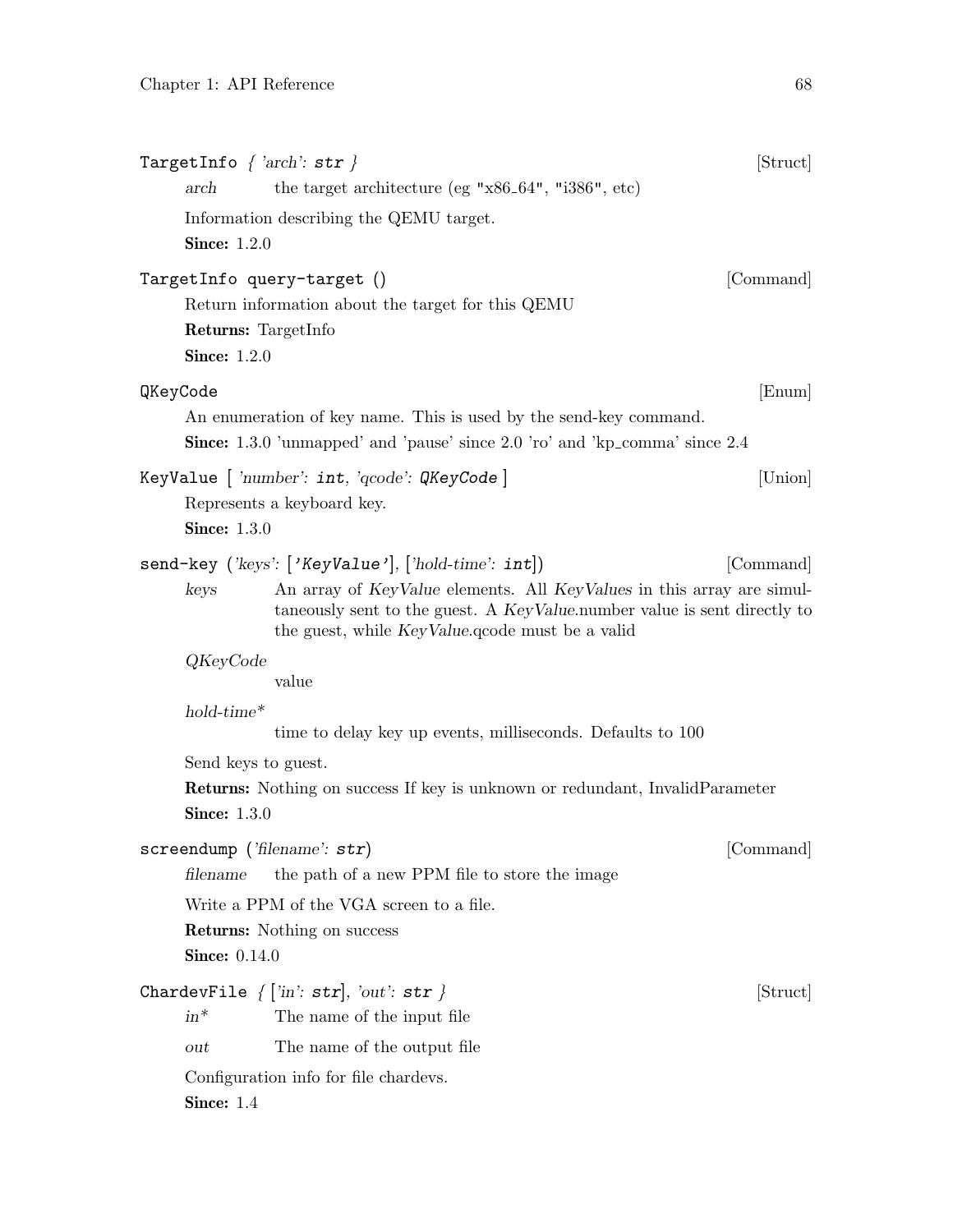| device<br>The name of the special file for the device, i.e. $/$ dev $/$ ttyS0 on Unix or<br>COM1: on Windows<br>What kind of device this is.<br>type<br>Configuration info for device and pipe chardevs.<br>Since: 1.4<br>ChardevSocket { 'addr': SocketAddress, ['server': bool], ['wait': bool],<br>[Struct]<br>$[\text{'nodelay': bool}, [\text{'telnet': bool}], [\text{'reconnect': int}]$ }<br>socket address to listen on (server=true) or connect to (server=false)<br>addr |
|-------------------------------------------------------------------------------------------------------------------------------------------------------------------------------------------------------------------------------------------------------------------------------------------------------------------------------------------------------------------------------------------------------------------------------------------------------------------------------------|
|                                                                                                                                                                                                                                                                                                                                                                                                                                                                                     |
|                                                                                                                                                                                                                                                                                                                                                                                                                                                                                     |
|                                                                                                                                                                                                                                                                                                                                                                                                                                                                                     |
|                                                                                                                                                                                                                                                                                                                                                                                                                                                                                     |
|                                                                                                                                                                                                                                                                                                                                                                                                                                                                                     |
|                                                                                                                                                                                                                                                                                                                                                                                                                                                                                     |
| $server^*$<br>create server socket (default: true)                                                                                                                                                                                                                                                                                                                                                                                                                                  |
| wait*<br>wait for incoming connection on server sockets (default: false).                                                                                                                                                                                                                                                                                                                                                                                                           |
| $nodelay^*$<br>set TCP_NODELAY socket option (default: false)                                                                                                                                                                                                                                                                                                                                                                                                                       |
| $t$ elne $t^*$<br>enable telnet protocol on server sockets (default: false)                                                                                                                                                                                                                                                                                                                                                                                                         |
| $reconnect*$                                                                                                                                                                                                                                                                                                                                                                                                                                                                        |
| For a client socket, if a socket is disconnected, then attempt a reconnect<br>after the given number of seconds. Setting this to zero disables this<br>function. (default: 0) (Since: $2.2$ )                                                                                                                                                                                                                                                                                       |
| Configuration info for (stream) socket chardevs.                                                                                                                                                                                                                                                                                                                                                                                                                                    |
| Since: 1.4                                                                                                                                                                                                                                                                                                                                                                                                                                                                          |
| ChardevUdp { 'remote': SocketAddress, ['local': SocketAddress] }<br>[Struct]<br>remote address<br>remote                                                                                                                                                                                                                                                                                                                                                                            |
| $local*$<br>local address                                                                                                                                                                                                                                                                                                                                                                                                                                                           |
| Configuration info for datagram socket chardevs.<br>Since: 1.5                                                                                                                                                                                                                                                                                                                                                                                                                      |
| ChardevMux $\{ 'character' : str \}$<br>[Struct]                                                                                                                                                                                                                                                                                                                                                                                                                                    |
| name of the base chardev.<br>chardev                                                                                                                                                                                                                                                                                                                                                                                                                                                |
| Configuration info for mux chardevs.<br>Since: 1.5                                                                                                                                                                                                                                                                                                                                                                                                                                  |
| ChardevStdio $\{$ ['signal': bool] $\}$<br>[Struct]                                                                                                                                                                                                                                                                                                                                                                                                                                 |
| $signal^*$<br>Allow signals (such as SIGINT triggered by $\hat{C}$ ) be delivered to qemu.<br>Default: true in -nographic mode, false otherwise.                                                                                                                                                                                                                                                                                                                                    |
| Configuration info for stdio chardevs.<br>Since: $1.5$                                                                                                                                                                                                                                                                                                                                                                                                                              |
| ChardevSpiceChannel $\{ 'type': str \}$<br>[Struct]                                                                                                                                                                                                                                                                                                                                                                                                                                 |
| kind of channel (for example vdagent).<br>type                                                                                                                                                                                                                                                                                                                                                                                                                                      |
| Configuration info for spice vm channel chardevs.<br>Since: 1.5                                                                                                                                                                                                                                                                                                                                                                                                                     |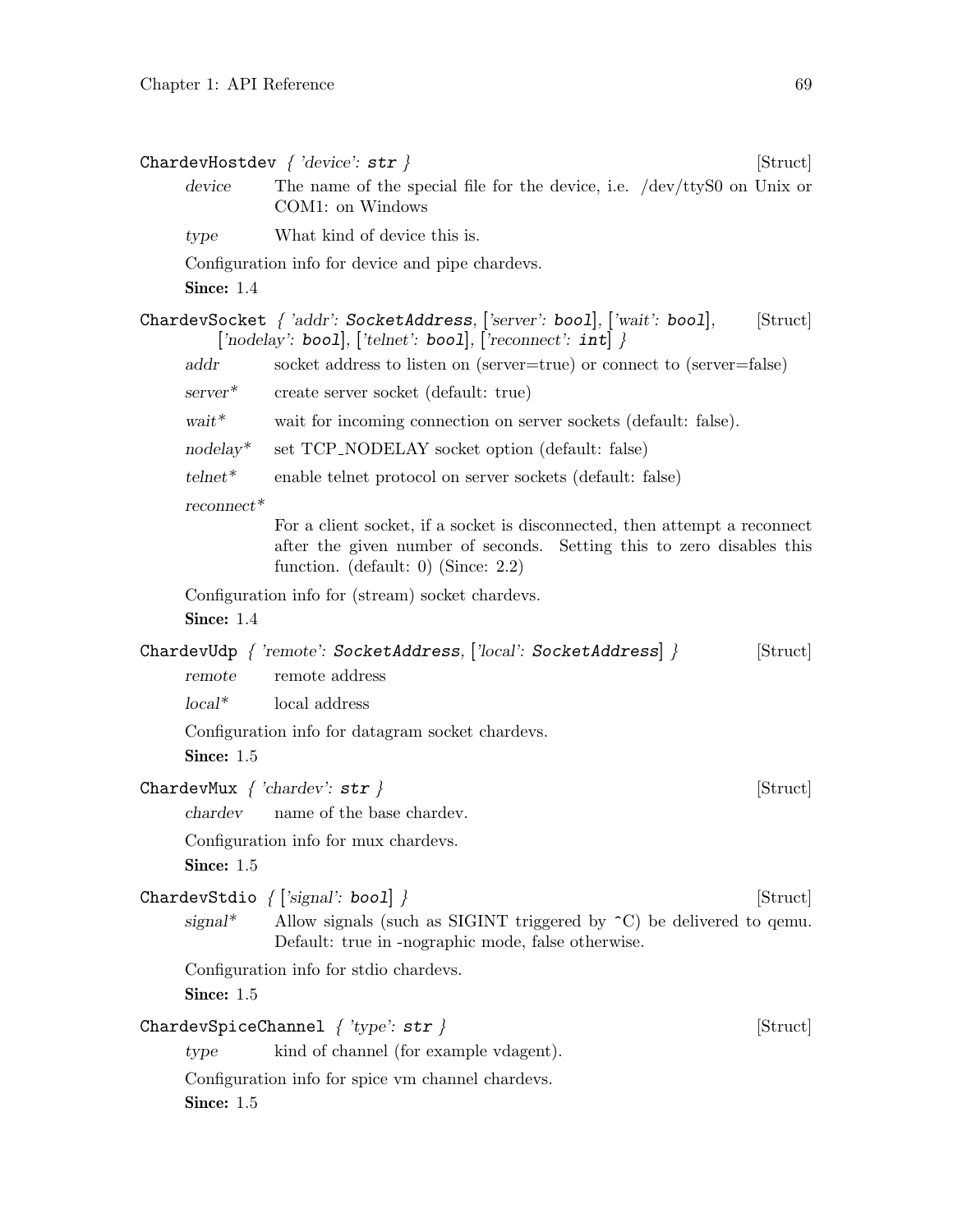|                                | ChardevSpicePort $\{$ 'fqdn': str $\}$                                                                                                                                                                                                                                                                                                                                                                                                                                                                                                                                                                                                    | [Struct]  |
|--------------------------------|-------------------------------------------------------------------------------------------------------------------------------------------------------------------------------------------------------------------------------------------------------------------------------------------------------------------------------------------------------------------------------------------------------------------------------------------------------------------------------------------------------------------------------------------------------------------------------------------------------------------------------------------|-----------|
| fqdn                           | name of the channel (see docs/spice-port-fqdn.txt)                                                                                                                                                                                                                                                                                                                                                                                                                                                                                                                                                                                        |           |
|                                | Configuration info for spice port chardevs.                                                                                                                                                                                                                                                                                                                                                                                                                                                                                                                                                                                               |           |
| Since: $1.5$                   |                                                                                                                                                                                                                                                                                                                                                                                                                                                                                                                                                                                                                                           |           |
| width                          | ChardevVC $\{$ ['width': int], ['height': int], ['cols': int], ['rows': int] }<br>console width, in pixels                                                                                                                                                                                                                                                                                                                                                                                                                                                                                                                                | [Struct]  |
| height                         | console height, in pixels                                                                                                                                                                                                                                                                                                                                                                                                                                                                                                                                                                                                                 |           |
| $\cosh$                        | console width, in chars                                                                                                                                                                                                                                                                                                                                                                                                                                                                                                                                                                                                                   |           |
| rows                           | console height, in chars                                                                                                                                                                                                                                                                                                                                                                                                                                                                                                                                                                                                                  |           |
| Since: 1.5                     | Configuration info for virtual console chardevs.                                                                                                                                                                                                                                                                                                                                                                                                                                                                                                                                                                                          |           |
| $size^*$                       | ChardevRingbuf $\{$ ['size': int] $\}$<br>ring buffer size, must be power of two, default is 65536                                                                                                                                                                                                                                                                                                                                                                                                                                                                                                                                        | [Struct]  |
| Since: 1.5                     | Configuration info for ring buffer chardevs.                                                                                                                                                                                                                                                                                                                                                                                                                                                                                                                                                                                              |           |
| ${\tt ChardevBackend}\ \{\ \}$ | Configuration info for the new chardev backend.<br><b>Since:</b> 1.4 (testdev since $2.2$ )                                                                                                                                                                                                                                                                                                                                                                                                                                                                                                                                               | [Struct]  |
|                                | ${\tt ChardevBackend}$ $[$ 'file': ${\tt ChardevFile},$ 's ${\tt erial}'$ : ${\tt ChardevHostdev},$<br>'parallel': ChardevHostdev, 'pipe': ChardevHostdev, 'socket':<br>ChardevSocket, 'udp': ChardevUdp, 'pty': ChardevDummy, 'null':<br>ChardevDummy, 'mux': ChardevMux, 'msmouse': ChardevDummy, 'braille':<br>ChardevDummy, 'testdev': ChardevDummy, 'stdio': ChardevStdio, 'console':<br>ChardevDummy, 'spicevmc': ChardevSpiceChannel, 'spiceport':<br>ChardevSpicePort, 'vc': ChardevVC, 'ringbuf': ChardevRingbuf,<br>$\langle \text{memory}: \text{CharacterRingbuf} \rangle$<br>Configuration info for the new chardev backend. | [Union]   |
|                                | <b>Since:</b> 1.4 (testdev since $2.2$ )                                                                                                                                                                                                                                                                                                                                                                                                                                                                                                                                                                                                  |           |
|                                | ChardevReturn $\{ \lceil \textit{'pty'} : \textit{str} \rceil \}$                                                                                                                                                                                                                                                                                                                                                                                                                                                                                                                                                                         | [Struct]  |
| $pty^*$                        | name of the slave pseudoterminal device, present if and only if a chardev<br>of type 'pty' was created                                                                                                                                                                                                                                                                                                                                                                                                                                                                                                                                    |           |
| Since: $1.4$                   | Return info about the charder backend just created.                                                                                                                                                                                                                                                                                                                                                                                                                                                                                                                                                                                       |           |
| id                             | ChardevReturn chardev-add ('id': $str,$ 'backend': ChardevBackend)<br>the charder's ID, must be unique                                                                                                                                                                                                                                                                                                                                                                                                                                                                                                                                    | [Command] |
| backend                        | backend type and parameters                                                                                                                                                                                                                                                                                                                                                                                                                                                                                                                                                                                                               |           |
|                                |                                                                                                                                                                                                                                                                                                                                                                                                                                                                                                                                                                                                                                           |           |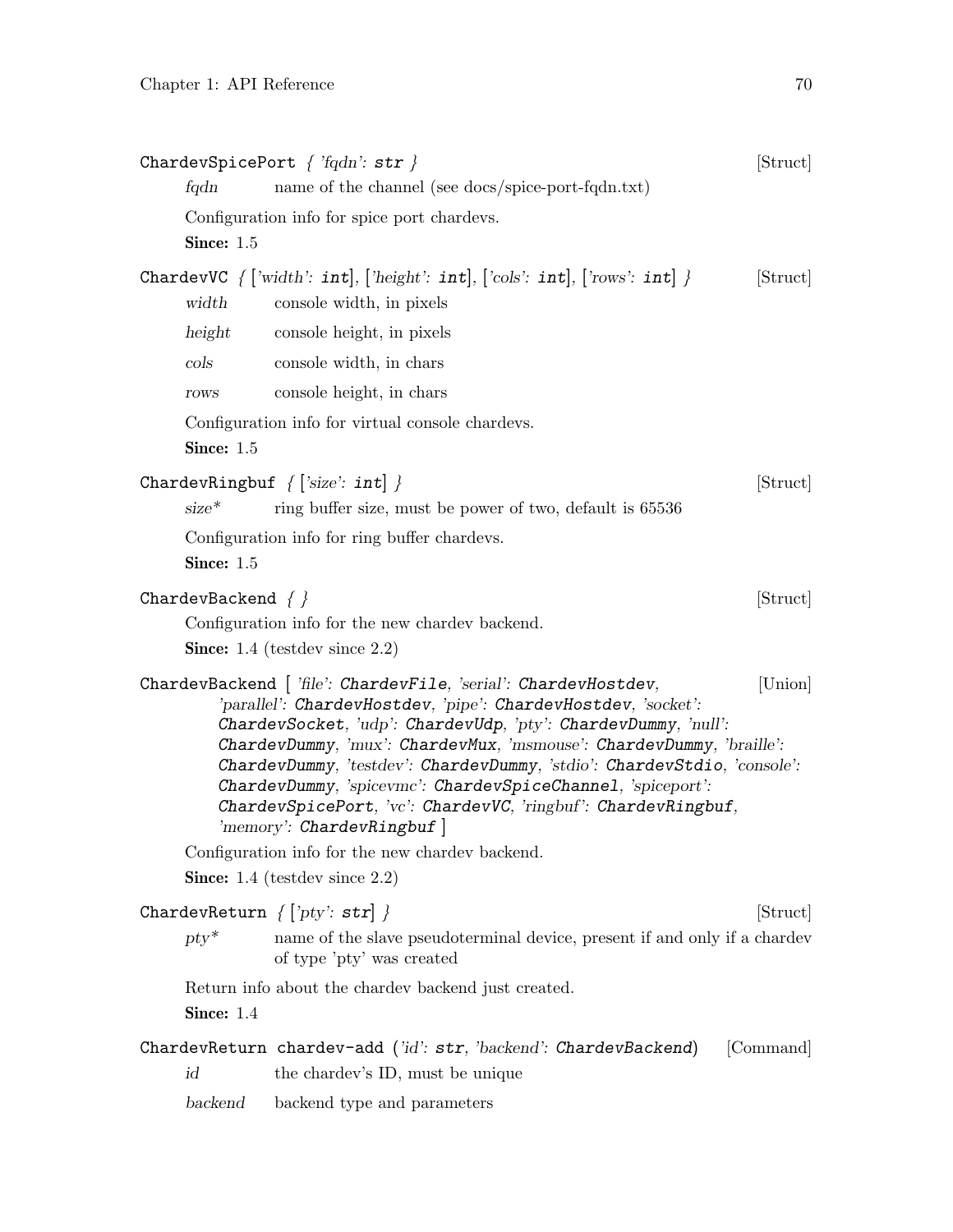<span id="page-72-0"></span>

|          | Add a character device backend<br>Returns: ChardevReturn.<br>Since: $1.4$                                                                                                                                                                                                                                                                      |           |
|----------|------------------------------------------------------------------------------------------------------------------------------------------------------------------------------------------------------------------------------------------------------------------------------------------------------------------------------------------------|-----------|
|          | chardev-remove $('id': str)$<br>id<br>the chardev's ID, must exist and not be in use                                                                                                                                                                                                                                                           | [Command] |
|          | Remove a character device backend<br><b>Returns:</b> Nothing on success<br>Since: $1.4$                                                                                                                                                                                                                                                        |           |
| TpmModel | 'tpm-tis' TPM TIS model<br>An enumeration of TPM models<br>Since: 1.5                                                                                                                                                                                                                                                                          | [Enum]    |
|          | ['TpmModel'] query-tpm-models ()<br>Return a list of supported TPM models<br><b>Returns:</b> a list of TpmModel<br>Since: 1.5                                                                                                                                                                                                                  | [Command] |
| TpmType  | 'passthrough'<br>TPM passthrough type<br>An enumeration of TPM types                                                                                                                                                                                                                                                                           | [Enum]    |
|          | Since: 1.5<br>['TpmType'] query-tpm-types ()<br>Return a list of supported TPM types<br><b>Returns:</b> a list of TpmType<br>Since: 1.5                                                                                                                                                                                                        | [Command] |
|          | TPMPassthroughOptions $\{ \lceil \text{path} \rceil : \text{str} \rceil, \lceil \text{`cancel-path'} \rceil : \text{str} \rceil \}$<br>string describing the path used for accessing the TPM device<br>$path^*$<br>$cancel-path*$<br>string showing the TPM's sysfs cancel file for cancellation of TPM com-<br>mands while they are executing | [Struct]  |
|          | Information about the TPM passthrough type<br>Since: 1.5                                                                                                                                                                                                                                                                                       |           |
|          | TpmTypeOptions [ 'passthrough': TPMPassthroughOptions ]<br>passthrough<br>The configuration options for the TPM passthrough type<br>A union referencing different TPM backend types' configuration options<br>Since: 1.5                                                                                                                       | [Union]   |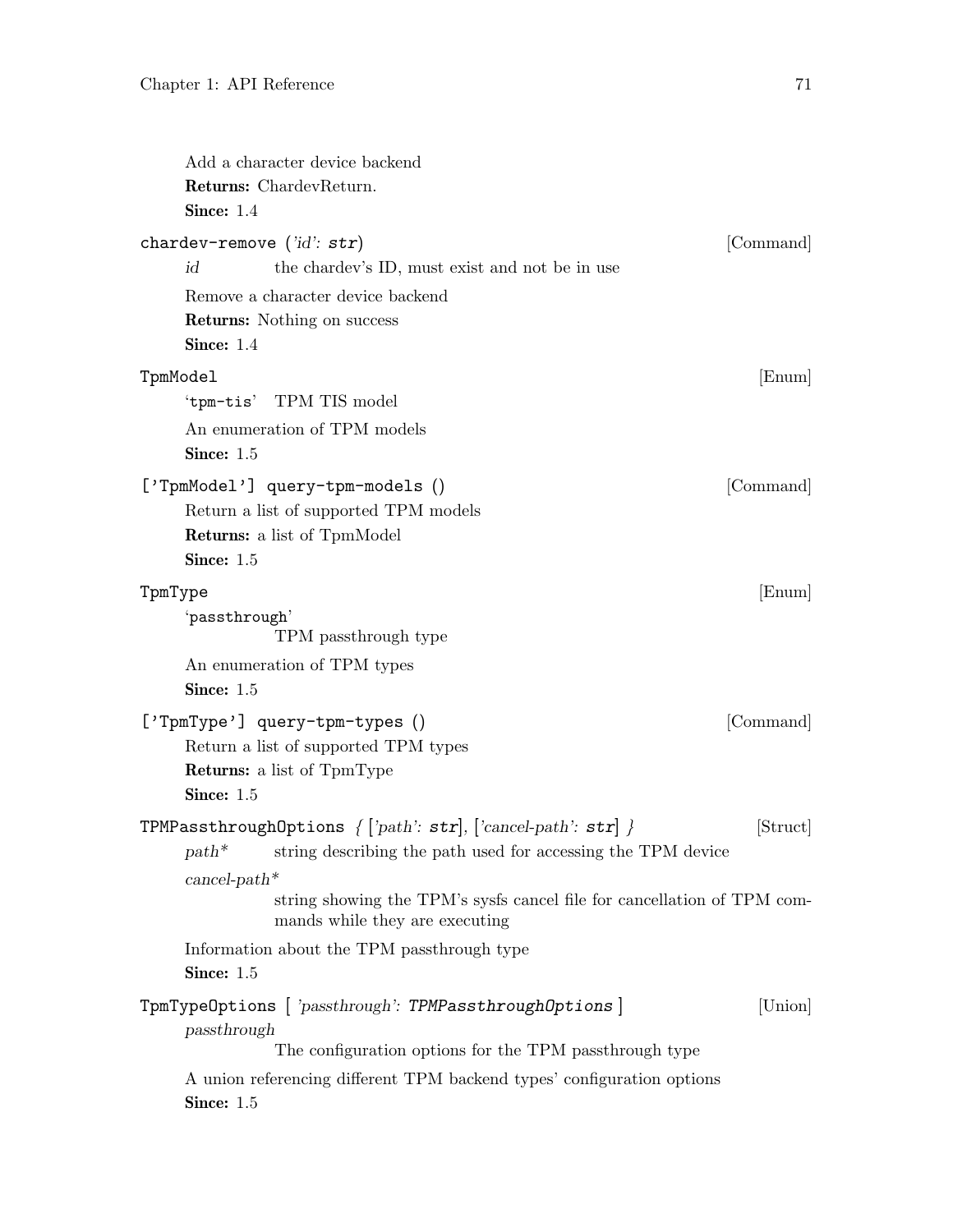<span id="page-73-0"></span>

|                                              | TpmInfo $\{$ 'id': str, 'model': TpmModel, 'options': TpmTypeOptions $\}$                                                                                                                                                      | [Struct] |
|----------------------------------------------|--------------------------------------------------------------------------------------------------------------------------------------------------------------------------------------------------------------------------------|----------|
| id                                           | The Id of the TPM                                                                                                                                                                                                              |          |
| model                                        | The TPM frontend model                                                                                                                                                                                                         |          |
| options                                      | The TPM (backend) type configuration options                                                                                                                                                                                   |          |
|                                              | Information about the TPM                                                                                                                                                                                                      |          |
| Since: 1.5                                   |                                                                                                                                                                                                                                |          |
|                                              | $['TPMInfo']$ query-tpm $()$<br>[Command]                                                                                                                                                                                      |          |
|                                              | Return information about the TPM device                                                                                                                                                                                        |          |
|                                              | Returns: TPMInfo on success                                                                                                                                                                                                    |          |
| Since: 1.5                                   |                                                                                                                                                                                                                                |          |
|                                              | AcpiTableOptions $\{['sig': str], ['rev': unit8], ['oem_id': str],$<br>['oem_table_id': $str$ ], ['oem_rev': $uint32$ ], ['asl_compiler_id': $str$ ],<br>['asl_compiler_rev': $uint32$ ], ['file': $str$ ], ['data': $str$ ] } | [Struct] |
| $data*$                                      | colon $(.)$ separated list of pathnames to load and concatenate as table<br>data. The resultant binary blob must not have an ACPI table header.<br>At least one file is required. This field excludes                          |          |
| $sig^*$                                      | table signature / identifier $(4 \text{ bytes})$                                                                                                                                                                               |          |
| $rev^*$                                      | table revision number (dependent on signature, 1 byte)                                                                                                                                                                         |          |
| $oem_id^*$                                   | OEM identifier (6 bytes)                                                                                                                                                                                                       |          |
| $oem\_table_id*$                             |                                                                                                                                                                                                                                |          |
|                                              | OEM table identifier (8 bytes)                                                                                                                                                                                                 |          |
| $oem\_rev^*$                                 | OEM-supplied revision number (4 bytes)                                                                                                                                                                                         |          |
| asl_compiler_id*                             | identifier of the utility that created the table (4 bytes)                                                                                                                                                                     |          |
| $asl$ <sub>c</sub> ompiler <sub>-rev</sub> * |                                                                                                                                                                                                                                |          |
|                                              | revision number of the utility that created the table (4 bytes)                                                                                                                                                                |          |
| $file*$                                      | colon (:) separated list of pathnames to load and concatenate as table<br>data. The resultant binary blob is expected to have an ACPI table header.<br>At least one file is required. This field excludes data.                |          |
| file.                                        |                                                                                                                                                                                                                                |          |
|                                              | Specify an ACPI table on the command line to load. At most one of file and data can<br>be specified. The list of files specified by any one of them is loaded and concatenated<br>in order. If both are omitted,               |          |

**Since: 1.5** 

#### ${\small \textbf{CommandLineParameterType}} \qquad \qquad [ \textbf{Enum} ]$

'string' accepts a character string

'boolean' accepts "on" or "off"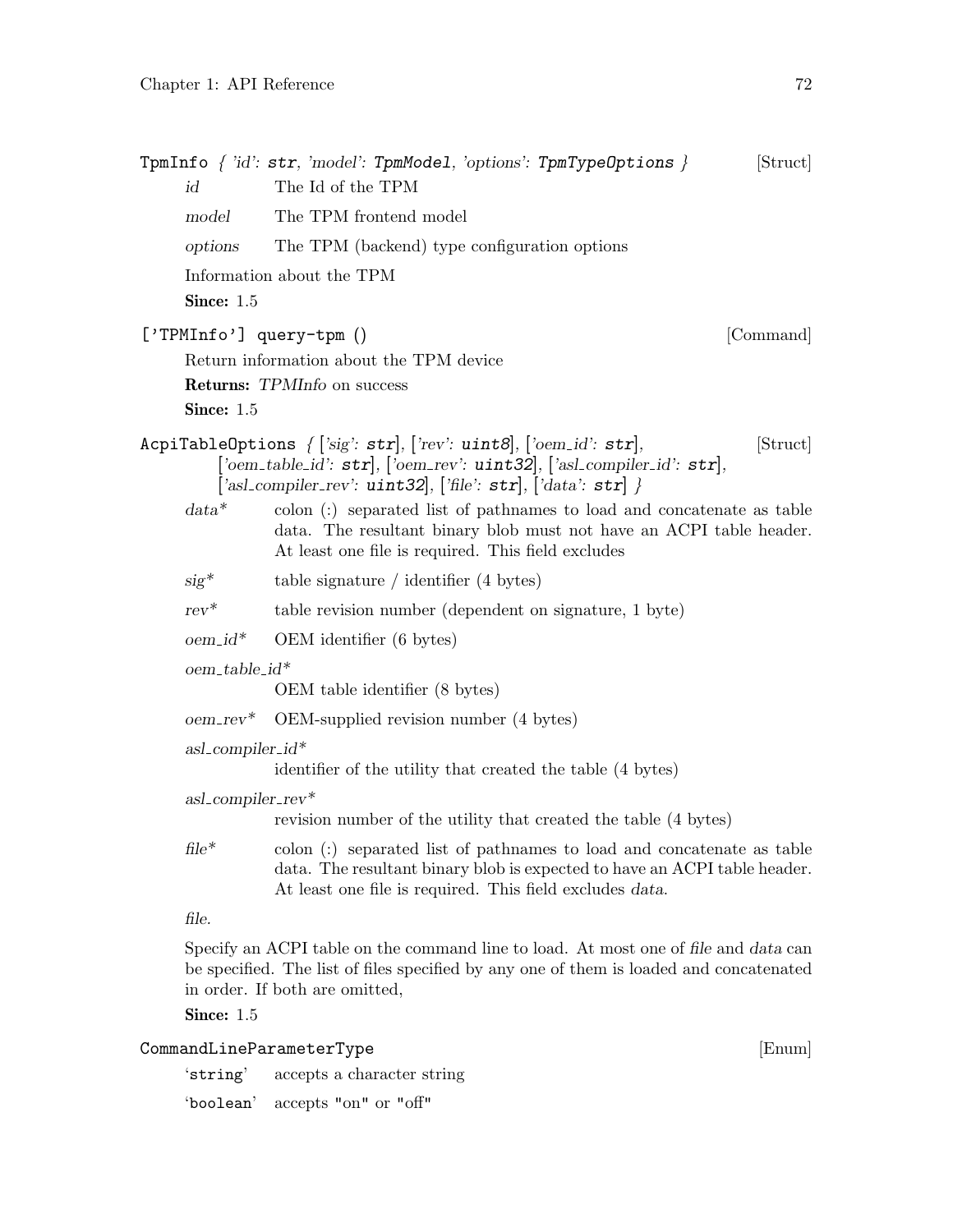<span id="page-74-0"></span>

| 'number'                                                | accepts a number                                                                                                                        |           |
|---------------------------------------------------------|-----------------------------------------------------------------------------------------------------------------------------------------|-----------|
| 'size'                                                  | accepts a number followed by an optional suffix $(K)$ ilo, $(M)$ ega, $(G)$ iga,<br>$(T)$ era                                           |           |
| Since: 1.5                                              | Possible types for an option parameter.                                                                                                 |           |
|                                                         | CommandLineParameterInfo $\int$ 'name': str, 'type':<br>CommandLineParameterType, ['help': $str$ ], ['default': $str$ ] }               | [Struct]  |
| name                                                    | parameter name                                                                                                                          |           |
| type                                                    | parameter CommandLineParameterType                                                                                                      |           |
| $help^*$                                                | human readable text string, not suitable for parsing.                                                                                   |           |
| $default*$                                              | default value string (since $2.1$ )                                                                                                     |           |
| Since: 1.5                                              | Details about a single parameter of a command line option.                                                                              |           |
|                                                         | CommandLineOptionInfo $\{$ 'option': str, 'parameters':<br>${'CommandLineParameterInfo'}$                                               | [Struct]  |
| option                                                  | option name                                                                                                                             |           |
| parameters                                              | an array of CommandLineParameterInfo                                                                                                    |           |
| Since: 1.5                                              | Details about a command line option, including its list of parameter details                                                            |           |
|                                                         | ['CommandLineOptionInfo'] query-command-line-options<br>(['option': str])<br>$option^*$ option name                                     | [Command] |
|                                                         | option). Returns an error if the given option doesn't exist.                                                                            |           |
|                                                         | Query command line option schema.                                                                                                       |           |
| Since: 1.5                                              | <b>Returns:</b> list of <i>CommandLineOptionInfo</i> for all options (or for the given                                                  |           |
| X86CPURegister32<br>A X86 32-bit register<br>Since: 1.5 |                                                                                                                                         | [Enum]    |
|                                                         | X86CPUFeatureWordInfo $\{$ 'cpuid-input-eax': int, $ $ 'cpuid-input-ecx': int,<br>'cpuid-register': X86CPURegister32, 'features': int } | [Struct]  |
| $c$ <i>puid-input-eax</i>                               | Input EAX value for CPUID instruction for that feature word                                                                             |           |
| $c$ puid-input-e $cx$ *                                 | Input ECX value for CPUID instruction for that feature word                                                                             |           |
|                                                         |                                                                                                                                         |           |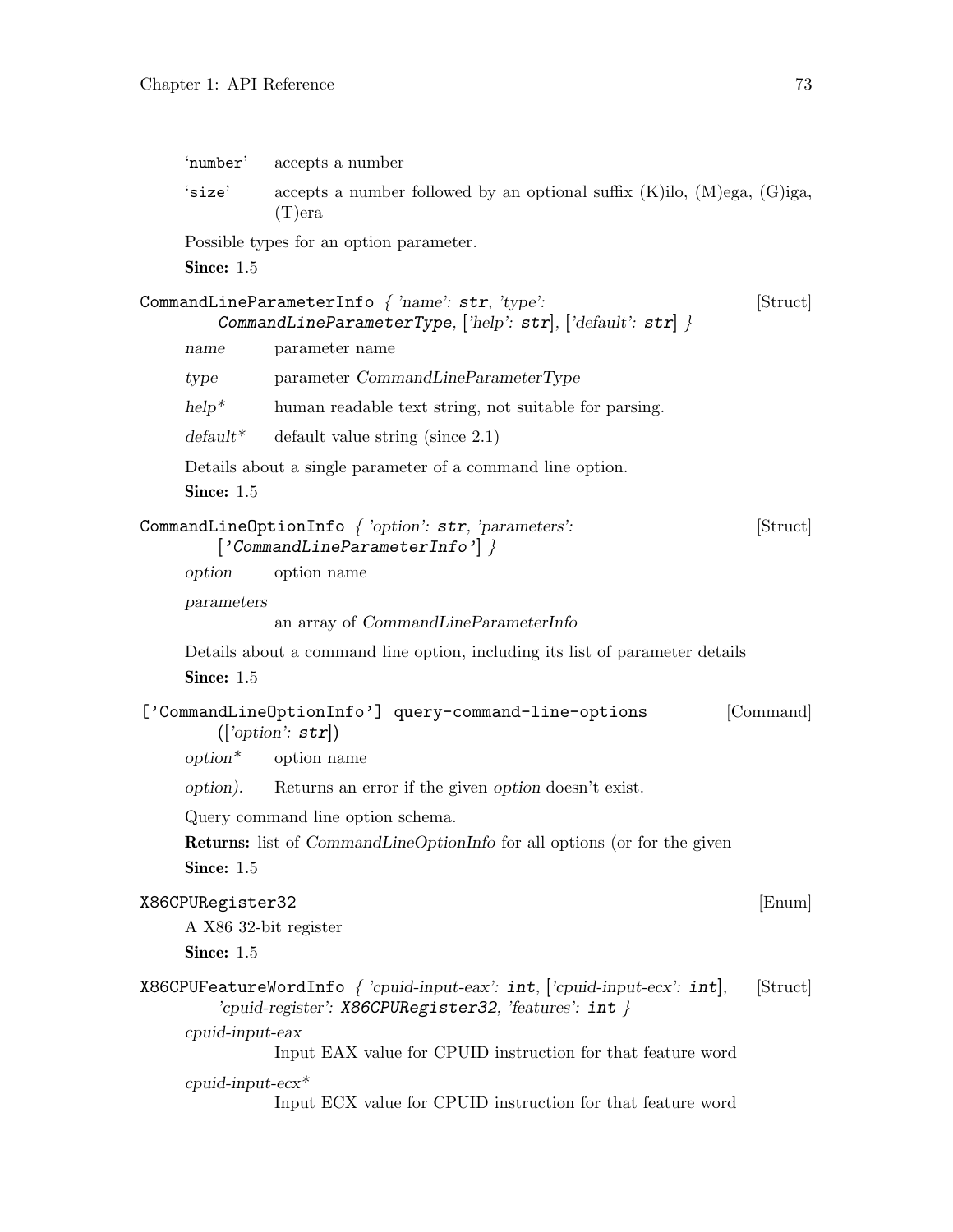<span id="page-75-0"></span>

|         | cpuid-register     |                                                                                                                                                                                                                                                                                                                                                                       |          |
|---------|--------------------|-----------------------------------------------------------------------------------------------------------------------------------------------------------------------------------------------------------------------------------------------------------------------------------------------------------------------------------------------------------------------|----------|
|         |                    | Output register containing the feature bits                                                                                                                                                                                                                                                                                                                           |          |
|         | features           | value of output register, containing the feature bits                                                                                                                                                                                                                                                                                                                 |          |
|         |                    | Information about a X86 CPU feature word                                                                                                                                                                                                                                                                                                                              |          |
|         | Since: 1.5         |                                                                                                                                                                                                                                                                                                                                                                       |          |
| RxState |                    |                                                                                                                                                                                                                                                                                                                                                                       | [Enum]   |
|         | 'normal'           | filter assigned packets according to the mac-table                                                                                                                                                                                                                                                                                                                    |          |
|         | 'none'             | don't receive any assigned packet                                                                                                                                                                                                                                                                                                                                     |          |
|         | 'all'              | receive all assigned packets                                                                                                                                                                                                                                                                                                                                          |          |
|         |                    | Packets receiving state                                                                                                                                                                                                                                                                                                                                               |          |
|         | Since: 1.6         |                                                                                                                                                                                                                                                                                                                                                                       |          |
|         |                    | RxFilterInfo { 'name': str, 'promiscuous': bool, 'multicast': RxState,<br>'unicast': RxState, 'vlan': RxState, 'broadcast-allowed': bool,<br>'multicast-overflow': bool, 'unicast-overflow': bool, 'main-mac': str,<br>'vlan-table': $\lceil \text{'int'} \rceil$ , 'unicast-table': $\lceil \text{'str'} \rceil$ , 'multicast-table': $\lceil \text{'str'} \rceil$ } | [Struct] |
|         | name               | net client name                                                                                                                                                                                                                                                                                                                                                       |          |
|         | promiscuous        |                                                                                                                                                                                                                                                                                                                                                                       |          |
|         |                    | whether promiscuous mode is enabled                                                                                                                                                                                                                                                                                                                                   |          |
|         | multicast          | multicast receive state                                                                                                                                                                                                                                                                                                                                               |          |
|         | unicast            | unicast receive state                                                                                                                                                                                                                                                                                                                                                 |          |
|         | vlan               | vlan receive state (Since $2.0$ )                                                                                                                                                                                                                                                                                                                                     |          |
|         | broadcast-allowed  | whether to receive broadcast                                                                                                                                                                                                                                                                                                                                          |          |
|         | multicast-overflow | multicast table is overflowed or not                                                                                                                                                                                                                                                                                                                                  |          |
|         | unicast-overflow   | unicast table is overflowed or not                                                                                                                                                                                                                                                                                                                                    |          |
|         | main-mac           | the main macaddr string                                                                                                                                                                                                                                                                                                                                               |          |
|         |                    | vlan-table a list of active vlan id                                                                                                                                                                                                                                                                                                                                   |          |
|         | $unicast-table$    |                                                                                                                                                                                                                                                                                                                                                                       |          |
|         |                    | a list of unicast macaddr string                                                                                                                                                                                                                                                                                                                                      |          |
|         | multicast-table    | a list of multicast macaddr string                                                                                                                                                                                                                                                                                                                                    |          |
|         |                    | Rx-filter information for a NIC.                                                                                                                                                                                                                                                                                                                                      |          |
|         | Since: $1.6$       |                                                                                                                                                                                                                                                                                                                                                                       |          |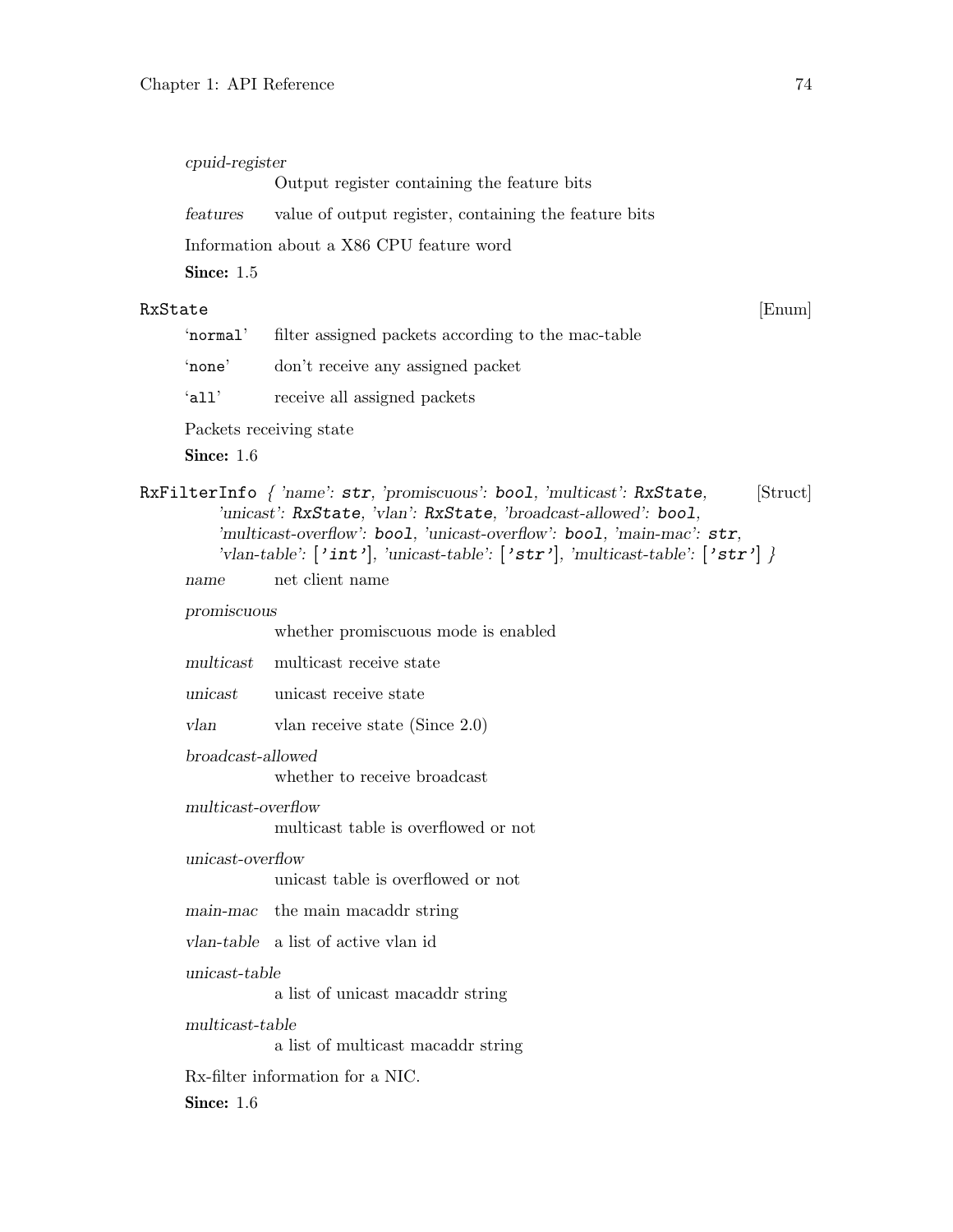<span id="page-76-0"></span>

| $name^*$                                    | ['RxFilterInfo'] query-rx-filter ( $\lceil$ 'name': str])<br>net client name                                                                                                                                 | [Command] |
|---------------------------------------------|--------------------------------------------------------------------------------------------------------------------------------------------------------------------------------------------------------------|-----------|
| Since: 1.6                                  | Return rx-filter information for all NICs (or for the given NIC).<br>Returns: an error if the given name doesn't exist, or given NIC doesn't support<br>rx-filter querying, or given net client isn't a NIC. |           |
| InputButton<br>Since: $2.0$                 | Button of a pointer input device (mouse, tablet).                                                                                                                                                            | [Enum]    |
| InputButton<br>Since: 2.0                   | Position axis of a pointer input device (mouse, tablet).                                                                                                                                                     | [Enum]    |
| key                                         | InputKeyEvent $\{$ 'key': KeyValue, 'down': bool $\}$<br>Which key this event is for.                                                                                                                        | [Struct]  |
| down<br>Keyboard input event.<br>Since: 2.0 | True for key-down and false for key-up events.                                                                                                                                                               |           |
| button                                      | InputBtnEvent { 'button': InputButton, 'down': bool }<br>Which button this event is for.                                                                                                                     | [Struct]  |
| down                                        | True for key-down and false for key-up events.                                                                                                                                                               |           |
| Since: 2.0                                  | Pointer button input event.                                                                                                                                                                                  |           |
| axis                                        | InputMoveEvent $\{ 'axis': InputAxis, 'value': int \}$<br>Which axis is referenced by value.                                                                                                                 | [Struct]  |
| value                                       | Pointer position. For absolute coordinates the valid range is $0 \rightarrow 0x7$ fff                                                                                                                        |           |
| Since: 2.0                                  | Pointer motion input event.                                                                                                                                                                                  |           |
|                                             | InputEvent   'key': InputKeyEvent, 'btn': InputBtnEvent, 'rel':<br>InputMoveEvent, 'abs': InputMoveEvent                                                                                                     | [Union]   |
| key                                         | Input event of Keyboard                                                                                                                                                                                      |           |
| $_{\rm{btn}}$                               | Input event of pointer buttons                                                                                                                                                                               |           |
| rel                                         | Input event of relative pointer motion                                                                                                                                                                       |           |
| abs                                         | Input event of absolute pointer motion                                                                                                                                                                       |           |
| Input event union.<br>Since: 2.0            |                                                                                                                                                                                                              |           |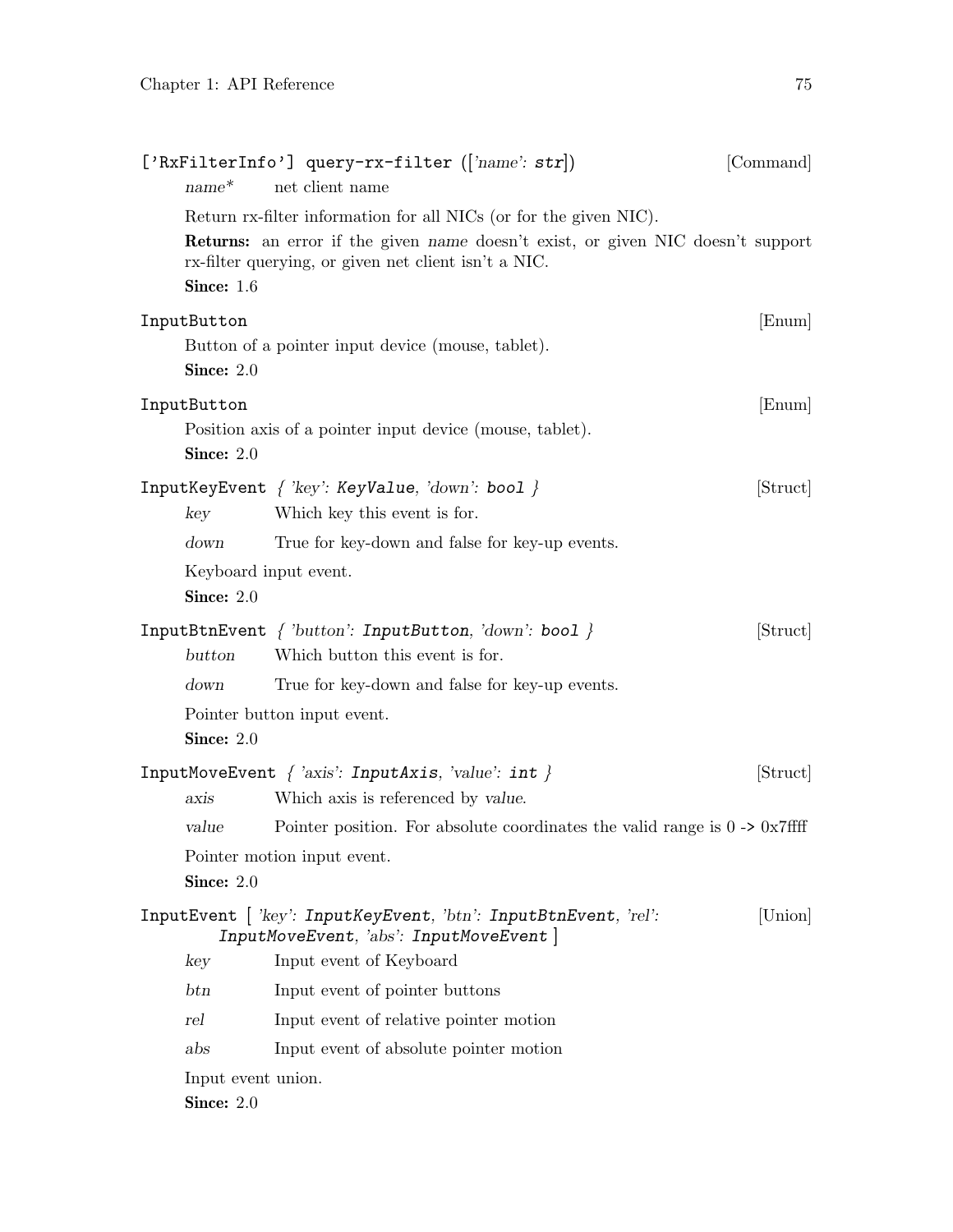<span id="page-77-0"></span>

|               | events (['console': int], 'events': ['InputEvent'])                                                                                       | [Command] |
|---------------|-------------------------------------------------------------------------------------------------------------------------------------------|-----------|
|               | List of InputEvent union.                                                                                                                 |           |
|               | <b>Returns:</b> Nothing on success.                                                                                                       |           |
|               | <b>Since:</b> 2.2 Note: this command is experimental, and not a stable API.                                                               |           |
|               | NumaOptions   'node': NumaNodeOptions  <br>A discriminated record of NUMA options. (for OptsVisitor)                                      | [Union]   |
| Since: 2.1    |                                                                                                                                           |           |
|               | NumaNodeOptions $\{ [inocid': \text{uint16}], [cpus': [\text{'uint16'}]], [i'mem':$<br>size, $\lceil \text{`member': str} \rceil$ }       | [Struct]  |
| $nodeid^*$    | NUMA node ID (increase by $1$ from $0$ if omitted)                                                                                        |           |
| $cpus^*$      | VCPUs belonging to this node (assign VCPUS round-robin if omitted)                                                                        |           |
| $mem*$        | memory size of this node; mutually exclusive with memode . Equally<br>divide total memory among nodes if both mem and memode are omitted. |           |
| $m$ emdev $*$ | memory backend object. If specified for one node, it must be specified<br>for all nodes.                                                  |           |
|               | Create a guest NUMA node. (for OptsVisitor)                                                                                               |           |
| Since: $2.1$  |                                                                                                                                           |           |
| HostMemPolicy |                                                                                                                                           | [Enum]    |
|               | 'default' restore default policy, remove any nondefault policy                                                                            |           |
| 'preferred'   |                                                                                                                                           |           |
|               | set the preferred host nodes for allocation                                                                                               |           |
| 'bind'        | a strict policy that restricts memory allocation to the host nodes specified                                                              |           |
| 'interleave'  |                                                                                                                                           |           |
|               | memory allocations are interleaved across the set of host nodes specified                                                                 |           |
|               | Host memory policy types                                                                                                                  |           |
| Since: 2.1    |                                                                                                                                           |           |
|               | Memdev $\int$ 'size': size, 'merge': bool, 'dump': bool, 'prealloc': bool,<br>'host-nodes': $\lceil$ 'uint16'], 'policy': HostMemPolicy } | [Struct]  |
| size          | memory backend size                                                                                                                       |           |
| merge         | enables or disables memory merge support                                                                                                  |           |
| dump          | includes memory backend's memory in a core dump or not                                                                                    |           |
| prealloc      | enables or disables memory preallocation                                                                                                  |           |
| $host-nodes$  |                                                                                                                                           |           |
|               | host nodes for its memory policy                                                                                                          |           |
| policy        | memory policy of memory backend                                                                                                           |           |
|               | Information about memory backend                                                                                                          |           |
| Since: 2.1    |                                                                                                                                           |           |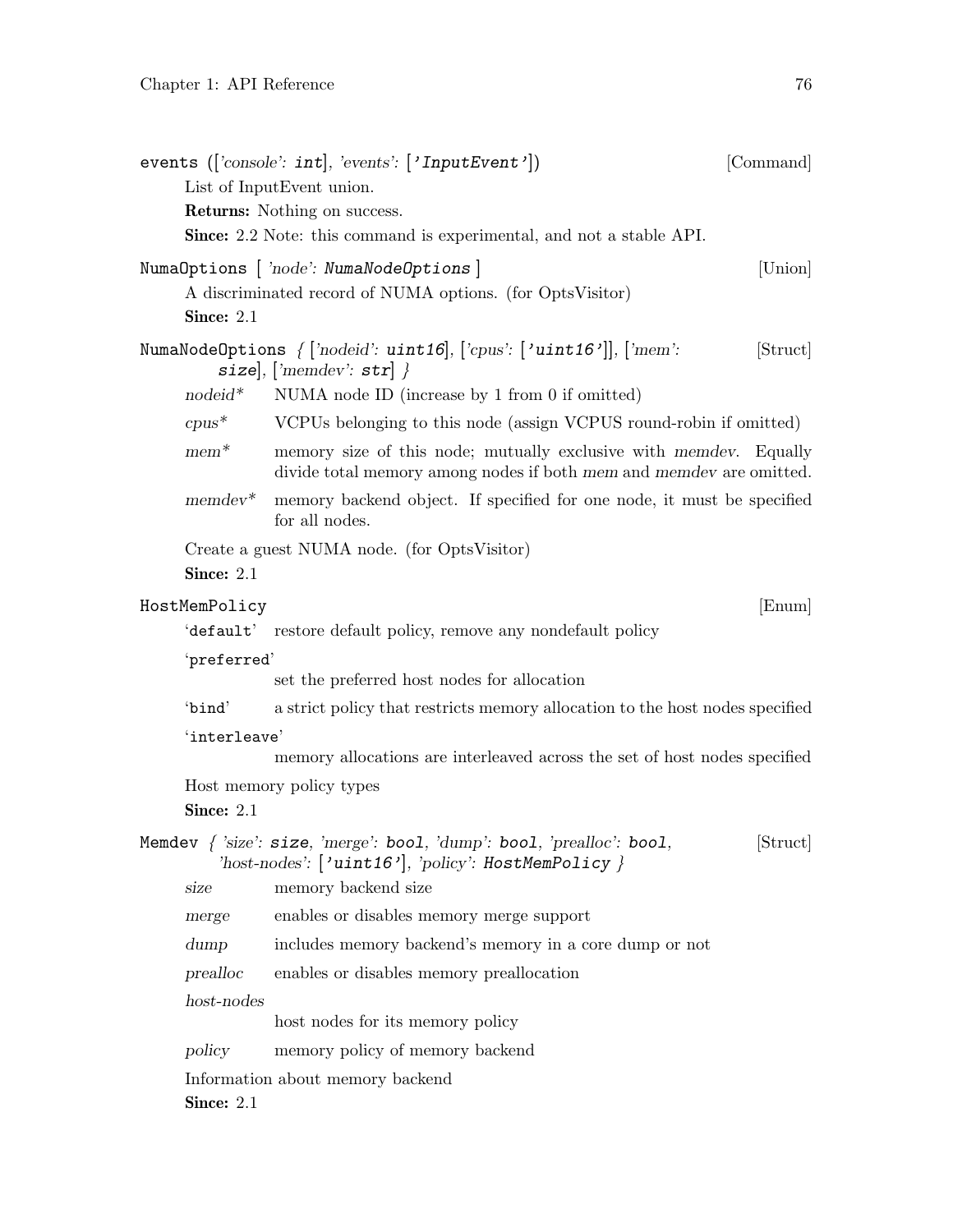<span id="page-78-0"></span>

|      |              | ['Memdev'] query-memdev ()                                                                                                                                                                                     | [Command] |
|------|--------------|----------------------------------------------------------------------------------------------------------------------------------------------------------------------------------------------------------------|-----------|
|      |              | <b>Returns:</b> a list of <i>Memdev</i> .                                                                                                                                                                      |           |
|      | Since: 2.1   |                                                                                                                                                                                                                |           |
|      |              | PCDIMMDeviceInfo $\{ [id': str], 'addr': int, 'size': int, 'slot': int, 'node': \}$<br>int, 'memdev': str, 'hotplugged': bool, 'hotpluggable': bool }                                                          | [Struct]  |
|      | $id^*$       | device's ID                                                                                                                                                                                                    |           |
|      | addr         | physical address, where device is mapped                                                                                                                                                                       |           |
|      | size         | size of memory that the device provides                                                                                                                                                                        |           |
|      | slot         | slot number at which device is plugged in                                                                                                                                                                      |           |
|      | node         | NUMA node number where device is plugged in                                                                                                                                                                    |           |
|      | memdev       | memory backend linked with device                                                                                                                                                                              |           |
|      | hotplugged   | true if device was hotplugged                                                                                                                                                                                  |           |
|      | hotpluggable | true if device if could be added/removed while machine is running                                                                                                                                              |           |
|      |              | PCDIMMDevice state information                                                                                                                                                                                 |           |
|      | Since: 2.1   |                                                                                                                                                                                                                |           |
|      |              | MemoryDeviceInfo $\lceil$ 'dimm': PCDIMMDeviceInfo $\rceil$                                                                                                                                                    | [Union]   |
|      | Since: 2.1   | Union containing information about a memory device                                                                                                                                                             |           |
|      | Since: 2.1   | ['MemoryDeviceInfo'] query-memory-devices ()<br>Lists available memory devices and their state                                                                                                                 | [Command] |
| DIMM |              |                                                                                                                                                                                                                | [Enum]    |
|      | memory slot  |                                                                                                                                                                                                                |           |
|      |              | device $\int \left[ \text{'device': str} \right], \text{'slot': str, 'slot-type': } \text{ACPISlotType, 'source': }$<br>int, 'status': int $\}$                                                                | [Struct]  |
|      | slot         | slot ID, unique per slot of a given slot-type                                                                                                                                                                  |           |
|      | slot-type    | type of the slot                                                                                                                                                                                               |           |
|      | source       | an integer containing the source event                                                                                                                                                                         |           |
|      | status       | an integer containing the status code                                                                                                                                                                          |           |
|      |              | OSPM Status Indication for a device For description of possible values of source<br>and status fields see "_OST (OSPM Status Indication)" chapter of ACPI5.0 spec.<br>#optional device ID associated with slot |           |

**Since: 2.1**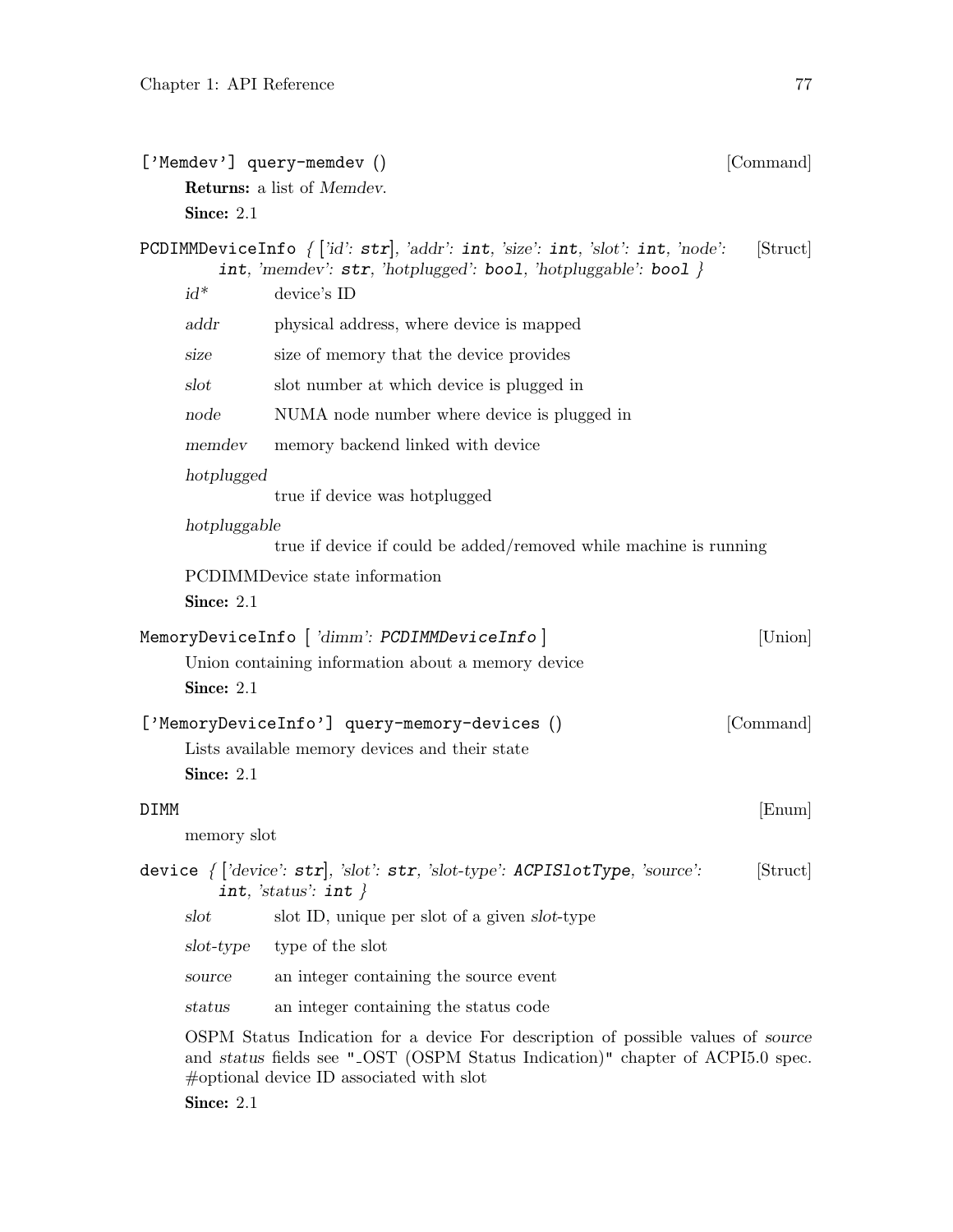<span id="page-79-0"></span>

| ['ACPIOSTInfo'] query-acpi-ospm-status ()                                                 | [Command] |
|-------------------------------------------------------------------------------------------|-----------|
| Lists ACPI OSPM status of ACPI device objects, which might be reported via _OST<br>method |           |
| Since: $2.1$                                                                              |           |
| WatchdogExpirationAction                                                                  | [Enum]    |
| 'reset'<br>system resets                                                                  |           |

'shutdown'

system shutdown, note that it is similar to powerdown, which tries to set to system status and notify guest

#### 'poweroff'

system poweroff, the emulator program exits

- 'pause' system pauses, similar to stop
- 'debug' system enters debug state
- 'none' nothing is done

#### 'inject-nmi'

a non-maskable interrupt is injected into the first VCPU (all VCPUS on x86) (since 2.4)

An enumeration of the actions taken when the watchdog device's timer is expired Since: 2.1

#### IoOperationType [Enum]

'read' read operation

'write' write operation

An enumeration of the I/O operation types

Since: 2.1

#### GuestPanicAction [Enum]

'pause' system pauses

An enumeration of the actions taken when guest OS panic is detected

Since: 2.1

#### rtc-reset-reinjection () [Command]

This command will reset the RTC interrupt reinjection backlog. Can be used if another mechanism to synchronize guest time is in effect, for example QEMU guest agent's guest-set-time command.

Since: 2.1

Rocker  $\{ 'name': str, 'id': unit64, 'ports': unit32 } \}$  [Struct]

- name switch name
- id switch ID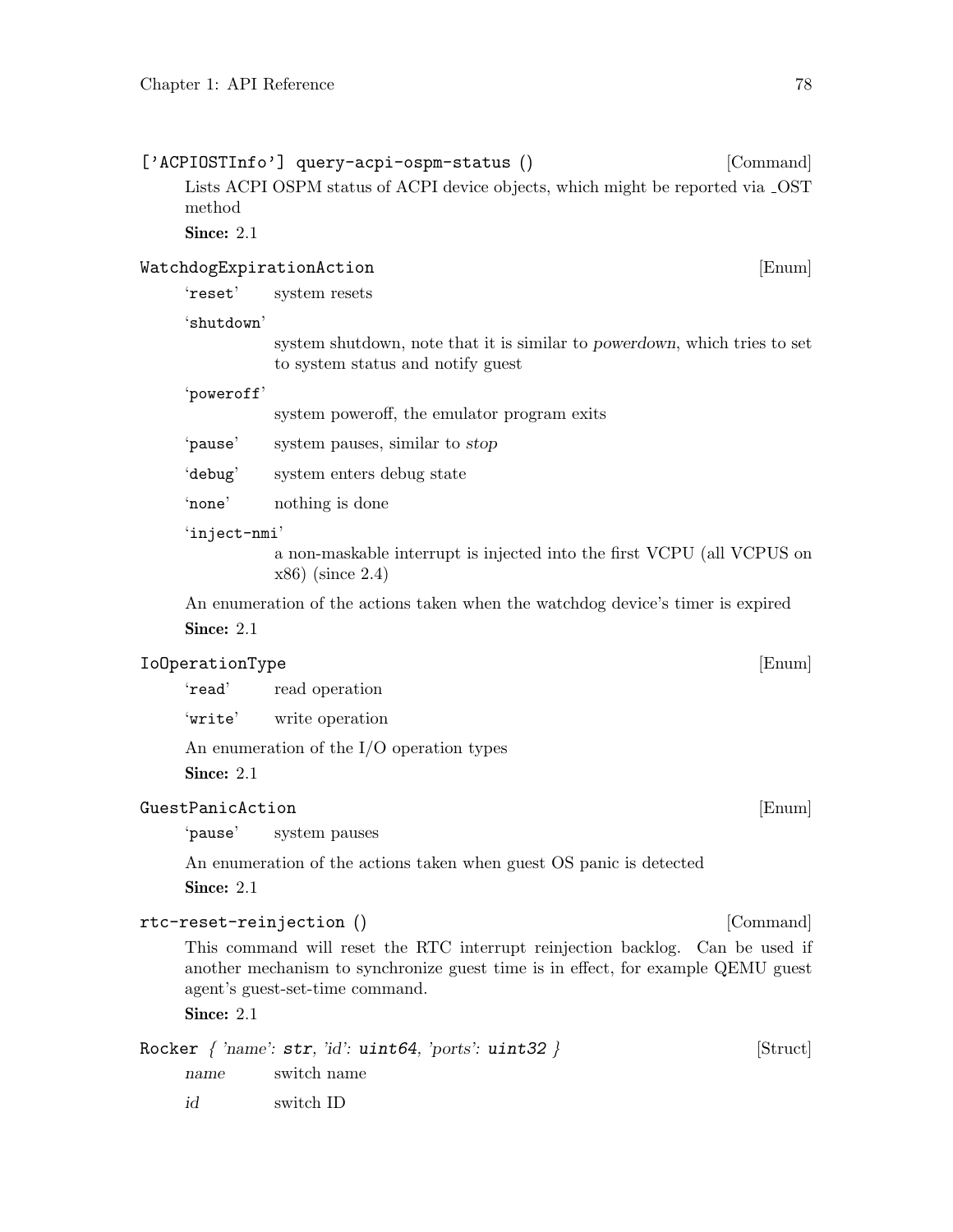<span id="page-80-0"></span>

| ports              | number of front-panel ports                                                                                                                                                                                                                                                              |           |
|--------------------|------------------------------------------------------------------------------------------------------------------------------------------------------------------------------------------------------------------------------------------------------------------------------------------|-----------|
|                    | Rocker switch information.                                                                                                                                                                                                                                                               |           |
| Since: 2.4         |                                                                                                                                                                                                                                                                                          |           |
|                    | RockerSwitch query-rocker ('name': str)                                                                                                                                                                                                                                                  | [Command] |
|                    | Return rocker switch information.                                                                                                                                                                                                                                                        |           |
|                    | <b>Returns:</b> Rocker information                                                                                                                                                                                                                                                       |           |
| Since: 2.4         |                                                                                                                                                                                                                                                                                          |           |
| RockerPortDuplex   |                                                                                                                                                                                                                                                                                          | [Enum]    |
| $'$ half'          | half duplex                                                                                                                                                                                                                                                                              |           |
| 'full'             | full duplex                                                                                                                                                                                                                                                                              |           |
|                    | An eumeration of port duplex states.                                                                                                                                                                                                                                                     |           |
| Since: $2.4$       |                                                                                                                                                                                                                                                                                          |           |
| RockerPortAutoneg  |                                                                                                                                                                                                                                                                                          | [Enum]    |
| $'$ off $'$        | autoneg is off                                                                                                                                                                                                                                                                           |           |
| $\lq \mathsf{on}'$ | autoneg is on                                                                                                                                                                                                                                                                            |           |
|                    | An eumeration of port autoneg states.                                                                                                                                                                                                                                                    |           |
| Since: 2.4         |                                                                                                                                                                                                                                                                                          |           |
|                    | RockerPort { 'name': str, 'enabled': bool, 'link-up': bool, 'speed':<br>uint32, 'duplex': RockerPortDuplex, 'autoneg': RockerPortAutoneg }                                                                                                                                               | [Struct]  |
| name               | port name                                                                                                                                                                                                                                                                                |           |
| enabled            | port is enabled for $I/O$                                                                                                                                                                                                                                                                |           |
| $link-up$          | physical link is UP on port                                                                                                                                                                                                                                                              |           |
|                    | speed port link speed in Mbps                                                                                                                                                                                                                                                            |           |
| $d$ uplex          | port link duplex                                                                                                                                                                                                                                                                         |           |
| autoneg            | port link autoneg                                                                                                                                                                                                                                                                        |           |
| Since: 2.4         | Rocker switch port information.                                                                                                                                                                                                                                                          |           |
|                    | ['RockerPort'] query-rocker-ports ('name': str)                                                                                                                                                                                                                                          | [Command] |
|                    | Return rocker switch information.                                                                                                                                                                                                                                                        |           |
|                    | <b>Returns:</b> Rocker information                                                                                                                                                                                                                                                       |           |
| Since: $2.4$       |                                                                                                                                                                                                                                                                                          |           |
| $str$ }            | RockerOfDpaFlowKey $\int$ 'priority': uint32, 'tbl-id': uint32, ['in-pport':<br>uint32, ['tunnel-id': uint32, ['vlan-id': uint16, ['eth-type': uint16,<br>['eth-src': $\text{str}$ ], ['eth-dst': $\text{str}$ ], ['ip-proto': $\text{uint8}$ ], ['ip-tos': $\text{uint8}$ ], ['ip-dst': | [Struct]  |
| priority           | key priority, 0 being lowest priority                                                                                                                                                                                                                                                    |           |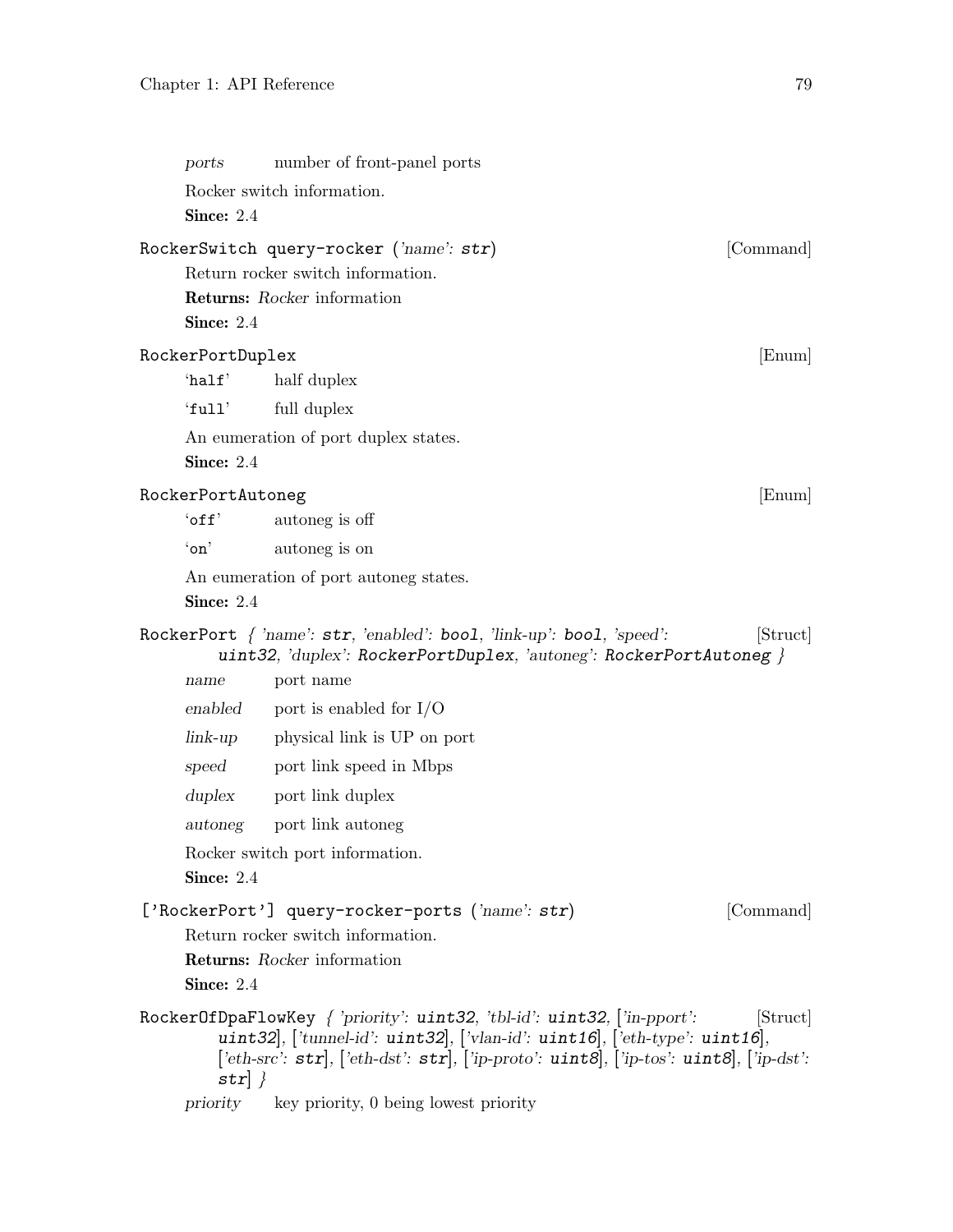<span id="page-81-0"></span>

| tbl-id                   | flow table ID                                                                                                                                                                          |
|--------------------------|----------------------------------------------------------------------------------------------------------------------------------------------------------------------------------------|
|                          | $\text{in-pport*}$ physical input port                                                                                                                                                 |
| $tunnel-id*$             | tunnel ID                                                                                                                                                                              |
| $vlan-id*$               | VLAN ID                                                                                                                                                                                |
| $eth$ -type <sup>*</sup> | Ethernet header type                                                                                                                                                                   |
| $eth\text{-}src*$        | Ethernet header source MAC address                                                                                                                                                     |
| $eth$ -dst <sup>*</sup>  | Ethernet header destination MAC address                                                                                                                                                |
| $ip\text{-}proto*$       | IP Header protocol field                                                                                                                                                               |
| $ip\text{-}tos*$         | IP header TOS field                                                                                                                                                                    |
| $ip-dst*$                | IP header destination address Note: fields are marked $\#$ optional to indi-<br>cate that they may or may not appear in the flow key depending if they're<br>relevant to the flow key. |
|                          | Rocker switch OF-DPA flow key                                                                                                                                                          |
| Since: $2.4$             |                                                                                                                                                                                        |

```
RockerOfDpaFlowMask \int ['in-pport': uint32], ['tunnel-id': uint32], [Struct]
          ['vlan-id': uint16], ['eth-src': str], ['eth-dst': str], ['ip-proto': uint8],
          ['ip-tos': uint8]}
      in-pport* physical input port
      tunnel-id^* tunnel ID
      vlan-id* VLAN ID
      eth-src* Ethernet header source MAC address
      eth-dst* Ethernet header destination MAC address
      ip-proto* IP Header protocol field
      ip-tos* IP header TOS field Note: fields are marked #optional to indicate that
                 they may or may not appear in the flow mask depending if they're relevant
                 to the flow mask.
      Rocker switch OF-DPA flow mask
      Since: 2.4
RockerOfDpaFlowAction \{ [yoto-tbl': \text{uint32}], [yroup-id': \text{uint32}], [Struct]
          ['tunnel-lport': uint32], ['vlan-id': uint16], ['new-vlan-id': uint16],
          ['out\text{-}pport': \text{uint32}]}
      goto-tbl^* next table ID
      group-id^* group ID
      tunnel-lport*
                 tunnel logical port ID
      vlan-id* VLAN ID
```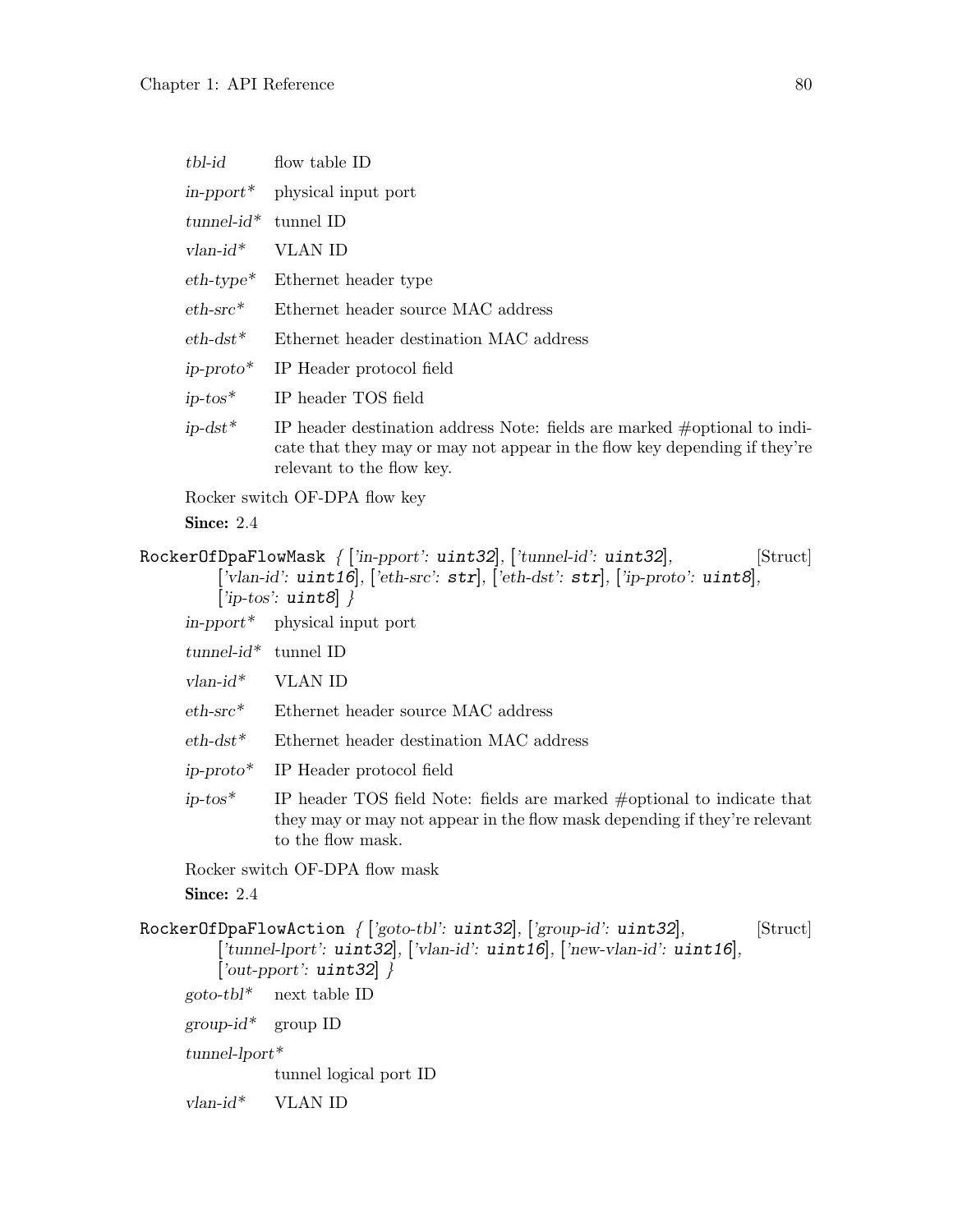<span id="page-82-0"></span>new-vlan-id\*

new VLAN ID

out-pport\*

physical output port Note: fields are marked #optional to indicate that they may or may not appear in the flow action depending if they're relevant to the flow action.

Rocker switch OF-DPA flow action Since: 2.4

```
RockerOfDpaFlow { 'cookie': uint64, 'hits': uint64, 'key': [Struct]
        RockerOfDpaFlowKey, 'mask': RockerOfDpaFlowMask, 'action':
        RockerOfDpaFlowAction }
```
cookie flow unique cookie ID

hits count of matches (hits) on flow

key flow key

mask flow mask

action flow action

Rocker switch OF-DPA flow

Since: 2.4

#### ['RockerOfDpaFlow'] query-rocker-of-dpa-flows ('name': str, [Command]  $[\n'tbl-id$ :  $uint32]$

name switch name

 $tbLid^*$  flow table ID. If tbl-id is not specified, returns flow information for all tables.

Return rocker OF-DPA flow information.

Returns: Rocker OF-DPA flow information

**Since: 2.4** 

RockerOfDpaGroup  $\int 'id'$ : uint32, 'type': uint8, ['vlan-id': uint16], [Struct] ['pport': uint32], ['index': uint32], ['out-pport': uint32], ['group-id': uint32], ['set-vlan-id': uint16], ['pop-vlan': uint8], ['group-ids':  $['uint32']], ['set-eth-src': str], ['set-eth-dst': str], ['tl-check': uint8] }$ id group unique ID

type group type vlan-id\* VLAN ID

pport\* physical port number

index\* group index, unique with group type

out-pport\*

output physical port number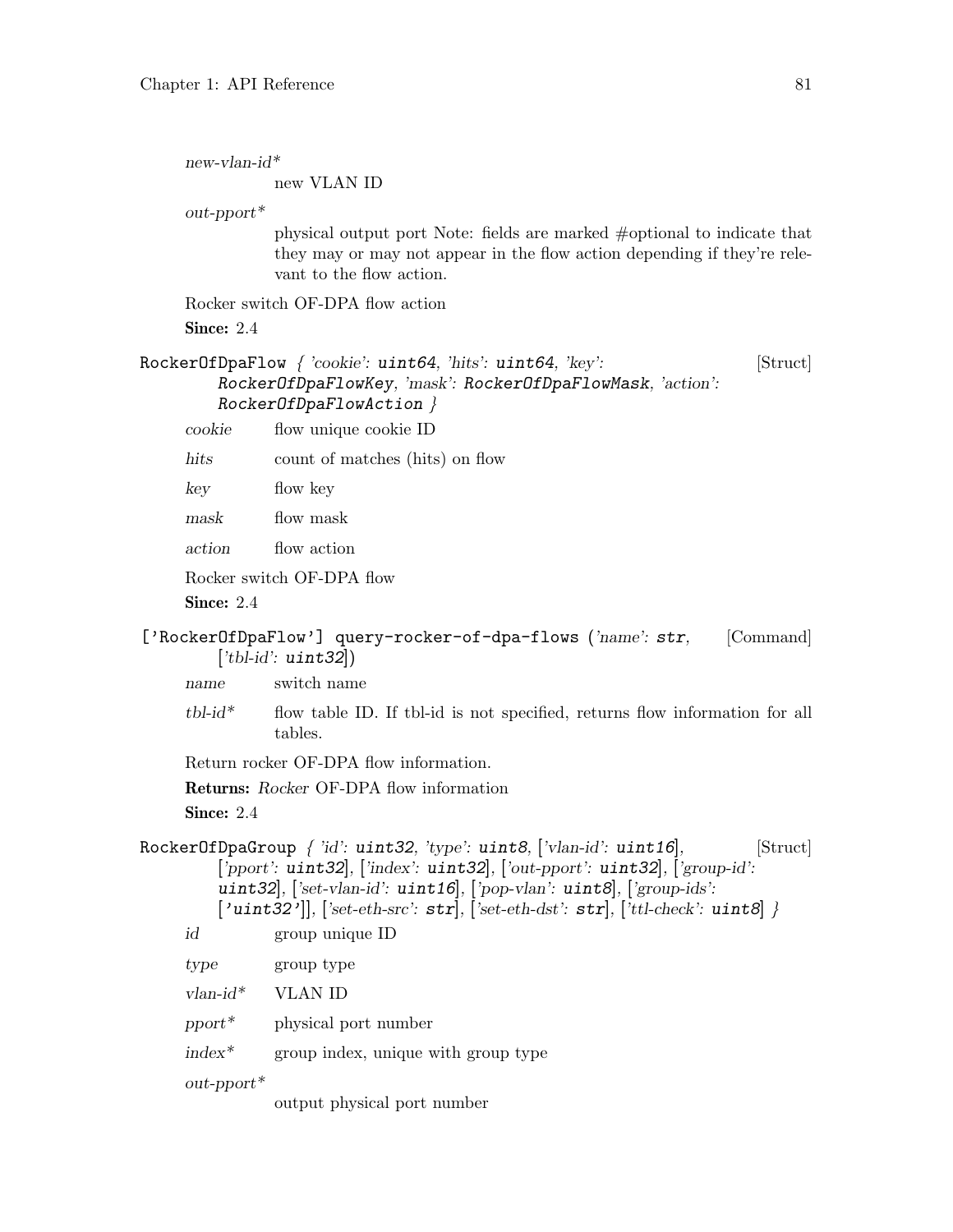<span id="page-83-0"></span> $group-id^*$  next group ID

 $set$ -vlan-id\*

VLAN ID to set

pop-vlan\* pop VLAN headr from packet

 $group-ids^*$ 

list of next group IDs

#### set-eth-src\*

set source MAC address in Ethernet header

#### $set\text{-}eth\text{-}dst*$

set destination MAC address in Ethernet header

ttl-check\* perform TTL check Note: fields are marked #optional to indicate that they may or may not appear in the group depending if they're relevant to the group type.

Rocker switch OF-DPA group

Since: 2.4

#### ['RockerOfDpaGroup'] query-rocker-of-dpa-groups ('name': [Command] str,  $[\textit{'type': unit8}$ )

name switch name

type\* group type. If type is not specified, returns group information for all group types.

Return rocker OF-DPA group information.

Returns: Rocker OF-DPA group information

Since: 2.4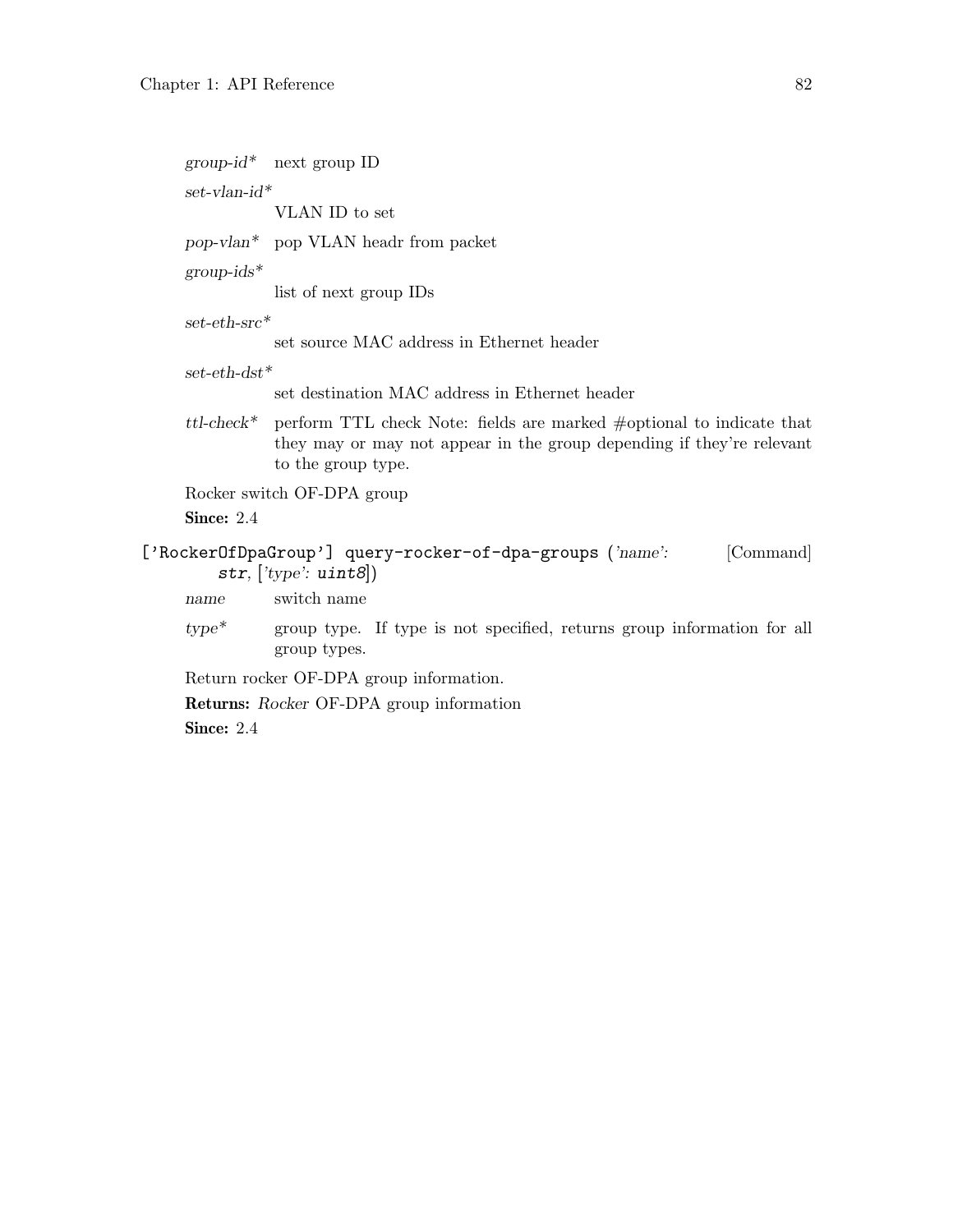# Command and Events Index

## A

| $add\_client \ldots \ldots \ldots \ldots \ldots \ldots \ldots \ldots \ldots \ldots \ldots \ldots 36$ |  |
|------------------------------------------------------------------------------------------------------|--|

#### $\, {\bf B}$

|                                                                               | 53 |
|-------------------------------------------------------------------------------|----|
| BALLOON_CHANGE                                                                | 33 |
|                                                                               | 14 |
| block-dirty-bitmap-add                                                        | 16 |
| block-dirty-bitmap-clear                                                      | 16 |
| block-dirty-bitmap-remove                                                     | 16 |
| block-job-cancel                                                              | 18 |
| block-job-complete                                                            | 19 |
| block-job-pause                                                               | 18 |
| block-job-resume                                                              | 19 |
| block-job-set-speed                                                           | 18 |
| block-set-write-threshold                                                     | 29 |
| $block-stream \ldots \ldots \ldots \ldots \ldots \ldots \ldots \ldots \ldots$ | 17 |
| BLOCK_IMAGE_CORRUPTED                                                         | 26 |
|                                                                               | 26 |
| BLOCK_JOB_CANCELLED                                                           | 27 |
| BLOCK_JOB_COMPLETED                                                           | 27 |
| BLOCK_JOB_ERROR                                                               | 27 |
| BLOCK_JOB_READY                                                               | 28 |
| block_passwd                                                                  | 11 |
| block_resize                                                                  | 11 |
| block_set_io_throttle                                                         | 16 |
| BLOCK_WRITE_THRESHOLD                                                         | 28 |
| blockdev-add                                                                  | 26 |
| blockdev-backup                                                               | 15 |
| blockdev-snapshot-delete-internal-sync                                        | 30 |
| blockdev-snapshot-internal-sync                                               | 29 |
| blockdev-snapshot-sync                                                        | 13 |
|                                                                               |    |

## C

#### $\mathbf D$

| drive-mirror $\ldots\ldots\ldots\ldots\ldots\ldots\ldots\ldots\ldots\ldots\ldots\ldots\ 15$ |  |
|---------------------------------------------------------------------------------------------|--|
|                                                                                             |  |

#### E

## G

#### $\mathbf H$

# I

|--|--|--|--|--|--|--|

# M

| migrate-set-capabilities $42$ |
|-------------------------------|
|                               |
|                               |
|                               |
|                               |
|                               |

#### N

| NIC RX FILTER CHANGED 32 |  |
|--------------------------|--|

#### O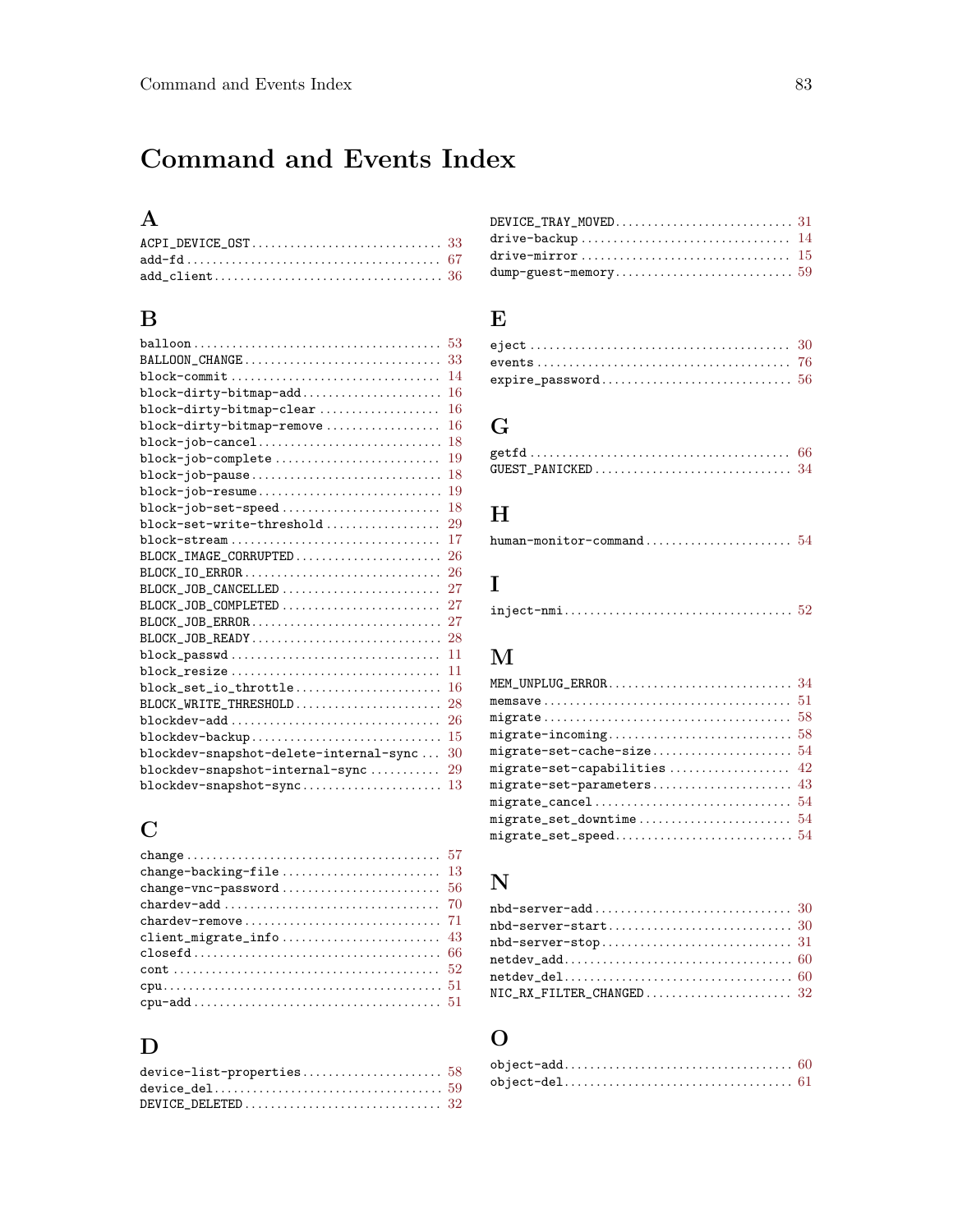## P

# Q

|                                                                                                  | 55             |
|--------------------------------------------------------------------------------------------------|----------------|
|                                                                                                  | 55             |
|                                                                                                  | 57             |
|                                                                                                  | 56             |
| $query - acpi - ospm - status \dots \dots \dots \dots \dots \dots$                               | 78             |
|                                                                                                  | 49             |
|                                                                                                  | 8              |
|                                                                                                  | 10             |
|                                                                                                  | 9              |
|                                                                                                  |                |
| ${\tt query-character-backends}\dots\dots\dots\dots\dots\dots\dots\dots\dots$                    | 38             |
| ${\tt query-command-line-options}\dots\dots\dots\dots\dots$                                      | 73             |
| query-commands                                                                                   | $\overline{2}$ |
|                                                                                                  | 66             |
|                                                                                                  | 44             |
| query-dump-guest-memory-capability                                                               | 60             |
| query-events                                                                                     | 39             |
| $query-fdests \dots \dots \dots \dots \dots \dots \dots \dots \dots \dots$                       | 67             |
|                                                                                                  | 45             |
| $query\text{-}iothreads \dots \dots \dots \dots \dots \dots \dots \dots \dots \dots$             | 36             |
|                                                                                                  | 66             |
|                                                                                                  | 77             |
| query-memdev                                                                                     | 77             |
| query-memory-devices                                                                             | 44             |
|                                                                                                  |                |
|                                                                                                  | 41             |
| ${\tt query{\text{-}migrate-cache{\text{-}}size}\ . \ . \ . \ . \ . \ . \ . \ . \ . \ . \ . \ .$ | 55             |
| ${\tt query{\text{-}migrate{\text{-}}capabilities}\dots\dots\dots\dots\dots\dots}$               | 42             |
| ${\tt query{\tt-migrate{\tt-parameters}\,\ldots\ldots\ldots\ldots\ldots}}$                       | 43             |
|                                                                                                  | 36             |
| $query$ -named-block-nodes                                                                       | 15             |
|                                                                                                  | 51             |
|                                                                                                  | 79             |
| ${\tt query-rocket-of-dpa-flows}\ .\ .\ .\ .\ .\ .\ .\ .\ .\ .$                                  | 81             |
| ${\tt query-rocket-of-dpa-groups}\ .\ .\ .\ .\ .\ .\ .\ .\ .\ .$                                 | 82             |
|                                                                                                  | 79             |
|                                                                                                  | 75             |
|                                                                                                  | 48             |
|                                                                                                  | 37             |
| query-target                                                                                     | 68             |
| $query -tpm \ldots \ldots \ldots \ldots \ldots \ldots \ldots \ldots \ldots \ldots \ldots \ldots$ | 72             |
| $query$ -tpm-models                                                                              | 71             |
|                                                                                                  | 71             |
|                                                                                                  | 38             |
| $query-version \dots \dots \dots \dots \dots \dots \dots \dots \dots \dots$                      | $\overline{2}$ |
|                                                                                                  | 47             |
| query-vnc-servers                                                                                | 47             |
|                                                                                                  | 51             |
| QUORUM_FAILURE                                                                                   | 34             |
|                                                                                                  |                |

|--|--|--|

# R

# S

| 68                                                                                        |
|-------------------------------------------------------------------------------------------|
| 53                                                                                        |
| 56<br>set_password                                                                        |
| 31                                                                                        |
| 33<br>SPICE_CONNECTED                                                                     |
| 33<br>SPICE_DISCONNECTED                                                                  |
| $SPICE$ _INITIALIZED<br>33                                                                |
| SPICE_MIGRATE_COMPLETED<br>33                                                             |
| 51                                                                                        |
| 31                                                                                        |
| 31<br>$\texttt{SUBPEND}\dots\dots\dots\dots\dots\dots\dots\dots\dots\dots\dots\dots\dots$ |
| 31<br>$SUBPEND_DISK \ldots \ldots \ldots \ldots \ldots \ldots \ldots \ldots \ldots$       |
| 51<br>system_powerdown                                                                    |
| 51<br>system_reset                                                                        |
| 52<br>system_wakeup                                                                       |
|                                                                                           |

## T

## V

## W

# X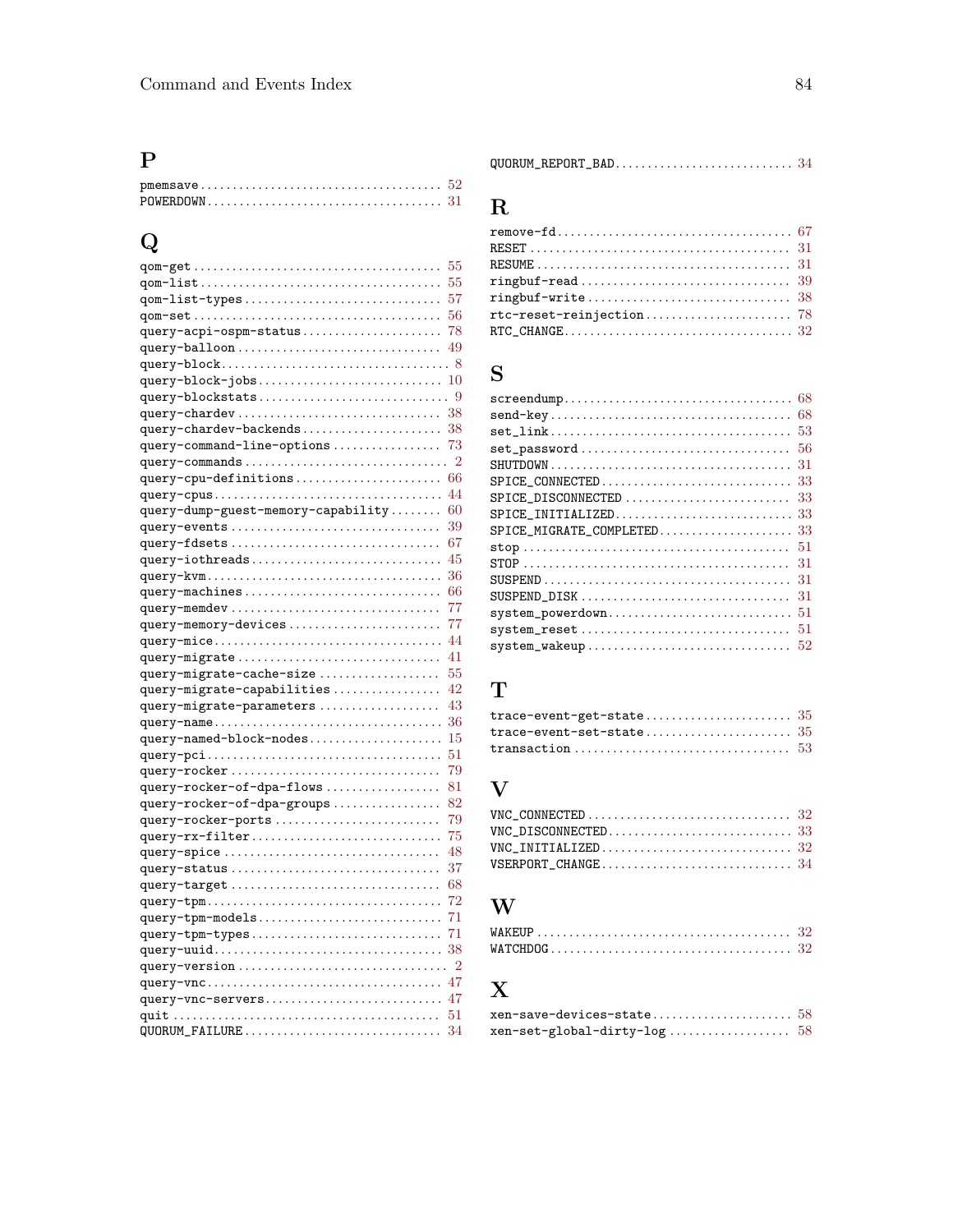# Data Types Index

## A

#### B

| BalloonInfo<br>48                                                                                    |
|------------------------------------------------------------------------------------------------------|
|                                                                                                      |
| BlkdebugInjectErrorOptions 23                                                                        |
| BlkdebugSetStateOptions 24                                                                           |
| BlockdevAioOptions<br>20                                                                             |
| BlockdevBackup<br>13                                                                                 |
| $\texttt{BlockdevCacheInfo} \dots \dots \dots \dots \dots \dots \dots \dots \dots \dots \dots \dots$ |
|                                                                                                      |
| BlockdevDetectZeroesOptions $19$                                                                     |
|                                                                                                      |
|                                                                                                      |
|                                                                                                      |
| BlockDeviceIoStatus<br>6                                                                             |
| BlockDeviceMapEntry<br>6                                                                             |
|                                                                                                      |
|                                                                                                      |
|                                                                                                      |
| BlockdevOptionsArchipelago 23                                                                        |
| BlockdevOptionsBase<br>20                                                                            |
|                                                                                                      |
| BlockdevOptionsBlkverify<br>24                                                                       |
| BlockdevOptionsFile<br>21                                                                            |
| BlockdevOptionsGenericCOWFormat<br>22                                                                |
| BlockdevOptionsGenericFormat<br>21                                                                   |
| BlockdevOptionsNull<br>-21                                                                           |
| BlockdevOptionsQcow2<br>-22                                                                          |
| BlockdevOptionsQuorum<br>25                                                                          |
|                                                                                                      |
| BlockdevRef<br>25                                                                                    |
| BlockdevSnapshot 12                                                                                  |
| $\texttt{BlockdevSnapshotInternal}\ \dots\dots\dots\dots\dots\dots \ 29$                             |
| $\texttt{BlockDirtyBitmap}\ldots\ldots\ldots\ldots\ldots\ldots\ldots\ldots\ldots\ 16$                |
|                                                                                                      |
|                                                                                                      |
|                                                                                                      |
|                                                                                                      |
|                                                                                                      |
| BlockJobType $\ldots \ldots \ldots \ldots \ldots \ldots \ldots \ldots \ldots \ldots \ldots 10$       |
|                                                                                                      |

#### C

| ChardevFile $\ldots \ldots \ldots \ldots \ldots \ldots \ldots \ldots \ldots \ldots \ldots$ 68 |  |
|-----------------------------------------------------------------------------------------------|--|
|                                                                                               |  |

| ${\tt ChardevMux. 69}$                                                                            |  |
|---------------------------------------------------------------------------------------------------|--|
| ${\tt ChardevReturn} \dots \dots \dots \dots \dots \dots \dots \dots \dots \dots \ 70$            |  |
| ${\tt ChardevRingbuf}\dots\dots\dots\dots\dots\dots\dots\dots\dots\dots\ 70$                      |  |
| ${\tt ChardevSocket}\dots\dots\dots\dots\dots\dots\dots\dots\dots\dots\ 69$                       |  |
| ${\tt ChardevSpiceChannel}\dots\dots\dots\dots\dots\dots\dots\dots\ 69$                           |  |
|                                                                                                   |  |
| ${\tt ChardevStdio}\dots\dots\dots\dots\dots\dots\dots\dots\dots\ 69$                             |  |
| ${\tt ChardevUdp{}.\dots\dots\dots\dots\dots\dots\dots\dots\dots\dots\ 69}$                       |  |
|                                                                                                   |  |
| $\texttt{CommandInfo} \ldots \ldots \ldots \ldots \ldots \ldots \ldots \ldots \ldots \ldots \; 2$ |  |
| $\verb CommandLineOptionInfo  \dots \dots \dots \dots \dots \dots \dots \ 73$                     |  |
| ${\tt CommandLineParameterInfo}\dots\dots\dots\dots\dots\dots\ 73$                                |  |
| $\texttt{CommandLineParameterType}\dots\dots\dots\dots\dots\dots\ 72$                             |  |
| $\texttt{CpuDefinitionInfo} \dots \dots \dots \dots \dots \dots \dots \dots \dots \66$            |  |
|                                                                                                   |  |
|                                                                                                   |  |

#### D

| $DumpGuestMemoryFormat \dots \dots \dots \dots \dots \dots \dots \dots \ 59$ |  |
|------------------------------------------------------------------------------|--|

## E

#### F

#### G

```
GuestPanicAction. . . . . . . . . . . . . . . . . . . . . . . . . . . . . 78
```
#### H

#### I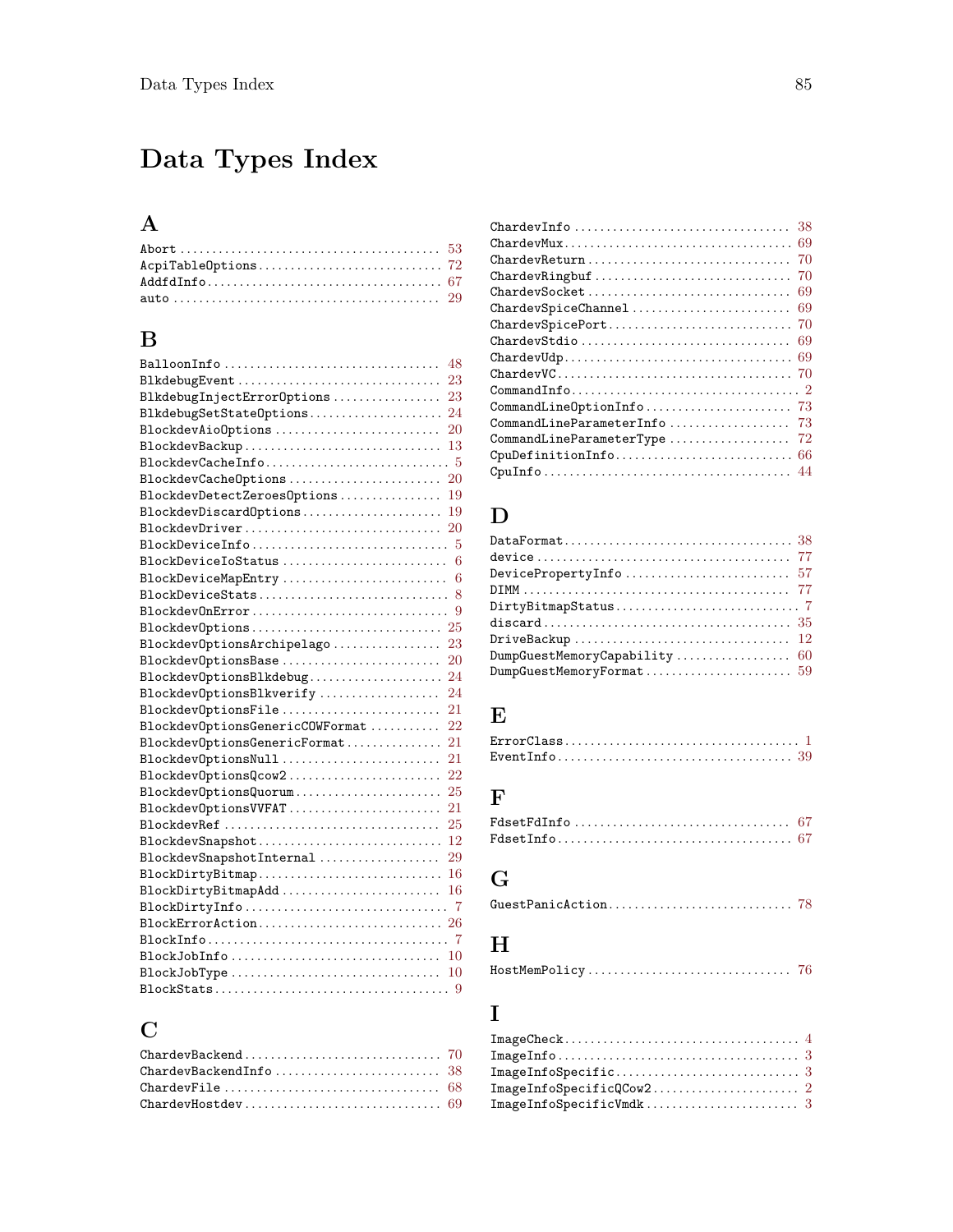# K

# M

| MigrationCapability 41       |
|------------------------------|
| MigrationCapabilityStatus 42 |
|                              |
| MigrationParameter 42        |
|                              |
|                              |
|                              |
|                              |
|                              |

# N

|                        | 36 |
|------------------------|----|
| NetClientOptions       | 65 |
|                        | 65 |
| NetdevBridgeOptions    | 64 |
| NetdevDumpOptions      | 64 |
| NetdevHubPortOptions   | 64 |
| NetdevL2TPv30ptions    | 63 |
| NetdevNetmapOptions    | 64 |
| NetdevNone0ptions      | 61 |
| NetdevSocketOptions    | 62 |
| NetdevTapOptions       | 62 |
| NetdevUserOptions      | 61 |
| NetdevVdeOptions       | 63 |
| NetdevVhostUserOptions | 64 |
|                        | 65 |
| NetLegacyNicOptions    | 61 |
| NetworkAddressFamily   | 45 |
| NewImageMode           | 11 |
| NumaNodeOptions        | 76 |
| NumaOptions            | 76 |

# O

| $OnOffAuto \ldots \ldots \ldots \ldots \ldots \ldots \ldots \ldots \ldots 2$ |  |
|------------------------------------------------------------------------------|--|

# P

| $PciMemoryRegion \ldots \ldots \ldots \ldots \ldots \ldots \ldots \ldots \ldots \ 49$ |  |
|---------------------------------------------------------------------------------------|--|
|                                                                                       |  |

# Q

| Qcow20verlapCheckMode 22 |  |
|--------------------------|--|
|                          |  |
|                          |  |
|                          |  |

# R

| $RockerOfDpaFlow \ldots \ldots \ldots \ldots \ldots \ldots \ldots \ldots \ 81$       |
|--------------------------------------------------------------------------------------|
|                                                                                      |
| $RockerOfDpaFlowKey \ldots \ldots \ldots \ldots \ldots \ldots \ldots \quad 79$       |
|                                                                                      |
| $RockerOfDpaGroup \ldots \ldots \ldots \ldots \ldots \ldots \ldots \ldots \ldots 81$ |
|                                                                                      |
|                                                                                      |
|                                                                                      |
|                                                                                      |
| $RxFilterInfo \ldots \ldots \ldots \ldots \ldots \ldots \ldots \ldots \ldots \ 74$   |
|                                                                                      |

# S

# T

| $TraceEventInfo \ldots \ldots \ldots \ldots \ldots \ldots \ldots \ldots \ldots \ 35$ |  |
|--------------------------------------------------------------------------------------|--|
|                                                                                      |  |
| $TransactionAction \ldots \ldots \ldots \ldots \ldots \ldots \ldots \ldots 53$       |  |